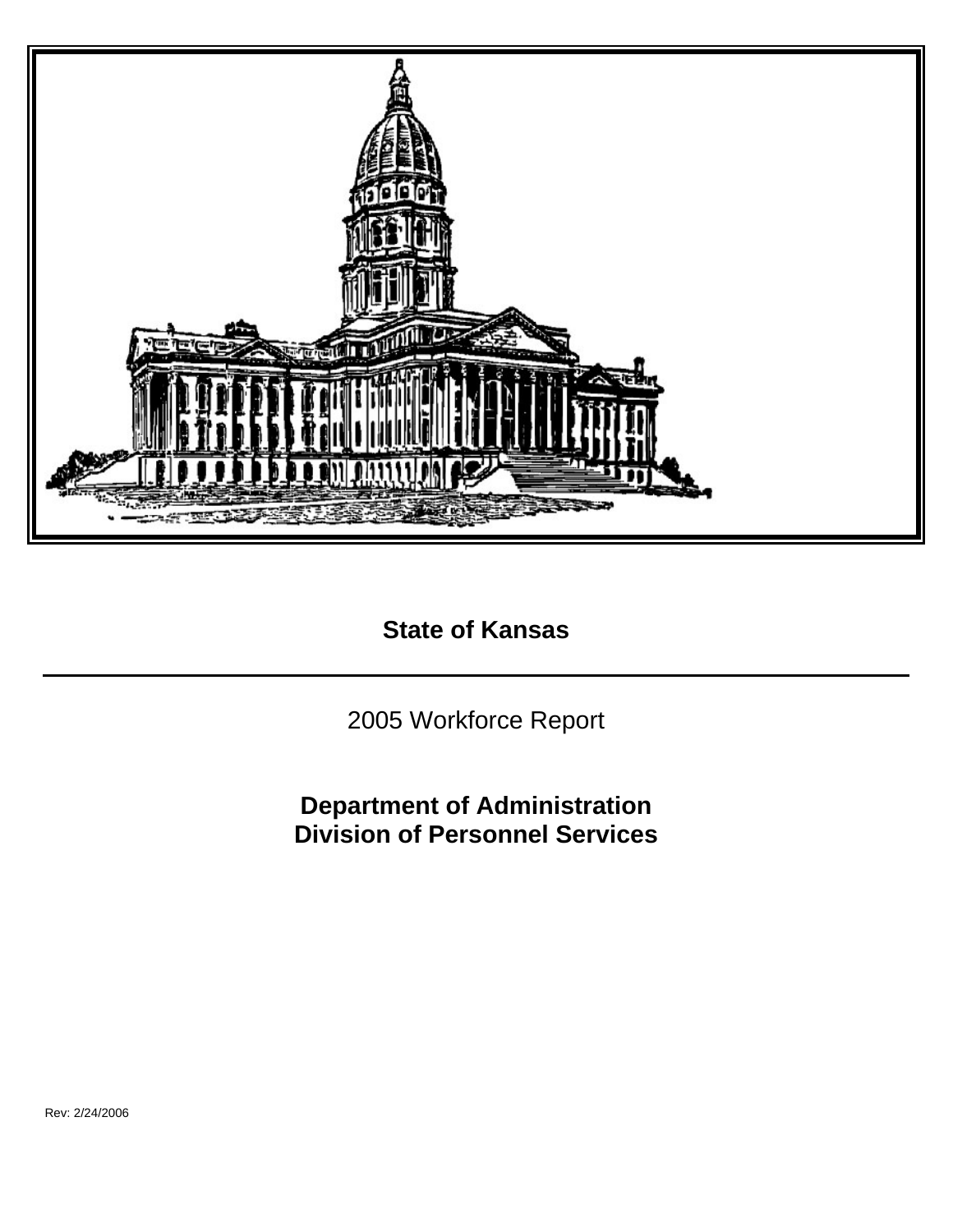# Table of Contents

| <b>Introduction</b> |                                                                                        | $\overline{4}$ |
|---------------------|----------------------------------------------------------------------------------------|----------------|
|                     | <b>Statistical Highlights:</b>                                                         | 5              |
|                     | Profile of State Employees, Kansas Population Statistics                               |                |
|                     | <b>Kansas Government Functions</b>                                                     | 6              |
|                     | Number of Positions by Agency                                                          | 8              |
|                     | Number of Authorized FTE by Government Function                                        | 10             |
|                     | Twenty-five most populous Job Classes                                                  | 11             |
|                     | Twenty-five most populous Agencies                                                     | 12             |
|                     | <b>Section 1: Workforce Characteristics</b>                                            | 13             |
|                     | Number of State Government Employees                                                   | 14             |
|                     | Number of Classified Employees by Location on Civil Service Plan                       | 15             |
|                     | Number of Classified and Unclassified Employees by Agency                              | 16             |
|                     | Average Classified and Unclassified Salaries by Agency                                 | 18             |
|                     | Number, Salary, Age and Years of Service of Classified Emp by Agency                   | 20             |
|                     | Number, Salary, Age and Years of Service of Unclassified Emp by Agency                 | 22             |
|                     | Classified Employees by County of Work                                                 | 24             |
|                     | Unclassified Employees by County of Work                                               | 25             |
|                     | The Aging of the Classified Workforce                                                  | 26             |
|                     | Classified Employees by Annual Salary, Across Fiscal Years                             | 27             |
|                     | Classified Employees by Years of Service, Across Fiscal Years                          | 28             |
|                     | The Ethnic Distribution of the Classified Workforce                                    | 29             |
|                     | The Ethnic Distribution of the Unclassified Workforce                                  | 29             |
|                     |                                                                                        |                |
|                     | Kansas Employed Labor Force                                                            | 29             |
|                     | Ethnic and Gender Distribution of Classified Employees, by Agency                      | 30             |
|                     | <b>Section 2: Workforce Trends</b>                                                     | 32             |
|                     | <b>Recruitment Analysis</b>                                                            | 33             |
|                     | Average Number of Job Requisitions by Month                                            | 34             |
|                     | Average Number of Job Applicants by Recruitment Category, Fiscal Year                  | 35             |
|                     | Number of Job Requisitions by Recruitment Category, Fiscal Year                        | 35             |
|                     | Appointment of Classified Employees by Agency                                          | 36             |
|                     | <b>Turnover Report Information</b>                                                     | 38             |
|                     | Separation of Classified Employees by Agency                                           | 42<br>44       |
|                     | <b>Classified Employees Turnover by Agency</b><br>Agencies with less than 10% Turnover | 46             |
|                     | Turnover by Function of Government                                                     | 46             |
|                     | Turnover by Reason                                                                     | 47             |
|                     | Job Classes Above the State Average Turnover                                           | 48             |
|                     | Job Classes with 0% Turnover                                                           | 50             |
|                     | Job Classes with 20% or Greater Turnover                                               | 50             |
|                     | Classified Employee Turnover Due to Leaving State Service                              | 51             |
|                     | Turnover Due to Leaving State Service: Involuntary Terminations                        | 51             |
|                     | Turnover Due to Leaving State Service: Voluntary Terminations                          | 52             |
|                     | Terminations by Length of Service                                                      | 52             |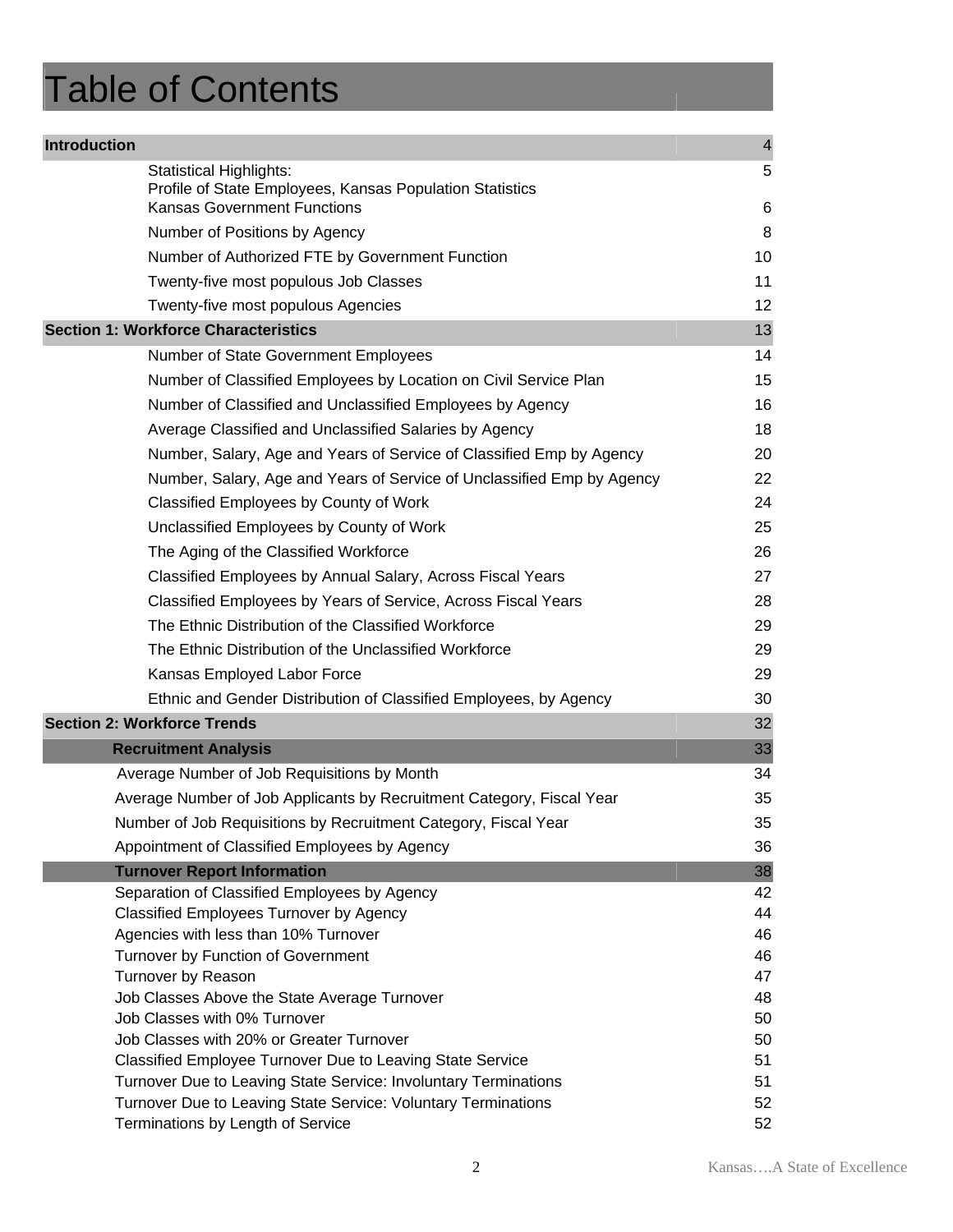# Table of Contents

| <b>Continued</b>                                                           |          |  |  |  |  |
|----------------------------------------------------------------------------|----------|--|--|--|--|
| Turnover by Length of Service: Contribution of Service Length              | 53       |  |  |  |  |
| <b>Turnover by Recruitment Category</b>                                    | 53       |  |  |  |  |
| <b>Retirement Analysis</b>                                                 | 54       |  |  |  |  |
| Active and Eligible Retirements by Agency                                  | 55       |  |  |  |  |
| Agencies with 40% or more employees retirement eligible by 2010            | 57       |  |  |  |  |
| Agencies with 15% or less employees that are retirement eligible by 2010   | 57       |  |  |  |  |
| <b>Direct and Indirect Compensation Analysis</b>                           | 58       |  |  |  |  |
| <b>State Compensation Comparison</b>                                       | 58       |  |  |  |  |
| Average Annual Salary - Classified Employees, Central States               | 58       |  |  |  |  |
| Average Salaries for Kansas Classified Employees vs. Central States        | 58       |  |  |  |  |
| Classified Employee Vacation Leave Use by Agency                           | 59       |  |  |  |  |
| Unclassified Employee Vacation Leave Use by Agency                         | 61       |  |  |  |  |
| Classified Employee Sick Leave Use by Agency                               | 63       |  |  |  |  |
| Unclassified Employee Sick Leave Use by Agency                             | 65       |  |  |  |  |
| <b>Classification Study Crosswalk - Information Technology Job Classes</b> | 67       |  |  |  |  |
| <b>Classification Study Crosswalk - Geologist Job Classes</b>              | 69       |  |  |  |  |
|                                                                            |          |  |  |  |  |
| <b>Glossary</b>                                                            | 70<br>71 |  |  |  |  |
| Fiscal 2005-1995 Legislative Summary                                       |          |  |  |  |  |
| <b>Classified Service Executive Branch Position Reference Table</b>        | 74       |  |  |  |  |
| Unclassified Service Executive Branch Position Reference Table             | 75       |  |  |  |  |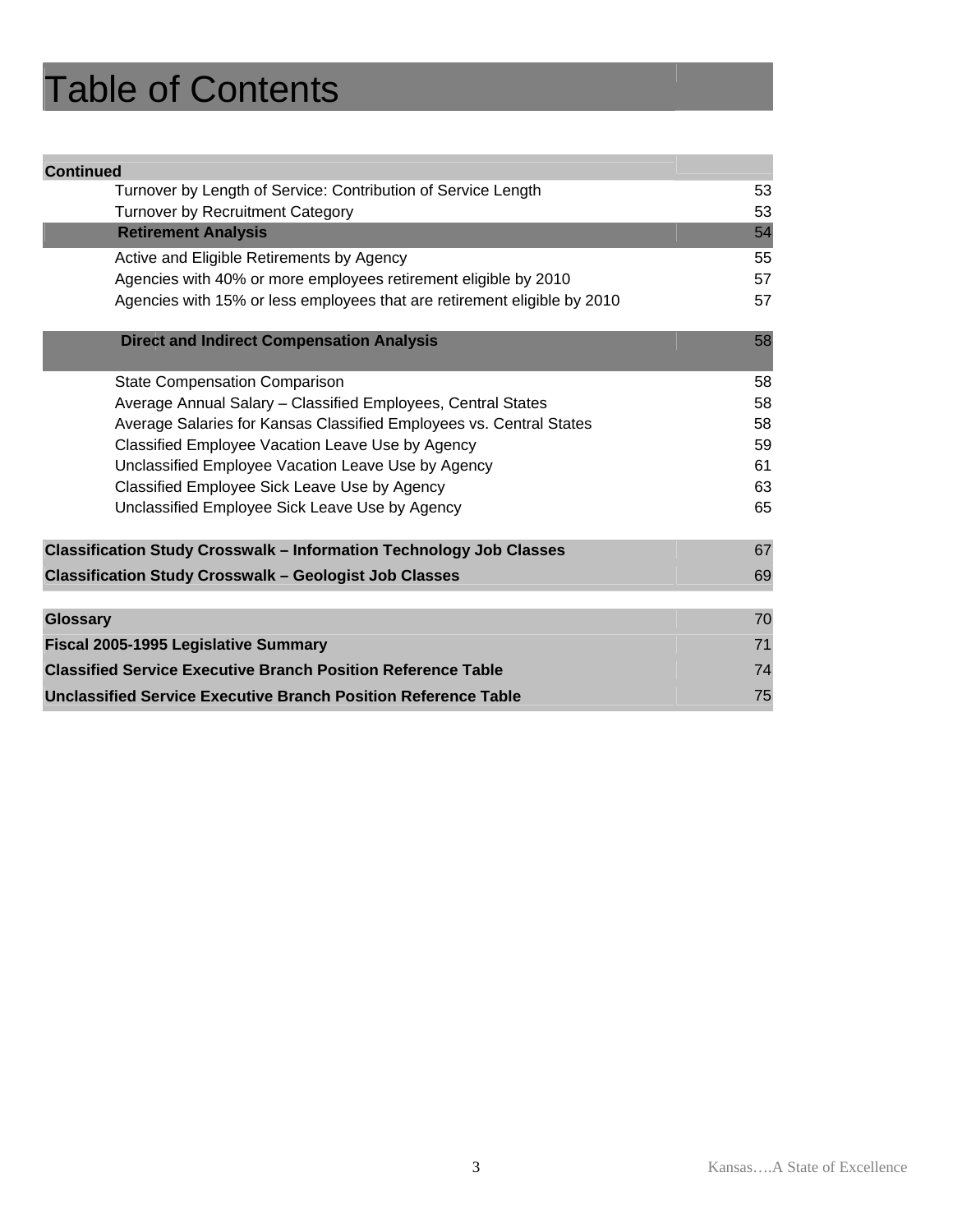## **Introduction**

The Department of Administration, Division of Personnel Services presents its eighth annual State of Kansas Workforce Report. This report presents facts and statistics about the state government workforce for fiscal year 2005. It supplies information from both statewide and agency perspectives, providing useful fact-based data for human resource planning and decision-making.

The size of the state workforce has declined nearly 6% since Fiscal Year 1997 and 11% since 1993, and continued reductions will likely occur as the first of the Baby Boomers begin to retire. These reductions will provide a range of challenges to the State of Kansas as it prioritizes its responsibilities and continues its commitment to quality programs and services with a smaller workforce.

The information presented in this report was gathered from SHARP (Statewide Human Resource and Payroll System), the Kansas Department of Labor, the Central States Association and the U.S. Census Bureau.

The Division of Personnel Services welcomes your comments and questions regarding this report. Please call Jan Cavalieri at (785) 296-4743 or email at jan.cavalieri@da.state.ks.us if you have comments or questions.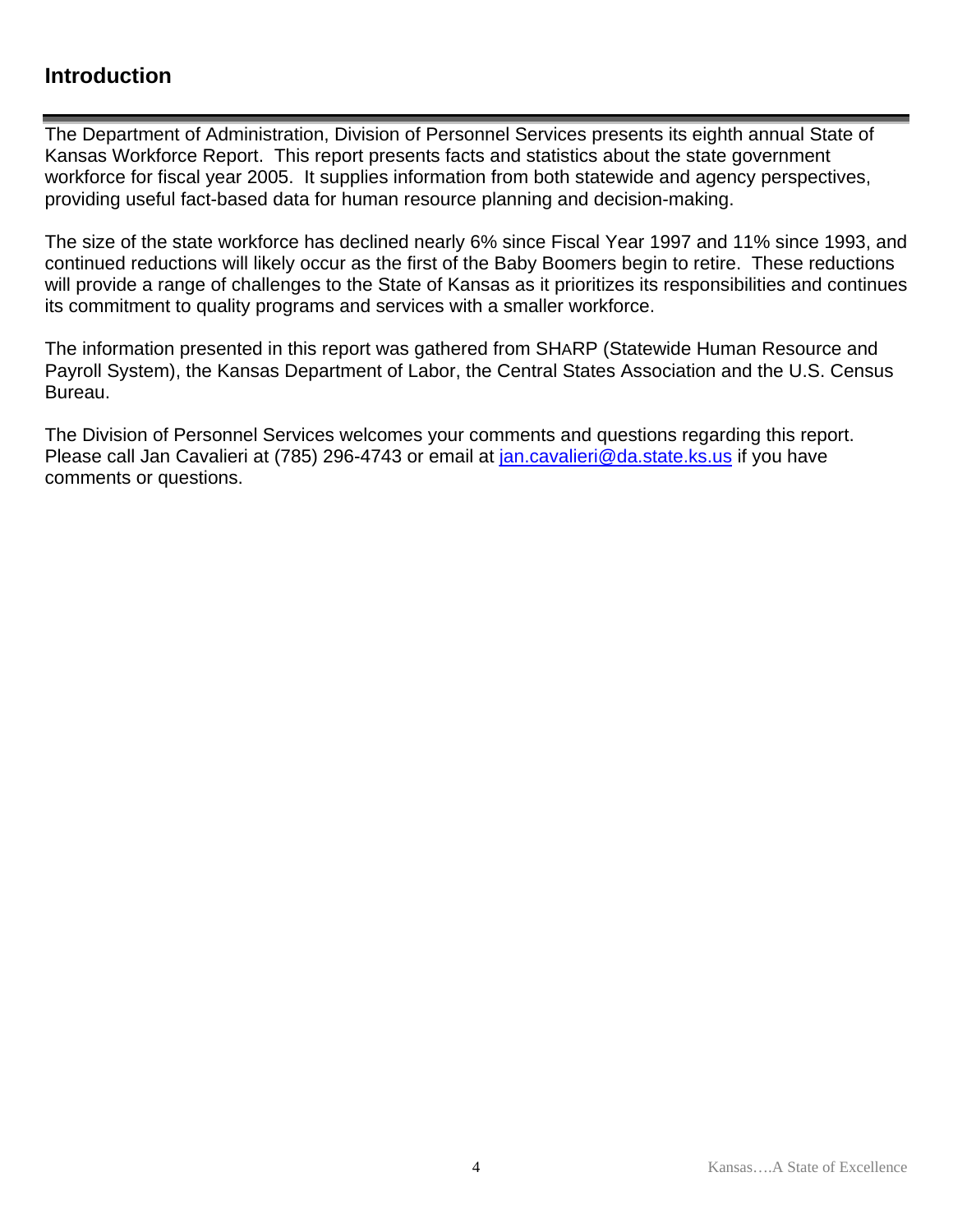## **Profile of Classified and Unclassified Employees**

| <b>Classified</b> | <b>Unclassified</b> |
|-------------------|---------------------|
| 23,446            | 13,416              |
| 46                | 47                  |
| 13                | 11                  |
| \$32,634          | \$56,880            |
| 12%               | 13%                 |
|                   |                     |

**Source:** SHARP (June 2005); Excludes legislators, temporary, and student employees.

### **General Kansas Statistics Compared to Other U.S. States**

Kansas Population 2,694,641 **Source:** U.S. Census bureau (July 2002)

#### **Rank out of 50 States**

| <b>Population</b>                                 | 32 <sup>nd</sup> |
|---------------------------------------------------|------------------|
| Number of State Employees (per 10,000 population) | 29 <sup>th</sup> |
| <b>Average Annual State Workers' Salary</b>       | 30 <sup>th</sup> |

**Source:** U.S. Census Bureau (July 2002)

**Comments:** The rank of State Employees per 10,000 Population and Average Annual State Workers' Salary rank were derived from the most recent information from the U.S. Bureau of the Census. The Bureau includes data not only from the Central records of a government's finance or payroll office, but also those of independent educational institutions, semiautonomous boards, special authorities, and may include city and county governments.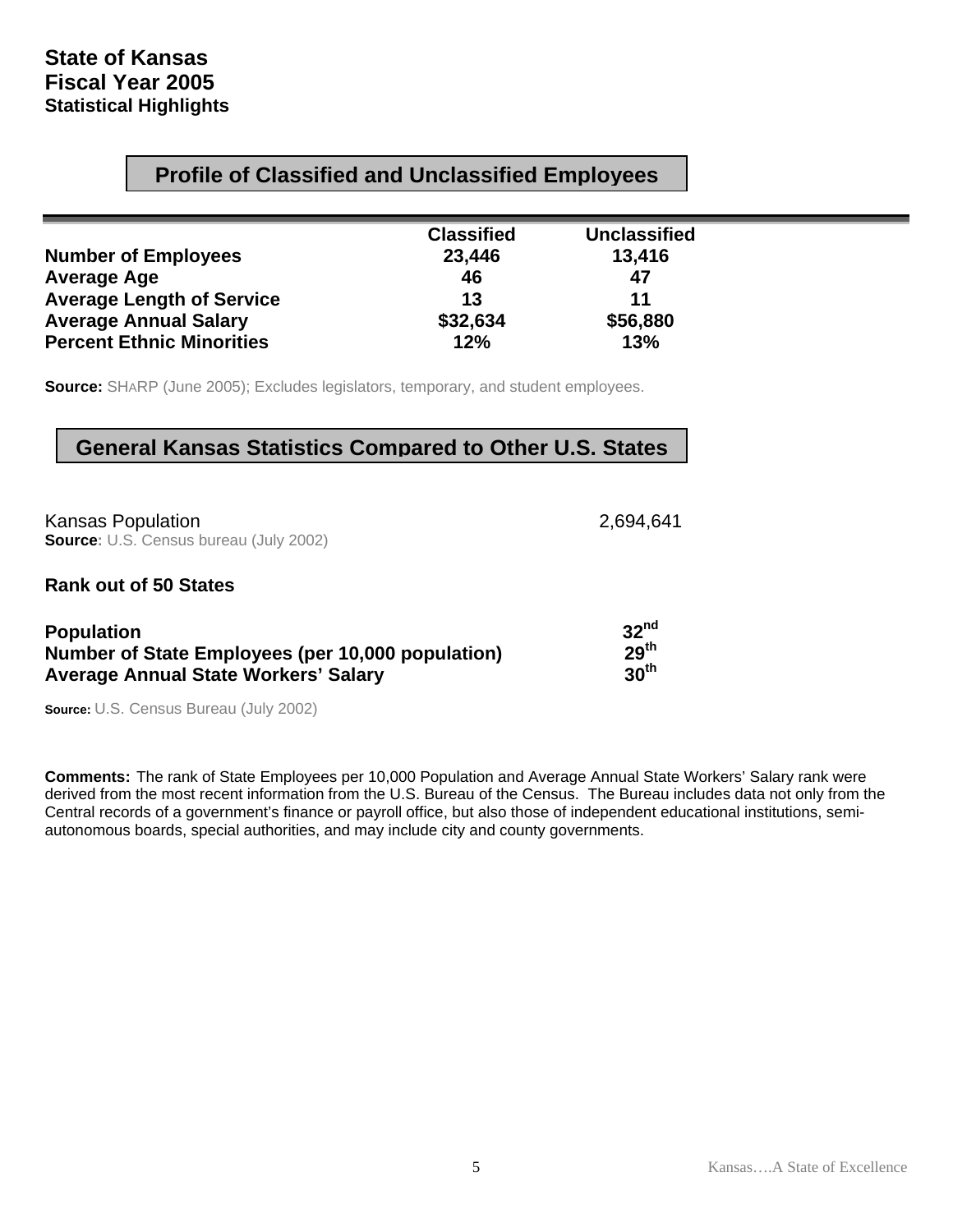### **Kansas Government Functions**

|     | <b>General Government</b>                   |     | <b>Public Safe</b> |
|-----|---------------------------------------------|-----|--------------------|
|     | <b>Agency Number and Name</b>               |     | <b>Agency Nu</b>   |
| 028 | Accountancy, Board of                       | 034 | Adju               |
| 173 | Administration, Department of               | 355 | Atch               |
| 082 | <b>Attorney General</b>                     | 325 | Belo               |
| 094 | <b>Banking Department</b>                   | 521 | Corr               |
| 100 | Barbering, Board of                         | 195 | EI Do              |
| 102 | <b>Behavioral Sciences Regulatory Board</b> | 177 | Ellsv              |
| 122 | Citizens' Utility Ratepayer Board           | 206 | Eme                |
| 300 | Commerce & Housing, Department of           | 234 | Fire               |
| 143 | Corporation Commission, Kansas              | 280 | High               |
| 149 | Cosmetology, Board of                       | 313 | Hutc               |
| 159 | Credit Unions, Department of                | 083 | <b>Inves</b>       |
| 167 | Dental Board, Kansas                        | 353 | Juve               |
| 247 | Ethics Commission, Kansas Gov               | 350 | Juve               |
| 252 | Governor, Office of the                     | 400 | Lans               |
| 105 | Healing Arts, Board of                      | 408 | Larn               |
| 270 | Heath Care Stabilization Fund Bd of Gov     | 412 | Larn               |
| 058 | Human Rights Commission, Kansas             | 581 | Norte              |
| 328 | Indigents Defense Services Board            | 147 | Omb                |
| 331 | Insurance Department                        | 523 | Paro               |
| 349 | <b>Judicial Council</b>                     | 626 | Sent               |
| 677 | <b>Judicial Branch</b>                      | 660 | Торє               |
| 365 | Kansas Public Employees Ret Sys             | 319 | Торє               |
| 360 | Kansas, Inc.                                | 712 | Winf               |
| 422 | Legislative Coordinating Council            |     | <b>Education</b>   |
| 540 | Legislative Division of Post Audit          |     | <b>Agency Nu</b>   |
| 425 | Legislative Research Department             | 604 | Blinc              |
| 428 | Legislature                                 | 610 | Deaf               |
| 446 | Lieutenant Governor, Office of the          | 652 | Educ               |
| 450 | Lottery, Kansas                             | 379 | Emp                |
| 204 | Mortuary Arts, Board of                     | 246 | Fort               |
| 482 | Nursing, Board of                           | 288 | Histo              |
| 488 | Optometry Examiners, Board of               | 359 | Kans               |
| 531 | Pharmacy, Board of                          | 367 | Kans               |
| 553 | Racing & Gaming Commission, Kansas          | 683 | KU N               |
| 543 | Real Estate Appraiser Board                 | 434 | Libra              |
| 549 | Real Estate Commission, Kansas              | 385 | Pitts              |
| 565 | Revenue, Department of                      | 561 | Reg                |
| 579 | <b>Revisor of Statutes</b>                  | 682 | Univ               |
| 622 | Secretary of State                          | 715 | Wich               |
| 625 | Securities Commissioner, Office of the      |     |                    |
| 562 | Tax Appeals, Board of                       |     | Transporta         |
| 663 | Technical Professions, Board of             |     | <b>Agency Nu</b>   |
| 371 | Technology Enterprise Corp, Kansas          | 276 | Tran               |
| 670 | Treasurer, State                            |     |                    |
| 700 | Veterinary Examiners, Board of              |     |                    |

#### **C** Safety

#### **cy Number and Name**

Adjutant General

- Atchison Juvenile Correctional Facility
- Beloit Juvenile Correctional Facility
- Corrections, Department of
- El Dorado Correctional Facility
- **Ellsworth Correctional Facility**
- Emergency Medical Services Board
- Fire Marshal
- Highway Patrol
- Hutchinson Correctional Facility
- Investigation, Kansas Bureau of
- Juvenile Correctional Complex
- Juvenile Justice Authority
- Lansing Correctional Facility
- Larned Correctional Mental Health Facility
- Larned Juvenile Correctional Facility
- Norton Correctional Facility
- **Ombudsman for Corrections**
- Parole Board, Kansas
- Sentencing Commission, Kansas
- Topeka Correctional Facility
- Topeka Juvenile Correctional Facility
- Winfield Correctional Facility

#### 540 Legislative Division of Post Audit **Agency Number and Name**

- Blind, School for the
- Deaf, School for the
- Education, Department of
- Emporia State University
- Fort Hays State University
- Historical Society, State
- Kansas Arts Commission
- Kansas State University
- **KU Medical Center**
- Library, State
- Pittsburg State University
- Regents, Board of
- University of Kansas
- Wichita State University

#### $3$ portation

#### 663 Technical Professions, Board of **Agency Number and Name**

Transportation, Kansas Department of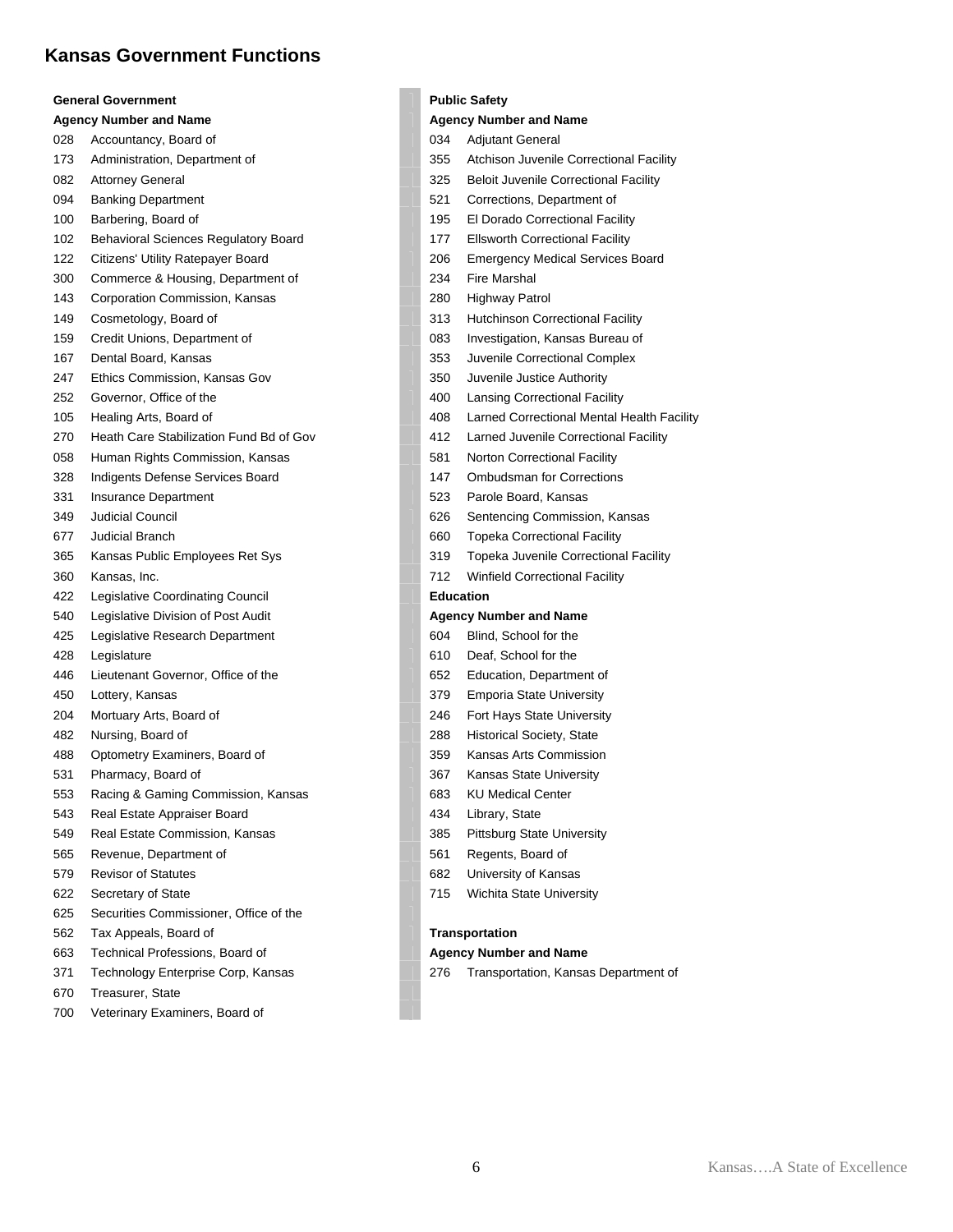### **Kansas Government Functions cont.,**

### Agriculture & Natural Resources **Agriculture & Natural Resources Human Resources**

- 
- 
- 
- 
- 264 Health and Environment Environment 410 Larned State Hospital
- 
- 710 Wildlife and Parks, Department of 494 Osawatomie State Hospital

#### Agency Number and Name **Agency Number and Name** Agency Number and Name

- 046 Agriculture, Department of 039 Aging, Department on
- 055 Animal Health Department 261 Cuardianship Program, Kansas
- 634 Conservation Commission, State 264 Health and Environment, Department of Health
- 373 Fair, Kansas State 296 Human Resources, Department of
	-
- 709 Water Office, Kansas 363 Neurological Institute, Kansas
	-
	- 507 Parsons State Hospital and Training Center
	- 555 Rainbow Mental Health Facility
	- 629 Social and Rehabilitation Services, Dept of
	- 694 Veterans' Affairs, Commission on

**Source:** Fiscal Year 2005 Budget Comparison Report, Schedule 7.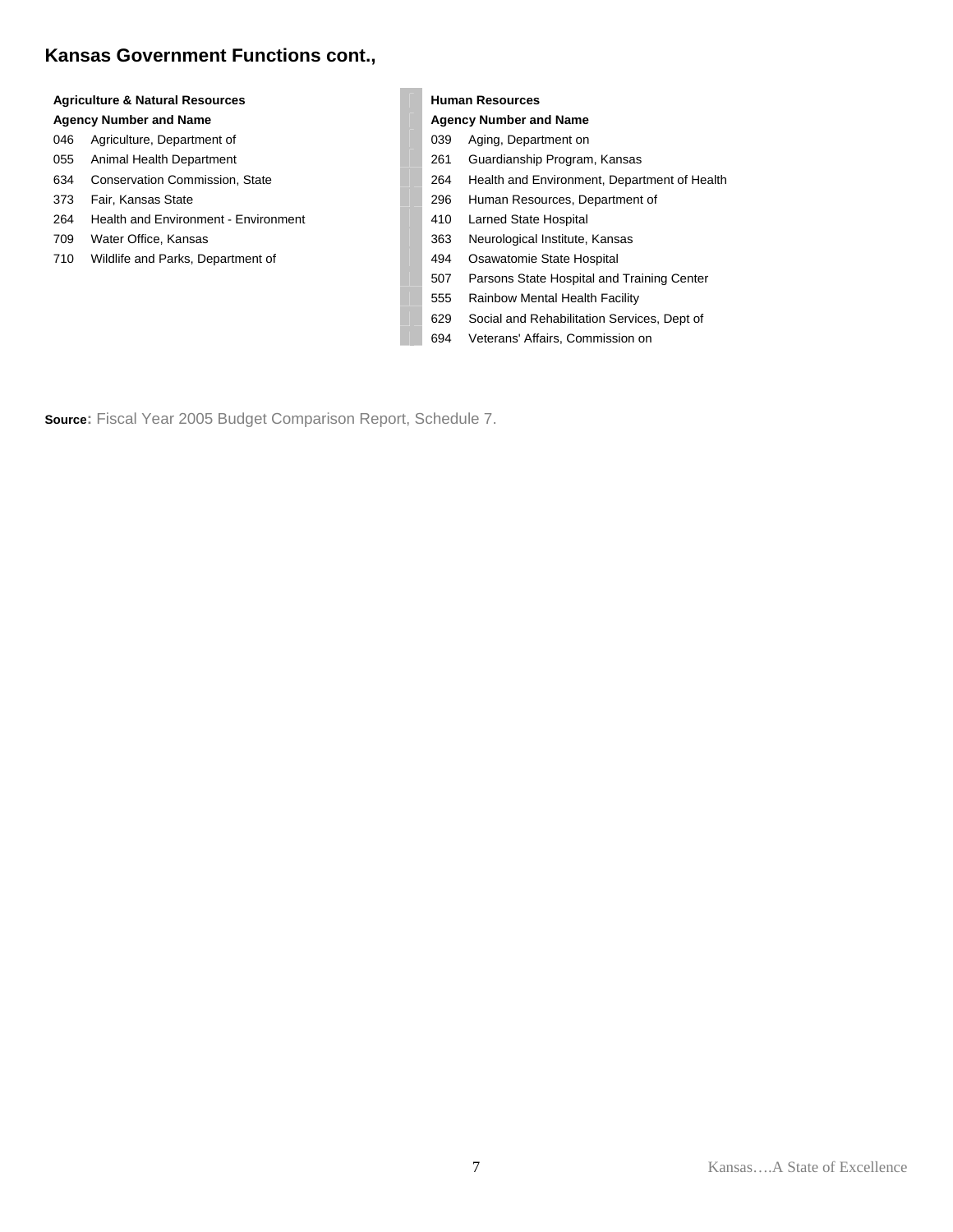### **Number of Positions by Agency**

Full Time Equivalent (FTE) Positions

|                                                                           |                          |                | <b>Fiscal Year</b> |                |                          |                |                |                | FY 98-05      |
|---------------------------------------------------------------------------|--------------------------|----------------|--------------------|----------------|--------------------------|----------------|----------------|----------------|---------------|
| Agency Name                                                               | 1998                     | 1999           | 2000               | 2001           | 2002                     | 2003           | 2004           | 2005           | +/-           |
| Accountancy, Board of                                                     | 3.0                      | 3.0            | 3.0                | 3.0            | 3.0                      | 3.0            | 3.0            | 3.0            | 0.0           |
| <b>Adjutant General</b>                                                   | 218.0                    | 215.0          | 215.0              | 215.0          | 215.0                    | 215.0          | 215.0          | 215.0          | $-3.0$        |
| Administration, Department of                                             | 855.4                    | 861.5          | 885.4              | 874.4          | 879.4                    | 882.2          | 888.2          | 808.0          | $-47.4$       |
| Aging, Department on                                                      | 159.5                    | 156.0          | 157.0              | 157.0          | 157.0                    | 157.1          | 221.0          | 213.0          | 53.5          |
| Agriculture, Department of                                                | 311.0<br>29.0            | 304.0<br>30.0  | 312.5              | 303.2          | 303.5                    | 300.5          | 298.5          | 302.5          | $-8.5$<br>4.0 |
| Animal Health Department<br>Arts Commission, Kansas                       | 8.0                      | 8.0            | 30.0<br>8.0        | 30.0<br>8.0    | 31.0<br>8.0              | 31.0<br>8.0    | 31.0<br>8.0    | 33.0<br>8.0    | 0.0           |
| Atchison Juvenile Correctional Fac                                        | 119.0                    | 120.0          | 120.0              | 120.0          | 120.0                    | 119.0          | 119.0          | 119.0          | 0.0           |
| <b>Attorney General</b>                                                   | 86.0                     | 87.0           | 90.0               | 91.0           | 95.5                     | 95.0           | 95.0           | 94.5           | 8.5           |
| <b>Banking Department</b>                                                 | 71.0                     | 68.0           | 75.0               | 77.0           | 85.0                     | 85.0           | 86.0           | 86.0           | 15.0          |
| Barbering, Board of                                                       | 1.5                      | 1.5            | 1.5                | 1.5            | 1.5                      | 1.5            | 1.5            | 1.5            | 0.0           |
| <b>Behavioral Sciences Reg Board</b>                                      | 6.5                      | 6.5            | 6.8                | 7.8            | 8.0                      | 8.0            | 8.0            | 8.0            | 1.5           |
| <b>Beloit Juvenile Correctional Facility</b>                              | 92.0                     | 92.0           | 104.0              | 104.0          | 104.0                    | 104.0          | 103.0          | 100.0          | 8.0           |
| Blind, School for the                                                     | 92.5                     | 93.5           | 92.5               | 92.5           | 93.5                     | 93.5           | 93.5           | 93.5           | 1.0           |
| Citizens' Utility Ratepayer Board                                         | 0.                       | 3.0            | 3.0                | 4.0            |                          | 5.0            | 5.0            | 5.0            | 2.0           |
| Commerce, Department of                                                   | 134.0                    | 132.0          | 133.0              | 136.0          | 149.0                    | 148.0          | 108.5          | 390.1          | 256.1         |
| Conservation Commission, State                                            | 14.0                     | 13.5           | 13.5               | 13.5           | 14.5                     | 15.5           | 15.5           | 14.0           | 0.0           |
| <b>Consumer Credit Commissioner</b>                                       | 7.0                      |                |                    |                |                          |                |                |                | $-7.0$        |
| Corporation Commission, Kansas                                            | 211.0                    | 211.0          | 209.0              | 209.0          | 210.0                    | 210.0          | 210.0          | 212.0          | 1.0           |
| Corrections, Department of                                                | 303.0                    | 302.0          | 313.0              | 321.0          | 319.0                    | 319.0          | 322.0          | 322.5          | 19.5          |
| Cosmetology, Board of                                                     | 11.0                     | 12.0           | 12.0               | 12.0           | 12.0                     | 12.0           | 12.0           | 12.0           | 1.0           |
| Credit Unions, Department of                                              | 12.0                     | 12.0           | 12.0               | 12.0           | 13.0                     | 13.0           | 13.0           | 13.0           | 1.0           |
| Deaf, School for the<br>Dental Board, Kansas                              | 175.5<br>1.6             | 175.5          | 174.5<br>2.0       | 173.5<br>2.0   | 173.5<br>2.5             | 173.5<br>2.5   | 173.5<br>2.5   | 173.5<br>3.0   | $-2.0$        |
| Education, Department of                                                  | 204.0                    | 1.6<br>207.5   | 199.5              | 201.5          | 190.5                    | 208.0          | 208.3          | 210.8          | 1.4<br>6.8    |
| El Dorado Correctional Facility                                           | 386.0                    | 386.0          | 386.0              | 453.0          | 468.5                    | 466.5          | 466.5          | 466.5          | 80.5          |
| <b>Ellsworth Correctional Facility</b>                                    | 185.5                    | 184.5          | 184.5              | 182.5          | 223.0                    | 223.0          | 223.0          | 223.0          | 37.5          |
| <b>Emergency Medical Services Board</b>                                   | 13.0                     | 13.0           | 13.0               | 13.0           | 13.0                     | 13.0           | 13.0           | 13.0           | 0.0           |
| <b>Emporia State University</b>                                           | 738.8                    | 757.2          | 764.3              | 763.3          | 758.1                    | 775.1          | 742.3          | 754.1          | 15.3          |
| Ethics Commission, Kansas Gov                                             | 9.0                      | 9.0            | 9.0                | 9.0            | 9.0                      | 9.0            | 9.0            | 9.0            | 0.0           |
| Fair, Kansas State                                                        | 18.0                     | 18.0           | 21.0               | 22.0           | 22.0                     | 22.0           | 23.0           | 23.0           | 5.0           |
| <b>Fire Marshal</b>                                                       | 40.0                     | 40.0           | 44.0               | 44.0           | 46.0                     | 46.0           | 46.0           | 51.0           | 11.0          |
| Fort Hays State University                                                | 689.2                    | 702.7          | 710.6              | 710.6          | 722.6                    | 723.6          | 705.6          | 701.3          | 12.1          |
| Governor, Office of the                                                   | 30.0                     | 30.0           | 29.0               | 30.0           | 30.0                     | 29.0           | 34.0           | 38.0           | 8.0           |
| Guardianship Program, Kansas                                              | 12.0                     | 13.0           | 13.0               | 13.0           | 13.0                     | 13.0           | 12.0           | 12.0           | 0.0           |
| Healing Arts, Board of                                                    | 27.0                     | 27.0           | 29.0               | 29.0           | 29.0                     | 29.0           | 29.0           | 29.0           | 2.0           |
| Health & Environment, Dept of Env                                         | 401.0                    | 412.0          | 410.0              | 410.0          | 478.0                    | 488.0          | 484.0          | 485.0          | 84.0          |
| Health & Environment, Dept of Health                                      | 420.0                    | 424.5          | 433.5              | 431.5          | 523.0                    | 513.0          | 404.5          | 404.0          | $-16.0$       |
| Heath Care Stab Fund Bd of Gov                                            | 16.0                     | 16.0           | 16.0               | 16.0           | 16.0                     | 16.0           | 16.0           | 16.0           | 0.0           |
| Hearing Aid Examiners, Board of<br><b>Highway Patrol</b>                  | 82.8                     | 0.4<br>793.8   | 0.4<br>808.8       | 0.4<br>823.8   | 0.4<br>823.8             | 0.4<br>823.8   | 0.4<br>823.8   | 0.4<br>823.8   | 0.4<br>41.0   |
| <b>Historical Society, State</b>                                          | 136.5                    | 138.5          | 137.5              | 136.5          | 136.5                    | 136.5          | 136.5          | 136.5          | 0.0           |
| Human Rights Commission                                                   | 37.0                     | 37.0           | 36.0               | 36.0           | 37.0                     | 37.0           | 36.0           | 36.0           | $-1.0$        |
| <b>Hutchinson Correctional Facility</b>                                   | 511.0                    | 510.0          | 509.0              | 510.0          | 512.0                    | 512.0          | 513.0          | 513.0          | 2.0           |
| Indigents Defense Services, Board of                                      | 170.0                    | 165.0          | 165.0              | 161.0          | 164.0                    | 165.5          | 165.0          | 173.0          | 3.0           |
| Insurance Department                                                      | 161.5                    | 163.5          | 164.5              | 157.0          | 157.0                    | 157.0          | 157.0          | 146.7          | $-14.8$       |
| Investigation, Kansas Bureau of                                           | 195.5                    | 194.0          | 203.0              | 200.0          | 200.0                    | 200.0          | 200.0          | 200.0          | 4.5           |
| Judicial Council                                                          | 4.0                      | 4.0            | 4.0                | 4.0            | 4.0                      | 4.0            | 4.0            | 4.0            | 0.0           |
| Judicial Branch                                                           | 1,766.0                  | 1.787.5        | 1,813.5            | 1,814.5        | 1,815.5                  | 1,816.0        | 1,816.3        | 1,834.8        | 68.8          |
| Juvenile Correctional Complex                                             | $\overline{\phantom{a}}$ |                |                    | $\overline{a}$ | $\overline{\phantom{a}}$ |                | $\overline{a}$ | 38.2           | 38.2          |
| Juvenile Justice Authority                                                | 30.0                     | 32.0           | 32.0               | 34.0           | 37.0                     | 38.0           | 39.0           | 42.0           | 12.0          |
| Kansas, Inc.                                                              | 5.0                      | 5.0            | 4.0                | 4.0            | 4.0                      | 4.0            | 4.0            | 4.0            | $-1.0$        |
| Kansas Public Employees Ret Sys                                           | 76.0                     | 76.0           | 76.0               | 79.0           | 84.0                     | 85.0           | 85.0           | 85.0           | 9.0           |
| Kansas State University                                                   | 4,670.0                  | 4,671.7        | 4,680.5            | 4,675.5        | 4,697.4                  | 4,890.6        | 4,830.5        | 4,413.0        | $-257.0$      |
| Labor, Department of                                                      | 1,002.5                  | 1,003.5        | 996.5              | 964.3          | 964.3                    | 940.4          | 940.4          | 652.8          | $-349.7$      |
| <b>Lansing Correctional Facility</b><br>Larned Correctional Mental Health | 703.0<br>178.0           | 701.5<br>177.0 | 707.0<br>176.0     | 703.0          | 710.0<br>186.0           | 710.0<br>186.0 | 710.0<br>186.0 | 700.0<br>186.0 | $-3.0$<br>8.0 |
| Larned Juvenile Correctional Facility                                     | 127.0                    | 128.0          | 128.0              | 187.0<br>128.0 | 129.0                    | 148.0          | 148.0          | 148.0          | 21.0          |
| Larned State Hospital                                                     | 771.6                    | 765.6          | 766.6              | 760.6          | 747.8                    | 725.8          | 792.8          | 798.2          | 26.6          |
| Legislative Coordinating Council                                          | 11.0                     | 13.0           | 13.0               | 13.0           | 13.0                     | 13.0           | 13.0           | 12.0           | 1.0           |
| Legislative Division of Post Audit                                        | 20.0                     | 20.0           | 21.0               | 21.0           | 21.0                     | 21.0           | 21.0           | 21.0           | 1.0           |
| Legislative Research Department                                           | 37.0                     | 37.0           | 37.0               | 37.0           | 37.0                     | 37.0           | 37.0           | 38.0           | 1.0           |
| Legislature                                                               | 30.0                     | 31.0           | 32.0               | 33.0           | 36.0                     | 33.0           | 33.0           | 33.0           | 3.0           |
| Library, State                                                            | 27.0                     | 27.0           | 27.0               | 27.0           | 27.0                     | 27.0           | 27.0           | 27.0           | 0.0           |
| Lieutenant Governor, Office of the                                        | 3.0                      | 3.0            | 3.0                | 3.0            | 3.0                      | 3.0            | 3.0            | 3.0            | 0.0           |
| Lottery, Kansas                                                           | 89.0                     | 88.0           | 88.0               | 88.0           | 89.0                     | 87.8           | 87.0           | 87.0           | $-2.0$        |
| Mortuary Arts, Board of                                                   | 3.0                      | 3.0            | 3.0                | 3.0            | 3.0                      | 3.0            | 3.0            | 3.0            | 0.0           |
| Neurological Institute, Kansas                                            | 676.0                    | 674.0          | 666.5              | 662.5          | 658.5                    | 655.5          | 530.0          | 588.2          | $-87.8$       |
| Norton Correctional Facility                                              | 236.0                    | 266.0          | 266.0              | 259.0          | 266.0                    | 266.0          | 266.0          | 266.0          | 30.0          |
| Nursing, Board of                                                         | 16.5                     | 16.5           | 16.5               | 16.5           | 22.0                     | 22.0           | 22.0           | 22.0           | 5.5           |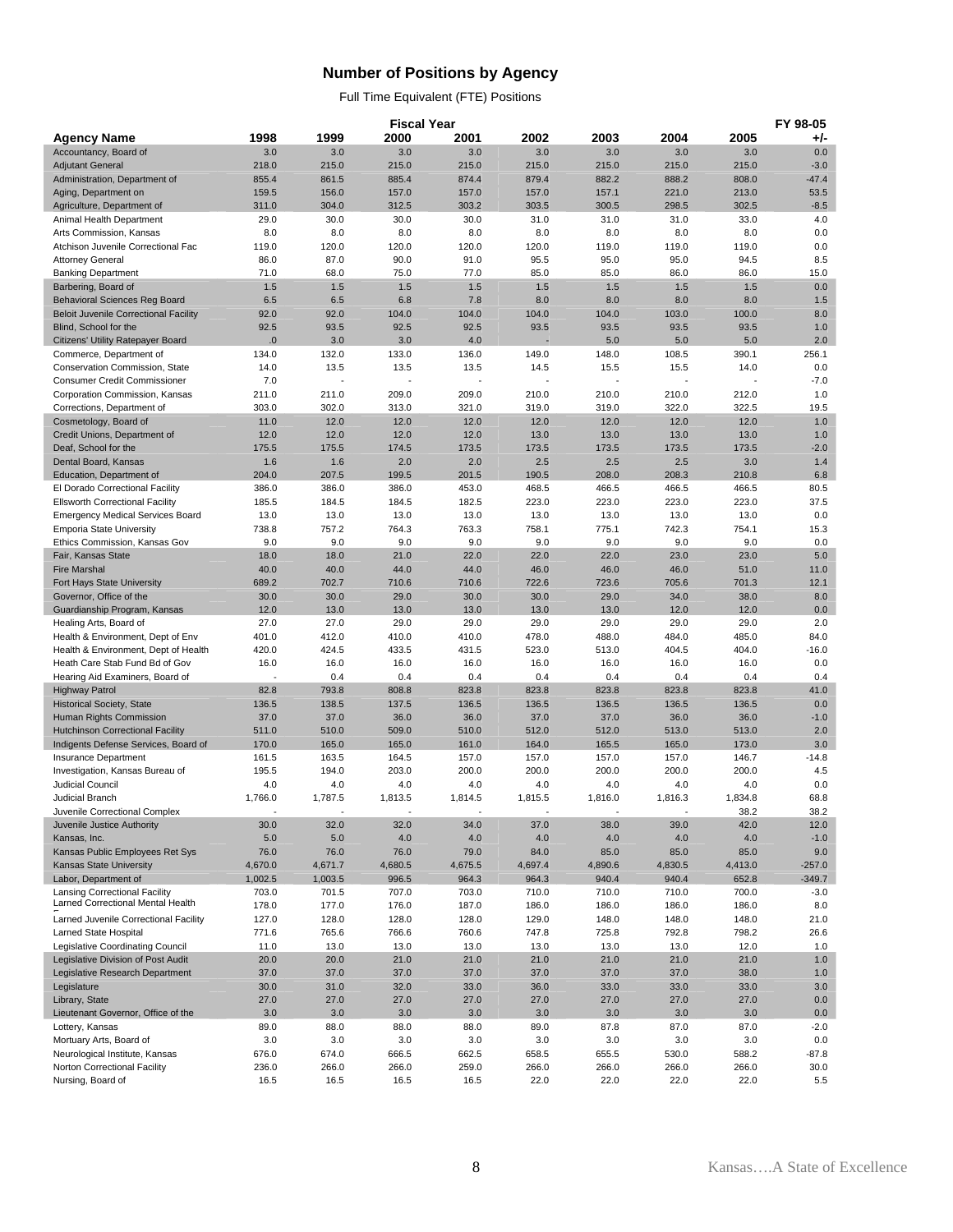#### **Number of Positions by Agency**

Full Time Equivalent (FTE) Positions

|                                        | <b>Fiscal Year</b> |          |          |          |          |                          |          |          | FY 98-     |
|----------------------------------------|--------------------|----------|----------|----------|----------|--------------------------|----------|----------|------------|
| <b>Agency Name</b>                     | 1998               | 1999     | 2000     | 2001     | 2002     | 2003                     | 2004     | 2005     | +/-        |
| <b>Ombudsman for Corrections</b>       | 4.0                | 4.0      | 3.5      | 3.5      | 3.5      | 3.5                      |          |          | $-4.0$     |
| Optometry Examiners, Board of          | 1.0                | 1.0      | 1.0      | 1.0      | 1.0      | 1.0                      | 0.8      | 0.8      | $-0.2$     |
| Osawatomie State Hospital              | 529.4              | 485.4    | 482.4    | 481.4    | 477.4    | 477.4                    | 436.3    | 398.6    | $-130.8$   |
| Parole Board, Kansas                   | 4.0                | 4.0      | 4.0      | 4.0      | 4.0      | 4.0                      | 3.0      | 3.0      | $-1.0$     |
| Parsons State Hospital and Trng Cntr   | 524.0              | 523.0    | 516.0    | 516.0    | 515.4    | 513.5                    | 424.2    | 467.2    | $-56.8$    |
| Pharmacy, Board of                     | 6.0                | 6.0      | 6.0      | 6.0      | 6.0      | 6.0                      | 7.0      | 7.0      | 1.0        |
| <b>Pittsburg State University</b>      | 717.0              | 735.0    | 800.2    | 799.2    | 794.0    | 796.3                    | 789.7    | 772.5    | 55.5       |
| Racing & Gaming Commission, Kansas     | 52.0               | 62.0     | 71.0     | 72.0     | 64.0     | 64.0                     | 67.0     | 67.0     | 15.0       |
| Rainbow Mental Health Facility         | 143.4              | 142.5    | 136.4    | 134.4    | 132.4    | 126.8                    | 112.3    | 115.2    | $-28.2$    |
| Real Estate Appraiser Board            | 3.0                | 3.0      | 3.0      | 3.0      | 3.0      | 3.0                      | 2.0      | 2.0      | $-1.0$     |
| Real Estate Commission, Kansas         | 14.0               | 14.0     | 14.0     | 13.0     | 13.0     | 13.0                     | 13.0     | 13.0     | $-1.0$     |
| Regents, Board of                      | 18.0               | 18.0     | 26.0     | 28.0     | 43.0     | 54.0                     | 54.0     | 56.5     | 38.5       |
| Revenue, Department of                 | 1,179.5            | 1,184.0  | 1.180.0  | 1,162.0  | 1,196.0  | 1,196.0                  | 1,196.0  | 1,196.0  | 16.5       |
| <b>Revisor of Statutes</b>             | 26.0               | 26.0     | 26.0     | 26.0     | 26.0     | 26.0                     | 26.0     | 26.0     | 0.0        |
| Secretary of State                     | 54.0               | 53.0     | 54.0     | 57.0     | 57.0     | 56.0                     | 56.0     | 54.0     | 0.0        |
| Securities Commissioner, Office of the | 27.0               | 27.0     | 27.8     | 27.8     | 27.8     | 27.8                     | 27.8     | 27.8     | 0.8        |
| Sentencing Commission, Kansas          | 9.0                | 9.0      | 9.0      | 10.0     | 10.0     | 10.0                     | 7.0      | 7.0      | $-2.0$     |
| Social & Rehabilitation Svcs, Dept of  | 4.317.0            | 4.194.1  | 4.169.5  | 3.896.6  | 3.986.1  | 4.048.5                  | 3.981.5  | 3.981.5  | $-335.5$   |
| Tax Appeals, Board of                  | 30.0               | 37.0     | 31.0     | 31.0     | 31.0     | 28.0                     | 26.0     | 26.0     | $-4.0$     |
| Technical Professions, State Board of  | 5.0                | 6.0      | 6.0      | 6.0      | 6.0      | 6.0                      | 6.0      | 6.0      | 1.0        |
| Technology Enterprise Corp, Kansas     | 18.0               | 18.0     | 18.0     | 18.0     | 19.0     | 29.0                     | 27.0     | 29.0     | 11.0       |
| <b>Topeka Correctional Facility</b>    | 300.0              | 300.0    | 304.0    | 304.0    | 247.0    | 249.0                    | 248.0    | 248.0    | $-52.0$    |
| Topeka Juvenile Correctional Facility  | 222.0              | 222.0    | 226.0    | 226.0    | 226.0    | 226.0                    | 394.0    | 228.0    | 6.0        |
| Transportation, Department of          | 3,139.5            | 3,111.5  | 3,219.5  | 3,247.5  | 3,247.5  | 3,247.5                  | 3,247.5  | 3,251.5  | 112.0      |
| Treasurer, State                       | 56.5               | 55.5     | 55.5     | 55.5     | 55.5     | 55.5                     | 55.5     | 55.5     | $-1.0$     |
| University of Kansas                   | 4,406.0            | 4,551.9  | 4,578.1  | 4,574.1  | 4,485.1  | 4,486.5                  | 4,180.3  | 4,181.0  | $-225.0$   |
| University of Kansas Medical Center    | 4,618.5            | 4,469.8  | 2,494.7  | 2,489.7  | 2,448.7  | 2,352.3                  | 2,283.8  | 2,347.0  | $-2,271.5$ |
| Veterans' Affairs, Commission on       | 189.8              | 227.8    | 337.8    | 454.8    | 555.8    | 558.3                    | 558.8    | 557.8    | 368.0      |
| Veterinary Examiners, Board of         | 2.0                | 3.0      | 3.0      | 3.0      | 3.0      | 3.0                      | 3.0      | 3.5      | 1.5        |
| Water Office, Kansas                   | 21.5               | 21.5     | 22.5     | 22.5     | 22.5     | 22.5                     | 22.5     | 22.5     | 1.0        |
| <b>Wheat Commission, Kansas</b>        | 8.0                | 8.0      | 8.0      | ٠        | ٠        | $\overline{\phantom{a}}$ |          | ٠        | $-8.0$     |
| Wichita State University               | 1,681.6            | 1.731.4  | 1.728.0  | 1,726.5  | 1,727.3  | 1,727.3                  | 1,667.6  | 1,687.5  | 5.9        |
| Wildlife & Parks, Department of        | 393.5              | 392.3    | 393.5    | 393.5    | 406.5    | 406.5                    | 406.5    | 406.5    | 13.0       |
| <b>Winfield Correctional Facility</b>  | 202.0              | 202.0    | 201.0    | 200.0    | 201.0    | 201.0                    | 201.0    | 201.0    | $-1.0$     |
| Winfied State Hospital and Trng Cntr   | 432.0              |          |          |          |          |                          |          |          | $-432.0$   |
| <b>Total FTE</b>                       | 41,932.1           | 41,512.1 | 39,765.2 | 39,629.8 | 40,170.3 | 42,352.0                 | 41,613.7 | 41,152.3 | $-779.8$   |

**Source**: Budget Comparison Report for FY 2005 Schedule 7

**Comments:** Positions by agency reflects the total number full-time equivalent positions authorized for each agency. Typically, agencies have more positions than employees, because there are vacancies at any given time. In some cases more than one employee may be used to fill an FTE.

#### **State Agency Closures:**

Grain Inspection Department – Privatized FY 1998 Topeka State Hospital – Closed 1998 Winfield State Hospital – Closed 1998 Kansas Wheat Commission – Privatized FY 2001

**Source**: Fiscal Year 2005 Budget Comparison Report, (Schedule 7).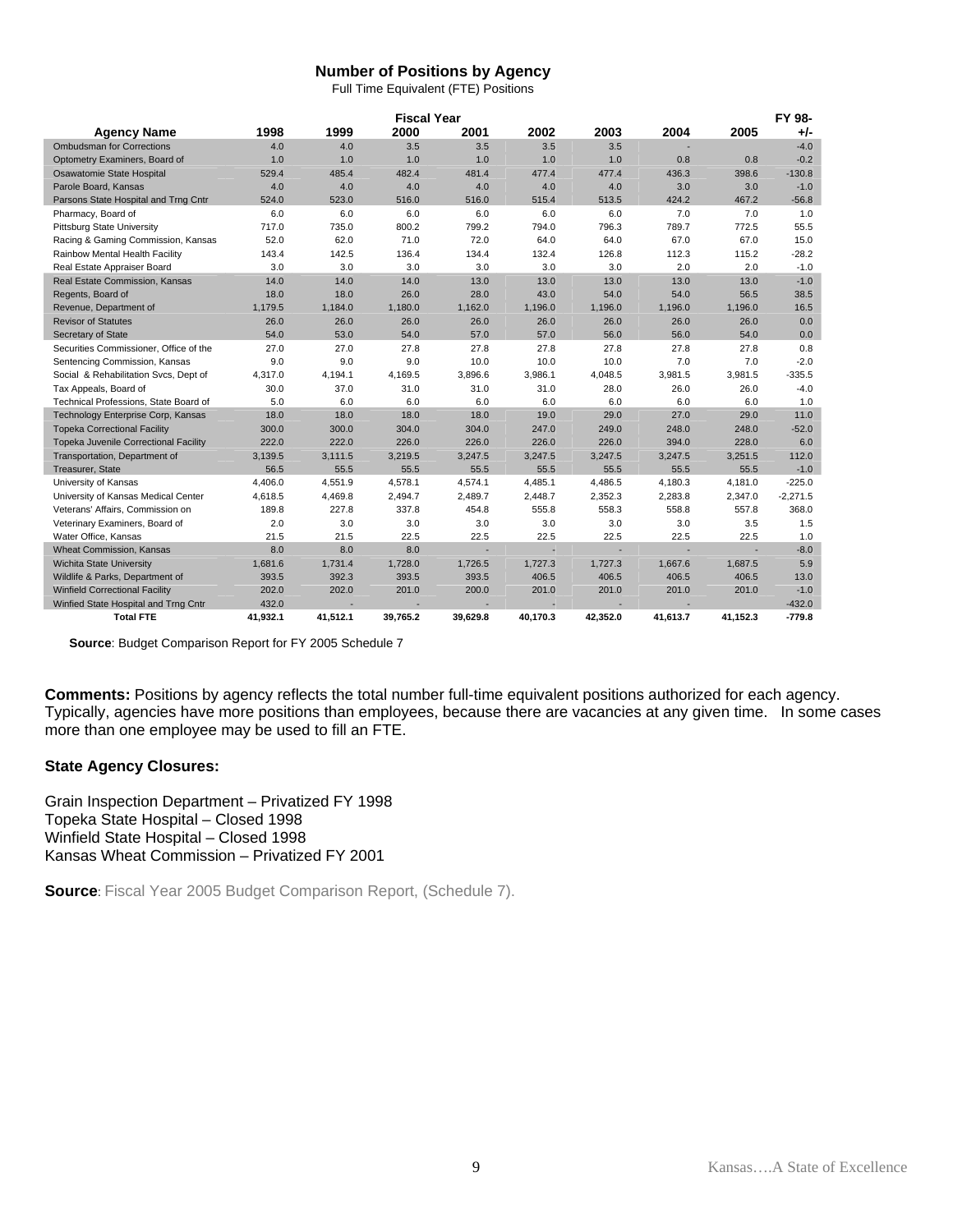

**Agriculture and Natural Resources**: agencies that promote protect and restore natural resources in Kansas. This includes agricultural product regulation and inspection, inspection of livestock facilities and monitoring the status of the environment; maintenance of state parks, state fishing lakes, and wildlife areas; conservation and management of soil and water resources; environmental protection, commodity inspections, and public health maintenance through control of animal infectious diseases.

**Education:** agencies that support primary, secondary, and higher education.

**General Government:** agencies that provide overall policy guidance to state government, perform administrative services to all state agencies, collect and distribute state revenues, and carry out regulatory functions.

**Human Resources:** agencies that provide a wide range of services to Kansans, including job training and placement, payment of unemployment insurance benefits, veterans' counseling and care; preventive health services and social services to elderly and disadvantaged citizens.

**Public Safety:** agencies that preserve the security and safety of Kansas citizens.

**Transportation:** the Kansas Department of Transportation provides maintenance and improvement of the 10,000-mile state highway system.

**Source**: Fiscal Year 2005 Budget Comparison Report, (Schedule 7).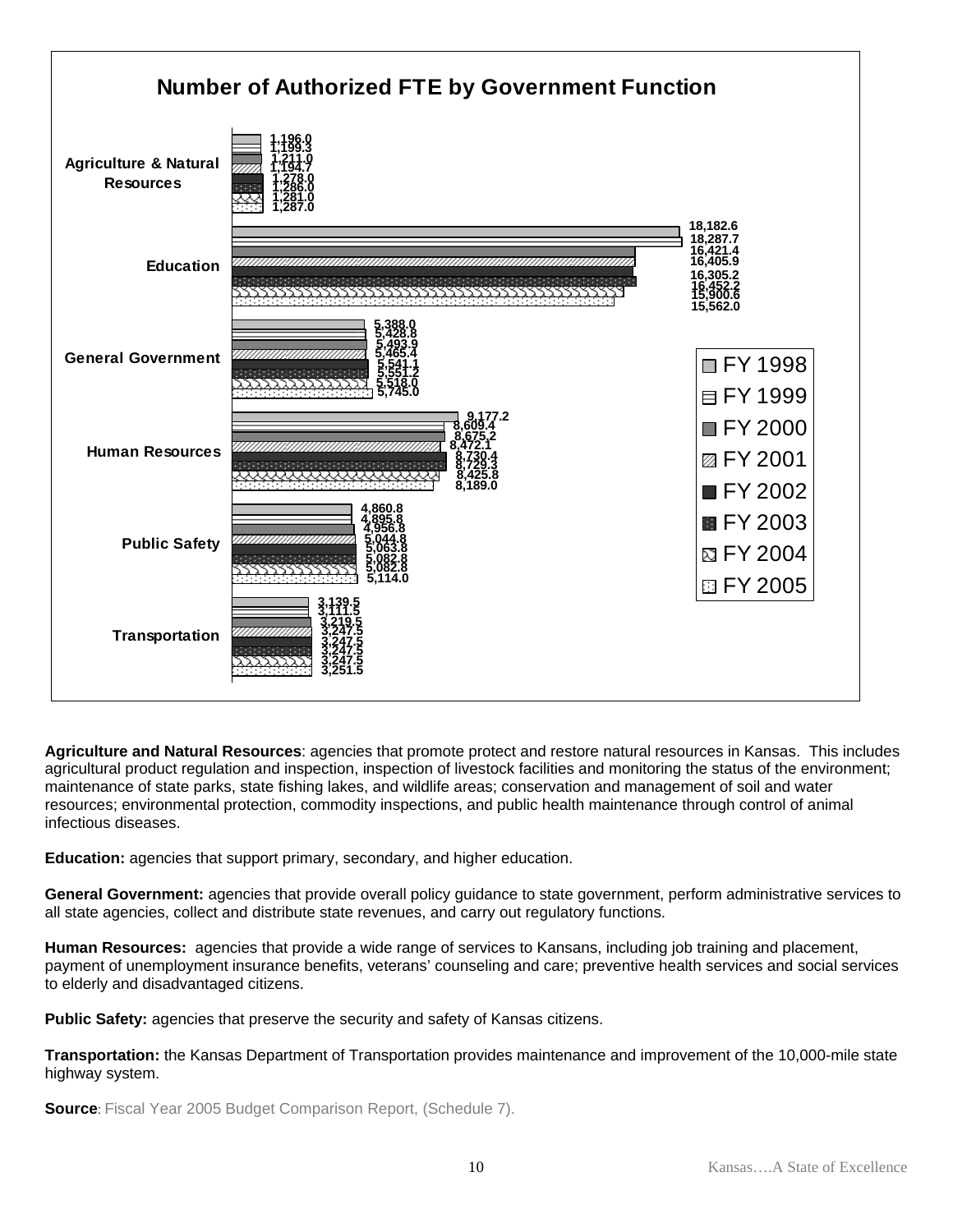#### **Twenty-Five Most Populous Job Classes**

| Rank              | <b>Job Title</b>                     | <b>Number of Employees</b> |
|-------------------|--------------------------------------|----------------------------|
| $\mathbf{1}$      | <b>Senior Administrative Asst</b>    | 1315                       |
| 2                 | <b>Administrative Specialist</b>     | 1254                       |
| 3                 | <b>Administrative Assistant</b>      | 1090                       |
| 4                 | Human Services Specialist            | 872                        |
| 5                 | <b>MHDD Technician</b>               | 752                        |
| 6                 | Corrections Officer I (A)            | 596                        |
| $\overline{7}$    | <b>Custodial Specialist</b>          | 570                        |
| 8                 | <b>Equipment Operator</b>            | 568                        |
| 9                 | <b>Equipment Operator Senior</b>     | 461                        |
| 10                | Corrections Officer I (B)            | 437                        |
| 11                | <b>Corrections Officer II</b>        | 419                        |
| $12 \overline{ }$ | Social Worker                        | 373                        |
| 13                | <b>Utility Worker</b>                | 369                        |
| 14                | <b>Engineering Technician</b>        | 366                        |
| 15                | <b>Office Assistant</b>              | 355                        |
| 16                | <b>Human Services Assistant</b>      | 307                        |
| 17                | <b>Corrections Specialist I</b>      | 304                        |
| 18                | Juvenile Corrections Officer I       | 261                        |
| 19                | <b>Custodial Worker</b>              | 237                        |
| 20                | Program Consultant II                | 225                        |
| 21                | Gen Maint And Repair Tech Sr         | 222                        |
| 22                | <b>Public Service Executive II</b>   | 212                        |
| 23                | <b>Accounting Specialist</b>         | 211                        |
| 24                | <b>Engineering Technician Senior</b> | 206                        |
| 25                | <b>Highway Patrol Trooper</b>        | 199                        |
| 25                | <b>Registered Nurse Senior</b>       | 199                        |

**Comments:** During FY 2005, nearly one-half (49%) of the classified workforce was employed in one of the twenty-five most populous job classes. This is a decrease from FY 2004 when 52% of the classified workforce was employed in the top twenty-five most populous job classes. During FY 2005, the State of Kansas had 557 job classes. This is a significant decrease in the number of job classes from FY 2002, when the total was approximately 700.

**Source:** SHARP (FY 2005); Excludes unclassified, temporary, and student employees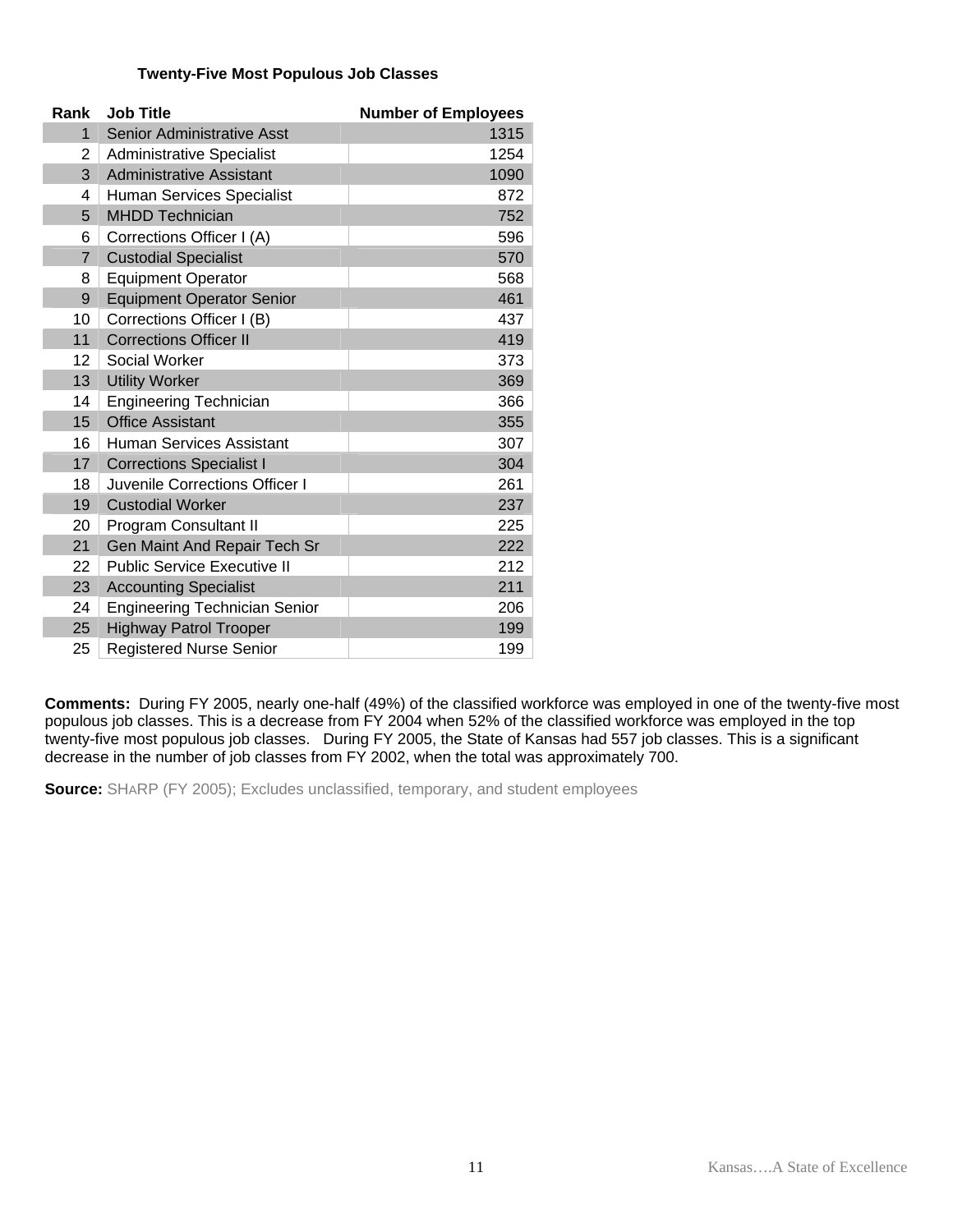### **Twenty-Five Most Populous Agencies FY 2005**

|                |                                           | <b>Number of Employees</b> |                     |              |
|----------------|-------------------------------------------|----------------------------|---------------------|--------------|
| Rank           | <b>Agency Name</b>                        | <b>Classified</b>          | <b>Unclassified</b> | <b>Total</b> |
| $\mathbf{1}$   | <b>University of Kansas</b>               | 1414                       | 3265                | 4679         |
| 2              | Kansas State University                   | 1610                       | 2284                | 3894         |
| 3              | Social & Rehabilitation Services, Dept of | 3164                       | 31                  | 3195         |
| 4              | Transportation, Department of             | 2997                       | 9                   | 3006         |
| 5              | University of Kansas Medical Center       | 460                        | 2279                | 2739         |
| 6              | <b>Judicial Branch</b>                    | 0                          | 1854                | 1854         |
| $\overline{7}$ | <b>Wichita State University</b>           | 655                        | 993                 | 1648         |
| 8              | Revenue, Department of                    | 994                        | 29                  | 1023         |
| 9              | <b>Highway Patrol</b>                     | 798                        | 14                  | 812          |
| 10             | Health & Environment, Department of       | 774                        | 16                  | 790          |
| 11             | <b>Larned State Hospital</b>              | 745                        | 20                  | 765          |
| 12             | <b>Pittsburg State University</b>         | 296                        | 429                 | 725          |
| 13             | <b>Emporia State University</b>           | 289                        | 429                 | 718          |
| 14             | Fort Hays State University                | 294                        | 396                 | 690          |
| 15             | <b>Lansing Correctional Facility</b>      | 658                        | 1                   | 659          |
| 16             | Administration, Department of             | 578                        | 22                  | 600          |
| 17             | Neurological Institute, Kansas            | 530                        | 3                   | 533          |
| 18             | <b>Hutchinson Correctional Facility</b>   | 507                        |                     | 508          |
| 19             | Labor, Department of                      | 478                        | 25                  | 503          |
| 20             | Parsons State Hospital & Trng Center      | 450                        | 7                   | 457          |
| 21             | El Dorado Correctional Facility           | 443                        | 1                   | 444          |
| 22             | Wildlife & Parks, Department of           | 393                        | 26                  | 419          |
| 23             | Osawatomie State Hospital                 | 363                        | 16                  | 379          |
| 24             | Veterans Affairs, Commission on           | 333                        | 4                   | 337          |
| 25             | Commerce, Department of                   | 313                        | $\overline{7}$      | 320          |

**Comments:** Eighty-six percent of employees, excluding temporary and student employees, are located in the top twenty-five most populous agencies. The same agencies appear in this list as in FY 2004.

**Source:** SHARP (FY 2005); Excludes temporary and student employees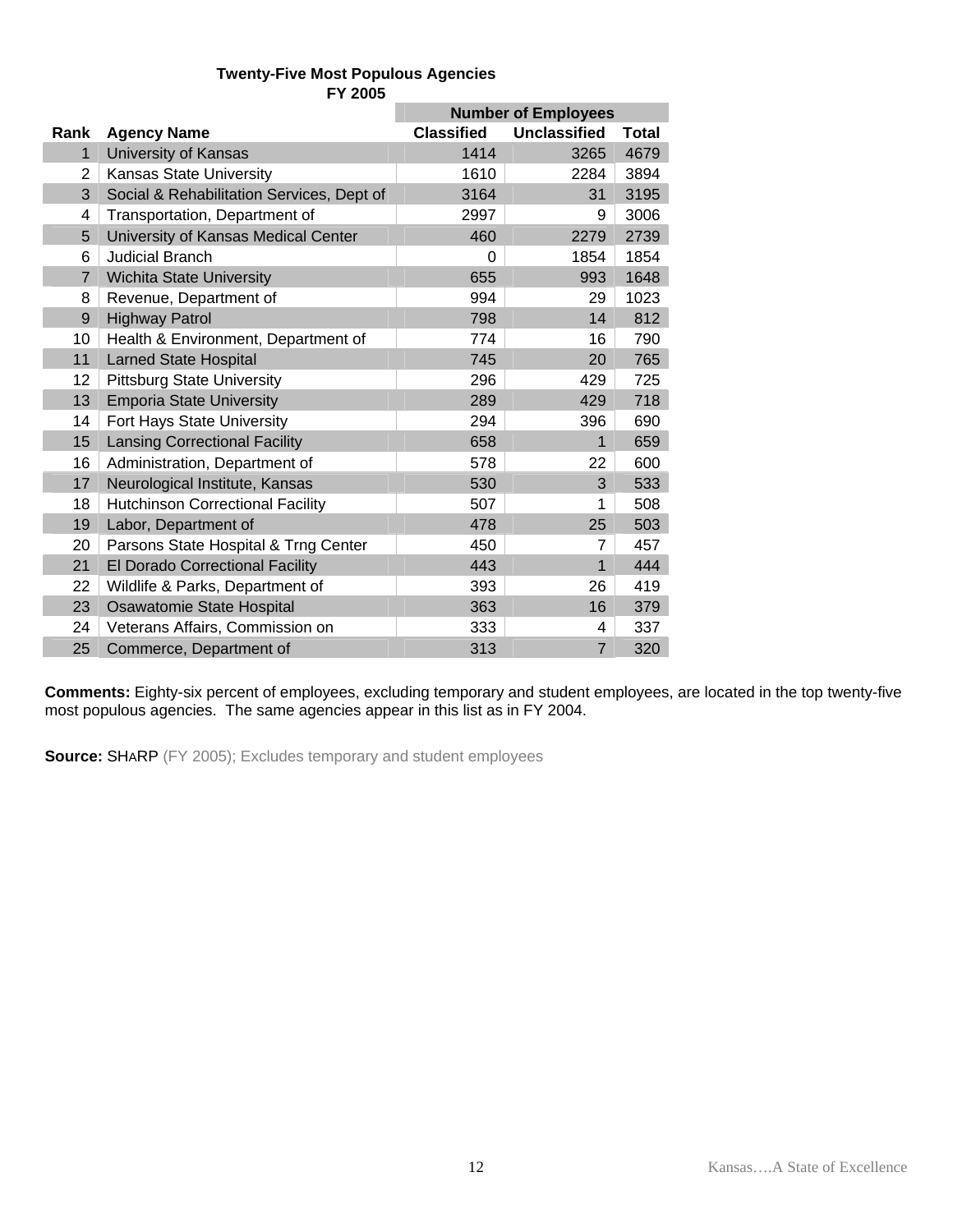### State of Kansas **Fiscal Year 2005 Workforce Characteristics**

## SECTION ONE

- ¾ The total State workforce has decreased 11% since 1993, and 6% since 1997. The number of classified employees has decreased 20% since 1993 and 10% since 1997. The number of unclassified employees has increased 10% since 1993 and 2% since 1997.
- $\triangleright$  The number of classified employees in the 50-59 age category increased 9% since 1998, while the number of employees in the 30-39 age category decreased 10% during the same timeframe.
- $\geq$  69% of the classified state workforce is over 40 years of age. The number of employees in this category has increased consistently since FY 1998.
- $\triangleright$  In 1998, the number of employees making less than \$20,000 per year was 20%. In FY 2005 it is 10%. In 1998, the number of employees making more than \$40,000 per year was 10%. In FY 2005 it is 20%.
- $\triangleright$  The number of classified employees with less than 10 years of service has decreased by 3% since 1998. The number of employees with over 30 years of service has increased 2% since 1998.
- $\triangleright$  As during previous fiscal years, the percentage of minorities in the classified and unclassified service is a greater percentage than in the available workforce.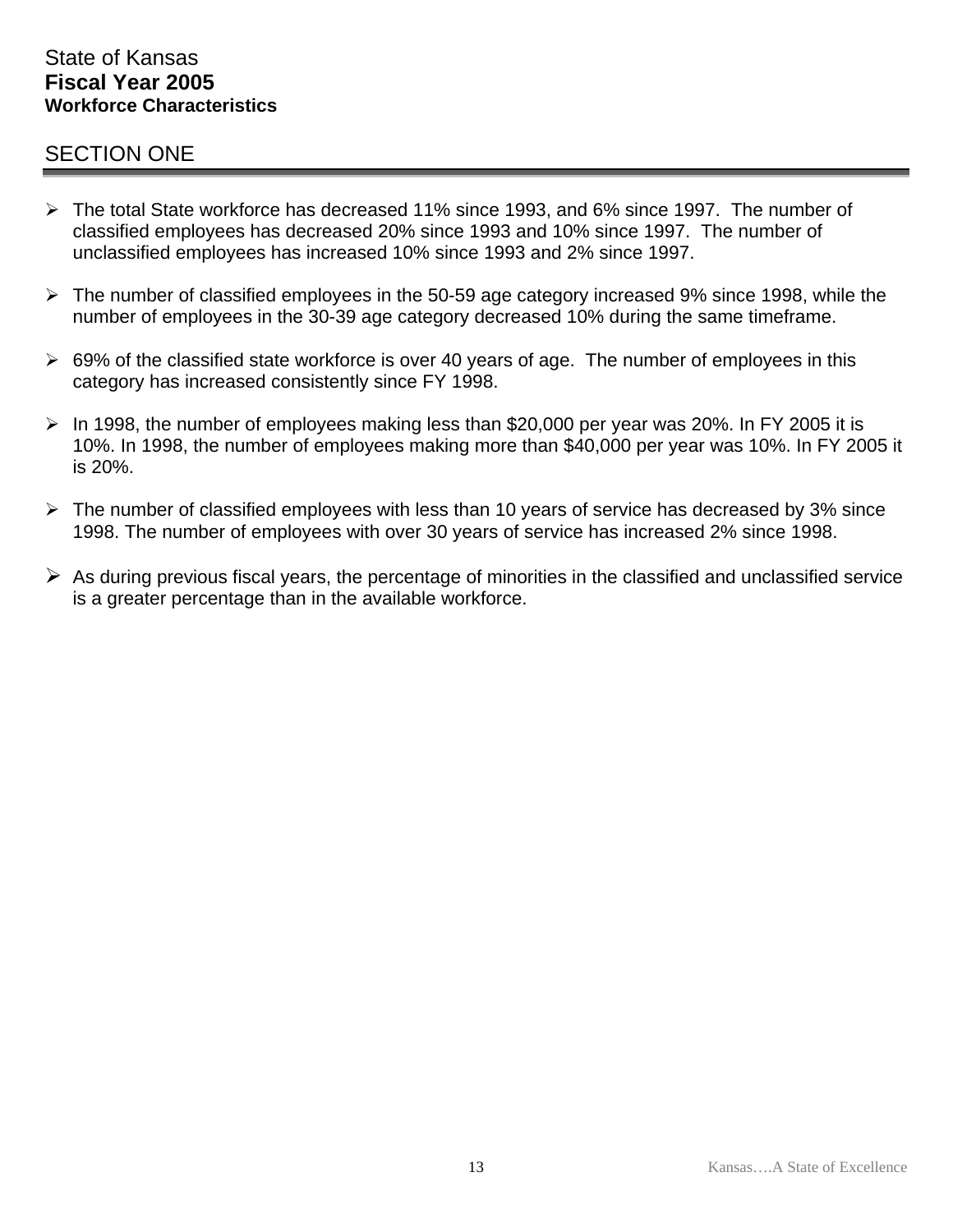

**Comments:** The number of employees has decreased by 3.9 percent since 1998. The number of unclassified employees has increased by 3.2% since 1998, while the number of classified employees has decreased by 7.6% since 1998.

**Source:** SHARP (FY 2005); Excludes temporary and student employees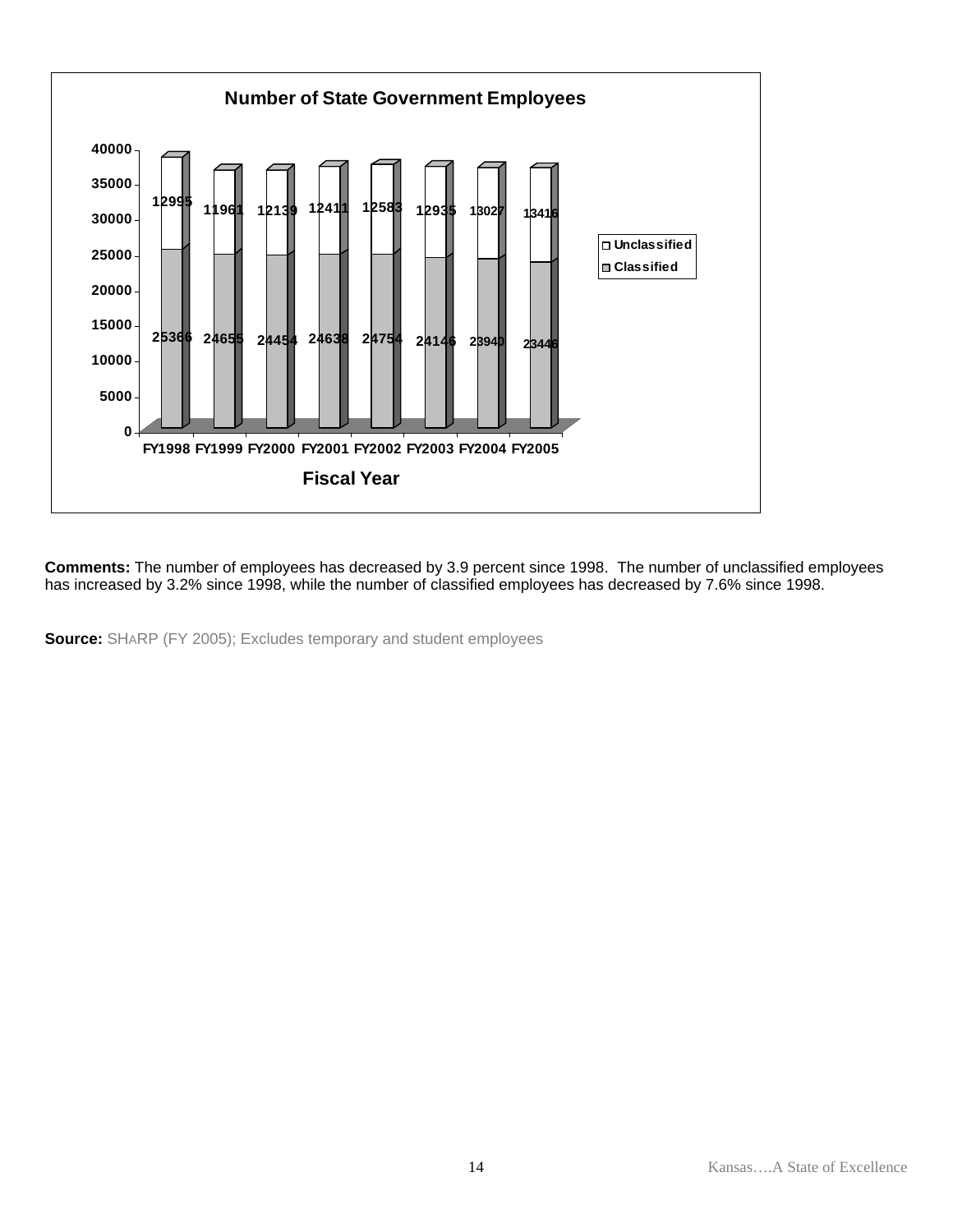### **Number of Classified Employees by Location on the Civil Service Plan**

|   | <b>STEPS</b>                                             |                                  |                                  |                                  |                                |                                  |                                  |                                  |                            |                              |                              |                                |                                  |                                      |
|---|----------------------------------------------------------|----------------------------------|----------------------------------|----------------------------------|--------------------------------|----------------------------------|----------------------------------|----------------------------------|----------------------------|------------------------------|------------------------------|--------------------------------|----------------------------------|--------------------------------------|
|   |                                                          | $\overline{4}$                   | 5                                | $6\phantom{1}$                   | $\overline{7}$                 | 8                                | 9                                | 10                               | 11                         | 12                           | 13                           | 14                             | 15                               | Total                                |
|   | 006                                                      | 0                                | 0                                | 3                                | 0                              | 0                                | 0                                | 0                                | 0                          | 0                            | 0                            | 0                              | 0                                | 3                                    |
|   | 007                                                      | 9                                | $\mathbf 0$                      | $\boldsymbol{0}$                 | $\overline{0}$                 | $\mathbf 0$                      | $\overline{0}$                   | $\mathbf 0$                      | $\overline{0}$             | $\overline{0}$               | $\mathbf 1$                  | $\mathbf{1}$                   | $\overline{2}$                   | 13                                   |
|   | 008                                                      | 3                                | $\overline{2}$                   | $\overline{c}$                   | 0                              | 1                                | 0                                | 1                                | 1                          | 0                            | 0                            | 0                              | 1                                | 11                                   |
|   | 009                                                      | 133                              | 20                               | 10                               | $\overline{2}$                 | 8                                | 8                                | $\overline{7}$                   | $\overline{7}$             | $\overline{\mathbf{4}}$      | $\overline{7}$               | 27                             | 23                               | 256                                  |
|   | 010                                                      | 21                               | $\overline{2}$                   | 0                                | 3                              | $\mathbf 0$                      | $\mathbf 1$                      | 3                                | 0                          | $\mathbf 0$                  | $\overline{2}$               | $\mathbf 1$                    | 5                                | 38                                   |
|   | 011                                                      | 522                              | 31                               | 43                               | 17                             | 27                               | 19                               | 39                               | 38                         | 21                           | 37                           | 30                             | 71                               | 895                                  |
|   | 012                                                      | $\overline{\mathbf{4}}$          | $\mathbf 0$                      | 1                                | 1                              | $\boldsymbol{0}$                 | $\mathbf{1}$                     | $\mathbf 0$                      | $\boldsymbol{0}$           | 1                            | 0                            | $\mathbf 0$                    | $\boldsymbol{0}$                 | 8                                    |
| P | 013                                                      | 635                              | 46                               | 65                               | 30                             | 39                               | 35                               | 25                               | 34                         | 39                           | 66                           | 36                             | 187                              | 1,237                                |
| A | 014                                                      | 171                              | 76                               | 6                                | $\mathbf 0$                    | 12                               | $\overline{2}$                   | $\mathbf{1}$                     | $\mathbf{1}$               | $\overline{2}$               | 3                            | 6                              | 9                                | 289                                  |
| Υ | 015                                                      | 791                              | 78                               | 82                               | 64                             | 103                              | 91                               | 79                               | 66                         | 78                           | 97                           | 82                             | 205                              | 1,816                                |
|   | 016                                                      | 213                              | 275                              | 92                               | 31                             | 61                               | 24                               | 21                               | 20                         | 15                           | 19                           | 31                             | 95                               | 897                                  |
|   | 017                                                      | 1,412                            | 70                               | 99                               | 25                             | 36                               | 29                               | 42                               | 39                         | 54                           | 102                          | 71                             | 64                               | 2,043                                |
|   | 018                                                      | 672                              | 135                              | 373                              | 141                            | 135                              | 109                              | 108                              | 143                        | 112                          | 113                          | 123                            | 312                              | 2,476                                |
|   | 019                                                      | 688                              | 97                               | 154                              | 68                             | 104                              | 91                               | 112                              | 82                         | 65                           | 58                           | 62                             | 156                              | 1,737                                |
|   | 020                                                      | 245                              | 27                               | 48                               | 35                             | 36                               | 36                               | 41                               | 60                         | 56                           | 36                           | 56                             | 108                              | 784                                  |
|   | 021                                                      | 621                              | 70                               | 107                              | 33                             | 195                              | 63                               | 62                               | 58                         | 71                           | 56                           | 71                             | 124                              | 1,531                                |
| G | 022                                                      | 565                              | 60                               | 117                              | 64                             | 124                              | 132                              | 79                               | 70                         | 57                           | 56                           | 56                             | 108                              | 1,488                                |
| R | 023                                                      | 325                              | 58                               | 68                               | 56                             | 36                               | 63                               | 36                               | 32                         | 30                           | 37                           | 14                             | 45                               | 800                                  |
| A | 024                                                      | 409                              | 65                               | 130                              | 45                             | 105                              | 64                               | 64                               | 63                         | 49                           | 49                           | 25                             | 93                               | 1,161                                |
| D | 025                                                      | 122                              | 23                               | 47                               | 20                             | 36                               | 43                               | 24                               | 29                         | 20                           | 27                           | 101                            | 97                               | 589                                  |
| Е | 026                                                      | 369                              | 67                               | 77                               | 69                             | 68                               | 62                               | 238                              | 57                         | 47                           | 45                           | 29                             | 76                               | 1,204                                |
|   | 027                                                      | 417                              | 63                               | 75                               | 34                             | 92                               | 70                               | 52                               | 20                         | 26                           | 17                           | 20                             | 50                               | 936                                  |
|   | 028                                                      | 94                               | 40                               | 20                               | 10                             | 17                               | 17                               | 10                               | 10                         | 9                            | $\,6$                        | 21                             | 14                               | 268                                  |
|   | 029                                                      | 338                              | 66                               | 96                               | 75                             | 68                               | 80                               | 64                               | 44                         | 41                           | 30                           | 42                             | 81                               | 1,025                                |
|   | 030                                                      | 51                               | 83                               | 27                               | 22                             | 25                               | 48                               | 15                               | 3                          | 15                           | 12                           | 3                              | 12                               | 316                                  |
|   | 031                                                      | 100                              | 20                               | 23                               | 23                             | 40                               | 35                               | 24                               | 16                         | $\overline{7}$               | 13                           | $\overline{7}$                 | 25                               | 333                                  |
|   | 032                                                      | 118                              | 29                               | 41                               | 35                             | 34                               | 31                               | 25                               | 22                         | 33                           | 37                           | 24                             | 44                               | 473                                  |
|   | 033                                                      | 24                               | 19                               | 17                               | 17                             | 18                               | 24                               | 13                               | $\overline{2}$             | 8                            | 24                           | $\mathbf 1$                    | 16                               | 183                                  |
|   | 034                                                      | 23                               | $\overline{7}$                   | 8                                | 8                              | 17                               | 12                               | $9\,$                            | 6                          | 9                            | 8                            | 4                              | 15                               | 126                                  |
|   | 035                                                      | 15                               | $\overline{7}$                   | 15                               | 14                             | 11                               | 10                               | 15                               | 5                          | 8                            | 11                           | 8                              | 16                               | 135                                  |
|   | 036                                                      | 8                                | $\overline{2}$                   | 1                                | 4                              | $\mathbf 0$                      | 4                                | $\mathbf 2$                      | 1                          | 1                            | 3                            | $\mathbf 1$                    | 6                                | 33                                   |
|   | 037                                                      | $\overline{0}$                   | $\overline{0}$                   | $\overline{\mathbf{4}}$          | $\overline{0}$                 | $\overline{\mathbf{4}}$          | $\overline{0}$                   | $\overline{2}$                   | $\overline{2}$             | 3                            | $\mathbf 0$                  | 3                              | $6\phantom{1}$                   | 24                                   |
|   | 038                                                      | $\mathbf 1$                      | $\overline{2}$                   | 1                                | 0                              | $\boldsymbol{0}$                 | 4                                | 1                                | $\mathbf{1}$               | 1                            | 1                            | $\mathbf 0$                    | 3                                | 15                                   |
|   | <b>FY05</b><br><b>FY04</b><br><b>FY03</b><br><b>FY02</b> | 9,119<br>8,097<br>6,938<br>6,656 | 1,540<br>1,565<br>1,648<br>1,808 | 1,852<br>2,020<br>2,421<br>2,671 | 946<br>1,139<br>1,005<br>1,080 | 1,452<br>1,678<br>1,777<br>1,985 | 1,208<br>1,319<br>1,437<br>1,544 | 1,214<br>1,074<br>1,089<br>1,166 | 932<br>967<br>984<br>1,074 | 882<br>985<br>1,026<br>1,065 | 973<br>983<br>1,112<br>1,204 | 956<br>1,070<br>1,118<br>1,236 | 2,069<br>2,280<br>2,666<br>2,909 | 23,143<br>23,177<br>23,221<br>24,398 |

**Comments:** Records of some employees are not included due to placement on alternative pay plans or data errors.

**Source: SHARP** (FY 2005); Excludes legislators, unclassified, temporary and student employees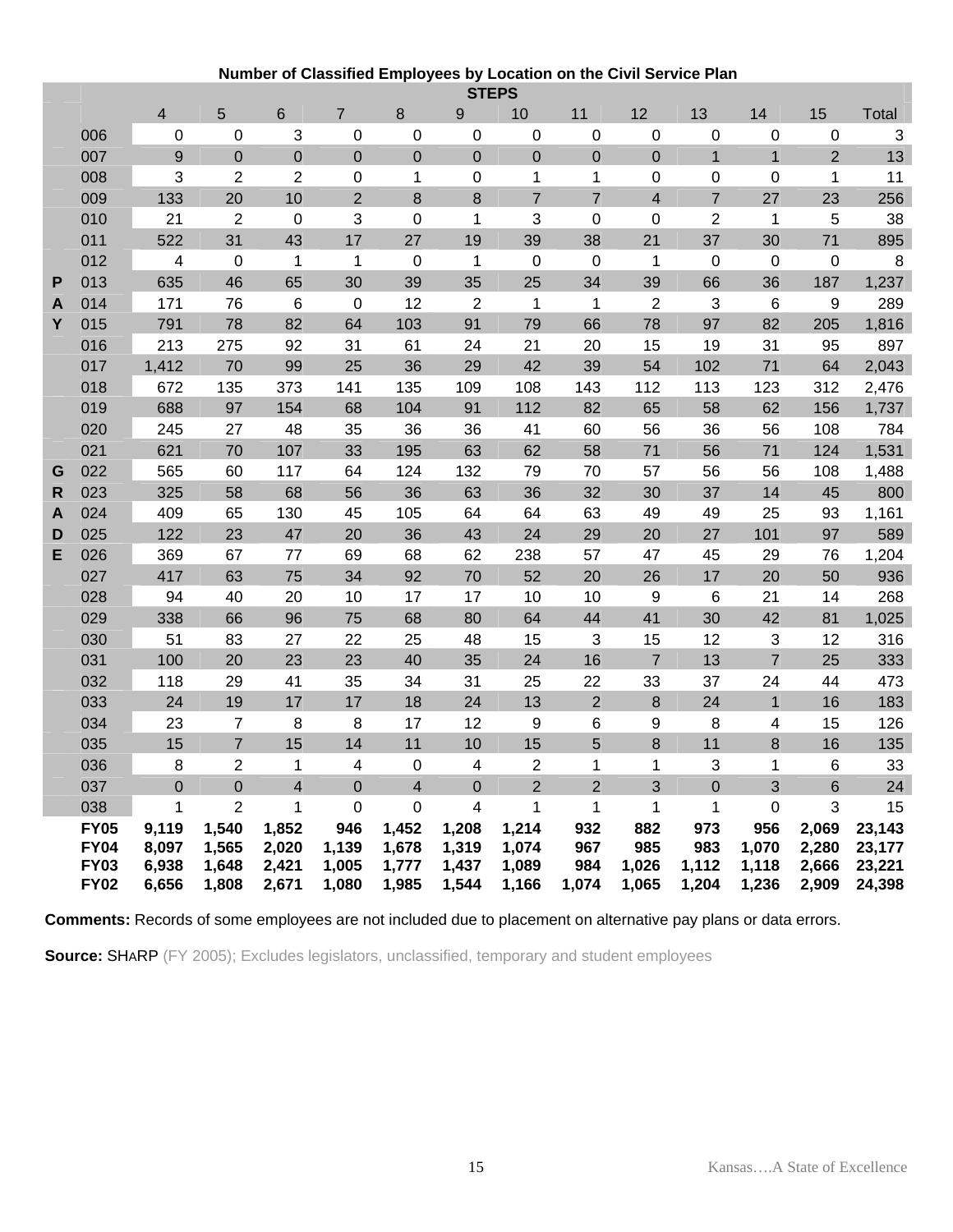| Number of Classified and Unclassified Employees by Agency |
|-----------------------------------------------------------|
| <b>Fiscal Year 2005</b>                                   |

|                                              | <b>Number of Employees</b> |                         |                |  |  |
|----------------------------------------------|----------------------------|-------------------------|----------------|--|--|
| <b>Agency Name</b>                           | <b>Classified</b>          | <b>Unclassified</b>     | <b>Total</b>   |  |  |
| Accountancy, Board of                        | $\overline{1}$             | $\mathbf{1}$            | $\overline{2}$ |  |  |
| <b>Adjutant General</b>                      | 45                         | 156                     | 201            |  |  |
| Administration, Department of                | 578                        | 22                      | 600            |  |  |
| Aging, Department on                         | 166                        | 10                      | 176            |  |  |
| Agriculture, Department of                   | 256                        | 17                      | 273            |  |  |
| Animal Health Department                     | 26                         | 2                       | 28             |  |  |
| Arts Commission, Kansas                      | 7                          | 1                       | 8              |  |  |
| Atchison Juvenile Correctional Fac           | 90                         | 1                       | 91             |  |  |
| <b>Attorney General</b>                      | 1                          | 78                      | 79             |  |  |
| <b>Banking Department</b>                    | 67                         | 14                      | 81             |  |  |
| Barbering, Board of                          | $\mathbf{1}$               | $\mathbf{1}$            | $\overline{2}$ |  |  |
| <b>Behavioral Sciences Regulatory Board</b>  | $\overline{4}$             | 3                       | $\overline{7}$ |  |  |
| <b>Beloit Juvenile Correctional Facility</b> | 76                         | $\mathbf{1}$            | 77             |  |  |
| Blind, School for the                        | 25                         | 56                      | 81             |  |  |
| Citizen's Utility Ratepayer Board            | $\mathbf{0}$               | $\overline{\mathbf{4}}$ | 4              |  |  |
| Commerce, Department of                      | 313                        | 7                       | 320            |  |  |
| <b>Conservation Commission</b>               | 5                          | 6                       | 11             |  |  |
| <b>Corporation Commission</b>                | 137                        | 66                      | 203            |  |  |
| Corrections, Department of                   | 265                        | 15                      | 280            |  |  |
| Cosmetology, Board of                        | 10                         | 1                       | 11             |  |  |
| Credit Unions, Department of                 | 12                         | $\mathbf{1}$            | 13             |  |  |
| Deaf, School for the                         | 48                         | 106                     | 154            |  |  |
| <b>Dental Board</b>                          | $\overline{2}$             | $\mathbf{1}$            | 3              |  |  |
| Education, Department of                     | 169                        | 28                      | 197            |  |  |
| El Dorado Correctional Facility              | 443                        | $\mathbf{1}$            | 444            |  |  |
| <b>Ellsworth Correctional Facility</b>       | 214                        | 1                       | 215            |  |  |
| <b>Emergency Medical Services</b>            | 11                         | 1                       | 12             |  |  |
| <b>Emporia State University</b>              | 289                        | 429                     | 718            |  |  |
| Ethics Commission, Kansas Gov                | 0                          | 9                       | 9              |  |  |
| Fair, Kansas State                           | 21                         | 1                       | 22             |  |  |
| <b>Fire Marshal</b>                          | 46                         | $\overline{2}$          | 48             |  |  |
| Fort Hays State University                   | 294                        | 396                     | 690            |  |  |
| Governor, Office of the                      | $\mathbf{0}$               | 37                      | 37             |  |  |
| Healing Arts, State Board of                 | 26                         | 6                       | 32             |  |  |
| Health & Environment, Department of          | 774                        | 16                      | 790            |  |  |
| Health Care Stabilization Fund, Bd of Gov    | 8                          | 7                       | 15             |  |  |
| Health Policy and Finance                    | 119                        | 4                       | 123            |  |  |
| <b>Highway Patrol</b>                        | 798                        | 14                      | 812            |  |  |
| Historical Society, State                    | 111                        | $\mathbf{1}$            | 112            |  |  |
| Housing Resources Corp, Kansas               | 31                         | 8                       | 39             |  |  |
| Human Rights Commission, Kansas              | 26                         | $\overline{4}$          | 30             |  |  |
| <b>Hutchinson Correctional Facility</b>      | 507                        | $\mathbf{1}$            | 508            |  |  |
| Indigents Defense Services Board             | 67                         | 95                      | 162            |  |  |
| <b>Insurance Department</b>                  | 28                         | 99                      | 127            |  |  |
| Investigation, Kansas Bureau of              | 143                        | $\overline{7}$          | 150            |  |  |
| Judicial Branch                              | 0                          | 1854                    | 1854           |  |  |
| Judicial Council                             | 0                          | $\overline{4}$          | 4              |  |  |
| Juvenile Correctional Complex                | 226                        | 2                       | 228            |  |  |
| Juvenile Justice Authority                   | 24                         | 9                       | 33             |  |  |
| Kansas Inc                                   |                            | $\overline{2}$          | $\overline{2}$ |  |  |
| Kansas Public Employees Retirement System    | 66                         | 14                      | 80             |  |  |
| Kansas State University                      | 1610                       | 2284                    | 3894           |  |  |
| Labor, Department of                         | 478                        | 25                      | 503            |  |  |
| <b>Lansing Correctional Facility</b>         | 658                        | $\mathbf{1}$            | 659            |  |  |
| Larned Correctional Mental Health Facility   | 178                        | $\bf{0}$                | 178            |  |  |
| Larned Juvenile Correctional Facility        | 135                        | $\overline{2}$          | 137            |  |  |
| Larned State Hospital                        | 745                        | 20                      | 765            |  |  |
| Legislative Coordinating Council             | 0                          | 11                      | 11             |  |  |
| Legislative Division of Post Audit           | 0                          | 21                      | 21             |  |  |
| Legislative Research Department              | 0                          | 38                      | 38             |  |  |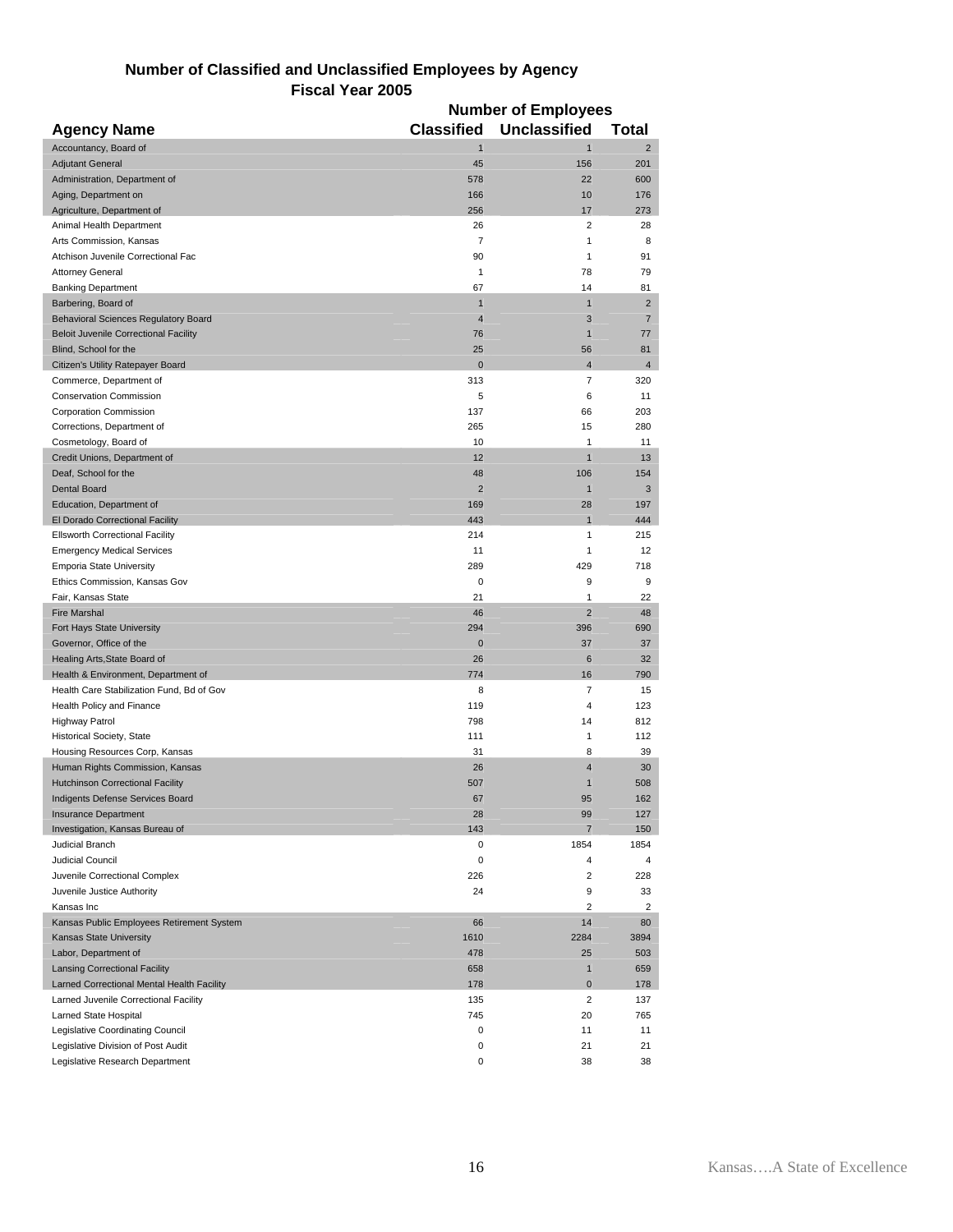|                                           | <b>Number of Employees</b> |                     |                |  |  |
|-------------------------------------------|----------------------------|---------------------|----------------|--|--|
| <b>Agency Name</b>                        | <b>Classified</b>          | <b>Unclassified</b> | <b>Total</b>   |  |  |
| Legislature                               | $\mathbf 0$                | 34                  | 34             |  |  |
| Library, State                            | 20                         | $\overline{2}$      | 22             |  |  |
| Lieutenant Governor, Office of the        | $\mathbf 0$                | $\overline{4}$      | $\overline{4}$ |  |  |
| Lottery, Kansas State                     | 39                         | 39                  | 78             |  |  |
| Mortuary Arts, Board of                   | $\overline{2}$             | $\mathbf{1}$        | 3              |  |  |
| Neurological Institute, Kansas            | 530                        | 3                   | 533            |  |  |
| Norton Correctional Facility              | 252                        | 0                   | 252            |  |  |
| Nursing, Board of                         | 19                         | $\overline{2}$      | 21             |  |  |
| Optometry Board of Examiners              | 1                          | 0                   | 1              |  |  |
| Osawatomie State Hospital                 | 363                        | 16                  | 379            |  |  |
| Parole Board, Kansas                      | $\bf{0}$                   | 3                   | 3              |  |  |
| Parsons State Hospital & Trng Center      | 450                        | $\overline{7}$      | 457            |  |  |
| Pharmacy, Board of                        | $6\phantom{1}6$            | $\mathbf{1}$        | $\overline{7}$ |  |  |
| <b>Pittsburg State University</b>         | 296                        | 429                 | 725            |  |  |
| Racing & Gaming Commission                | 38                         | 18                  | 56             |  |  |
| Rainbow Mental Health Facility            | 108                        | 3                   | 111            |  |  |
| Real Estate Appraisal Board               | $\mathbf{1}$               | $\mathbf{1}$        | $\overline{2}$ |  |  |
| Real Estate Commission                    | 10                         | 1                   | 11             |  |  |
| Regents, Board of                         | 19                         | 31                  | 50             |  |  |
| Revenue, Department of                    | 994                        | 29                  | 1023           |  |  |
| <b>Revisor of Statutes</b>                | $\bf{0}$                   | 27                  | 27             |  |  |
| Secretary of State                        | $\bf{0}$                   | 49                  | 49             |  |  |
| Securities Commissioner, Office of the    | 18                         | 10                  | 28             |  |  |
| Sentencing Commission, Kansas             | $\bf{0}$                   | $\overline{7}$      | $\overline{7}$ |  |  |
| Social & Rehabilitation Services, Dept of | 3164                       | 31                  | 3195           |  |  |
| Tax Appeals, Board of                     | 13                         | 6                   | 19             |  |  |
| Technical Professions, State Board of     | 3                          | $\overline{2}$      | 5              |  |  |
| Technology Enterprise Corp, Kansas        | 0                          | 23                  | 23             |  |  |
| <b>Topeka Correctional Facility</b>       | 235                        | 0                   | 235            |  |  |
| Transportation, Department of             | 2997                       | 9                   | 3006           |  |  |
| Treasurer, State                          | 14                         | 32                  | 46             |  |  |
| University of Kansas                      | 1414                       | 3265                | 4679           |  |  |
| University of Kansas Medical Center       | 460                        | 2279                | 2739           |  |  |
| Veterans Affairs, Commission on           | 333                        | 4                   | 337            |  |  |
| Veterinary Examiners, Board of            | $\mathbf 0$                | 3                   | 3              |  |  |
| Water Office, Kansas                      | 20                         | $\overline{2}$      | 22             |  |  |
| <b>Wichita State University</b>           | 655                        | 993                 | 1648           |  |  |
| Wildlife & Parks, Department of           | 393                        | 26                  | 419            |  |  |
| <b>Winfield Correctional Facility</b>     | 199                        | $\mathbf 0$         | 199            |  |  |
| Total                                     | 23.446                     | 13,416              | 36,862         |  |  |

#### **Number of Classified and Unclassified Employees by Agency Fiscal Year 2005 Number of Employees**

**Source:** SHARP (FY 2005); Excludes temporary and student employees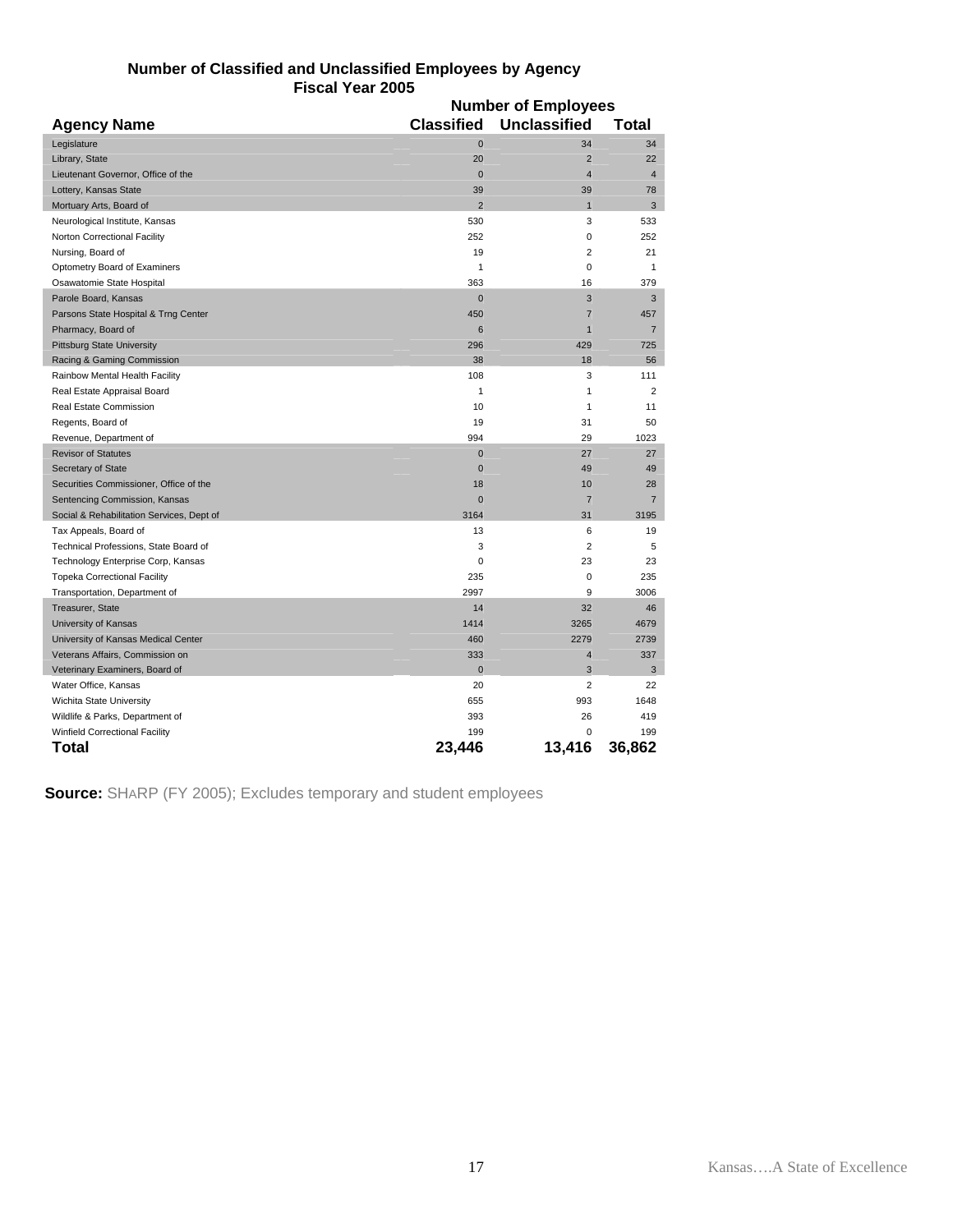#### **Average Classified and Unclassified Salaries by Agency Fiscal Year 2002 to 2005**

|                                                                       | <b>Classified</b>    |                      |                      |                      | Unclassified         |                      |                      |                      |
|-----------------------------------------------------------------------|----------------------|----------------------|----------------------|----------------------|----------------------|----------------------|----------------------|----------------------|
| <b>Agency Name</b>                                                    | FY2002               | FY 2003              | <b>FY2004</b>        | <b>FY2005</b>        | FY2002               | FY2003               | <b>FY2004</b>        | <b>FY2005</b>        |
| Accountancy, Board of                                                 | \$22,121             | \$22,880             | \$24,055             | \$26,374             | \$52,051             | \$55,051             | \$57,553             | \$61,310             |
| <b>Adjutant General</b>                                               | \$32,320             | \$32,748             | \$33,868             | \$34,424             | \$29,611             | \$30,017             | \$31,086             | \$32,160             |
| Administration, Department of                                         | \$34,872             | \$34,243             | \$37,092             | \$37,200             | \$65,297             | \$65,710             | \$66,245             | \$69,483             |
| Aging, Department On                                                  | \$36,218             | \$35,808             | \$39,536             | \$39,788             | \$69,917             | \$64,308             | \$67,060             | \$64,208             |
| Agriculture Department of                                             | \$36,698             | \$35,990             | \$38,747             | \$39,350             | \$54,525             | \$53,361             | \$55,353             | \$52,876             |
| Animal Health Department                                              | \$31,735             | \$31,909             | \$33,897             | \$34,454             | \$63,197             | \$50,086             | \$64,893             | \$64,632             |
| Arts Commission, Kansas                                               | \$38,366             | \$35,479             | \$38,043             | \$39,276             | \$68,318             | \$68,318             | \$71,423             | \$72,316             |
| Atchison Juvenile Correctional Facility                               | \$28,111             | \$28,103             | \$29,526             | \$29,011             | \$68,314             | \$68,314             | \$65,341             | \$66,157             |
| <b>Attorney General</b>                                               | \$37,669             | \$37,648             | \$39,374             | \$39,874             | \$44,077             | \$42,549             | \$46,220             | \$47,448             |
| <b>Banking Department</b>                                             | \$41,795             | \$41,216             | \$43,688             | \$43,127             | \$61,923             | \$59,606             | \$66,935             | \$65,529             |
| Barbering, Board of                                                   | \$28,142             | \$28,080             | \$29,411             | \$29,786             | \$37,304             | \$37,304             | \$37,304             | \$37,304             |
| <b>Behavioral Sciences Regulatory Board</b>                           | \$26,437             | \$26,042             | \$29,775             | \$31,476             | \$38,669             | \$39,937             | \$42,013             | \$43,773             |
| <b>Beloit Juvenile Correctional Facility</b>                          | \$28,282             | \$28,486             | \$29,146             | \$30,003             | \$75,450             | \$75,450             | \$60,000             | \$60,750             |
| Blind, School for the                                                 | \$27,908             | \$28,399             | \$30,693             | \$30,190             | \$35,079             | \$34,226             | \$37,332             | \$38,867             |
| Citizens Utility Ratepayer Board                                      | \$31,013             | \$28,912             | \$30,347             | \$37,630             | \$74,186             | \$60,817             | \$64,641             | \$58,427             |
| Commerce and Housing, Department of                                   | \$38,383             | \$38,196             | \$37,025             | \$34,357             | \$50,167             | \$70,701             | \$68,588             | \$78,988             |
| <b>Conservation Commission</b><br><b>Corporation Commission</b>       | \$29,626<br>\$35,306 | \$29,467             | \$33,933<br>\$36,785 | \$37,024<br>\$36,714 | \$51,201             | \$51,128<br>\$53,653 | \$47,748<br>\$59,053 | \$59,548<br>\$57,782 |
| Corrections, Department of                                            | \$34,746             | \$34,974<br>\$34,304 | \$36,425             | \$24,579             | \$54,302<br>\$72,016 | \$69,235             | \$70,841             | \$70,293             |
| Cosmetology, Board of                                                 | \$24,665             | \$23,421             | \$24,272             | \$43,599             | \$43,735             | \$43,735             | \$45,723             | \$46,295             |
| Credit Unions, Department of                                          | \$42,041             | \$41,097             | \$43,063             | \$24,541             | \$62,216             | \$62,216             | \$65,043             | \$65,856             |
| Deaf, School for the                                                  | \$24,361             | \$23,582             | \$25,092             | \$26,499             | \$34,224             | \$34,528             | \$35,517             | \$36,340             |
| <b>Dental Board</b>                                                   | \$18,595             | \$18,512             | \$24,783             | \$38,393             | \$51,514             | \$39,757             | \$56,650             | \$57,358             |
| Education, Department of                                              | \$36,863             | \$36,239             | \$38,623             | \$29,385             | \$77,142             | \$76,197             | \$71,229             | \$75,821             |
| El Dorado Correctional Facility                                       | \$28,388             | \$28,057             | \$29,091             | \$31,030             | \$64,059             | \$64,059             | \$51,813             | \$52,460             |
| <b>Ellsworth Correctional Facility</b>                                | \$29,785             | \$29,615             | \$30,820             | \$34,303             | \$50,557             | \$50,557             | \$52,854             | \$53,515             |
| <b>Emergency Medical Services</b>                                     | \$33,721             | \$33,557             | \$35,207             | \$26,710             | \$61,247             | \$61,247             | \$64,031             | \$64,831             |
| <b>Emporia State University</b>                                       | \$26,093             | \$26,097             | \$28,578             | \$30,009             | \$51,769             | \$52,112             | \$61,005             | \$60,524             |
| Ethics Commission, Kansas Gov                                         | N/A                  | N/A                  | N/A                  | N/A                  | \$38,483             | \$38,483             | \$40,230             | \$41,989             |
| Fair, Kansas State                                                    | \$28,971             | \$27,446             | \$29,093             | \$40,366             | \$81,034             | \$69,000             | \$75,743             | \$76,690             |
| <b>Fire Marshal</b>                                                   | \$37,558             | \$38,630             | \$40,627             | \$40,366             | \$51,939             | \$54,696             | \$55,918             | \$57,584             |
| Fort Hays State University                                            | \$24,389             | \$24,392             | \$25,011             | \$26,055             | \$49,293             | \$49,879             | \$49,787             | \$52,308             |
| Governor, Office of the                                               | N/A                  | N/A                  | N/A                  | N/A                  | \$46,411             | \$44,358             | \$46,360             | \$46,948             |
| Healing Arts, State Board of                                          | \$27,840             | \$27,844             | \$29,107             | \$29,186             | \$53,075             | \$61,735             | \$64,548             | \$64,750             |
| Health and Environment, Department of                                 | \$37,967             | \$37,518             | \$39,461             | \$40,192             | \$72,321             | \$74,428             | \$69,807             | \$80,933             |
| Health Care Stabilization Fund, Bd of Gov                             | \$25,230             | \$25,454             | \$26,827             | \$26,406             | \$47,987             | \$48,635             | \$53,755             | \$54,705             |
| <b>Highway Patrol</b>                                                 | \$34,611             | \$34,885             | \$41,580             | \$43,979             | \$66,132             | \$67,441             | \$60,638             | \$54,266             |
| Historical Society, State                                             | \$30,848             | \$31,731             | \$32,596             | \$32,371             | \$80,000             | \$80,000             | \$66,950             | \$81,000             |
| Human Rights Commission, Kansas                                       | \$31,118             | \$30,963             | \$32,036             | \$32,538             | \$58,291             | \$58,291             | \$60,941             | \$61,703             |
| <b>Hutchinson Correctional Facility</b>                               | \$29,684             | \$29,367             | \$30,385             | \$30,645             | \$48,142             | \$48,142             | \$50,330             | \$50,959             |
| Indigents' Defense Services, Board of                                 | \$26,428             | \$26,389             | \$27,422             | \$28,103             | \$46,662             | \$46,595             | \$51,849             | \$51,382             |
| <b>Insurance Department</b>                                           | \$25,107             | \$25,231             | \$25,927             | \$25,715             | \$46,608             | \$46,717             | \$49,342             | \$48,749             |
| Investigation, Kansas Bureau of                                       | \$39,176             | \$38,580             | \$43.026             | \$45,833             | \$78,109             | \$78,109             | \$81.857             | \$79,703             |
| <b>Judicial Branch</b><br><b>Judicial Council</b>                     | N/A<br>N/A           | N/A<br>N/A           | N/A<br>N/A           | N/A<br>N/A           | \$38,441<br>\$42,841 | \$37,959             | \$40,236             | \$41,380             |
| Juvenile Justice Authority                                            | \$39,092             | \$38,864             | \$38,446             | \$40,623             | \$61,998             | \$42,841<br>\$58,808 | \$53,751<br>\$56,308 | \$55,383<br>\$65,092 |
| Juvenile Justice Complex                                              | N/A                  | N/A                  | N/A                  | N/D                  | N/A                  | N/A                  | N/A                  | N/D                  |
| Kansas Inc                                                            | N/A                  | N/A                  | N/A                  | N/A                  | \$56,898             | \$52,174             | \$45,899             | \$44,882             |
| Kansas Public Employees Retirement                                    |                      |                      |                      |                      |                      |                      |                      |                      |
| System                                                                | \$32,246             | \$32,075             | \$34,498             | \$35,080             | \$82,281             | \$83,326             | \$82,229             | \$80,051             |
| Kansas State University                                               | \$26,304             | \$26,284             | \$29,805             | \$27,868             | \$61,960             | \$61,823             | \$65,064             | \$67,641             |
| Labor, Department of                                                  | \$35,436             | \$34,659             | \$36,992             | \$38,391             | \$49,456             | \$48,517             | \$67,529             | \$67,379             |
| <b>Lansing Correctional Facility</b>                                  | \$29,888             | \$29,597             | \$27,600             | \$30,629             | \$43,785             | \$43,785             | \$45,774             | \$43,538             |
| Larned Correctional Mental Health Facility                            | \$29,221             | \$29,266             | \$31,150             | \$30,340             | N/A                  | N/A                  | N/A                  | N/A                  |
| Larned Juvenile Correctional Facility                                 | \$28,760             | \$27,489             | \$28,528             | \$29,031             | \$64,010             | \$64,010             | \$97,393             | \$98,610             |
| <b>Larned State Hospital</b>                                          | \$26,610             | \$26,255             | \$27,530             | \$28,830             | \$96,986             | \$100,346            | \$105,447            | \$100,376            |
| Legislative Coordinating Council                                      | N/A                  | N/A<br>N/A           | N/A<br>N/A           | N/A<br>N/A           | \$41,087             | \$41,971             | \$42,583             | \$43,791             |
| Legislative Division of Post Audit<br>Legislative Research Department | N/A<br>N/A           | N/A                  | N/A                  | N/A                  | \$54,744<br>\$54,715 | \$57,580<br>\$53,178 | \$58,596<br>\$57,325 | \$60,648<br>\$58,635 |
| Legislature                                                           | N/A                  | N/A                  | N/A                  | N/A                  | \$36,465             | \$38,445             | \$38,842             | \$40,274             |
| Library, State                                                        | \$31,633             | \$31,157             | \$32,613             | \$31,928             | \$35,411             | \$34,891             | \$36,438             | \$63,751             |
|                                                                       |                      |                      |                      |                      |                      |                      |                      |                      |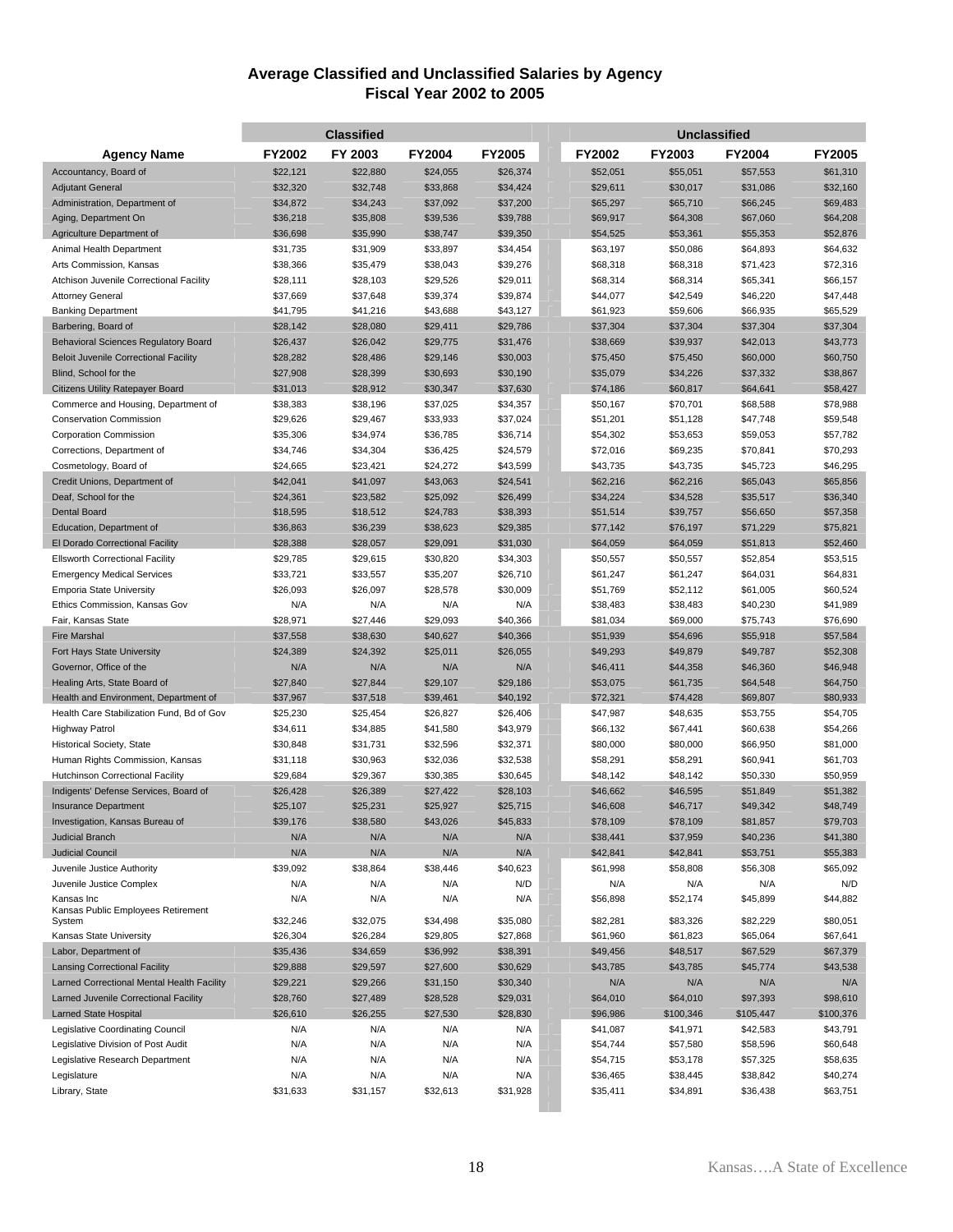#### **Average Classified and Unclassified Salaries by Agency Fiscal Year 2002 to 2005**

|                                            | <b>Classified</b> |          |               |          |  | Unclassified |           |               |               |
|--------------------------------------------|-------------------|----------|---------------|----------|--|--------------|-----------|---------------|---------------|
| <b>Agency Name</b>                         | <b>FY2002</b>     | FY 2003  | <b>FY2004</b> | FY2005   |  | FY2002       | FY2003    | <b>FY2004</b> | <b>FY2005</b> |
| Lieutenant Governor, Office of the         | N/A               | N/A      | N/A           | N/A      |  | \$29,900     | \$31,245  | \$33,978      | \$56,315      |
| Lottery, Kansas                            | \$33,844          | \$33,821 | \$35,835      | \$35,852 |  | \$39,786     | \$40,174  | \$40,913      | \$41,349      |
| Mortuary Arts, Board of                    | \$28,964          | \$28,912 | \$30,285      | \$30,659 |  | \$58,519     | \$58,519  | \$61,179      | \$61,944      |
| Neurological Institute, Kansas             | \$26,749          | \$26,540 | \$27,976      | \$28,695 |  | \$93,251     | \$111,979 | \$100,591     | \$102,485     |
| <b>Norton Correctional Facility</b>        | \$29,636          | \$29,136 | \$30,281      | \$30,656 |  | N/A          | N/A       | N/A           | N/A           |
| Nursing, Board of                          | \$29,936          | \$29,578 | \$31,502      | \$33,733 |  | \$53,070     | \$53,070  | \$53,059      | \$57,930      |
| Optometry Examiners, Board of              | \$37,669          | \$37,648 | \$39,374      | \$39,874 |  | N/A          | N/A       | N/A           | N/A           |
| Osawatomie State Hospital                  | \$27,293          | \$26,873 | \$28,985      | \$29,638 |  | \$101,882    | \$95,967  | \$97,226      | \$97.348      |
| Parole Board, Kansas                       | N/A               | N/A      | N/A           | N/A      |  | \$97,982     | \$98,188  | \$102,725     | \$104,030     |
| Parsons State Hospital and Training Center | \$27,513          | \$27,530 | \$28,594      | \$29,186 |  | \$89,033     | \$89,033  | \$93,035      | \$91,691      |
| Pharmacy, Board of                         | \$36,934          | \$40,851 | \$41,357      | \$41,874 |  | \$56,662     | \$56,662  | \$57,673      | \$59,738      |
| <b>Pittsburg State University</b>          | \$27,099          | \$26,922 | \$28,578      | \$28,472 |  | \$61,229     | \$60,997  | \$63,245      | \$64,681      |
| Racing & Gaming Commission                 | \$31,479          | \$31,174 | \$32,880      | \$34,255 |  | \$53,139     | \$53,116  | \$55,503      | \$57,264      |
| Rainbow Mental Health Facility             | \$29,896          | \$30,164 | \$32,638      | \$33,680 |  | \$109,299    | \$82,498  | \$95,920      | \$85,703      |
| Real Estate Appraisal Board                | \$41,579          | \$41,392 | \$43,472      | \$44,013 |  | \$53,895     | \$53,895  | \$56,344      | \$57,048      |
| Real Estate Commission                     | \$26,911          | \$27,123 | \$28,925      | \$29,307 |  | \$55,000     | \$55,000  | \$57,500      | \$58,219      |
| Regents, Board of                          | \$33,378          | \$33,635 | \$33.330      | \$34,885 |  | \$66,777     | \$66,282  | \$68,695      | \$67.392      |
| Revenue, Department of                     | \$31.834          | \$31.734 | \$33.757      | \$34,686 |  | \$55,853     | \$56,126  | \$59,364      | \$60.125      |
| <b>Revisor of Statutes</b>                 | N/A               | N/A      | N/A           | N/A      |  | \$51,914     | \$50,543  | \$55,630      | \$55,897      |
| Secretary of State                         | N/A               | N/A      | N/A           | N/A      |  | \$35,729     | \$35,083  | \$37,785      | \$38,857      |
| Securities Commissioner, Office of the     | \$40,780          | \$38,931 | \$40,320      | \$41,571 |  | \$59,874     | \$59,748  | \$64,343      | \$65,297      |
| Sentencing Commission, Kansas              | N/A               | N/A      | N/A           | N/A      |  | \$39,097     | \$40,145  | \$40,277      | \$41.629      |
| Social & Rehabilitation Services, Dept of  | \$31,907          | \$32,076 | \$33,708      | \$34,032 |  | \$71,686     | \$70,229  | \$74,042      | \$72,167      |
| Tax Appeals, Board of                      | \$24,111          | \$25,317 | \$26,701      | \$27,037 |  | \$74,898     | \$74,220  | \$72,026      | \$73,291      |
| Technical Professions, Board of            | \$25,341          | \$25,237 | \$27,664      | \$28,018 |  | \$52,639     | \$52,639  | \$55,032      | \$55,720      |
| Technology Enterprise Corporation, Kansas  | N/A               | N/A      | N/A           | N/A      |  | \$51,867     | \$54,176  | \$65,608      | \$61,803      |
| <b>Topeka Correctional Facility</b>        | \$31,039          | \$30,853 | \$31,884      | \$31,852 |  | N/A          | N/A       | N/A           | N/A           |
| Topeka Juvenile Correctional Facility      | \$28,252          | \$27,530 | \$28,231      | N/D      |  | \$66,920     | \$66,920  | \$60,770      | N/D           |
| Transportation, Department of              | \$32,038          | \$31,654 | \$33,455      | \$33,833 |  | \$78,600     | \$76,369  | \$84,407      | \$88,564      |
| Treasurer, State                           | \$29,371          | \$29,499 | \$32,756      | \$33,426 |  | \$40,680     | \$39,934  | \$41,966      | \$41,991      |
| University of Kansas                       | \$26,118          | \$25,892 | \$27,769      | \$27,286 |  | \$57,330     | \$55,877  | \$57,490      | \$60,333      |
| University of Kansas Medical Center        | \$26,850          | \$26,845 | \$29,465      | \$28,598 |  | \$52,003     | \$50,813  | \$53,887      | \$54,485      |
| Veterans' Affairs, Commission on           | \$22,127          | \$22,575 | \$23,956      | \$25,321 |  | \$53,264     | \$53,546  | \$56,952      | \$57,664      |
| Veterinary Examiners, Board of             | N/A               | N/A      | N/A           | N/A      |  | \$38,000     | \$30,812  | \$39,450      | \$40,997      |
| Water Office, Kansas                       | \$46,486          | \$45,797 | \$49,184      | \$50,383 |  | \$74,768     | \$67,683  | \$79,618      | \$78,580      |
| Wichita State University                   | \$24,717          | \$24,520 | \$34,546      | \$25,857 |  | \$54,956     | \$54,045  | \$56,894      | \$58,531      |
| Wildlife and Parks, Department of          | \$34,440          | \$33,846 | \$37,097      | \$37,826 |  | \$60,343     | \$55,911  | \$45,867      | \$39,479      |
| <b>Statewide Average:</b>                  | \$30,575          | \$30,365 | \$32,544      | \$32,634 |  | \$53,213     | \$52,599  | \$52,216      | \$56,880      |

**Comments:** N/A – no employees in this category. N/D, - no data for this agency due to closure or inaccurate data. Topeka Juvenile Correctional Facility became the Juvenile Correctional Complex on June 5, 2005. Salary data for these agencies was not accurate and is not reported here.

**Source:** SHARP (FY 2005); Excludes temporary and student employees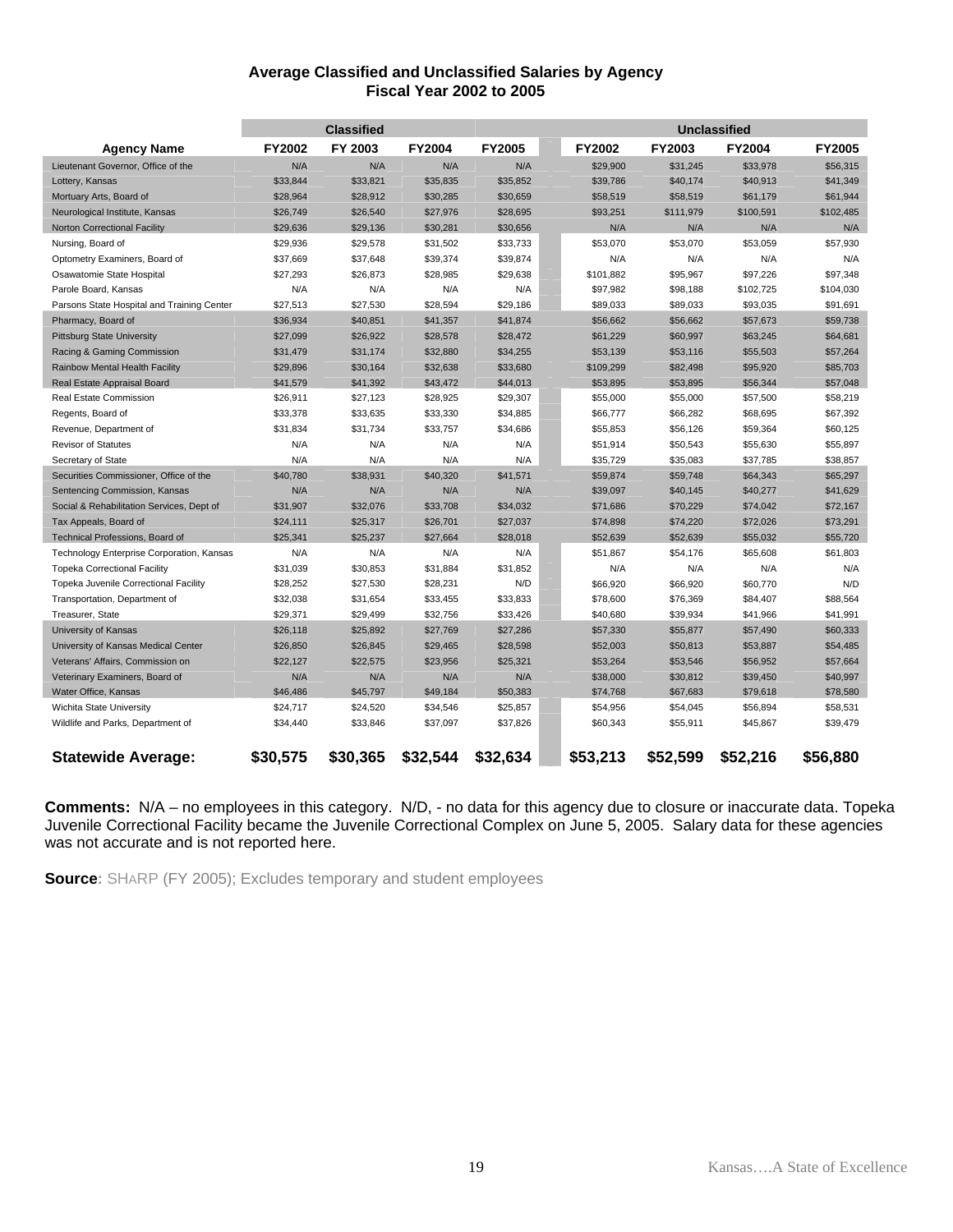### **Number, Salary, Age and Years of Service of Classified Employees by Agency Fiscal Year 2005**

|                                              | Number of               |               |         | Average        |
|----------------------------------------------|-------------------------|---------------|---------|----------------|
|                                              | <b>Classified</b>       | Average       | Average | <b>Yrs of</b>  |
| <b>Agency Name</b>                           | Emp                     | <b>Salary</b> |         | <b>Service</b> |
|                                              |                         |               | Age     |                |
| Accountancy, Board of                        | $\mathbf{1}$            | \$26,374      | 55.5    | 26.93          |
| <b>Adjutant General</b>                      | 45                      | \$34,424      | 48.64   | 13.55          |
| Administration, Department of                | 578                     | \$37,200      | 47.65   | 15.58          |
| Aging, Department on                         | 166                     | \$39,788      | 50.38   | 12.6           |
| Agriculture, Department of                   | 256                     | \$39,350      | 46.93   | 14.27          |
| Animal Health Department                     | 26                      | \$34,454      | 49.06   | 13.77          |
| Arts Commission, Kansas                      | $\overline{7}$          | \$39,276      | 45.07   | 10.53          |
| Atchison Juvenile Correctional Fac           | 90                      | \$29,011      | 42.49   | 10.56          |
| <b>Attorney General</b>                      | $\mathbf{1}$            | \$39,874      | 55.9    | 20.15          |
| <b>Banking Department</b>                    | 67                      | \$43,127      | 39.92   | 9.74           |
| Barbering, Board of                          | $\mathbf{1}$            | \$29,786      | 66.63   | 11.47          |
| <b>Behavioral Sciences Regulatory Board</b>  | $\overline{\mathbf{4}}$ | \$31,476      | 41.38   | 9.34           |
| <b>Beloit Juvenile Correctional Facility</b> | 76                      | \$30,003      | 45.33   | 11.48          |
| Blind, School for the                        | 25                      | \$30,190      | 50.3    | 16.25          |
| Commerce, Department of                      | 313                     | \$37,630      | 49.83   | 14.86          |
| <b>Conservation Commission</b>               | 5                       | \$34,357      | 45.     | 17.75          |
| Corporation Commission                       | 137                     | \$37,024      | 49.5    | 14.75          |
| Corrections, Department of                   | 265                     | \$36,714      | 45.57   | 12.87          |
| Cosmetology, Board of                        | 10                      | \$24,579      | 49.39   | 8.51           |
| Credit Unions, Department of                 | 12                      | \$43,599      | 55.13   | 17.04          |
| Deaf, School for the                         | 48                      | \$24,541      | 48.54   | 10.25          |
| <b>Dental Board</b>                          | $\overline{2}$          | \$26,499      | 25.36   | 1.91           |
| Education, Department of                     | 169                     | \$38,393      | 47.92   | 11.42          |
| El Dorado Correctional Facility              | 443                     | \$29,385      | 40.28   | 6.95           |
| <b>Ellsworth Correctional Facility</b>       | 214                     | \$31,030      | 43.31   | 9.19           |
| <b>Emergency Medical Services</b>            | 11                      | \$34,303      | 53.36   | 11.42          |
| <b>Emporia State University</b>              | 289                     | \$26,710      | 48.86   | 12.75          |
| Fair, Kansas State                           | 21                      | \$30,009      | 43.93   | 6.45           |
| Fire Marshal                                 | 46                      | \$40,366      | 49.9    | 13.32          |
| Fort Hays State University                   | 294                     | \$26,055      | 47.9    | 11.97          |
| Healing Arts, State Board of                 | 26                      | \$29,186      | 44.88   | 10.04          |
| Health & Environment, Department of          | 774                     | \$40,192      | 46.51   | 12.76          |
| Health Care Stabilization Fund, Bd of Gov    | 8                       | \$26,406      | 43.01   | 14.51          |
| <b>Health Policy and Finance</b>             | 119                     | N/D           | 46.45   | 12.93          |
| <b>Highway Patrol</b>                        | 798                     | \$43,979      | 42.1    | 12.04          |
| Historical Society, State                    | 111                     | \$32,371      | 47.78   | 13.88          |
| Housing Resources Corp, Kansas               | 31                      | N/D           | 46.69   | 9.17           |
| Human Rights Commission, Kansas              | 26                      | \$32,538      | 43.61   | 11.28          |
| Hutchinson Correctional Facility             | 507                     | \$30,645      | 42.97   | 9.93           |
| Indigents Defense Services Board             | 67                      | \$28,103      | 43.4    | 9.34           |
| <b>Insurance Department</b>                  | 28                      | \$25,715      | 49.34   | 13.12          |
| Investigation, Kansas Bureau of              | 143                     | \$45,833      | 44.76   | 13.99          |
| Juvenile Correctional Complex                | 226                     | N/D           | N/D     | N/D            |
| Juvenile Justice Authority                   | 24                      | \$40,623      | 42.97   | 8.35           |
| Kansas Public Employees Retirement System    | 66                      | \$35,080      | 49.14   | 14.37          |
| Kansas State University                      | 1610                    | \$27,868      | 46.87   | 13.02          |
| Labor, Department of                         | 478                     | \$38,391      | 49.49   | 17.03          |
| <b>Lansing Correctional Facility</b>         | 658                     | \$30,629      | 42.03   | 10.03          |
| Larned Correctional Mental Health Fac        | 178                     | \$30,340      | 41.87   | 8.96           |
| Larned Juvenile Correctional Facility        | 135                     | \$29,031      | 41.94   | 8.48           |
| Larned State Hospital                        | 745                     | \$28,830      | 45.69   | 11.32          |
| Library, State                               | 20                      | \$31,928      | 51.16   | 13.64          |
| Lottery, Kansas State                        | 39                      | \$35,852      | 49.05   | 12.8           |
| Mortuary Arts, Board of                      | $\overline{2}$          | \$30,659      | 57.26   | 14.37          |
| Neurological Institute, Kansas               | 530                     | \$28,695      | 43.67   | 13.25          |
| Norton Correctional Facility                 | 252                     | \$30,656      | 45.72   | 10.91          |
| Nursing, Board of                            | 19                      | \$33,733      | 46.01   | 9.51           |
| Optometry Board of Examiners                 | 1                       | \$39,874      | 61.89   | 12.27          |
| Osawatomie State Hospital                    | 363                     | \$29,638      | 46.53   | 12.42          |
| Parsons State Hospital & Trng Center         | 450                     | \$29,186      | 45.26   | 12.88          |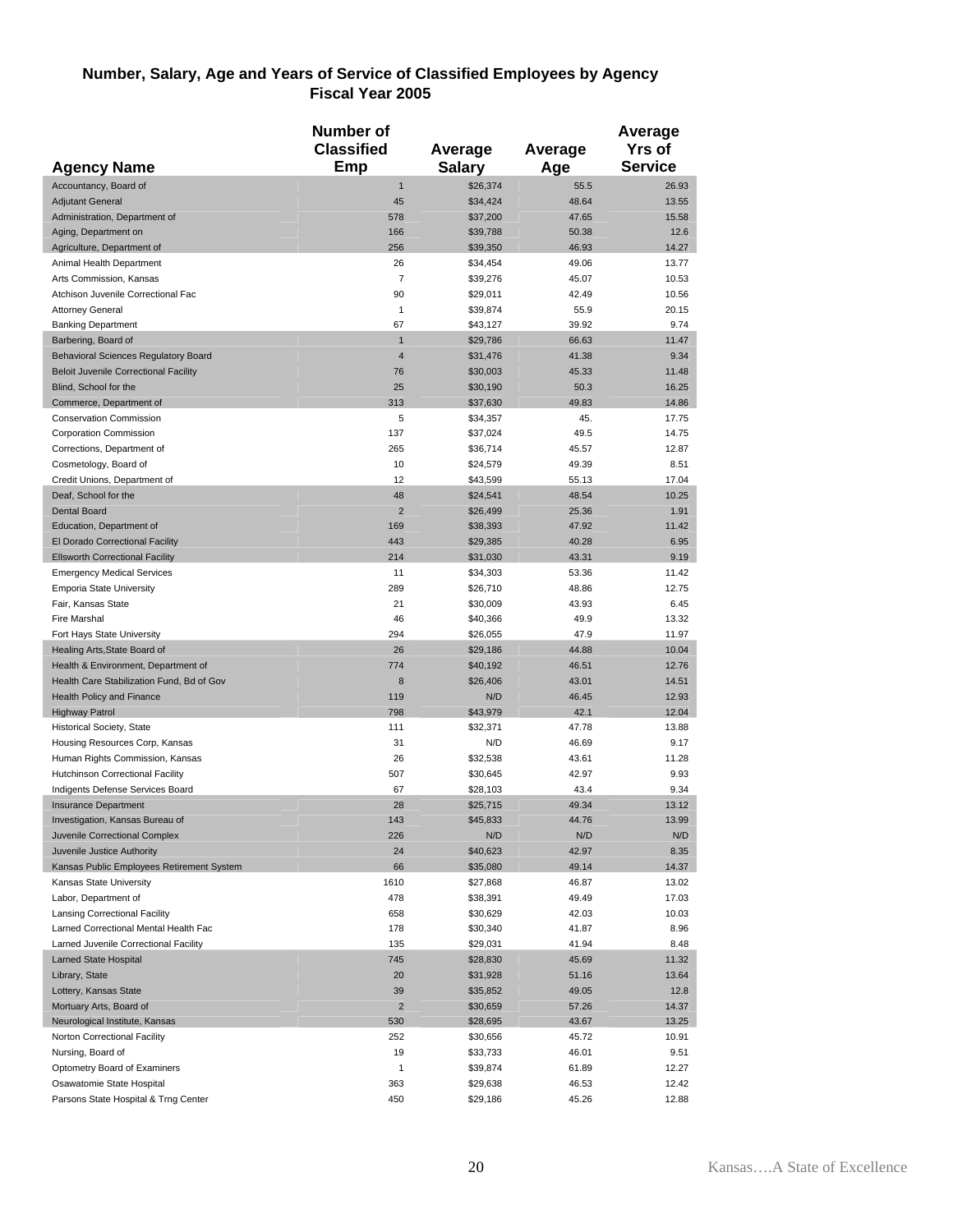#### **Number, Salary, Age and Years of Service of Classified Employees by Agency Fiscal Year 2005**

| <b>Agency Name</b>                        | Number of<br><b>Classified</b><br>Emp | Average<br><b>Salary</b> | Average<br>Age | Average<br><b>Yrs</b> of<br><b>Service</b> |
|-------------------------------------------|---------------------------------------|--------------------------|----------------|--------------------------------------------|
| Pharmacy, Board of                        | 6                                     | \$41.874                 | 40.02          | 4.91                                       |
| <b>Pittsburg State University</b>         | 296                                   | \$28,472                 | 49.12          | 11.75                                      |
| Racing & Gaming Commission                | 38                                    | \$34,255                 | 43.75          | 11.                                        |
| <b>Rainbow Mental Health Facility</b>     | 108                                   | \$33,680                 | 47.54          | 10.62                                      |
| Real Estate Appraisal Board               | $\mathbf{1}$                          | \$44,013                 | 52.63          | 23.12                                      |
| Real Estate Commission                    | 10                                    | \$29,307                 | 54.06          | 8.96                                       |
| Regents, Board of                         | 19                                    | \$34,885                 | 52.32          | 14.55                                      |
| Revenue, Department of                    | 994                                   | \$34.686                 | 46.15          | 14.43                                      |
| Securities Commissioner, Office of the    | 18                                    | \$41,571                 | 51.24          | 13.15                                      |
| Social & Rehabilitation Services, Dept of | 3164                                  | \$34,032                 | 47.28          | 14.36                                      |
| Tax Appeals, Board of                     | 13                                    | \$27,037                 | 47.04          | 16.55                                      |
| Technical Professions, State Board of     | 3                                     | \$28,018                 | 57.35          | 14.35                                      |
| <b>Topeka Correctional Facility</b>       | 235                                   | \$31,852                 | 43.54          | 11.63                                      |
| Transportation, Department of             | 2997                                  | \$33,833                 | 45.35          | 13.61                                      |
| Treasurer, State                          | 14                                    | \$33.426                 | 49.41          | 20.56                                      |
| University of Kansas                      | 1414                                  | \$27,286                 | 45.86          | 11.57                                      |
| University of Kansas Medical Center       | 460                                   | \$28,598                 | 46.67          | 13.32                                      |
| Veterans Affairs, Commission on           | 333                                   | \$25,321                 | 45.26          | 7.9                                        |
| Water Office, Kansas                      | 20                                    | \$50,383                 | 46.52          | 14.77                                      |
| Wichita State University                  | 655                                   | \$25,857                 | 48.88          | 11.84                                      |
| Wildlife & Parks, Department of           | 393                                   | \$37,826                 | 45.53          | 14.84                                      |
| <b>Winfield Correctional Facility</b>     | 199                                   | \$31,255                 | 45.66          | 10.69                                      |

**Comments:** N/D – no data for this agency due to closure or inaccurate data. Topeka Juvenile Correctional Facility became the Juvenile Correctional Complex on June 5, 2005. Data for this agency was not accurate and is not reported here.

**Source:** SHARP (FY 2005); Excludes legislators, unclassified, temporary and student employees.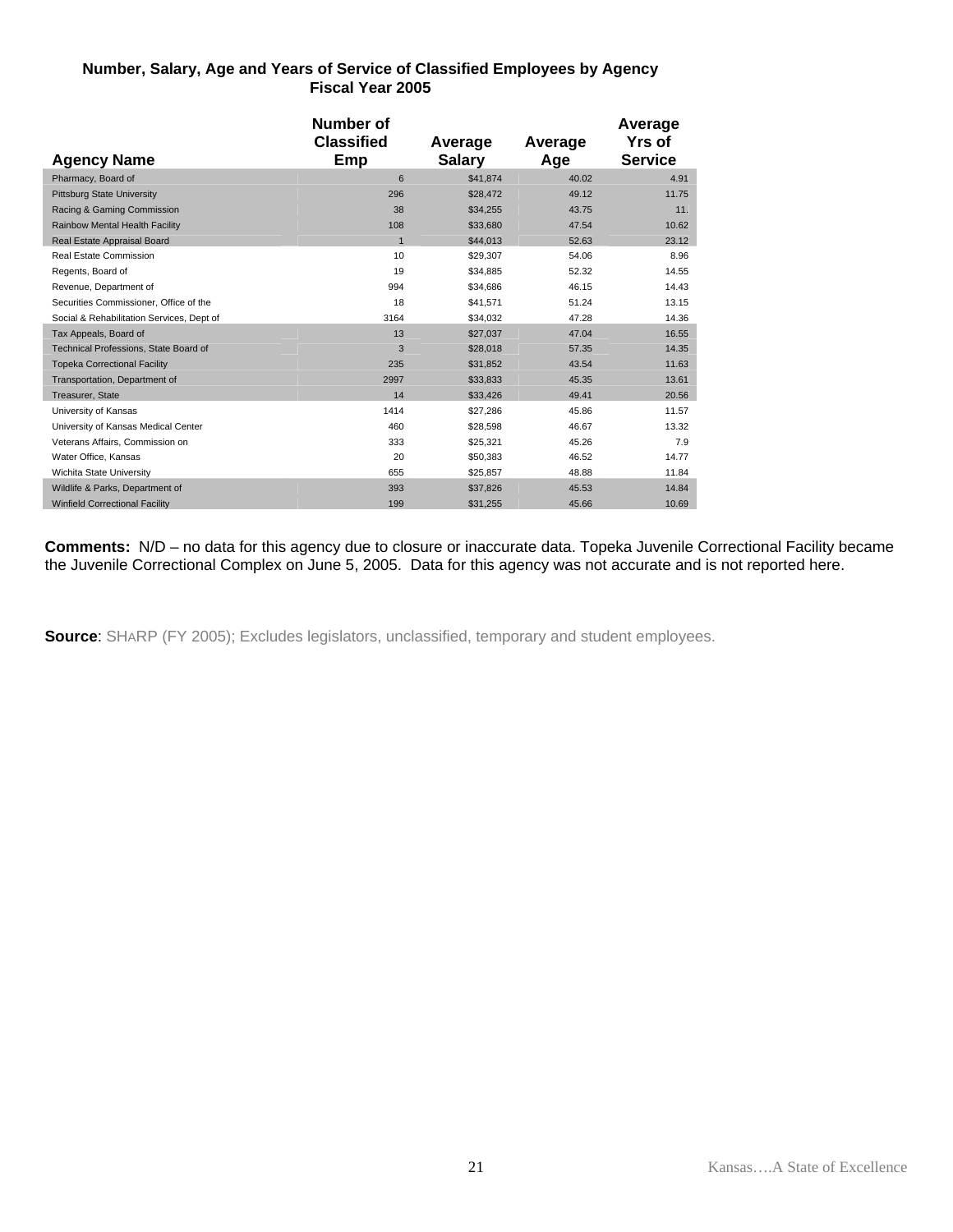#### **Number, Salary, Age and Years of Service of Unclassified Employees by Agency Fiscal Year 2005**

|                                                                  | <b>Number of</b>        | Average              | Average        | Average<br><b>Yrs of</b> |
|------------------------------------------------------------------|-------------------------|----------------------|----------------|--------------------------|
| <b>Agency Name</b>                                               | <b>Unclass Emp</b>      | <b>Salary</b>        | Age            | <b>Service</b>           |
| Accountancy, Board of                                            | $\mathbf{1}$            | \$61,310             | 52.72          | 08.78                    |
| <b>Adjutant General</b>                                          | 156                     | \$32,160             | 46.26          | 08.58                    |
| Administration, Department of                                    | 22                      | \$69,483             | 46.54          | 16.06                    |
| Aging, Department on                                             | 10                      | \$64,208             | 50.68          | 10.78                    |
| Agriculture, Department of                                       | 17<br>$\overline{2}$    | \$52,876             | 44.53          | 04.94                    |
| Animal Health Department<br>Arts Commission, Kansas              | $\mathbf{1}$            | \$64,632<br>\$72,316 | 56.56<br>60.50 | 07.22<br>06.49           |
| Atchison Juvenile Correctional Fac                               | $\mathbf{1}$            | \$66,157             | 35.17          | 03.99                    |
| <b>Attorney General</b>                                          | 78                      | \$47,448             | 44.45          | 07.72                    |
| <b>Banking Department</b>                                        | 14                      | \$65,529             | 42.68          | 12.09                    |
| Barbering, Board of                                              | $\mathbf{1}$            | \$37,304             | 58.63          | 17.54                    |
| <b>Behavioral Sciences Regulatory Board</b>                      | 3                       | \$43,773             | 50.02          | 08.02                    |
| <b>Beloit Juvenile Correctional Facility</b>                     | $\mathbf{1}$            | \$60,750             | 34.34          | 01.14                    |
| Blind, School for the                                            | 56                      | \$38,867             | 47.56          | 13.20                    |
| Citizen's Utility Ratepayer Board                                | $\overline{\mathbf{4}}$ | \$58,427             | 49.07          | 16.17                    |
| Commerce, Department of                                          | 7                       | \$78,988             | 49.95          | 09.38                    |
| <b>Conservation Commission</b>                                   | 6                       | \$59,548             | 49.76          | 11.58                    |
| Corporation Commission                                           | 66                      | \$57,782             | 49.32          | 11.40                    |
| Corrections, Department of                                       | 15                      | \$70,293             | 51.43          | 17.19                    |
| Cosmetology, Board of                                            | $\mathbf{1}$            | \$46,295             | 53.82          | 21.71                    |
| Credit Unions, Department of                                     | $\overline{1}$          | \$65,856             | 47.72          | 07.58                    |
| Deaf, School for the                                             | 106                     | \$36,340             | 45.69          | 13.25                    |
| <b>Dental Board</b>                                              | $\mathbf{1}$            | \$57,358             | 61.69          | 01.60                    |
| Education, Department of                                         | 28                      | \$75,821             | 53.02          | 14.51                    |
| El Dorado Correctional Facility                                  | 1                       | \$52,460             | 40.47          | 12.04                    |
| <b>Ellsworth Correctional Facility</b>                           | 1                       | \$53,515             | 50.37          | 12.66                    |
| <b>Emergency Medical Services</b>                                | $\mathbf{1}$            | \$64,831             | 61.27          | 06.28                    |
| <b>Emporia State University</b><br>Ethics Commission, Kansas Gov | 429<br>9                | \$60,524<br>\$41,989 | 48.23<br>48.64 | 10.67<br>21.17           |
| Fair, Kansas State                                               | 1                       | \$76,690             | 37.02          | 10.49                    |
| <b>Fire Marshal</b>                                              | $\overline{2}$          | \$57,584             | 55.35          | 11.38                    |
| Fort Hays State University                                       | 396                     | \$52,308             | 47.09          | 11.09                    |
| Governor, Office of the                                          | 37                      | \$46,948             | 38.68          | 07.77                    |
| Healing Arts, State Board of                                     | $6\phantom{1}6$         | \$64,750             | 45.46          | 10.68                    |
| Health & Environment, Department of                              | 16                      | \$80,933             | 45.58          | 08.86                    |
| Health Care Stabilization Fund, Bd of Gov                        | 7                       | \$54,705             | 55.19          | 10.99                    |
| Health Policy and Finance                                        | $\overline{4}$          | N/D                  | 48.12          | 04.71                    |
| <b>Highway Patrol</b>                                            | 14                      | \$54,266             | 47.03          | 11.74                    |
| <b>Historical Society, State</b>                                 | 1                       | \$81,000             | 53.16          | 19.94                    |
| Housing Resources Corp, Kansas                                   | 8                       | N/D                  | 36.97          | 03.61                    |
| Human Rights Commission, Kansas                                  | $\overline{4}$          | \$61,703             | 56.02          | 20.50                    |
| <b>Hutchinson Correctional Facility</b>                          | 1                       | \$50,959             | 51.98          | 09.78                    |
| Indigents Defense Services Board                                 | 95                      | \$51,382             | 41.04          | 07.86                    |
| <b>Insurance Department</b>                                      | 99                      | \$48,749             | 47.28          | 12.79                    |
| Investigation, Kansas Bureau of<br>Judicial Branch               | $\overline{7}$          | \$79,703             | 54.80          | 17.38                    |
| Judicial Council                                                 | 1854<br>4               | \$41,380<br>\$55,383 | 46.24<br>53.13 | 11.51<br>14.39           |
| Juvenile Correctional Complex                                    | $\overline{2}$          | N/D                  | N/D            | N/D                      |
| Juvenile Justice Authority                                       | 9                       | \$65,092             | 46.91          | 10.98                    |
| Kansas Inc                                                       | $\overline{2}$          | \$44,882             | 41.63          | 09.68                    |
| Kansas Public Employees Retirement System                        | 14                      | \$80,051             | 44.75          | 11.78                    |
| Kansas State University                                          | 2284                    | \$67,641             | 47.91          | 12.86                    |
| Labor, Department of                                             | 25                      | \$67,379             | 51.88          | 08.79                    |
| <b>Lansing Correctional Facility</b>                             | $\mathbf{1}$            | \$43,538             | 36.29          | 07.17                    |
| Larned Juvenile Correctional Facility                            | $\overline{2}$          | \$98,610             | 56.72          | 02.94                    |
| Larned State Hospital                                            | 20                      | \$100,376            | 55.57          | 06.96                    |
| Legislative Coordinating Council                                 | 11                      | \$43,791             | 49.05          | 12.06                    |
| Legislative Research Department                                  | 38                      | \$58,635             | 46.44          | 14.67                    |
| Legislature                                                      | 34                      | \$40,274             | 44.82          | 06.31                    |
| Library, State                                                   | 2                       | \$63,751             | 57.55          | 09.26                    |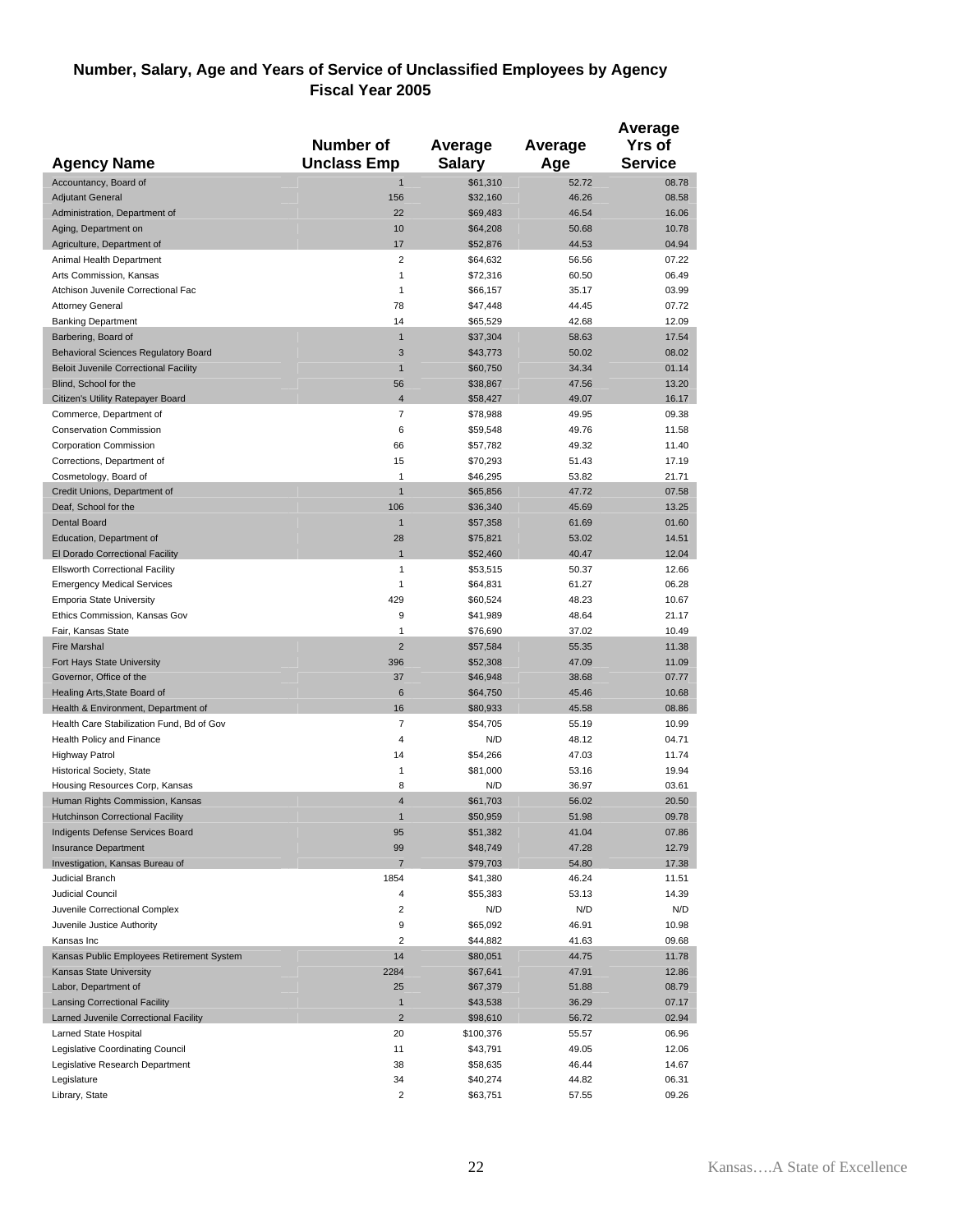#### **Number, Salary, Age and Years of Service of Unclassified Employees by Agency Fiscal Year 2005**

|                                           | Number of          | Average       | Average | Average<br><b>Yrs of</b> |
|-------------------------------------------|--------------------|---------------|---------|--------------------------|
| <b>Agency Name</b>                        | <b>Unclass Emp</b> | <b>Salary</b> | Age     | <b>Service</b>           |
| Lieutenant Governor, Office of the        | $\overline{4}$     | \$56,315      | 45.87   | 04.06                    |
| Lottery, Kansas State                     | 39                 | \$41,349      | 49.25   | 11.33                    |
| Mortuary Arts, Board of                   | $\mathbf{1}$       | \$61,944      | 51.08   | 24.78                    |
| Neurological Institute, Kansas            | 3                  | \$102,485     | 51.66   | 13.86                    |
| Nursing, Board of                         | $\overline{2}$     | \$57,930      | 55.84   | 11.72                    |
| Osawatomie State Hospital                 | 16                 | \$97,348      | 55.54   | 15.09                    |
| Parole Board, Kansas                      | 3                  | \$104,030     | 58.72   | 13.68                    |
| Parsons State Hospital & Trng Center      | $\overline{7}$     | \$91,691      | 59.39   | 20.24                    |
| Pharmacy, Board of                        | $\mathbf{1}$       | \$59,738      | 48.07   | 12.63                    |
| <b>Pittsburg State University</b>         | 429                | \$64,681      | 49.38   | 12.70                    |
| Post Audit, Legislative Div of            | 21                 | \$60,648      | 42.55   | 13.20                    |
| Racing & Gaming Commission                | 18                 | \$57,264      | 49.82   | 10.96                    |
| Rainbow Mental Health Facility            | 3                  | \$85,703      | 46.87   | 16.84                    |
| Real Estate Appraisal Board               | $\mathbf{1}$       | \$57,048      | 46.18   | 15.45                    |
| <b>Real Estate Commission</b>             | $\overline{1}$     | \$58,219      | 44.19   | 04.32                    |
| Regents, Board of                         | 31                 | \$67,392      | 45.98   | 07.55                    |
| Revenue, Department of                    | 29                 | \$60,125      | 45.55   | 09.46                    |
| <b>Revisor of Statutes</b>                | 27                 | \$55,897      | 49.36   | 19.08                    |
| Secretary of State                        | 49                 | \$38,857      | 40.18   | 09.18                    |
| Securities Commissioner, Office of the    | 10                 | \$65,297      | 45.15   | 13.12                    |
| Sentencing Commission, Kansas             | $\overline{7}$     | \$41,629      | 46.37   | 06.20                    |
| Social & Rehabilitation Services, Dept of | 31                 | \$72,167      | 50.60   | 17.84                    |
| Tax Appeals, Board of                     | 6                  | \$73,291      | 43.73   | 07.37                    |
| Technical Professions, State Board of     | $\overline{2}$     | \$55,720      | 57.29   | 18.64                    |
| Technology Enterprise Corp, Kansas        | 23                 | \$61,803      | 46.42   | 06.60                    |
| Transportation, Department of             | 9                  | \$88,564      | 53.20   | 20.12                    |
| Treasurer, State                          | 32                 | \$41,991      | 44.58   | 09.64                    |
| University of Kansas                      | 3265               | \$60,333      | 46.64   | 11.24                    |
| University of Kansas Medical Center       | 2279               | \$54,485      | 43.35   | 08.09                    |
| Veterans Affairs, Commission on           | $\overline{4}$     | \$57,664      | 57.64   | 08.29                    |
| Veterinary Examiners, Board of            | 3                  | \$40,997      | 47.96   | 11.56                    |
| Water Office, Kansas                      | $\overline{2}$     | \$78,580      | 49.21   | 15.43                    |
| <b>Wichita State University</b>           | 993                | \$58,531      | 48.42   | 13.19                    |
| Wildlife & Parks, Department of           | 26                 | \$39,479      | 34.94   | 05.99                    |
|                                           |                    |               |         |                          |

**Comments:** N/D – no data for this agency due to closure or inaccurate data. Topeka Juvenile Correctional Facility became the Juvenile Correctional Complex on June 5, 2005. Data for these two agencies was not accurate and is not reported here.

**Source:** SHARP (FY 2005); Excludes Legislators, classified, temporary and student employees.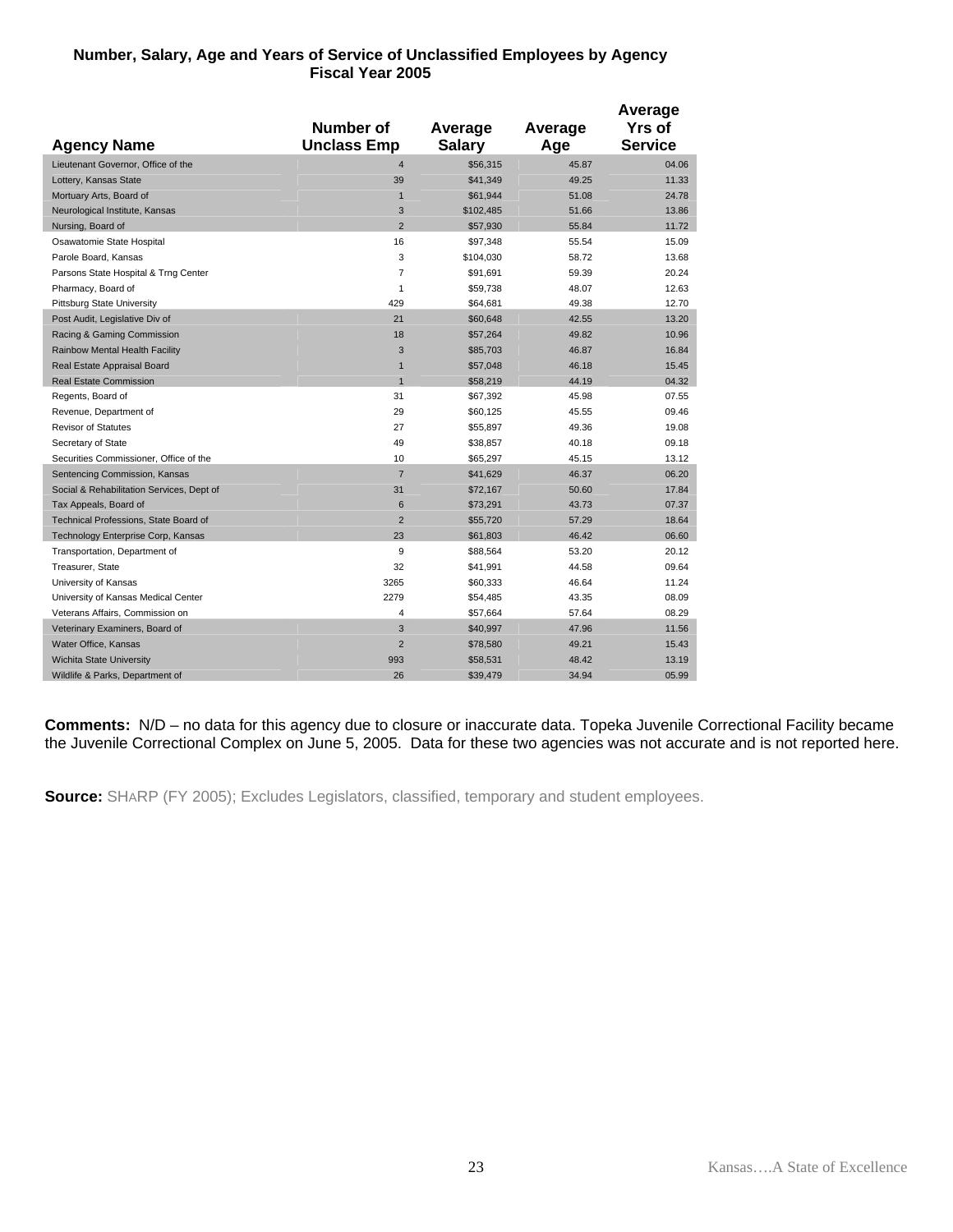### **Classified Employees by County of Work Fiscal Year 2005**

|               |                |       | Avg            |               |                |                |       | Avg            |               |
|---------------|----------------|-------|----------------|---------------|----------------|----------------|-------|----------------|---------------|
|               | <b>Num</b>     | Avg   | <b>Yrs</b>     | Avg           |                | <b>Num</b>     | Avg   | Yrs            | Avg           |
| <b>County</b> | of Emp         | Age   | <b>Service</b> | <b>Salary</b> | County         | of Emp         | Age   | <b>Service</b> | <b>Salary</b> |
| Allen         | 63             | 44.74 | 11.70          | \$32,632      | Linn           | 17             | 41.31 | 10.12          | \$32,037      |
| Anderson      | 40             | 44.96 | 12.00          | \$32,588      | Logan          | 36             | 42.52 | 11.44          | \$31,768      |
| Atchison      | 137            | 44.00 | 12.28          | \$30,507      | Lyon           | 417            | 48.35 | 12.96          | \$29,103      |
| Barber        | 8              | 47.42 | 10.24          | \$30,688      | Marion         | 44             | 42.49 | 09.90          | \$31,707      |
| Barton        | 99             | 45.97 | 13.30          | \$35,090      | Marshall       | 30             | 46.38 | 17.59          | \$32,613      |
| Bourbon       | 45             | 51.32 | 15.05          | \$32,809      | McPherson      | 42             | 49.01 | 15.12          | \$34,830      |
| Brown         | 63             | 47.02 | 19.02          | \$34,507      | Meade          | 16             | 46.01 | 16.44          | \$33,532      |
| <b>Butler</b> | 570            | 41.42 | 08.47          | \$30,489      | Miami          | 424            | 46.46 | 12.50          | \$29,981      |
| Chase         | 10             | 44.34 | 13.58          | \$32,020      | Mitchell       | 94             | 45.80 | 12.22          | \$30,917      |
| Chautauqua    | 14             | 45.71 | 11.73          | \$33,495      | Montgomery     | 114            | 47.62 | 14.77          | \$33,208      |
| Cherokee      | 49             | 45.64 | 12.50          | \$32,426      | Morris         | 17             | 44.04 | 11.19          | \$29,448      |
| Cheyenne      | 8              | 48.05 | 13.18          | \$33,080      | Morton         | 6              | 42.62 | 10.75          | \$30,791      |
| Clark         | 9              | 44.18 | 13.59          | \$33,560      | Nemaha         | 33             | 42.63 | 11.69          | \$33,832      |
| Clay          | 29             | 46.04 | 13.62          | \$35,640      | Neosho         | 187            | 48.45 | 15.38          | \$36,728      |
| Cloud         | 44             | 44.98 | 14.95          | \$32,982      | <b>Ness</b>    | $\overline{7}$ | 52.67 | 13.04          | \$28,226      |
| Coffey        | 19             | 41.95 | 11.75          | \$37,729      | Norton         | 298            | 45.82 | 12.05          | \$31,661      |
| Comanche      | 8              | 44.30 | 12.57          | \$31,439      | Osage          | 47             | 44.42 | 13.27          | \$33,317      |
| Cowley        | 426            | 44.62 | 09.56          | \$28,724      | Osborne        | 10             | 45.65 | 17.73          | \$33,037      |
| Crawford      | 453            | 49.22 | 13.01          | \$30,729      | Ottawa         | 15             | 48.51 | 14.90          | \$33,251      |
| Decatur       | 9              | 46.22 | 16.74          | \$32,060      | Pawnee         | 1073           | 44.52 | 10.60          | \$29,178      |
| Dickinson     | 35             | 47.19 | 15.90          | \$35,516      | Phillips       | 60             | 46.66 | 14.36          | \$32,882      |
| Doniphan      | 12             | 45.10 | 16.73          | \$34,923      | Pottawatomie   | 62             | 43.19 | 14.12          | \$32,306      |
| Douglas       | 1592           | 45.64 | 11.71          | \$28,296      | Pratt          | 132            | 46.53 | 12.52          | \$35,108      |
| Edwards       | 13             | 47.11 | 07.97          | \$31,150      | Rawlins        | 28             | 46.13 | 12.14          | \$30,196      |
| Elk           | $\overline{c}$ | 44.60 | 02.61          | \$39,125      | Reno           | 812            | 44.13 | 11.00          | \$31,643      |
| Ellis         | 500            | 47.32 | 13.15          | \$30,726      | Republic       | 37             | 50.42 | 15.76          | \$32,666      |
| Ellsworth     | 246            | 43.65 | 09.83          | \$31,443      | Rice           | 8              | 50.08 | 14.62          | \$31,197      |
| Finney        | 203            | 45.98 | 12.35          | \$34,404      | Riley          | 1583           | 46.59 | 12.94          | \$28,449      |
| Ford          | 249            | 47.96 | 11.14          | \$30,919      | Rooks          | 60             | 45.98 | 11.49          | \$32,277      |
| Franklin      | 45             | 48.90 | 16.26          | \$33,829      | Rush           | 11             | 48.33 | 16.83          | \$34,199      |
| Geary         | 85             | 42.75 | 10.33          | \$31,412      | Russell        | 23             | 45.59 | 17.74          | \$36,647      |
| Gove          | 10             | 46.72 | 14.25          | \$28,823      | Saline         | 418            | 46.44 | 12.47          | \$35,261      |
| Graham        | 12             | 46.18 | 15.13          | \$34,126      | Scott          | 16             | 48.65 | 16.78          | \$34,891      |
| Grant         | 23             | 43.28 | 07.80          | \$30,021      | Sedgwick       | 1762           | 47.32 | 11.59          | \$30,906      |
| Gray          | 12             | 48.22 | 11.37          | \$30,162      | Seward         | 68             | 44.21 | 10.16          | \$32,853      |
| Greeley       | 9              | 46.32 | 08.36          | \$26,599      | Shawnee        | 6945           | 46.22 | 14.28          | \$36,943      |
| Greenwood     | 15             | 45.04 | 16.82          | \$35,404      | Sheridan       | 10             | 52.18 | 20.57          | \$33,492      |
| Hamilton      | 25             | 40.03 | 08.80          | \$30,029      | Sherman        | 32             | 47.41 | 13.20          | \$31,635      |
| Harper        | 14             | 44.11 | 10.14          | \$31,063      | Smith          | 10             | 44.63 | 15.41          | \$31,982      |
| Harvey        | 53             | 44.25 | 10.08          | \$30,952      | Stafford       | 13             | 47.98 | 13.24          | \$39,802      |
| Haskell       | 11             | 42.61 | 05.96          | \$28,848      | Stanton        | $\mathbf{1}$   | 25.26 | 01.49          | \$42,910      |
| Hodgeman      | $\overline{7}$ | 47.43 | 11.00          | \$26,728      | <b>Stevens</b> | 10             | 43.40 | 09.35          | \$28,280      |
| Jackson       | 25             | 40.37 | 11.41          | \$33,540      | Sumner         | 58             | 48.24 | 13.80          | \$33,158      |
| Jefferson     | 27             | 47.54 | 15.81          | \$34,934      | Thomas         | 59             | 45.57 | 13.95          | \$34,352      |
| Jewell        | 25             | 47.01 | 14.93          | \$32,100      | Trego          | 25             | 45.32 | 13.66          | \$35,138      |
| Johnson       | 502            | 44.73 | 11.57          | \$33,830      | Wabaunsee      | 34             | 44.90 | 13.73          | \$32,722      |
| Kearny        | 12             | 41.81 | 08.79          | \$32,306      | Wallace        | 9              | 48.79 | 09.44          | \$28,623      |
| Kingman       | 19             | 42.15 | 11.78          | \$35,272      | Washington     | 15             | 49.76 | 12.99          | \$30,462      |
| Kiowa         | 16             | 46.84 | 14.72          | \$36,444      | Wichita        | $\mathbf{1}$   | 39.91 | 03.44          | \$23,317      |
| Labette       | 528            | 45.86 | 13.41          | \$29,715      | Wilson         | 16             | 45.24 | 08.69          | \$34,849      |
| Lane          | 9              | 45.93 | 12.42          | \$27,763      | Woodson        | 36             | 50.19 | 14.10          | \$31,994      |
| Leavenworth   | 745            | 42.77 | 10.76          | \$31,221      | Wyandotte      | 969            | 47.22 | 13.96          | \$31,295      |
| Lincoln       | 12             | 44.64 | 13.82          | \$33,521      |                |                |       |                |               |

**Source:** SHARP (FY 2005); Excludes unclassified, temporary and student employees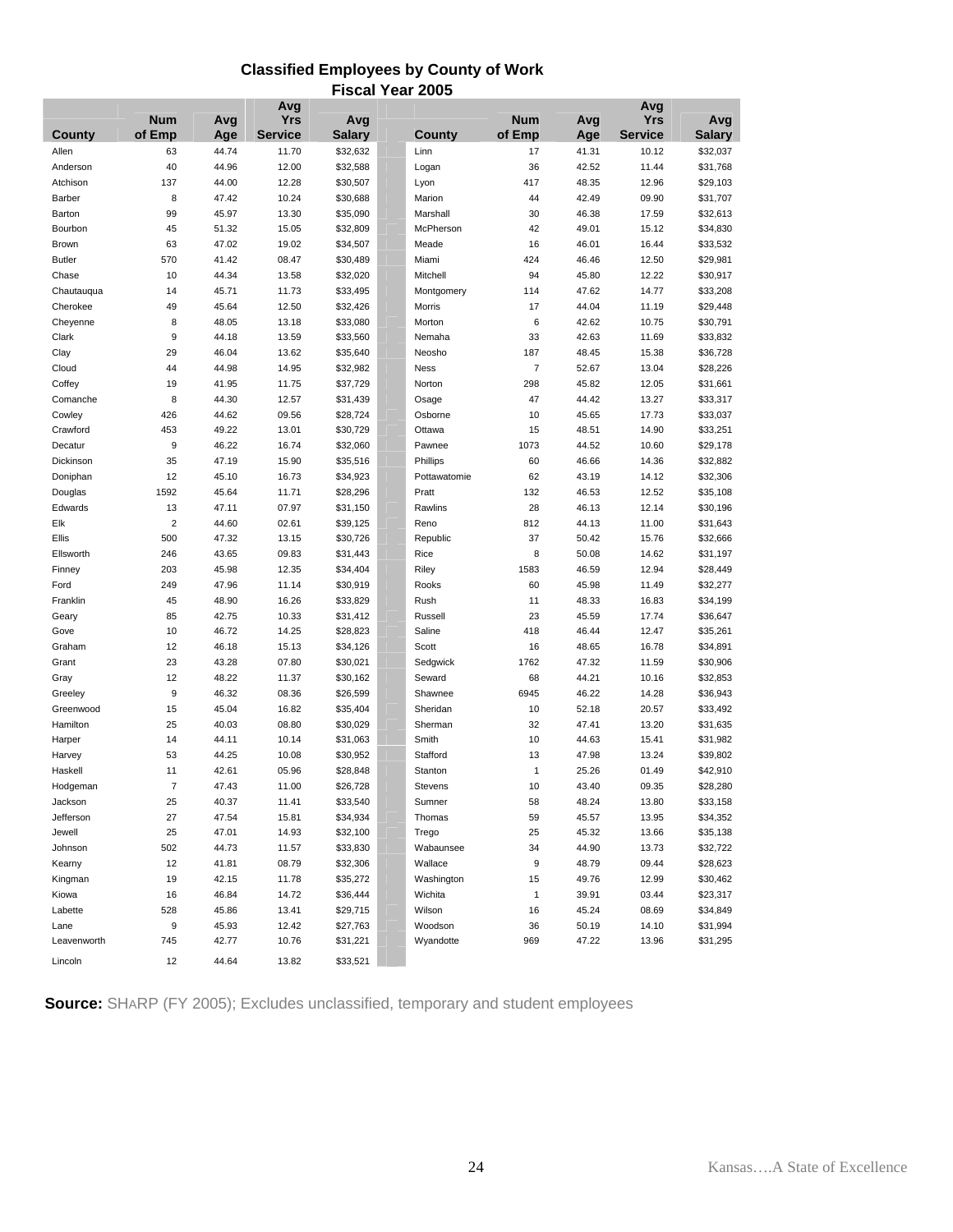### **Unclassified Employees by County of Work Fiscal Year 2005**

|               |        |       | Avg            |               |                |                |       | Avg            |               |
|---------------|--------|-------|----------------|---------------|----------------|----------------|-------|----------------|---------------|
|               | Num of | Avg   | <b>Yrs</b>     | Avg           |                | Num of         | Avg   | <b>Yrs</b>     | Avg           |
| County        | Emp    | Age   | <b>Service</b> | <b>Salary</b> | County         | Emp            | Age   | <b>Service</b> | <b>Salary</b> |
| Allen         | 12     | 41.02 | 07.64          | \$40,854      | Linn           | 8              | 43.67 | 07.47          | \$40,580      |
| Anderson      | 8      | 41.37 | 11.58          | \$42,491      | Logan          | 4              | 49.20 | 07.85          | \$35,635      |
|               |        |       |                |               |                |                |       |                |               |
| Atchison      | 16     | 46.51 | 15.00          | \$45,062      | Lyon           | 462            | 48.19 | 10.76          | \$59,054      |
| Barber        | 7      | 37.63 | 06.18          | \$36,159      | Marion         | 10             | 47.25 | 07.76          | \$40,639      |
| Barton        | 33     | 47.45 | 13.37          | \$38,868      | Marshall       | 10             | 41.89 | 11.16          | \$33,883      |
| Bourbon       | 13     | 50.00 | 12.43          | \$40,777      | McPherson      | 19             | 42.41 | 09.95          | \$38,535      |
| <b>Brown</b>  | 17     | 48.52 | 12.77          | \$43,813      | Meade          | 5              | 45.43 | 10.42          | \$36,426      |
| <b>Butler</b> | 33     | 46.58 | 10.78          | \$40,853      | Miami          | 32             | 49.81 | 13.65          | \$68,153      |
| Chase         | 4      | 52.02 | 24.54          | \$40,294      | Mitchell       | 6              | 46.84 | 08.30          | \$44,094      |
| Chautauqua    | 4      | 56.91 | 17.38          | \$37,526      | Montgomery     | 26             | 46.71 | 10.91          | \$42,405      |
| Cherokee      | 16     | 47.29 | 11.44          | \$42,698      | Morris         | 10             | 50.00 | 12.88          | \$33,548      |
| Cheyenne      | 5      | 52.90 | 12.57          | \$39,063      | Morton         | 6              | 34.18 | 06.64          | \$35,373      |
| Clark         | 3      | 46.94 | 13.58          | \$34,777      | Nemaha         | $\overline{7}$ | 53.73 | 16.10          | \$34,941      |
| Clay          | 8      | 42.94 | 13.15          | \$35,036      | Neosho         | 26             | 46.62 | 16.04          | \$53,473      |
| Cloud         | 13     | 47.21 | 11.37          | \$41,317      | <b>Ness</b>    | 8              | 44.37 | 15.31          | \$36,806      |
| Coffey        | 11     | 47.33 | 17.72          | \$42,065      | Norton         | 9              | 48.97 | 19.43          | \$39,993      |
| Comanche      | 5      | 55.71 | 09.49          | \$36,809      | Osage          | 9              | 45.60 | 09.73          | \$34,256      |
| Cowley        | 27     | 46.29 | 11.22          | \$44,501      | Osborne        | 6              | 41.29 | 12.06          | \$35,334      |
| Crawford      | 459    | 49.26 | 12.81          | \$63,367      | Ottawa         | 5              | 56.29 | 21.18          | \$43,773      |
| Decatur       | 4      | 50.06 | 12.87          | \$38,847      | Pawnee         | 36             | 52.36 | 08.53          | \$76,790      |
| Dickinson     | 16     | 46.27 | 11.09          | \$40,784      | Phillips       | 5              | 51.00 | 09.18          | \$38,129      |
|               |        |       |                |               | Pottawatomie   |                |       |                |               |
| Doniphan      | 5      | 51.65 | 13.87          | \$33,597      |                | 13             | 47.44 | 10.96          | \$33,506      |
| Douglas       | 3115   | 46.67 | 11.32          | \$61,006      | Pratt          | 14             | 51.48 | 15.82          | \$40,264      |
| Edwards       | 6      | 47.85 | 12.92          | \$41,966      | Rawlins        | 5              | 63.59 | 13.56          | \$48,825      |
| Elk           | 4      | 54.76 | 13.65          | \$37,585      | Reno           | 72             | 46.52 | 12.18          | \$47,312      |
| Ellis         | 433    | 47.09 | 11.29          | \$52,170      | Republic       | 5              | 48.31 | 11.05          | \$47,524      |
| Ellsworth     | 10     | 51.40 | 10.12          | \$41,768      | Rice           | 8              | 49.89 | 12.33          | \$34,678      |
| Finney        | 56     | 48.99 | 10.81          | \$50,490      | Riley          | 1960           | 48.37 | 12.56          | \$69,564      |
| Ford          | 36     | 45.02 | 10.44          | \$41,865      | Rooks          | 5              | 34.71 | 10.70          | \$35,161      |
| Franklin      | 22     | 44.91 | 14.77          | \$43,959      | Rush           | 4              | 51.03 | 11.16          | \$38,368      |
| Geary         | 46     | 44.07 | 09.41          | \$42,551      | Russell        | 9              | 47.16 | 13.50          | \$33,407      |
| Gove          | 4      | 51.12 | 12.45          | \$38,746      | Saline         | 136            | 45.89 | 10.50          | \$53,098      |
| Graham        | 6      | 47.44 | 06.80          | \$46,760      | Scott          | 6              | 46.57 | 11.35          | \$30,863      |
| Grant         | 8      | 46.75 | 10.70          | \$29,495      | Sedgwick       | 1478           | 47.48 | 12.39          | \$55,380      |
| Gray          | 5      | 42.90 | 14.10          | \$37,565      | Seward         | 17             | 47.89 | 11.20          | \$41,803      |
| Greeley       | 6      | 43.83 | 09.08          | \$45,727      | Shawnee        | 1355           | 46.28 | 11.39          | \$53,678      |
| Greenwood     | 11     | 49.82 | 11.48          | \$42,850      | Sheridan       | 5              | 46.27 | 16.04          | \$36,808      |
| Hamilton      | 5      | 48.88 | 13.59          | \$40,992      | Sherman        | 9              | 52.88 | 16.73          | \$40,712      |
| Harper        | 8      | 45.19 | 09.52          | \$41,154      | Smith          | 6              | 45.35 | 12.41          | \$37,605      |
| Harvey        | 22     | 49.49 | 15.57          | \$43,094      | Stafford       | 6              | 48.21 | 08.27          | \$38,708      |
| Haskell       | 5      | 47.53 | 08.37          | \$35,042      | Stanton        | 5              | 52.10 | 12.78          | \$32,562      |
| Hodgeman      | 4      | 51.40 | 10.31          | \$31,009      | <b>Stevens</b> | 8              | 50.21 | 10.45          | \$46,145      |
|               | 12     | 48.89 | 15.71          | \$46,003      |                | 18             | 46.27 | 12.43          | \$40,841      |
| Jackson       |        |       |                |               | Sumner         |                |       |                |               |
| Jefferson     | 11     | 50.15 | 13.98          | \$44,565      | Thomas         | 26             | 43.55 | 12.78          | \$51,685      |
| Jewell        | 5      | 50.88 | 04.74          | \$36,364      | Trego          | 4              | 33.69 | 05.49          | \$34,436      |
| Johnson       | 364    | 44.92 | 10.43          | \$41,234      | Wabaunsee      | 5              | 39.82 | 13.88          | \$39,341      |
| Kearny        | 6      | 49.93 | 12.69          | \$34,123      | Wallace        | 4              | 51.98 | 12.81          | \$37,904      |
| Kingman       | 10     | 40.21 | 05.50          | \$34,454      | Washington     | 6              | 55.86 | 14.14          | \$37,139      |
| Kiowa         | 5      | 46.52 | 10.47          | \$37,434      | Wichita        | 5              | 44.07 | 11.69          | \$36,829      |
| Labette       | 75     | 49.25 | 13.26          | \$51,920      | Wilson         | 11             | 51.28 | 14.82          | \$41,366      |
| Lane          | 4      | 52.93 | 13.72          | \$38,209      | Woodson        | 6              | 44.05 | 12.55          | \$37,097      |
| Leavenworth   | 40     | 43.86 | 10.65          | \$41,943      | Wyandotte      | 2415           | 43.29 | 08.38          | \$52,344      |
| Lincoln       | 7      | 42.41 | 07.81          | \$37,423      |                |                |       |                |               |

**Source:** SHARP (FY 2005); Excludes classified, temporary and student employees.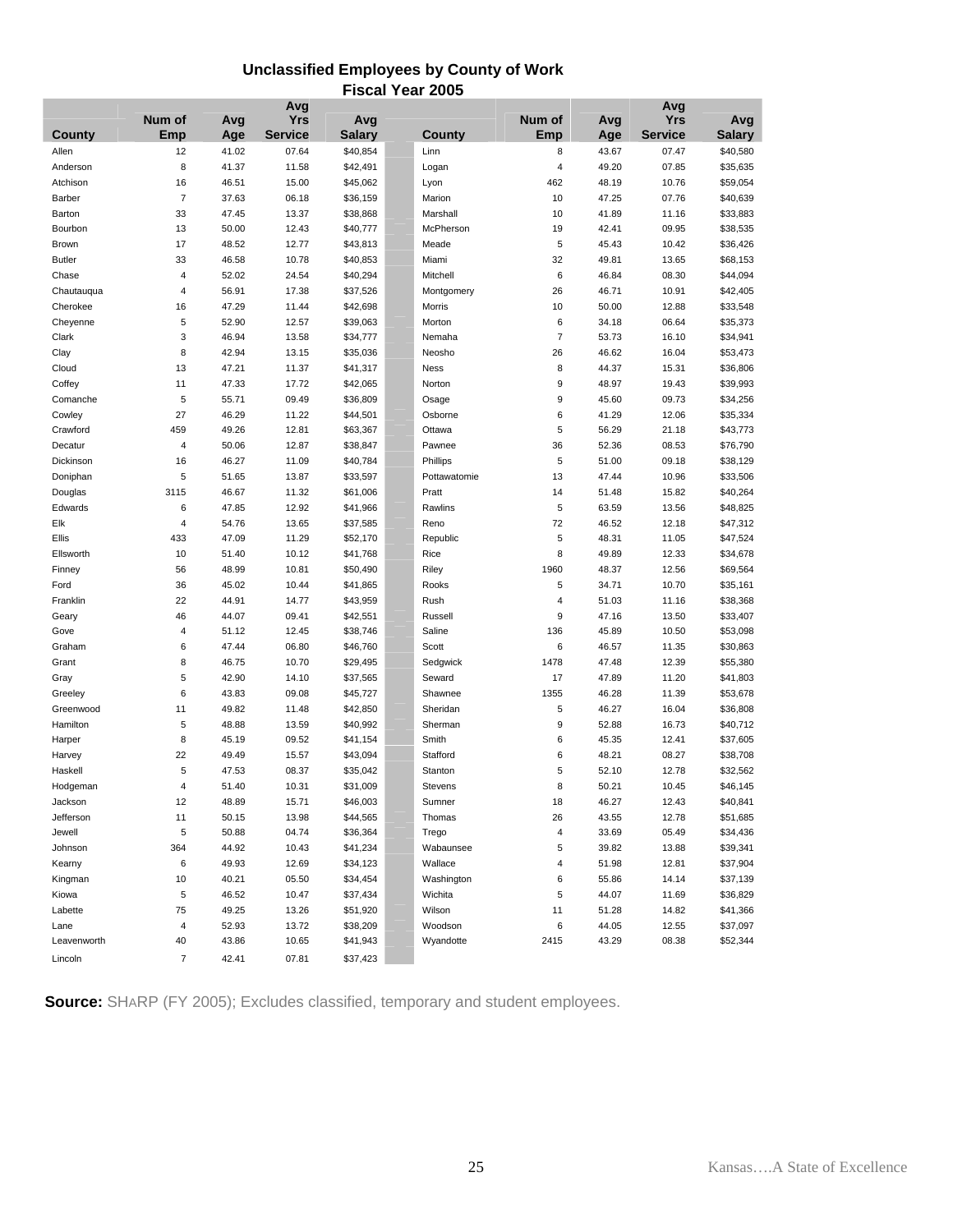

**Comments:** The 50-59 year old age group has significantly increased since 1998, while there has been a significant decrease in the number of employees in the 30-39 year old age group.

**Source:** SHARP (FY 1998-2005); Excludes unclassified, temporary and student employees.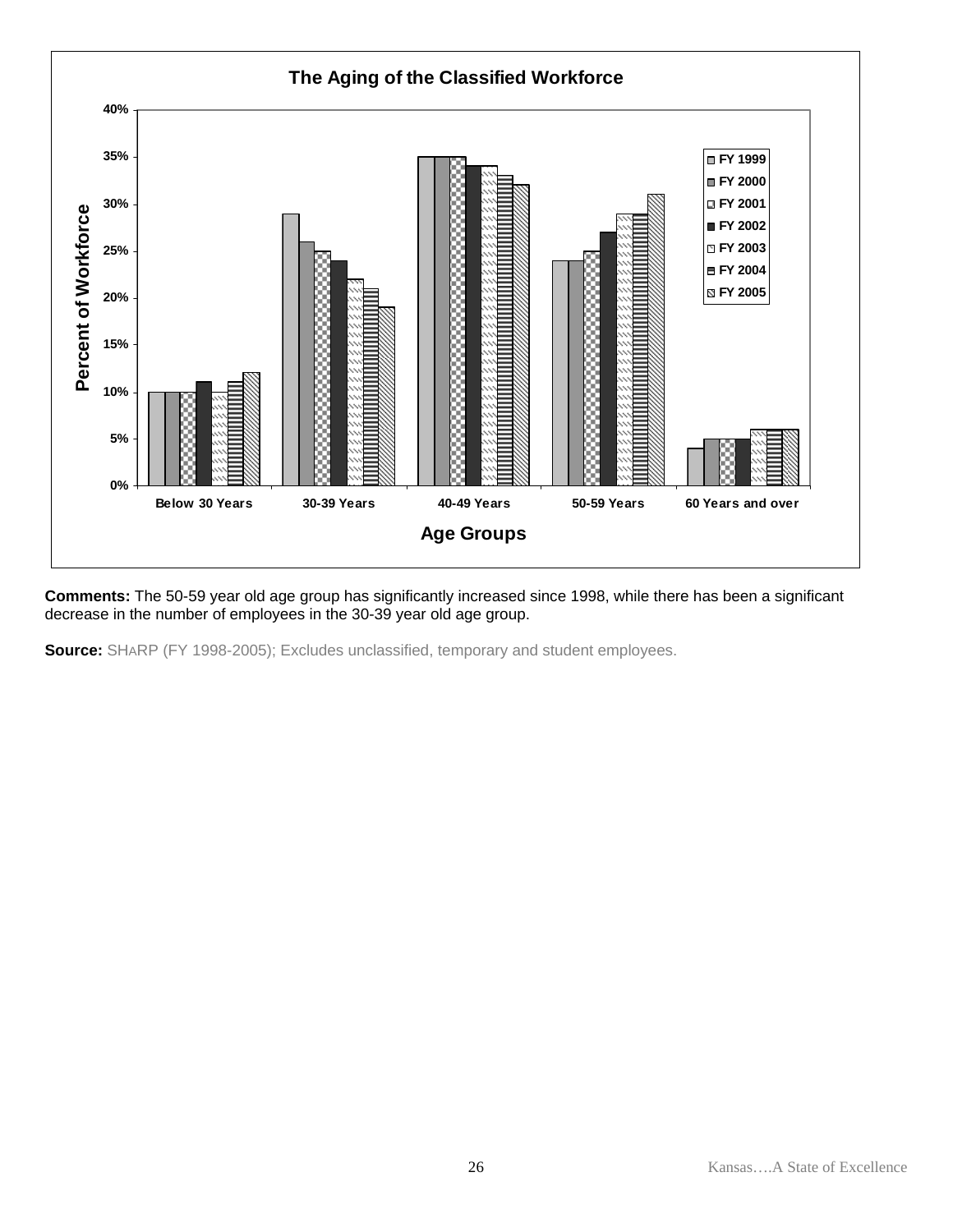

**Comments:** The number of classified employees earning less than \$19,999 per year has decreased since 1998, while the number of employees earning \$30,000 and \$40,000 per year or more has increased.

**Source:** SHARP (FY 1998-2005); Excludes unclassified, temporary and student employees.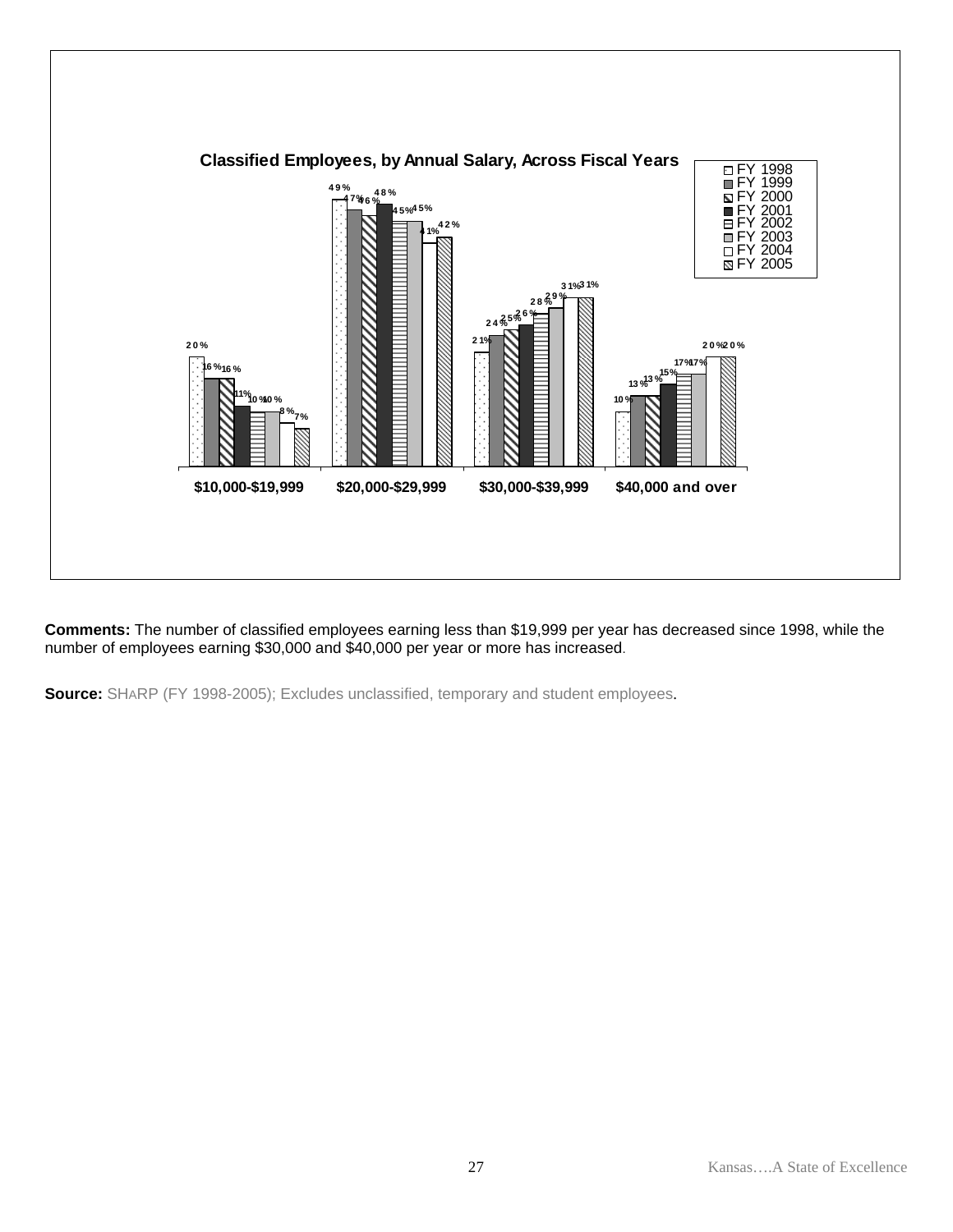

**Comments:** The number of employees with 20-29 years of service has increased steadily in the last few years, while the number of employees with 5-9 years of service has decreased significantly since FY 1998. Counts of employees with more than 40 years of service were intentionally excluded due to the low number of employees (less than 1%).

**Source**: SHARP (FY 1998-2005); Excludes unclassified, temporary and student employees.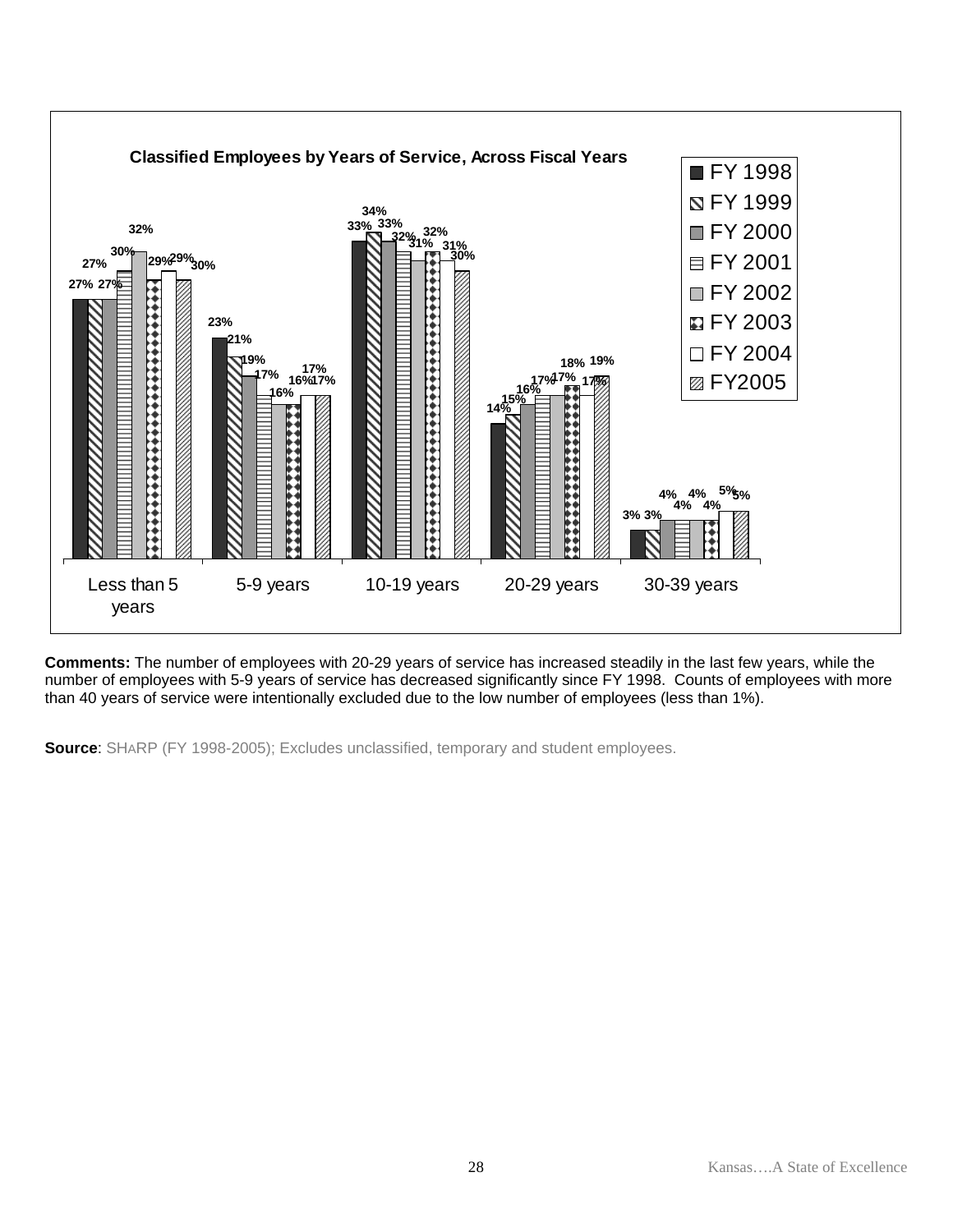



#### **Comments:** The percentages in the Kansas Employed Labor Force chart include data from state and non-state government workforces combined

**Source:** SHARP (FY 2005); Kansas Department of Human Resources Census STFA3 reports (July 2001). Kansas Department of Human Resources, Affirmative Action Report. These percentages do not equal 100%. The figures for the Kansas Employed Labor Force chart are based on 1990 census estimates, but they have been adjusted to 2000 annual average labor force estimates developed by the Kansas Department of Labor.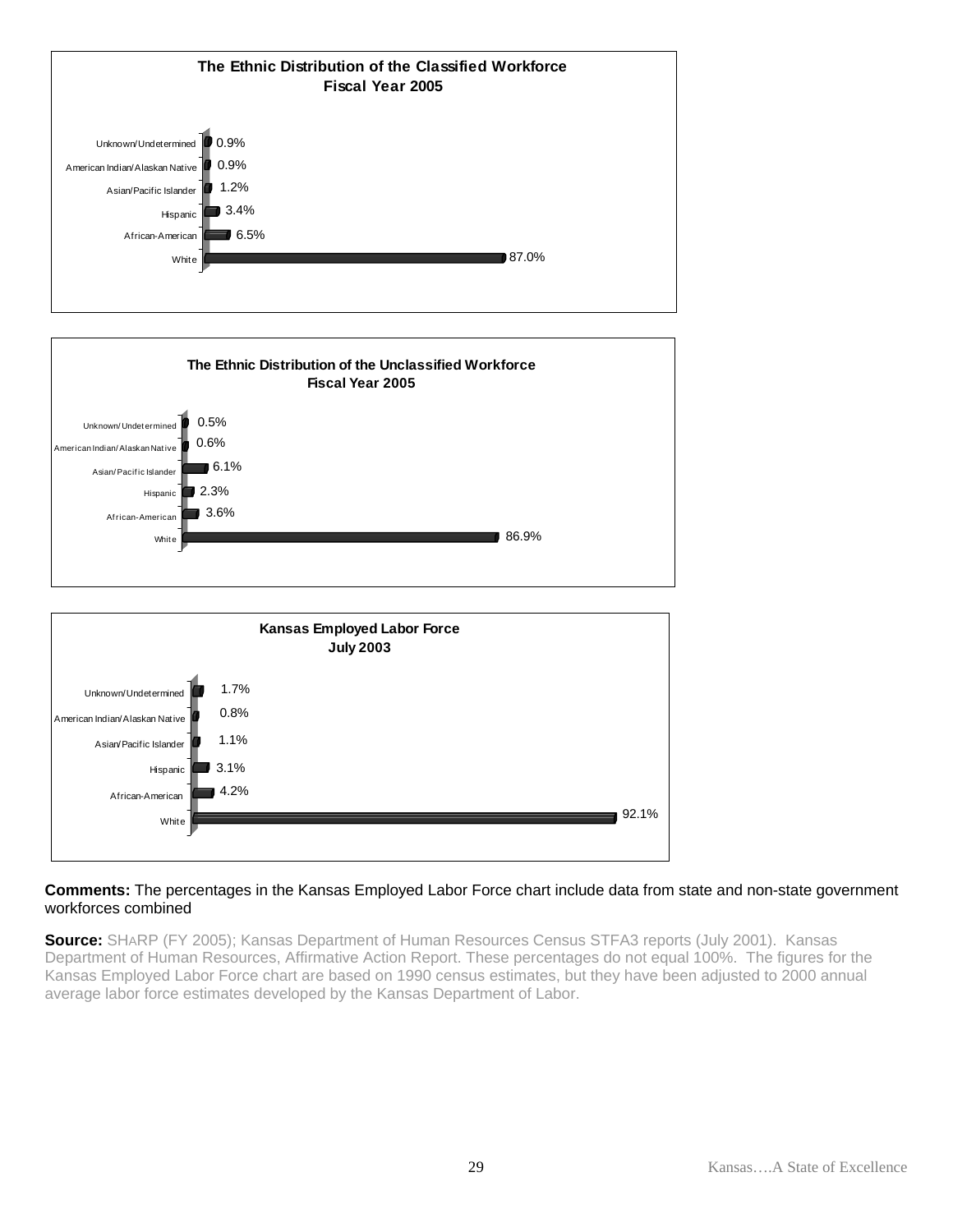#### **Ethnic and Gender Distribution by Agency Fiscal Year 2005**

|                                              | Number of        | <b>Minority</b> |               |         | <b>Non-Minority</b> |
|----------------------------------------------|------------------|-----------------|---------------|---------|---------------------|
|                                              | <b>Employees</b> | Male            | <b>Female</b> | Male    | <b>Female</b>       |
| Accountancy, Board of                        | $\mathbf{1}$     | 0.00%           | 0.00%         | 0.00%   | 100.00%             |
| <b>Adjutant General</b>                      | 44               | 0.00%           | 6.82%         | 40.91%  | 52.27%              |
| Administration, Department of                | 574              | 6.27%           | 6.62%         | 47.56%  | 39.55%              |
| Aging, Department on                         | 161              | 2.48%           | 9.32%         | 19.25%  | 68.94%              |
| Agriculture, Department of                   | 255              | 0.00%           | 2.75%         | 59.61%  | 37.65%              |
| Animal Health Department                     | 25               | 0.00%           | 4.00%         | 40.00%  | 56.00%              |
| Arts Commission, Kansas                      | $\overline{7}$   | 14.29%          | 0.00%         | 28.57%  | 57.14%              |
| Atchison Juvenile Correctional Fac           | 90               | 14.44%          | 7.78%         | 45.56%  | 32.22%              |
| <b>Attorney General</b>                      | $\mathbf{1}$     | 0.00%           | 0.00%         | 0.00%   | 100.00%             |
| <b>Banking Department</b>                    | 65               | 0.00%           | 6.15%         | 50.77%  | 43.08%              |
| Barbering, Board of                          | $\mathbf{1}$     | 0.00%           | 0.00%         | 100.00% | 0.00%               |
| <b>Behavioral Sciences Regulatory Board</b>  | $\overline{4}$   | 0.00%           | 25.00%        | 25.00%  | 50.00%              |
| <b>Beloit Juvenile Correctional Facility</b> | 76               | 2.63%           | 1.32%         | 21.05%  | 75.00%              |
| Blind, School for the                        | 24               | 29.17%          | 12.50%        | 20.83%  | 37.50%              |
| Commerce, Department of                      | 312              | 8.97%           | 12.18%        | 30.45%  | 48.40%              |
| <b>Conservation Commission</b>               | 5                | 0.00%           | 20.00%        | 20.00%  | 60.00%              |
| <b>Corporation Commission</b>                | 134              | 2.99%           | 2.99%         | 52.24%  | 41.79%              |
| Corrections, Department of                   | 265              | 6.42%           | 6.79%         | 40.38%  | 46.42%              |
| Cosmetology, Board of                        | 10               | 0.00%           | 10.00%        | 0.00%   | 90.00%              |
| Credit Unions, Department of                 | 12               | 0.00%           | 0.00%         | 75.00%  | 25.00%              |
| Deaf, School for the                         | 48               | 6.25%           | 8.33%         | 31.25%  | 54.17%              |
| <b>Dental Board</b>                          | $\overline{2}$   | 0.00%           | 50.00%        | 0.00%   | 50.00%              |
| Education, Department of                     | 165              | 0.61%           | 5.45%         | 16.36%  | 77.58%              |
| El Dorado Correctional Facility              | 443              | 4.74%           | 1.13%         | 71.33%  | 22.80%              |
| <b>Ellsworth Correctional Facility</b>       | 213              | 3.29%           | 0.47%         | 69.48%  | 26.76%              |
| <b>Emergency Medical Services</b>            | 11               | 9.09%           | 0.00%         | 36.36%  | 54.55%              |
| <b>Emporia State University</b>              | 289              | 4.15%           | 4.15%         | 35.29%  | 56.40%              |
| Fair, Kansas State                           | 21               | 0.00%           | 4.76%         | 47.62%  | 47.62%              |
| <b>Fire Marshal</b>                          | 46               | 4.35%           | 0.00%         | 63.04%  | 32.61%              |
| Fort Hays State University                   | 294              | 0.68%           | 0.00%         | 42.18%  | 57.14%              |
| Healing Arts, State Board of                 | 26               | 3.85%           | 7.69%         | 23.08%  | 65.38%              |
| Health & Environment, Department of          | 761              | 4.07%           | 4.60%         | 41.66%  | 49.67%              |
| Health Care Stabilization Fund, Bd of Gov    | 8                | 0.00%           | 0.00%         | 0.00%   | 100.00%             |
| <b>Health Policy and Finance</b>             | 116              | 4.31%           | 5.17%         | 19.83%  | 70.69%              |
| <b>Highway Patrol</b>                        | 786              | 5.09%           | 1.65%         | 71.37%  | 21.88%              |
| <b>Historical Society, State</b>             | 109              | 0.92%           | 0.92%         | 42.20%  | 55.96%              |
| Housing Resources Corp, Kansas               | 28               | 10.71%          | 10.71%        | 28.57%  | 50.00%              |
| Human Rights Commission, Kansas              | 26               | 7.69%           | 15.38%        | 19.23%  | 57.69%              |
| <b>Hutchinson Correctional Facility</b>      | 504              | 6.35%           | 1.19%         | 73.61%  | 18.85%              |
| Indigents Defense Services Board             | 65               | 1.54%           | 9.23%         | 13.85%  | 75.38%              |
| <b>Insurance Department</b>                  | 27               | 0.00%           | 22.22%        | 0.00%   | 77.78%              |
| Investigation, Kansas Bureau of              | 141              | 3.55%           | 1.42%         | 53.90%  | 41.13%              |
| Juvenile Correctional Complex                | 225              | 23.56%          | 9.33%         | 43.11%  | 24.00%              |
| Juvenile Justice Authority                   | 23               | 17.39%          | 13.04%        | 34.78%  | 34.78%              |
| Kansas Public Employees Retirement System    | 65               | 0.00%           | 10.77%        | 21.54%  | 67.69%              |
| Kansas State University                      | 1607             | 4.48%           | 6.85%         | 33.67%  | 55.01%              |
| Labor, Department of                         | 477              | 4.82%           | 12.37%        | 27.67%  | 55.14%              |
| <b>Lansing Correctional Facility</b>         | 649              | 12.63%          | 4.78%         | 60.86%  | 21.73%              |
| Larned Correctional Mental Health Fac        | 178              | 5.06%           | 2.25%         | 67.42%  | 25.28%              |
| Larned Juvenile Correctional Facility        | 135              | 5.93%           | 0.74%         | 58.52%  | 34.81%              |
| <b>Larned State Hospital</b>                 | 742              | 2.16%           | 4.72%         | 33.15%  | 59.97%              |
| Library, State                               | 19               | 0.00%           | 0.00%         | 26.32%  | 73.68%              |
| Lottery, Kansas State                        | 39               | 0.00%           | 2.56%         | 43.59%  | 53.85%              |
| Mortuary Arts, Board of                      | $\sqrt{2}$       | 0.00%           | 0.00%         | 50.00%  | 50.00%              |
| Neurological Institute, Kansas               | 529              | 16.07%          | 31.19%        | 18.34%  | 34.40%              |
| Norton Correctional Facility                 | 251              | 1.59%           | 0.40%         | 69.32%  | 28.69%              |
| Nursing, Board of                            | 18               | 5.56%           | 5.56%         | 16.67%  | 72.22%              |
| Optometry Board of Examiners                 | $\mathbf{1}$     | 0.00%           | 0.00%         | 0.00%   | 100.00%             |
| Osawatomie State Hospital                    | 361              | 2.49%           | 4.71%         | 28.25%  | 64.54%              |
| Parsons State Hospital & Trng Center         | 446              | 7.40%           | 7.85%         | 34.08%  | 50.67%              |
|                                              |                  |                 |               |         |                     |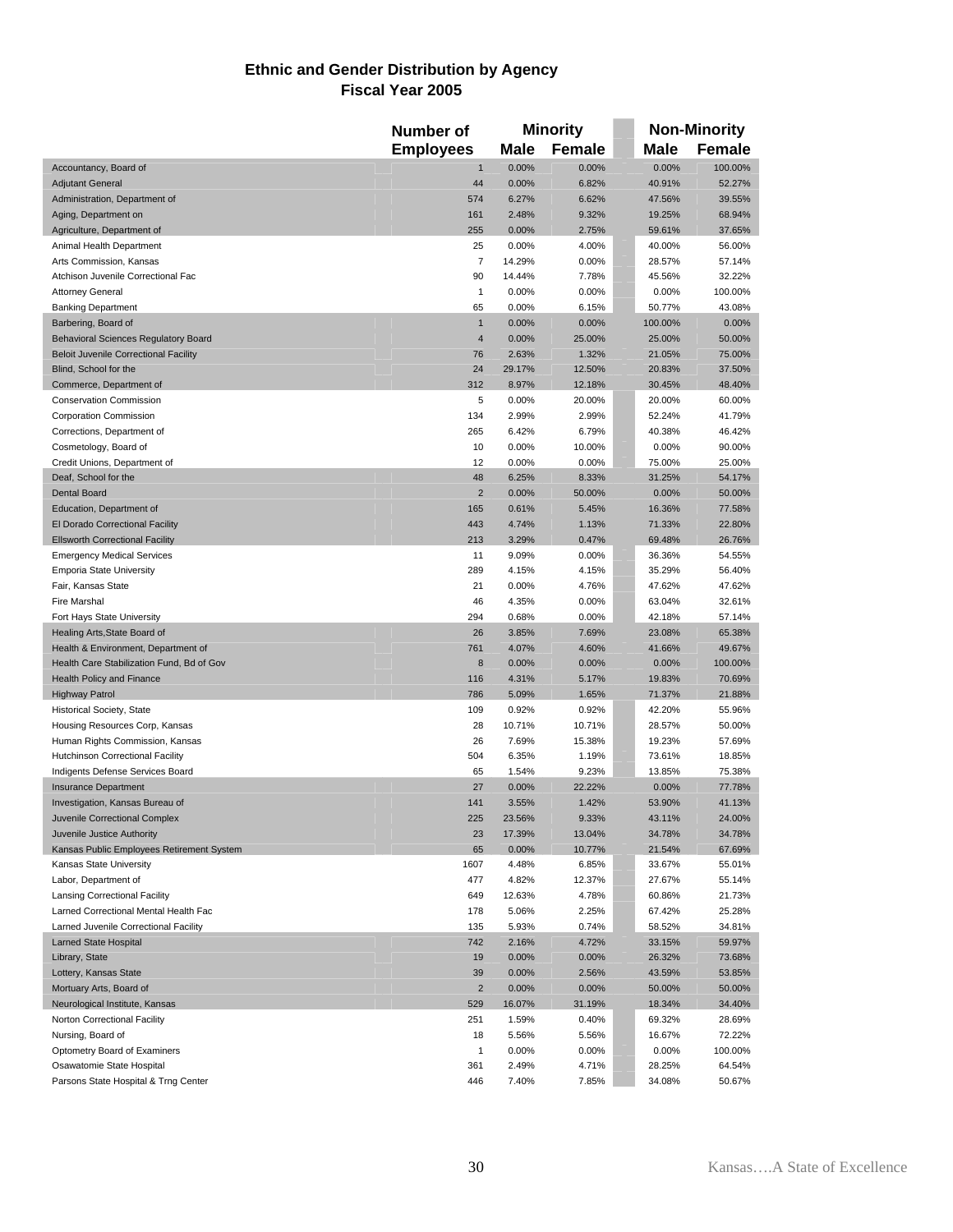#### **Ethnic and Gender Distribution by Agency Fiscal Year 2005**

|                                           | Number of        | <b>Minority</b> |        |        | <b>Non-Minority</b> |
|-------------------------------------------|------------------|-----------------|--------|--------|---------------------|
|                                           | <b>Employees</b> | Male            | Female | Male   | Female              |
| Pharmacy, Board of                        | $\overline{4}$   | 0.00%           | 0.00%  | 25.00% | 75.00%              |
| <b>Pittsburg State University</b>         | 296              | 0.68%           | 0.68%  | 41.02% | 57.63%              |
| Racing & Gaming Commission                | 37               | 0.00%           | 5.41%  | 54.05% | 40.54%              |
| Rainbow Mental Health Facility            | 108              | 12.96%          | 42.59% | 11.11% | 33.33%              |
| Real Estate Appraisal Board               | $\mathbf{1}$     | 0.00%           | 0.00%  | 0.00%  | 100.00%             |
| Real Estate Commission                    | 9                | 0.00%           | 0.00%  | 44.44% | 55.56%              |
| Regents, Board of                         | 19               | 0.00%           | 5.26%  | 15.79% | 78.95%              |
| Revenue, Department of                    | 987              | 4.15%           | 8.31%  | 27.05% | 60.49%              |
| Securities Commissioner, Office of the    | 18               | 0.00%           | 0.00%  | 50.00% | 50.00%              |
| Social & Rehabilitation Services, Dept of | 3091             | 2.72%           | 11.42% | 18.83% | 67.03%              |
| Tax Appeals, Board of                     | 13               | 0.00%           | 0.00%  | 7.69%  | 92.31%              |
| Technical Professions, State Board of     | 3                | 0.00%           | 0.00%  | 0.00%  | 100.00%             |
| <b>Topeka Correctional Facility</b>       | 235              | 10.64%          | 4.68%  | 54.04% | 30.64%              |
| Transportation, Department of             | 2970             | 4.88%           | 0.91%  | 78.15% | 16.06%              |
| Treasurer, State                          | 14               | 0.00%           | 0.00%  | 21.43% | 78.57%              |
| University of Kansas                      | 1414             | 5.23%           | 6.58%  | 36.28% | 51.91%              |
| University of Kansas Medical Center       | 459              | 19.39%          | 16.12% | 33.77% | 30.72%              |
| Veterans Affairs, Commission on           | 323              | 3.72%           | 8.67%  | 26.32% | 61.30%              |
| Water Office, Kansas                      | 20               | 0.00%           | 0.00%  | 40.00% | 60.00%              |
| Wichita State University                  | 653              | 10.11%          | 14.24% | 29.10% | 46.55%              |
| Wildlife & Parks, Department of           | 380              | 2.37%           | 0.79%  | 79.21% | 17.63%              |
| <b>Winfield Correctional Facility</b>     | 197              | 8.63%           | 4.06%  | 63.45% | 23.86%              |
| Summary                                   | 23213            | 5.45%           | 6.82%  | 43.18% | 44.55%              |

#### **Comments:** Minority is defined as American Indian/Alaskan Native/Pacific Islander, African-American, and Hispanic. Nonminority is defined as White.

**Source:** SHARP (FY 2005); Excludes unclassified, temporary and student employees. Agencies not represented do not have classified employees. Number of employees does not include employees with incomplete or missing data and counts may not match those on other reports.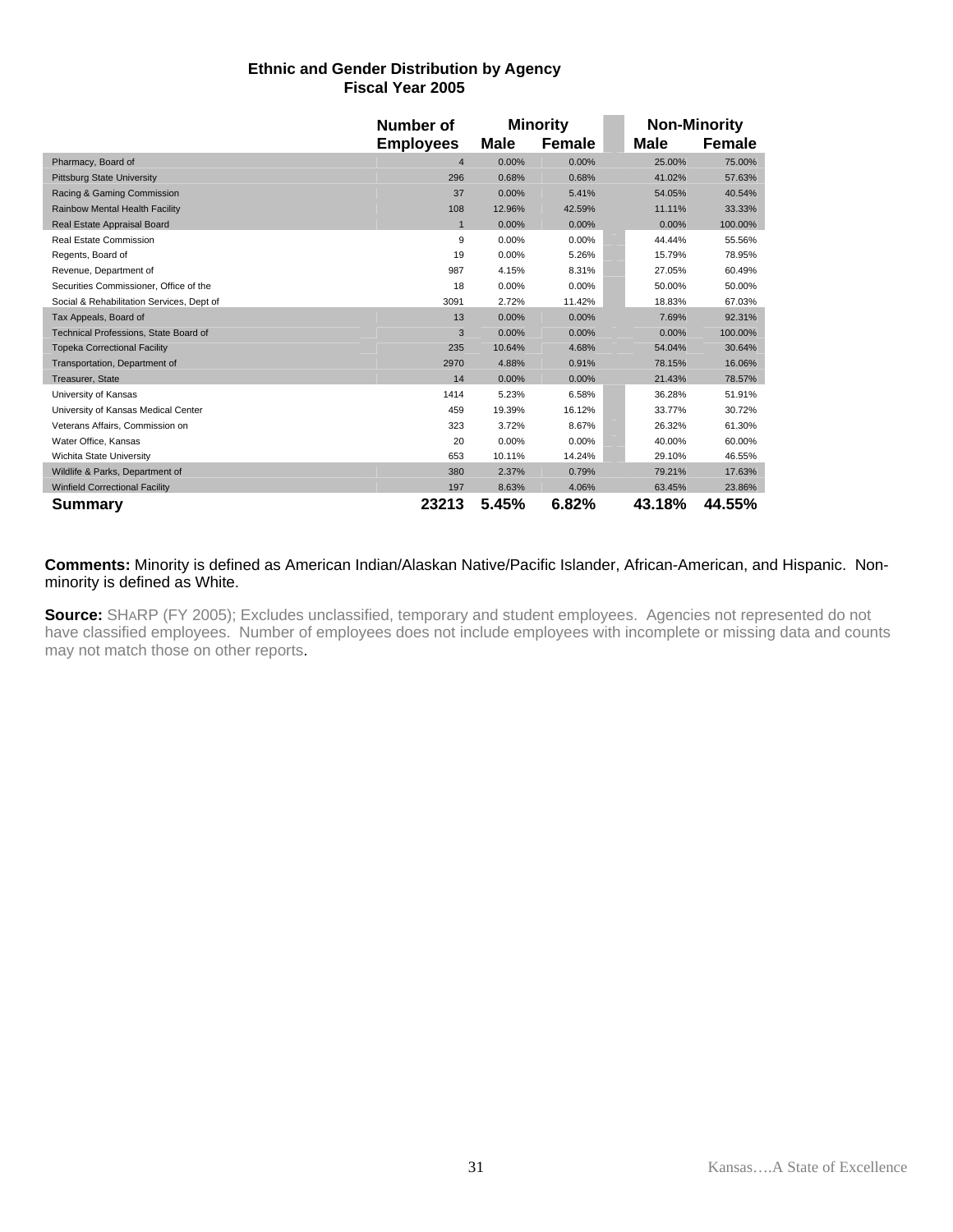# **SECTION TWO**

### **Recruitment**

 $\triangleright$  In FY 2005, there were 15% fewer job requisitions open but 34% more job applicants associated to each job requisition. This could be due to changes in recruitment policies.

### **Turnover**

- $\triangleright$  The statewide turnover rate of 13.05% was up from FY 2004 (11.84%) and from FY 2003 (12.69%).
- $\triangleright$  Twenty-five percent of terminations occur within the first year of service, and 57% within the first five years of service.
- $\blacktriangleright$  Jobs in the Protective Services have the highest turnover rate (18.18%), while Administrative and Managerial jobs have the lowest turnover (8.67%).

### **Retirement**

 $\triangleright$  Forty percent of the workforce is retirement eligible in 50% of state agencies. Thirty-four percent of the workforce statewide is retirement eligible. This is an increase from FY 2004 when only 32% of state agencies had 40% or more of their workforce retirement eligible and 31% of workers statewide were retirement eligible.

### **Leave Usage**

- ¾ Average number of vacation days used by classified employees in FY 2005 was 120 hours (15 days). This is a slight increase over the average in FY 2004 (14.75 days). This is over 1 day less than the average used in FY 2003 (16.2 days)
- $\triangleright$  Average number of sick days used by classified employees stayed the same in FY 2005 as in FY 2004 (9 days) but decreased by one day from FY 2003 (10 days).

### **Compensation**

 $\triangleright$  Average classified state worker salary ranks 21st out of the 25 states in the Central States Compensation Association. This is down from  $16<sup>th</sup>$  in FY 2004.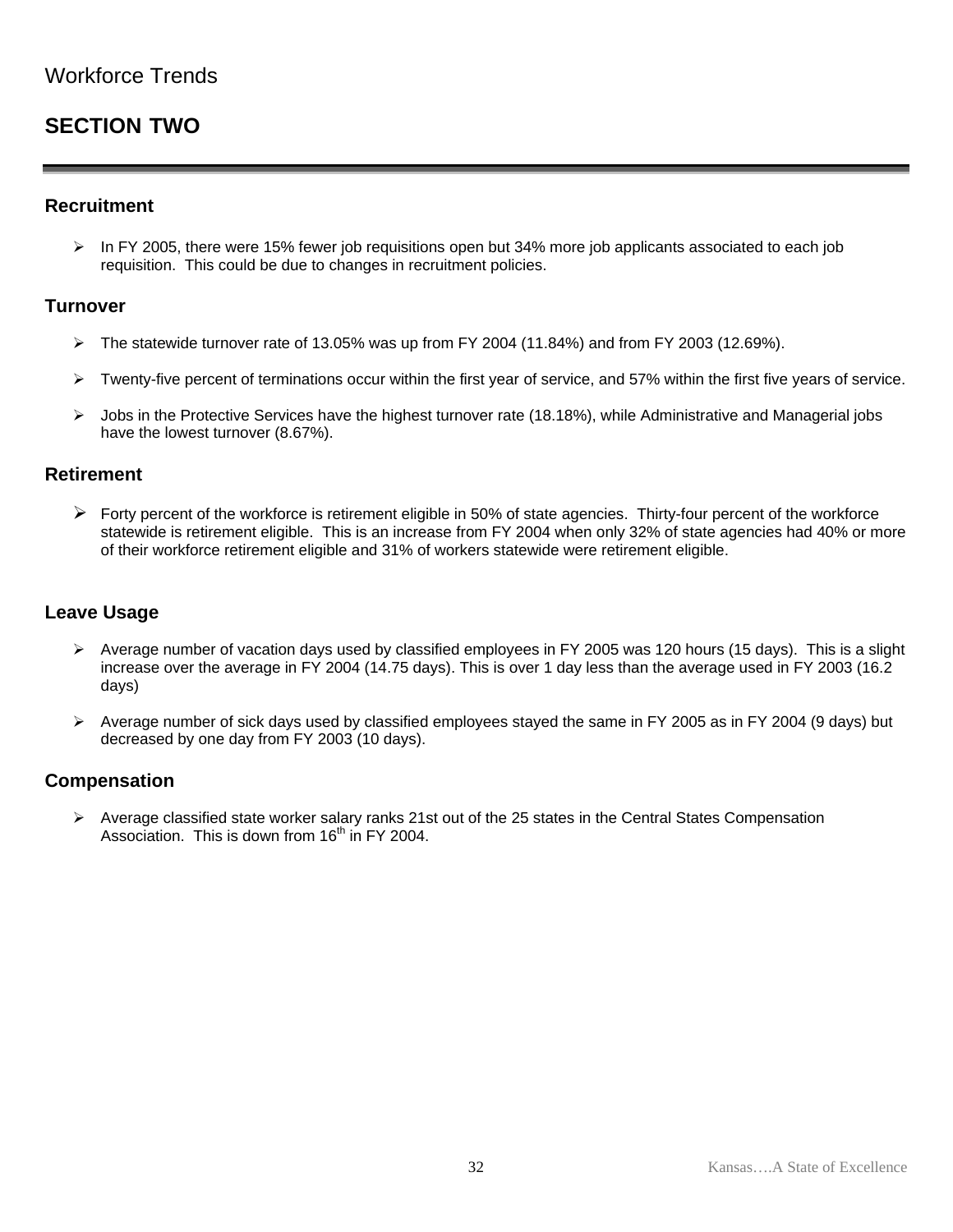### **Recruitment Analysis**

#### **Criteria used for the recruitment section of the report:**

- $\triangleright$  All data includes classified, regular, full-time employees.
- $\triangleright$  The data for this section was generated by SHARP and a Recruitment Tracking database as of June 30<sup>th</sup>, 2005.

#### **General Recruitment Information**

- $\triangleright$  In FY 2005, 1478 job requisitions were open between July 1, 2004 and June 30, 2005. This is a decrease of 15% over the number of job requisitions opened in FY 2004 (when 1,735 job requisitions were open). It is a decrease of 61% from FY 2002 when 3,771 job requisitions were open.
- $\triangleright$  5.28 was the average number of applicants reported per vacancy in FY 2005. This was a 34% increase in the average number of applicants per vacancy from an average 3.91 applicants per vacancy in FY 2004 but a 62% decrease in comparison to average number of applicants in FY 2002 (13.79). Certain changes to personnel policies and procedures may have contributed to these changes since some agencies do not consistently use the online vacancy process.
- $\geq 1.74$  was the average number of times a person applied for a job in FY 2005, which is essentially unchanged from FY2004. The average in FY 2003 was 1.93 and the average in FY 2002 the average was 2.82.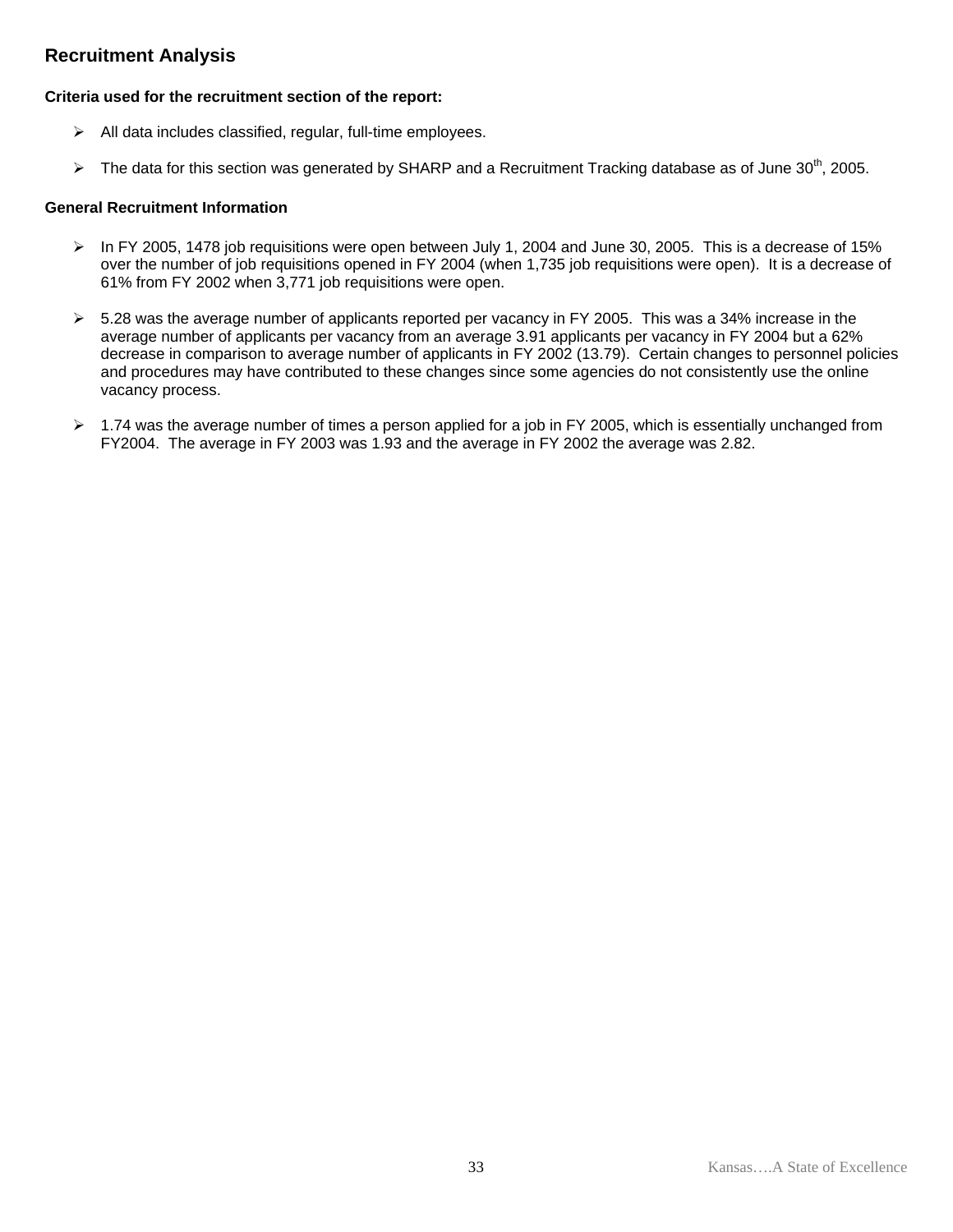

**Source:** SHARP (FY 2005).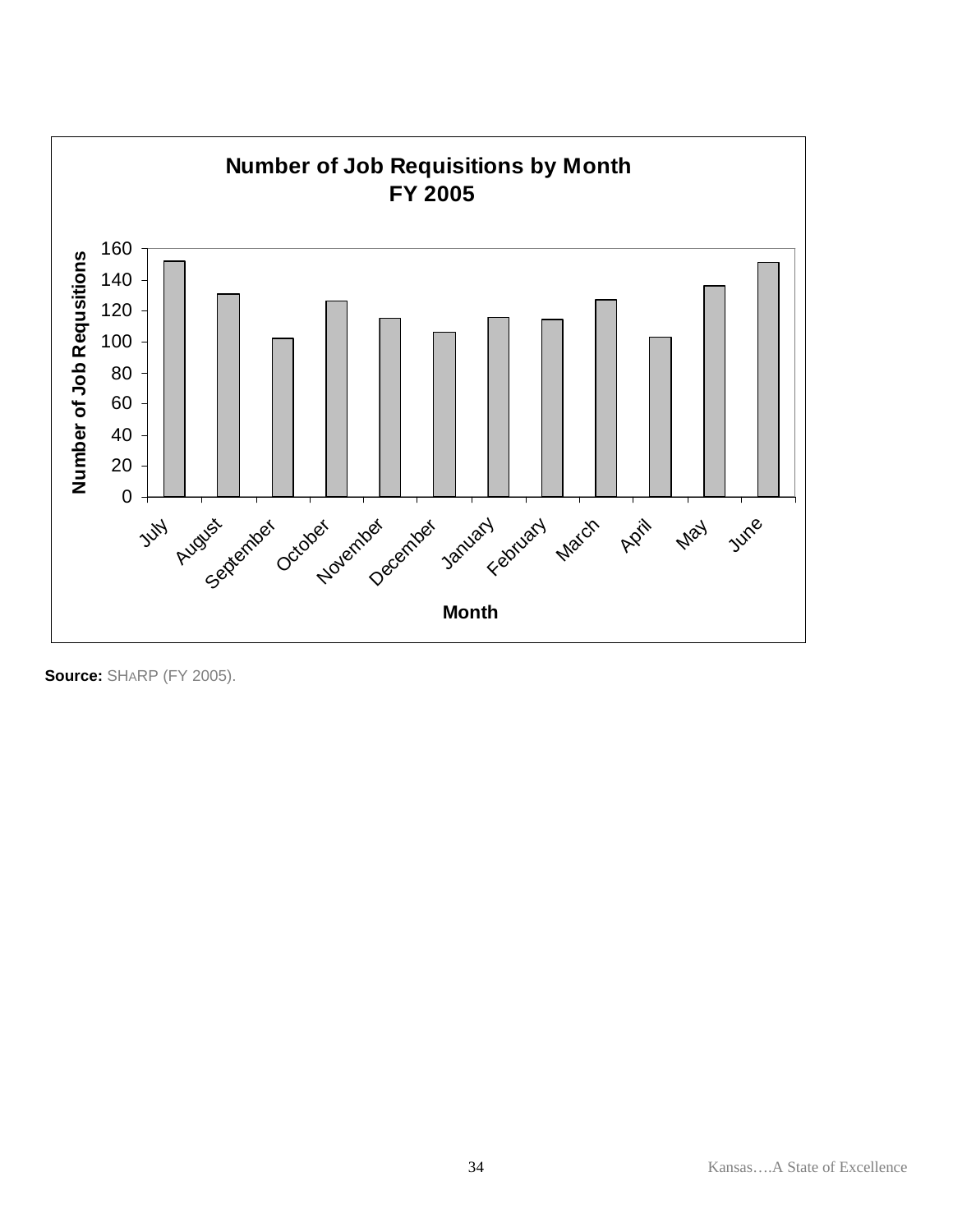



| Category     | <b>Category Description</b>                                | Number of Job<br><b>Requisitions in</b><br>FY 2003 | <b>Number of Job</b><br><b>Requisitions in</b><br>FY 2004 | Number of Job<br><b>Requisitions in</b><br>FY 2005 |
|--------------|------------------------------------------------------------|----------------------------------------------------|-----------------------------------------------------------|----------------------------------------------------|
|              | Administrative and Managerial                              | 264                                                | 271                                                       | 195                                                |
| $\mathbf{2}$ | <b>Administrative Support</b><br>Health, Museum and Social | 376                                                | 348                                                       | 325                                                |
| 3            | <b>Sciences</b>                                            | 195                                                | 344                                                       | 361                                                |
| 4            | Information Technology                                     | 57                                                 | 101                                                       | 72                                                 |
| 5            | Natural Science and Engineering                            | 440                                                | 188                                                       | 167                                                |
| 6            | <b>Protective Services</b>                                 | 226                                                | 209                                                       | 125                                                |
| 7            | Trades, Crafts and Arts                                    | 365                                                | 274                                                       | 233                                                |
|              | <b>Total</b>                                               | 1923                                               | 1735                                                      | 1478                                               |

**Source:** SHARP (FY 2003, 2004 and 2005)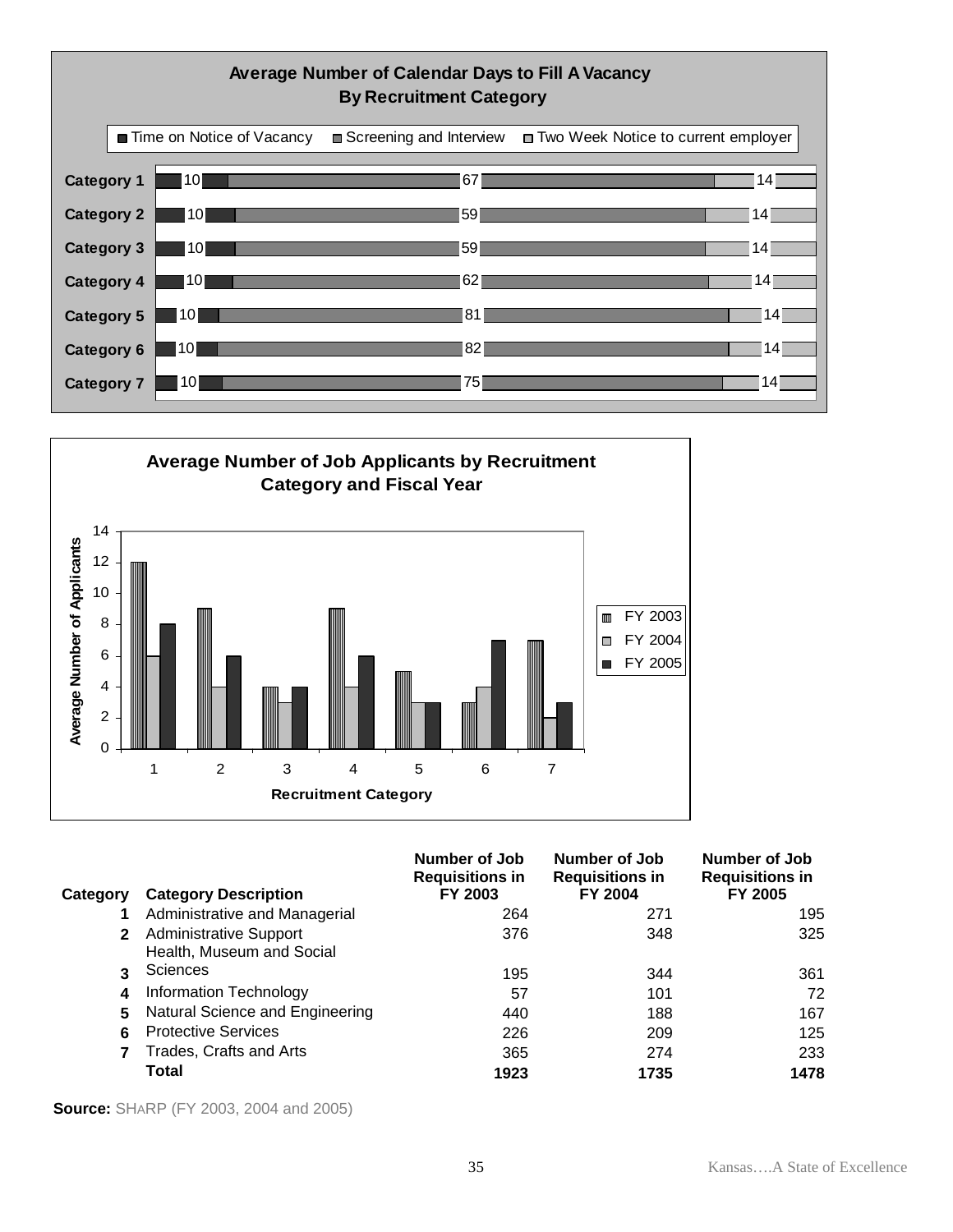#### **Appointment of Classified Employees by Agency Fiscal Year 2005**

| <b>Agency</b>                                | <b>Hires</b>            | <b>Rehires</b> | <b>Promotions</b> | <b>Demotions</b> | <b>Transfers</b> |
|----------------------------------------------|-------------------------|----------------|-------------------|------------------|------------------|
| Accountancy, Board of                        | $\overline{0}$          | $\mathbf{0}$   | $\mathbf{1}$      | $\Omega$         | $\mathbf 0$      |
| <b>Adjutant General</b>                      | $\mathbf{0}$            | $\mathbf{0}$   | 3                 | $\overline{0}$   | $\overline{2}$   |
| Administration, Department of                | 23                      | 15             | 68                | 3                | 15               |
| Aging, Department on                         | 13                      | $\,6$          | 12                | $\overline{c}$   | $\mathbf{1}$     |
| Agriculture, Department of                   | 12                      | $\overline{7}$ | 37                | $\mathbf 0$      | 5                |
| Animal Health Department                     | $\mathbf{1}$            | $\pmb{0}$      | $\mathbf{1}$      | 0                | $\mathbf 0$      |
| Arts Commission, Kansas                      | $\mathbf 0$             | $\mathbf 0$    | $\mathbf{1}$      | 0                | 0                |
| Atchison Juvenile Correctional Facility      | 28                      | 9              | $\overline{2}$    | 0                | 1                |
| <b>Attorney General</b>                      | $\mathbf 0$             | 0              | 0                 | 0                | 0                |
| <b>Banking Department</b>                    | 6                       | $\overline{4}$ | 13                | 0                | $\mathbf{1}$     |
| Barbering, Board of                          | $\mathbf 0$             | $\pmb{0}$      | $\mathbf 0$       | $\mathbf{0}$     | $\pmb{0}$        |
| <b>Behavioral Sciences Regulatory Bd</b>     | $\mathbf{0}$            | $\pmb{0}$      | $\mathbf{1}$      | $\mathbf{0}$     | $\mathbf 0$      |
| <b>Beloit Juvenile Correctional Facility</b> | 21                      | $\overline{4}$ | 11                | 5                | $\mathbf 0$      |
| Blind, School for the                        | $\overline{4}$          | $\mathbf{1}$   | $\mathbf{1}$      | $\mathbf{0}$     | $\mathbf 0$      |
| Citizen's Utility Ratepayer Board            | N/A                     | N/A            | N/A               | N/A              | N/A              |
| Commerce, Department of                      | 11                      | 10             | 34                | 3                | $\overline{7}$   |
| Conservation Commission                      | $\mathbf 0$             | $\pmb{0}$      | $\mathbf 0$       | 0                | $\mathbf 0$      |
| <b>Corporation Commission</b>                | $\overline{4}$          | $\overline{4}$ | 9                 | 1                | $\overline{2}$   |
| Corrections, Department of                   | 16                      | 3              | 18                | $\overline{2}$   | 12               |
| Cosmetology, Board of                        | $\overline{2}$          | $\mathbf{1}$   | 1                 | $\mathbf 0$      | $\pmb{0}$        |
| Credit Unions, Department of                 | $\mathbf 0$             | $\mathbf 0$    | $\mathbf 0$       | $\mathbf 0$      | $\mathbf 0$      |
| Deaf, School for the                         | 5                       | $\mathbf{1}$   | 12                | $\mathbf 0$      | $\mathbf 0$      |
| <b>Dental Board</b>                          | $\overline{0}$          | $\mathbf{1}$   | $\mathbf{1}$      | $\overline{0}$   | $\mathbf 0$      |
| Development Finance, Kansas                  | $\mathbf 0$             | $\pmb{0}$      | $\mathbf 0$       | $\mathbf 0$      | $\mathbf 0$      |
| Education, Department of                     | 8                       | 5              | 6                 | $\overline{1}$   | $6\phantom{1}$   |
| El Dorado Correctional Facility              | 66                      | 10             | 52                | 6                | 52               |
| <b>Ellsworth Correctional Facility</b>       | 41                      | 6              | 32                | 8                | 10               |
| <b>Emergency Medical Services</b>            | $\mathbf 0$             | $\pmb{0}$      | $\mathbf 0$       | 0                | $\mathbf 0$      |
| <b>Emporia State University</b>              | 21                      | 10             | 6                 | 1                | 8                |
| Ethics Commission, Kansas Gov                | N/A                     | N/A            | N/A               | N/A              | N/A              |
| Fair, Kansas State                           | $\overline{4}$          | $\mathbf{1}$   | 5                 | $\overline{0}$   | $\mathbf{0}$     |
| <b>Fire Marshal</b>                          | $\overline{2}$          | $\pmb{0}$      | 3                 | $\mathbf 0$      | 3                |
| Fort Hays State University                   | 13                      | $6\phantom{1}$ | 9                 | $\mathbf 0$      | $6\phantom{1}$   |
| Governor, Office of the                      | N/A                     | N/A            | N/A               | N/A              | N/A              |
| Healing Arts, State Board of                 | $\overline{1}$          | $\overline{1}$ | 3                 | $\Omega$         | $\overline{2}$   |
| Health & Environment, Department of          | 28                      | 24             | 91                | 2                | 9                |
| Health Care Stabilization Fund Bd of Gov     | 1                       | $\pmb{0}$      | 0                 | 0                | 0                |
| Health Policy and Finance                    | $\mathbf 0$             | $\mathbf 0$    | 0                 | 0                | 119              |
| <b>Highway Patrol</b>                        | 46                      | 18             | 80                | 6                | 32               |
| Historical Society, State                    | 8                       | $\overline{2}$ | $\mathbf 0$       | 0                | $\overline{2}$   |
| Housing Resources Corp, Kansas               | $\overline{0}$          | $\mathbf{0}$   | $\mathbf{1}$      | $\overline{0}$   | $\mathbf 0$      |
| Human Rights Commission, Kansas              | $\mathbf{1}$            | $\overline{2}$ | 5                 | $\overline{0}$   | $\mathbf 0$      |
| <b>Hutchinson Correctional Facility</b>      | 72                      | 10             | 61                | 5                | 24               |
| Indigents Defense Services Board             | $\overline{\mathbf{4}}$ | 3              | $\overline{2}$    | $\mathbf{1}$     | $\overline{2}$   |
| <b>Insurance Department</b>                  | $\overline{0}$          | $\overline{2}$ | $\overline{2}$    | $\Omega$         | $\mathbf{0}$     |
| Investigation, Kansas Bureau of              | 3                       | 3              | 21                | 0                | 9                |
| <b>Judicial Branch</b>                       | N/A                     | N/A            | N/A               | N/A              | N/A              |
| <b>Judicial Council</b>                      | N/A                     | N/A            | N/A               | N/A              | N/A              |
| Juvenile Correctional Complex                | 17                      | 8              | $\overline{7}$    | 0                | 208              |
| Juvenile Justice Authority                   | $\mathbf 0$             | $\overline{2}$ | 3                 | 0                | 0                |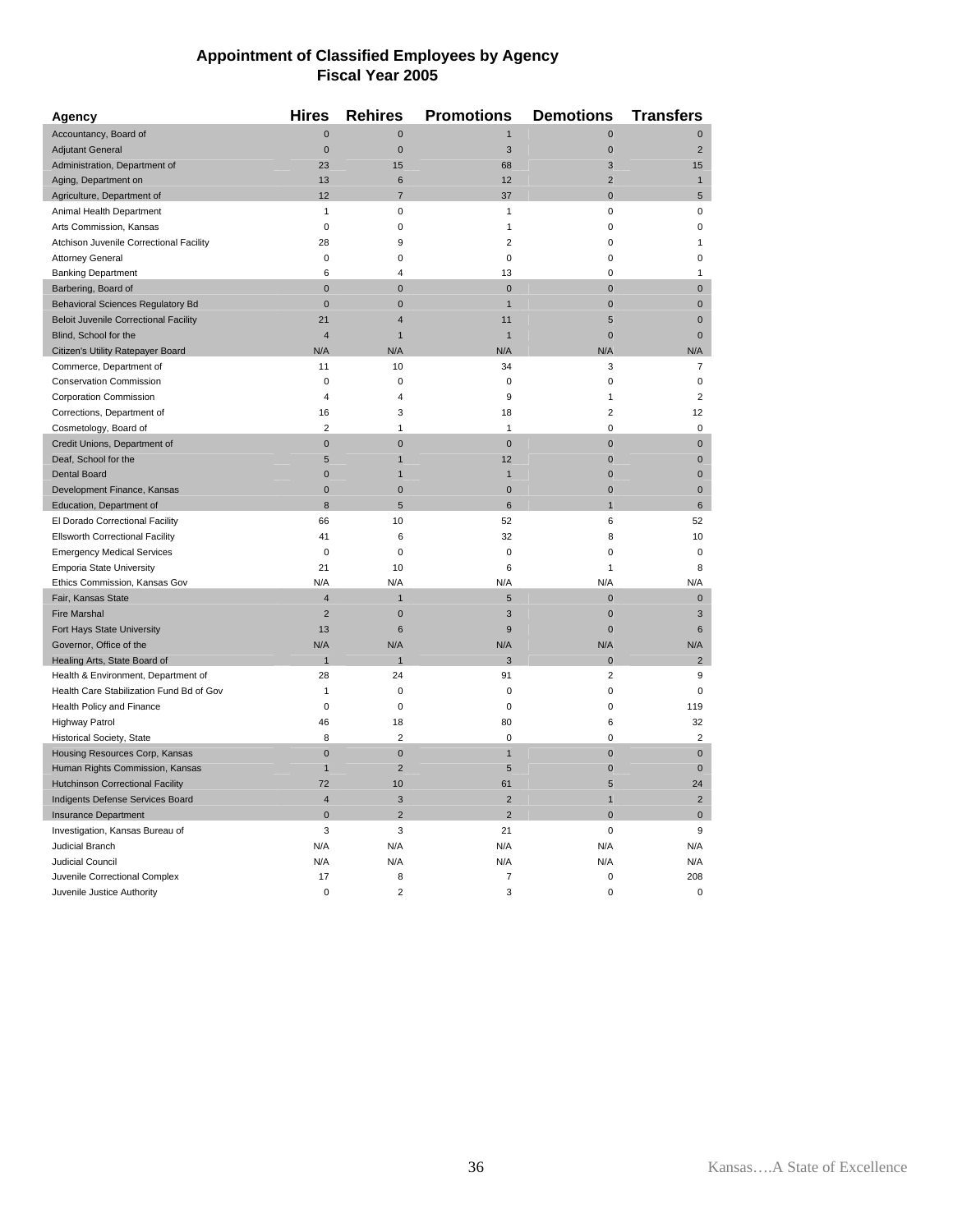### **Appointment of Classified Employees by Agency cont., Fiscal Year 2005**

| <b>Agency</b>                             | <b>Hires</b>   | <b>Rehires</b> | <b>Promotions</b>       | <b>Demotions</b>        | <b>Transfers</b>        |
|-------------------------------------------|----------------|----------------|-------------------------|-------------------------|-------------------------|
| Kansas Inc                                | N/A            | N/A            | N/A                     | N/A                     | N/A                     |
| Kansas Public Employees Ret Sys           | $\overline{2}$ | $\overline{2}$ | 5                       | $\mathbf{1}$            | 3                       |
| Kansas State University                   | 95             | 74             | 122                     | 11                      | 39                      |
| Labor, Department of                      | $\overline{4}$ | 10             | 37                      | 9                       | 6                       |
| <b>Lansing Correctional Facility</b>      | 154            | 26             | 87                      | $\overline{2}$          | 16                      |
| Larned Correctional Mental Health Fac.    | 29             | 6              | 28                      | 1                       | 2                       |
| Larned Juvenile Correctional Facility     | 15             | 9              | 5                       | 3                       | 4                       |
| Larned State Hospital                     | 77             | 84             | 61                      | 16                      | 111                     |
| Legislative Coordinating Council          | N/A            | N/A            | N/A                     | N/A                     | N/A                     |
| Legislative Division of Post Audit        | N/A            | N/A            | N/A                     | N/A                     | N/A                     |
| Legislative Research Department           | N/A            | N/A            | N/A                     | N/A                     | N/A                     |
| Legislature                               | N/A            | N/A            | N/A                     | N/A                     | N/A                     |
| Library, State                            | $\mathbf{0}$   | $\mathbf{1}$   | $\mathbf 0$             | $\mathbf 0$             | $\mathbf 0$             |
| Lieutenant Governor, Office of the        | N/A            | N/A            | N/A                     | N/A                     | N/A                     |
| Lottery, The Kansas                       | $\mathbf{1}$   | $\mathbf 0$    | $\mathbf{0}$            | $\mathbf 0$             | $\mathbf{1}$            |
| Mortuary Arts, Board                      | $\mathbf 0$    | $\mathbf 0$    | $\mathsf 0$             | 0                       | 0                       |
| Neurological Institute, Kansas            | 12             | 10             | 17                      | 5                       | 63                      |
| Norton Correctional Facility              | 24             | 5              | 19                      | 0                       | 6                       |
| Nursing, Board of                         | $\overline{2}$ | $\mathbf 0$    | 0                       | 0                       | $\overline{\mathbf{c}}$ |
| Optometry Board of Examiners              | $\mathbf 0$    | $\mathbf 0$    | $\mathbf 0$             | $\mathbf 0$             | 0                       |
| Osawatomie State Hospital                 | 43             | 13             | 31                      | $\overline{\mathbf{4}}$ | 26                      |
| Parole Board, Kansas                      | N/A            | N/A            | N/A                     | N/A                     | N/A                     |
| Parsons State Hospital & Trng Ctr         | 15             | 31             | 28                      | $\overline{2}$          | $\mathbf{1}$            |
| Pharmacy, Board of                        | $\mathbf{0}$   | $\mathbf 0$    | $\mathbf 0$             | 0                       | $\mathbf 0$             |
| <b>Pittsburg State University</b>         | 17             | 5              | 16                      | 5                       | 10                      |
| Racing & Gaming Commission, Kansas        | 0              | $\mathbf 0$    | 1                       | 1                       | 1                       |
| Rainbow Mental Health Facility            | 20             | 9              | 6                       | 0                       | 2                       |
| Real Estate Appraisal Board               | 0              | 0              | 0                       | 0                       | 0                       |
| Real Estate Commission                    | $\mathbf 0$    | $\mathbf{1}$   | $\mathsf 0$             | 0                       | 0                       |
| Regents, Board of                         | $\mathbf 0$    | $\mathbf 0$    | $\overline{2}$          | $\mathbf 0$             | 1                       |
| Revenue, Department of                    | 34             | 32             | 137                     | 14                      | 14                      |
| <b>Revisor of Statutes</b>                | N/A            | N/A            | N/A                     | N/A                     | N/A                     |
| Secretary of State                        | $\mathbf{0}$   | $\overline{0}$ | $\mathbf 0$             | $\mathbf 0$             | $\mathbf 0$             |
| Securities Commissioner, Office of the    | $\mathbf{1}$   | $\mathbf{1}$   | $\mathbf 0$             | $\mathbf{0}$            | $\mathbf 0$             |
| Sentencing Commission, Kansas             | N/A            | N/A            | N/A                     | N/A                     | N/A                     |
| Social & Rehabilitation Services, Dept of | 168            | 122            | 411                     | 92                      | 73                      |
| Tax Appeals, Board of                     | $\mathbf 0$    | $\mathbf 0$    | 0                       | 0                       | 0                       |
| Technical Professions, State Board of     | $\mathbf 0$    | $\mathbf 0$    | $\mathsf 0$             | 0                       | 0                       |
| Technology Enterprise Corp, Kansas        | N/A            | N/A            | N/A                     | N/A                     | N/A                     |
| <b>Topeka Correctional Facility</b>       | 20             | 11             | 19                      | 5                       | 2                       |
| Topeka Juvenile Correctional Facility     | 45             | 9              | $\overline{7}$          | 3                       | $\sqrt{5}$              |
| Transportation, Department of             | 172            | 78             | 409                     | 32                      | 71                      |
| Treasurer, State                          | $\mathbf{0}$   | $\mathbf 0$    | $\mathbf 0$             | $\mathbf 0$             | $\mathbf 0$             |
| University of Kansas                      | 120            | 131            | 77                      | 5                       | 68                      |
| University of Kansas Medical Center       | 45             | 18             | 6                       | $\mathbf 0$             | 9                       |
| Veteran Affairs, Commission on            | 43             | 38             | 17                      | 1                       | 7                       |
| Veterinary Examiners, Board of            | N/A            | N/A            | N/A                     | N/A                     | N/A                     |
| Water Office, Kansas                      | $\pmb{0}$      | $\pmb{0}$      | $\overline{c}$          | 0                       | 0                       |
| Wichita State University                  | 50             | 20             | $\overline{\mathbf{c}}$ | 2                       | 5                       |
| Wildlife & Parks, Department of           | $\overline{7}$ | 5              | 31                      | 1                       | 8                       |
| Winfield Correctional Facility            | 24             | 8              | 22                      | 4                       | 4                       |
| Total                                     | 1721           | 938            | 2220                    | 265                     | 1098                    |

**Comments:** The data represents the appointment of new and current state employees. Movement of employees occurred both within and between agencies. Data was gathered from SHARP FY 2005 action reason codes listed as follows:

**Hires and Rehires**: Concurrent (multiple) Positions, Higher Step-Exceptional Qualifications, Higher Step Reemployment, Higher Step Right of First Refusal (ROFR), Higher Step Interview Right (IR), Higher Step Reinstatement, Higher Step Rehire, IR, Rehire, Reemployment, Reinstatement, and ROFR. **Promotions**: Promotion to New Position/Class, Promotion to Higher Step-Exceptional Qualifications, From Training Class. **Demotions**: Involuntary, In Lieu of Layoff, Unsatisfactory Performance, and Voluntary

**Transfers:** Employee Request, Employer Request, In Lieu of Layoff

**Source**: SHARP (FY 2005), excludes unclassified, temporary and student employees.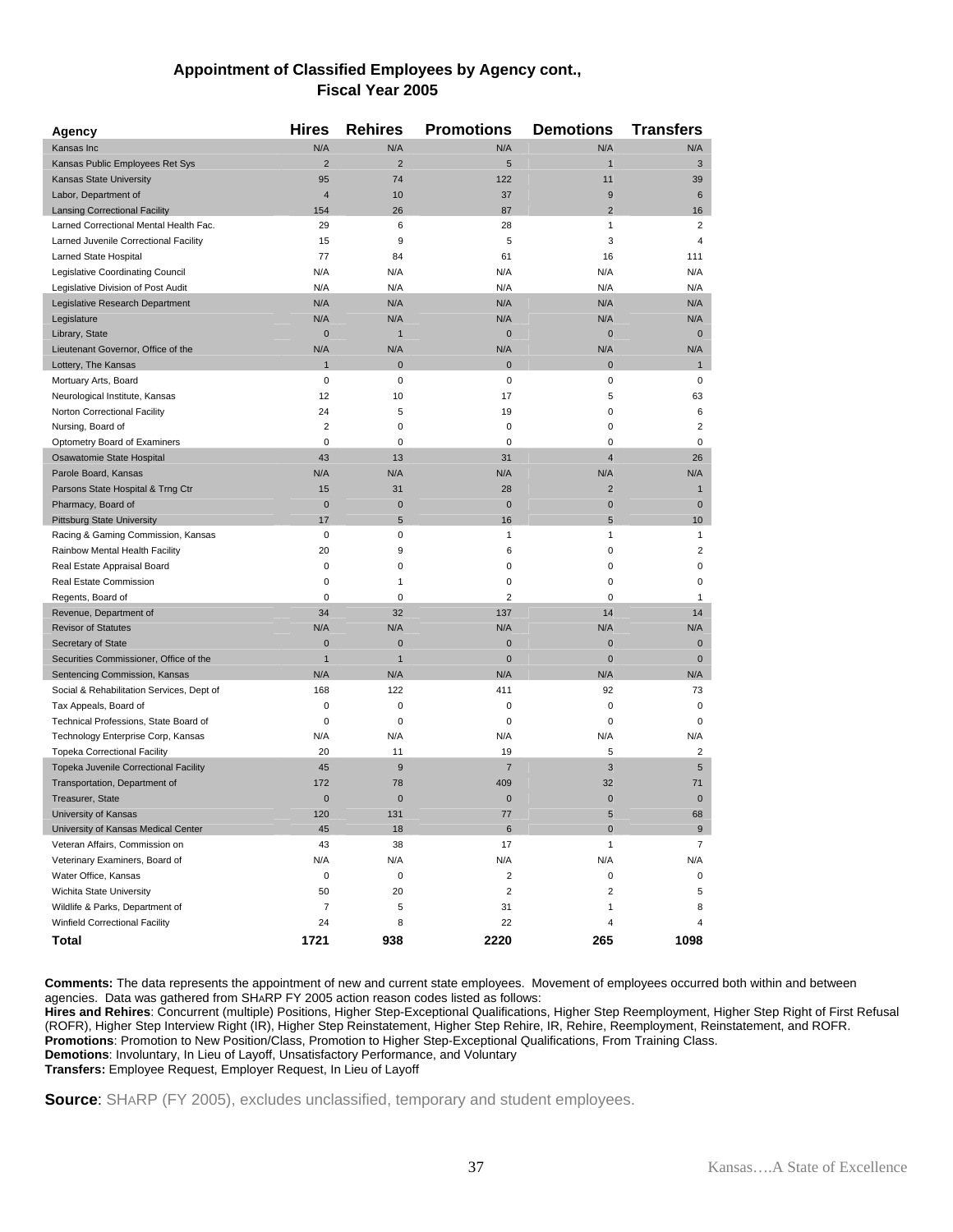### **Turnover Report information:**

### **Definition of Turnover Rate**:



**Terminations:** Retirements and voluntary, involuntary and neutral terminations.

### **Voluntary Terminations**: Resignations.

**Involuntary Terminations**: Layoffs and Dismissals related to Personal Conduct, Unsatisfactory Work Performance or End of Limited Term Appointment.

#### **Neutral Terminations**: Death.

#### **Includes/Excludes:**

- Includes Classified, Regular employees only; employees *leaving state service* through Retirements (RET) and Terminations (TER) only (even if employee returned to state service at a later date).
- Excludes Classified, Temporary; Unclassified, Regular; and Unclassified, Temporary employees; employees transferring between agencies; Hires (HIR), Rehires (REH), Promotions (PRO), Demotions (DEM) or any other Action that is not coded as "RET" or "TER" in SHARP.

#### **Turnover Calculation:**

- Begin Count: The number of active (Active, Leave with Pay, Leave without Pay, Suspended) employees pulled from SHARP as of July 1, 2004 for each agency and for each job code.
- End Count: The number of active (Active, Leave with Pay, Leave without Pay, Suspended) employees pulled from SHARP as of June 30, 2005 for each agency and for each job code.
- Average Employee Count: The Begin Count added to the End Count, then divided by 2.
- Voluntary Terminations: Resignation made by employee's choice. Reason codes of "RS0-9" and "RSN".
- Involuntary Terminations: Termination made by employer's choice. Reason codes of "CON", "ELT", "UNS", "PRB", "IPD"and "LA1-7".
- Neutral Terminations: Resignation incurred by incumbent's death. Reason code of "DEA".
- Retirements: Resignation incurred by employee's retirement. Reason code of "RET".
- Total Terminations: The sum total of all Retirements and all types of Terminations.
- Turnover Percentage: Total Terminations divided by Average Employee Count, multiplied by 100 to change decimal to a percent.

#### **Additional Notes:**

- Averages may not represent the totality of employment.
- Some positions may have experienced more than one termination during the report period.
- Categories (Agency/Job Code) with low employee numbers may have an "artificially inflated" turnover rate. Actual counts should be considered when examining turnover rates. Categories with a Begin Count or End Count of "0" will have an artificially inflated turnover rate.

#### **Report Explanation:**

- Includes Classified, Regular employees only.
- Employees *leaving state service* through Retirements and Terminations only.
- Retirements and Terminations are *included* even if employee returned to state service at a later date.
- Averages are derived from begin and end count snapshots of the first and last day of the Fiscal Year and may not represent the totality of employment.
- Some positions may experience more than one termination during the report period.
- Categories with low employee numbers may have an artificially inflated turnover rate. Actual counts should be considered when examining turnover rates.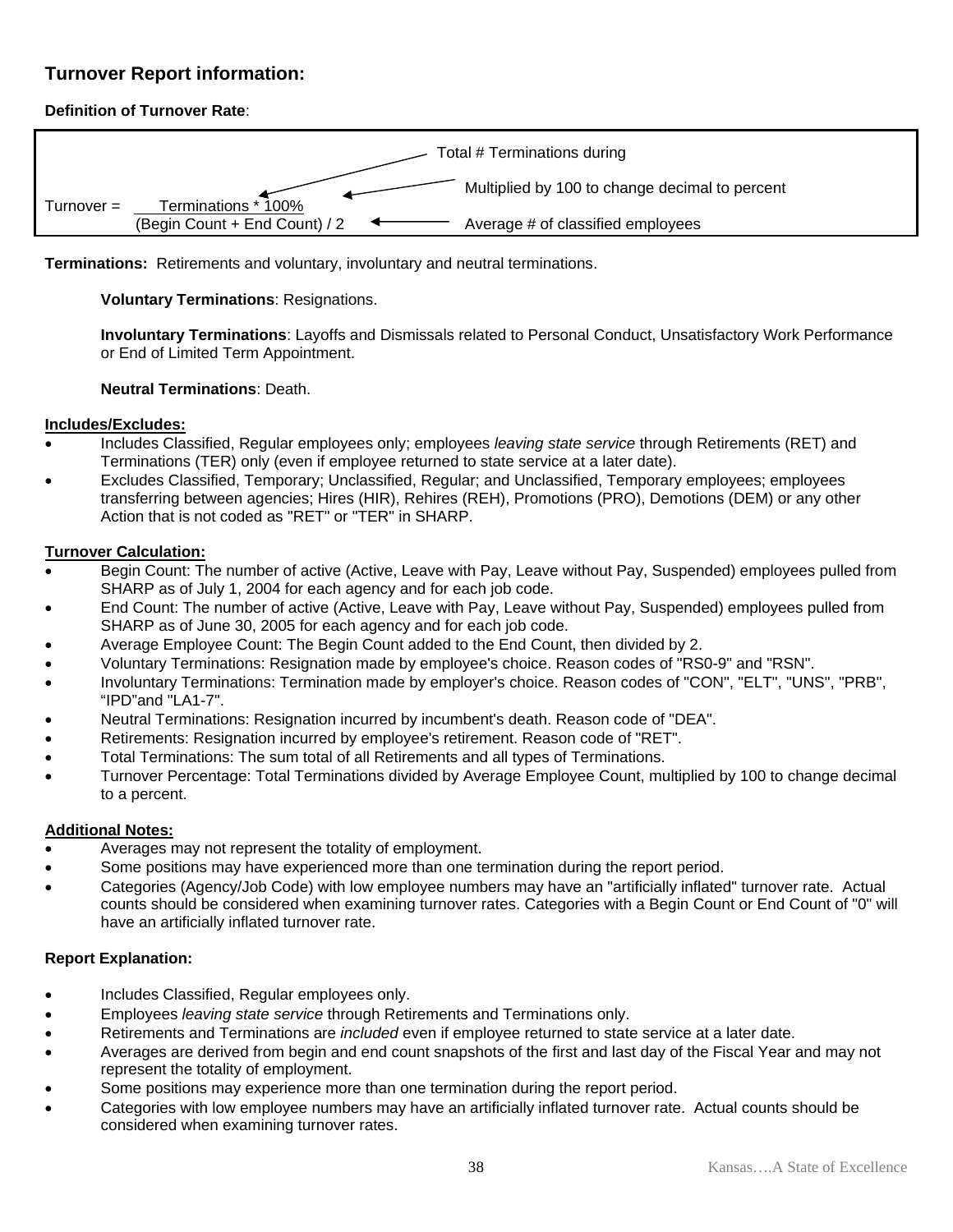## **Turnover Report information cont.,**

• Job Classes/Codes that were abolished/established will show an inaccurate turnover rate due to the lack of beginning or ending counts. These Job Classes/Codes are listed below.

### **Termination Actions:**

| <b>Action</b> | Reason          | <b>Description</b>                     | <b>Turnover Type</b> |
|---------------|-----------------|----------------------------------------|----------------------|
| TER           | <b>CON</b>      | <b>Personal Conduct</b>                | Involuntary          |
| TER.          | <b>UNS</b>      | <b>Unsatisfactory Work Performance</b> | Involuntary          |
| <b>TER</b>    | <b>PRB</b>      | <b>Original Probationary Term</b>      | Involuntary          |
| <b>TER</b>    | <b>ELT</b>      | <b>End of Limited Term</b>             | Involuntary          |
| <b>TER</b>    | LA1             | Layoff - Shortage of Work/Fund         | Involuntary          |
| <b>TER</b>    | LA <sub>2</sub> | Layoff - Incumbent Returns from Leave  | Involuntary          |
| <b>TER</b>    | LA <sub>3</sub> | Layoff - Incumbent Returns Per CSB     | Involuntary          |
| <b>TER</b>    | LA4             | Layoff - Other                         | Involuntary          |
| TER.          | LA <sub>5</sub> | Layoff - Agency Closure                | Involuntary          |
| TER.          | LA <sub>6</sub> | Layoff - Probationary EE               | Involuntary          |
| <b>TER</b>    | LA7             | Layoff - Non State Job Hire            | Involuntary          |
| TER.          | IPD.            | Inability perform Position Duties      | Involuntary          |
| <b>TER</b>    | R <sub>S0</sub> | Resign - Other                         | Voluntary            |
| <b>TER</b>    | RS <sub>1</sub> | Resign - Family Reasons                | Voluntary            |
| <b>TER</b>    | RS <sub>2</sub> | Resign - Job Abandonment               | Voluntary            |
| <b>TER</b>    | RS <sub>3</sub> | Resign - Health Reasons                | Voluntary            |
| <b>TER</b>    | RS4             | Resign - Personal Reasons              | Voluntary            |
| <b>TER</b>    | RS <sub>5</sub> | Resign - Other Position                | Voluntary            |
| <b>TER</b>    | RS <sub>6</sub> | Resign - Mutual Consent                | Voluntary            |
| <b>TER</b>    | RS7             | Resign - Return to School              | Voluntary            |
| <b>TER</b>    | RS <sub>8</sub> | Resign - Dissatisfied w/Work           | Voluntary            |
| <b>TER</b>    | RS <sub>9</sub> | Resign - Dissatisfied w/Pay            | Voluntary            |
| <b>TER</b>    | <b>RSN</b>      | Resign - Insufficient Notice           | Voluntary            |
| TER           | <b>DEA</b>      | Death                                  | Neutral              |

#### **Retirement Actions:**

| Action | Reason          | <b>Description</b>        | <b>Turnover Type</b> |
|--------|-----------------|---------------------------|----------------------|
| RET    | ER1             | <b>Early Retirement 1</b> | Voluntary            |
| RET    | ER <sub>2</sub> | Early Retirement 2        | Voluntary            |
| RET    | REG             | <b>Regular Retirement</b> | Voluntary            |

#### **Agencies Created:** Agency 171, Health Care Policy and Finance

**Agencies Abolished:** Department of Administration – Division of Printing, officially combined with DofA under Department ID 173. Topeka Correctional Facility (agency 319) became Juvenile Correctional Complex (agency 352) on June 5, 2005.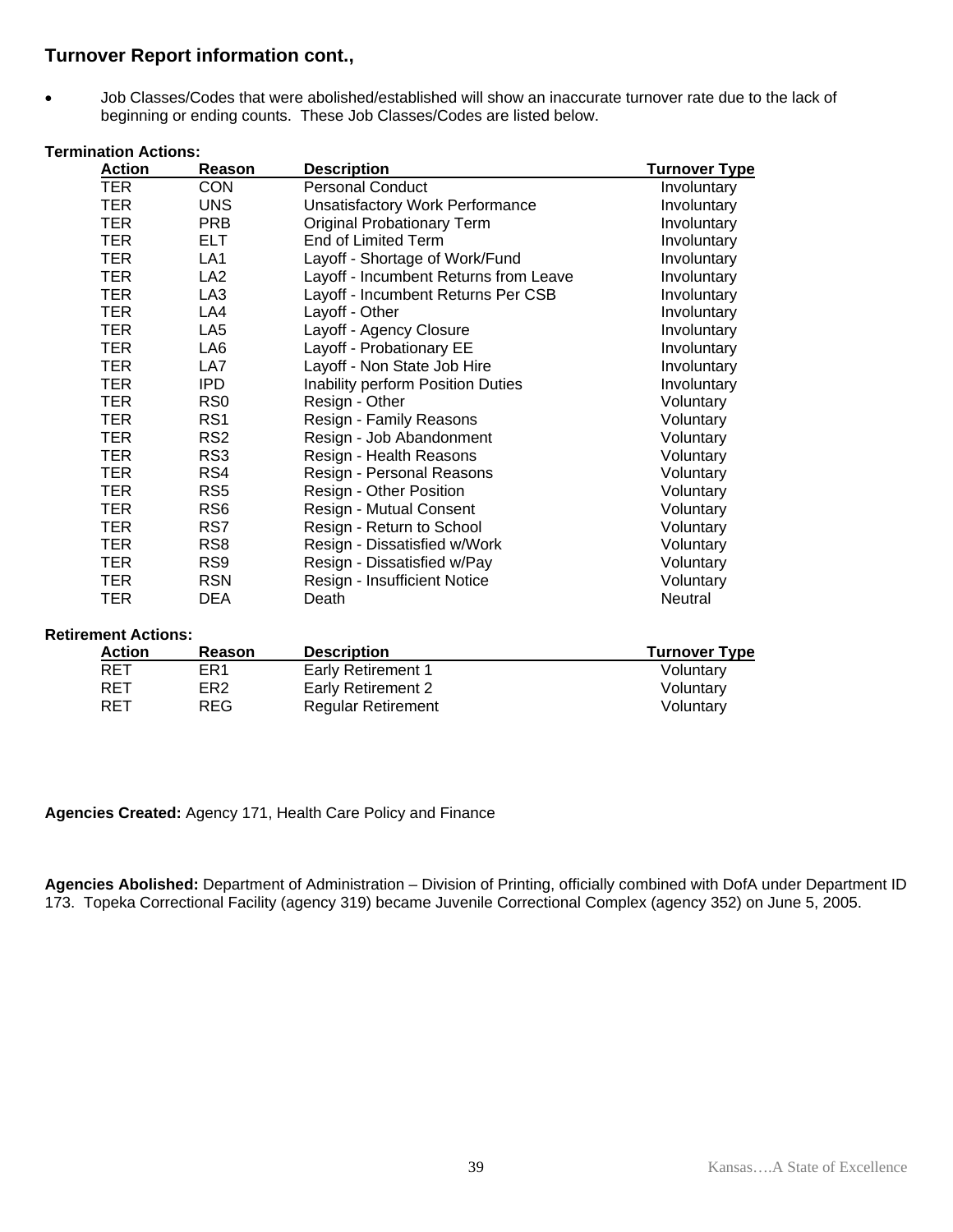# **Classification Changes During FY 2005**

| Job    |                                                             | Job     |                                              |
|--------|-------------------------------------------------------------|---------|----------------------------------------------|
| Code   | <b>Abolished Job Class Title</b>                            | Code    | <b>Abolished Job Class Title</b>             |
| 1701P2 | Applications Programmer I                                   | 1790P1  | Information Resource Manager I               |
| 1702P2 | Applications Programmer II                                  | 1791P1  | Information Resource Manager II              |
| 1709P2 | Applications Programmer/Analyst I                           | 1793P1  | Information Resource Specialist I            |
| 1710P2 | Applications Programmer/Analyst II                          | 1794P1  | Information Resource Specialist II           |
| 1711P2 | Applications Programmer/Analyst III                         | 1795P1  | Information Resource Specialist III          |
| 1712P2 | Applications Programmer/Analyst IV                          | 1805P1  | Information Technology Consultant I          |
| 4026A1 | <b>Budget Analyst I</b>                                     | 1806P1  | Information Technology Consultant II         |
| 4027A1 | <b>Budget Analyst II</b>                                    | 1807P1  | Information Technology Consultant III        |
| 4109L1 | <b>CASP Police Lieutenant</b>                               | 1813P3  | Installation/Service Supervisor              |
| 4107L1 | <b>CASP Police Officer</b>                                  | 1814P3  | <b>Installation/Service Technician I</b>     |
| 4107L1 | <b>CASP Police Officer</b>                                  | 1815P3  | Installation/Service Technician II           |
| 4108L1 | <b>CASP Police Sergeant</b>                                 | 1816P3  | Installation/Service Technician III          |
| 1728P2 | <b>Computer Design Specialist</b>                           | 7021F2  | Licensed Mental Health Specialist            |
| 1729P2 | <b>Computer Operations Facility Specialist</b>              | 7020F2  | Licensed Mental Health Technician I          |
| 1746P2 | <b>Computer Operations Manager</b>                          | 7023F2  | Licensed Mental Health Technician II         |
| 1747P2 | <b>Computer Operations Supervisor</b>                       | 4513R1  | <b>Meat Cutter</b>                           |
| 1748P2 | Computer Operator I                                         | 7019F1  | <b>Mental Health Aide</b>                    |
| 1749P2 | Computer Operator II                                        | 70418F1 | <b>Mental Health Aide Trainee</b>            |
| 1750P2 | <b>Computer Operator III</b>                                | 7024F1  | <b>Mental Health Specialist</b>              |
| 4240P2 | Data Center Manager                                         | 1822P2  | Microcomputer Systems Support Manager        |
| 1757P2 | Data Control Supervisor                                     | 4239P2  | Microcomputer Systems Support Technician I   |
| 1760P2 | Data Control Technician I                                   | 1824P2  | Microcomputer Systems Support Technician II  |
| 1764P2 | Data Control Technician II                                  | 1823P2  | Microcomputer Systems Support Technician III |
| 1765P2 | Data Control Technician III                                 | 1825P3  | Network Control Manager                      |
| 1766P2 | Data Librarian                                              | 1826P3  | Network Control Supervisor                   |
| 1768P2 | Data Processing Operations Manager I w/o Systems Software   | 1827P3  | Network Control Technician I                 |
| 1769P2 | Data Processing Operations Manager II with Systems Software | 1828P3  | Network Control Technician II                |
| 1773P2 | Database Programmer/Analyst I                               | 1829P3  | Network Control Technician III               |
| 1774P2 | Database Programmer/Analyst II                              | 1830P3  | Network Planning Manager                     |
| 1775P2 | Database Programmer/Analyst III                             | 1052K2  | <b>Official Reporter</b>                     |
| 7015F1 | Development Disability Technician Trainee                   | 117100  | Photographic Processor                       |
| 7015F2 | Developmental Disability Technician I                       | 4140A1  | Principal Budget Analyst                     |
| 7022F2 | Developmental Disability Technician II                      | 1713P2  | Programming and Analysis Manager             |
| 1783P2 | Documentation Technical Writer                              | 1716P2  | Programming and Analysis Supervisor          |
| 8366C3 | Environmental Geologist I                                   | 1771P2  | <b>Quality Assurance Analyst</b>             |
| 8367C3 | <b>Environmental Geologist II</b>                           | 4179K2  | Residence Hall Director                      |
| 8368C3 | Environmental Geologist III                                 | 4200A1  | Senior Budget Analyst                        |
| 8369C3 | <b>Environmental Geologist IV</b>                           | 1856P2  | <b>Systems Analyst III</b>                   |
| 1785P3 | Equipment Planning Technician I                             | 1857P2  | Systems Analyst IV                           |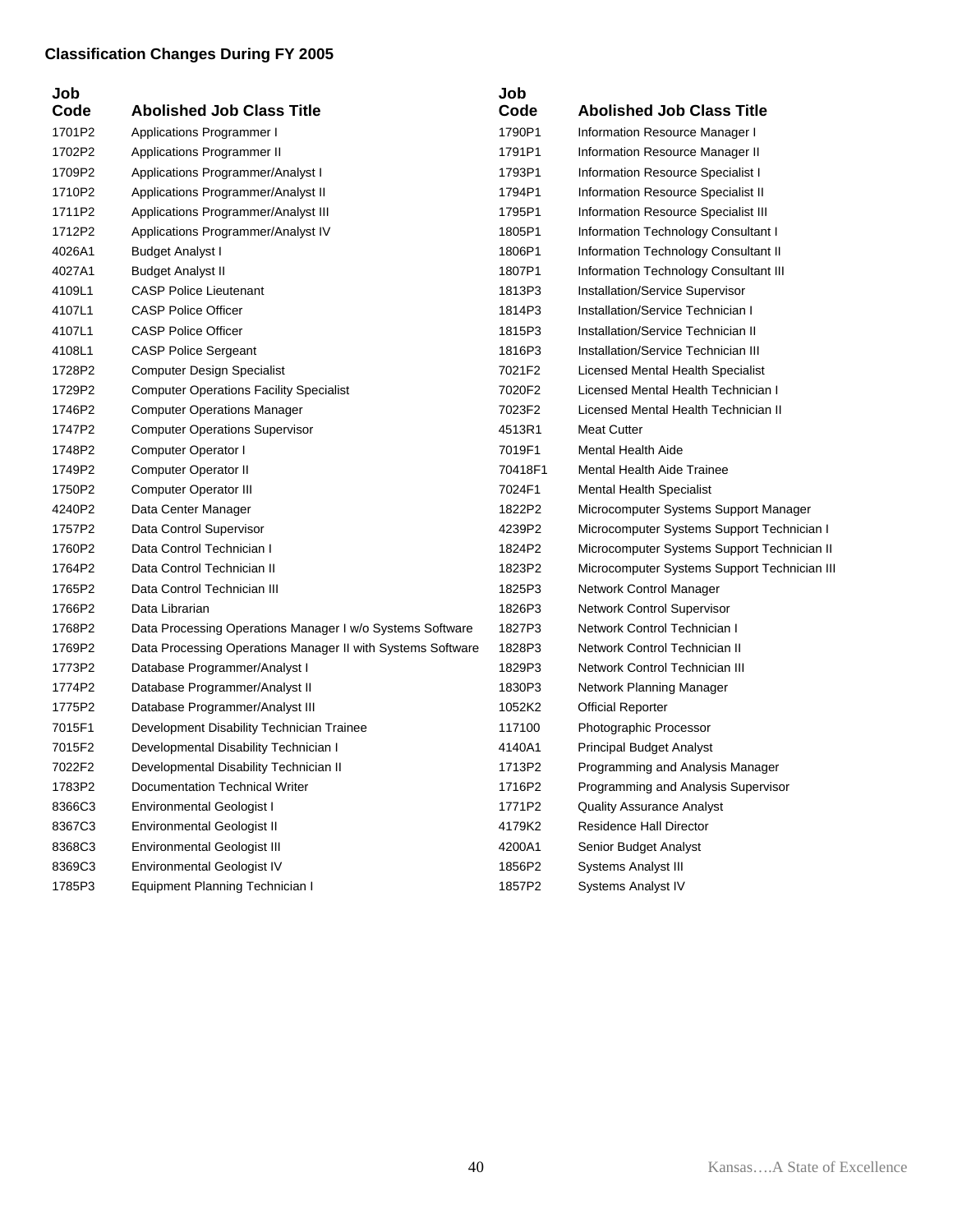# **Classification Changes During FY 2005, cont.,**

| Job<br>Code | Job Class Title Established                     | Job<br>Code | Job Class Title Established                         |
|-------------|-------------------------------------------------|-------------|-----------------------------------------------------|
| 1600P2      | <b>Applications Developer I</b>                 | 4115L1      | Law Enforcement Officer I                           |
| 1601P2      | Applications Developer II                       | 4116L1      | Law Enforcement Officer II                          |
| 1601P2      | <b>Applications Developer II</b>                | 4117L1      | Law Enforcement Officer III                         |
| 1602P2      | <b>Applications Developer III</b>               | 5005F2      | Licensed Mental Health Technician                   |
| 1603P2      | <b>Applications Development Supervisor</b>      | 5004F2      | Mental Health/Developmental Disability Tech         |
| 1604P2      | Applications Support Technician                 | 5003F2      | Mental Health/Developmental Disability Tech Trainee |
| 5001F2      | Certified Nurse Aide I                          | 1628P3      | Network Control Supervisor                          |
| 5000F2      | <b>Certified Nurse Aide Trainee</b>             | 1625P3      | Network Control Technician I                        |
| 1605P2      | <b>Computer Operations Facility Technician</b>  | 1626P3      | Network Control Technician II                       |
| 1606P2      | <b>Computer Operations Manager</b>              | 1627P3      | Network Control Technician III                      |
| 1607P2      | Computer Operator I                             | 1632P3      | <b>Network Service Supervisor</b>                   |
| 1608P2      | Computer Operator II                            | 1629P3      | Network Service Technician I                        |
| 1609P2      | <b>Computer Operators Supervisor</b>            | 1630P3      | Network Service Technician II                       |
| 1613P2      | Database Administration Supervisor              | 1631P3      | Network Service Technician III                      |
| 1610P2      | Database Administrator I                        | 8375C3      | Professional Geologist II                           |
| 1611P2      | Database Administrator II                       | 8375C3      | Professional Geologist II                           |
| 1612P2      | Database Administrator III                      | 8376C3      | Professional Geologist III                          |
| 1614P3      | Equipment Planning Technician I                 | 8377C3      | Professional Geologist IV                           |
| 1615P3      | Equipment Planning Technician II                | 1633P2      | System Software Analyst I                           |
| 8374C3      | Geology Associate                               | 1634P2      | System Software Analyst II                          |
| 8373A3      | Geology Trainee                                 | 1635P2      | System Software Analyst III                         |
| 1616P1      | Information Systems Manager I                   | 1636P2      | System Software Staff Consultant                    |
| 1617P1      | Information Systems Manager II                  | 1637P2      | <b>System Software Supervisor</b>                   |
| 1618P3      | Information Technology Architectural Analyst I  | 1638P1      | <b>Technology Support Consultant I</b>              |
| 1619P3      | Information Technology Architectural Analyst II | 1639P1      | <b>Technology Support Consultant II</b>             |
| 1620P3      | Information Technology Project Analyst          | 1640P1      | <b>Technology Support Consultant III</b>            |
| 1621P3      | Information Technology Project Manager          | 1643P1      | <b>Technology Support Supervisor</b>                |
| 1622P3      | Information Technology Security Analyst I       | 1641P1      | Technology Support Technician I                     |
| 1623P3      | Information Technology Security Analyst II      | 1642P1      | <b>Technology Support Technician II</b>             |
| 1624P3      | Information Technology Security Analyst III     |             |                                                     |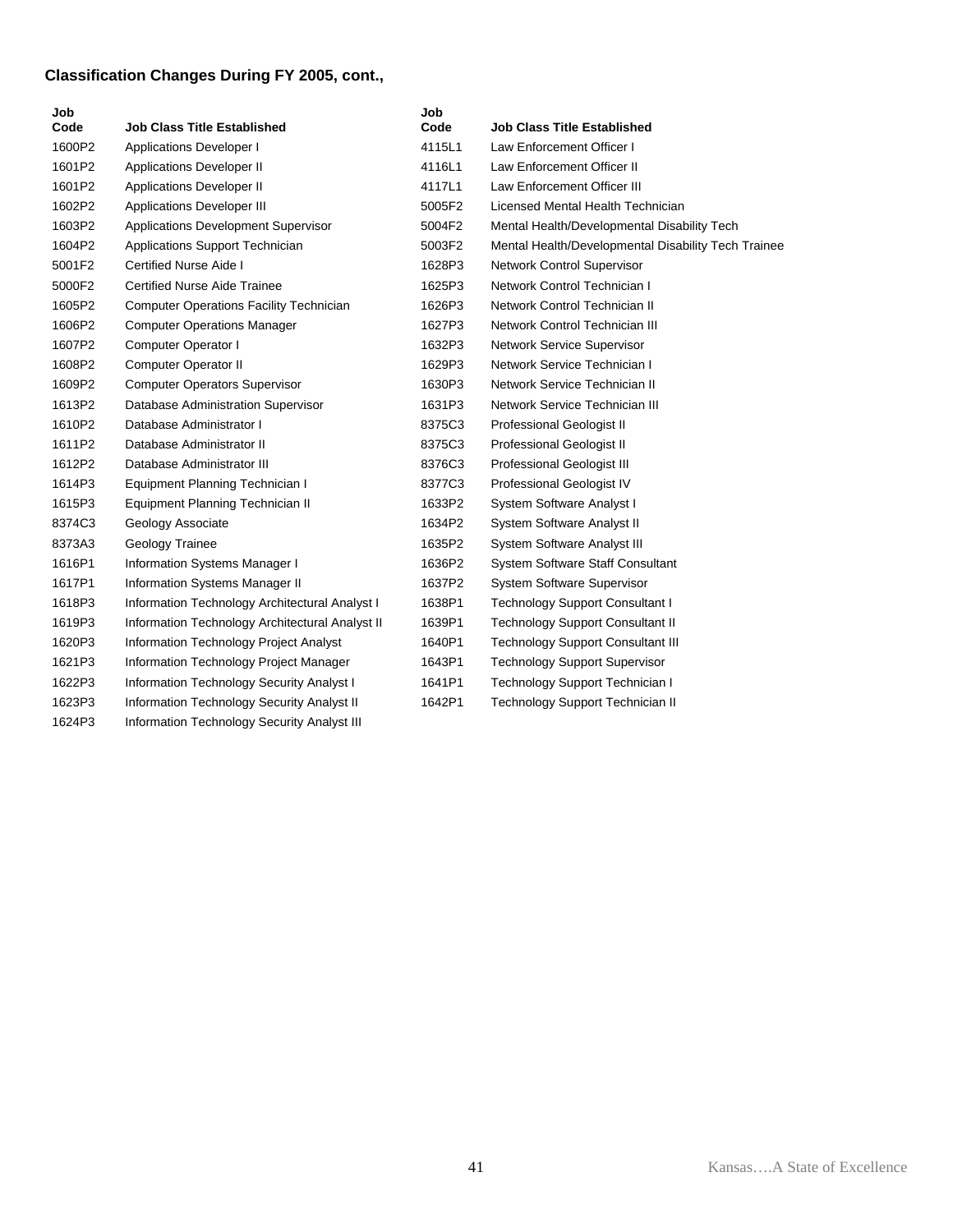#### **Separation of Classified Employees by Agency Fiscal Year 2005**

|                                            | Avg Num of       |                         | <b>Terminations</b> |                | <b>Total</b>   |                         |
|--------------------------------------------|------------------|-------------------------|---------------------|----------------|----------------|-------------------------|
| <b>Agency Name</b>                         | <b>Employees</b> | <b>Retirements</b>      | Involuntary         | <b>Neutral</b> | Voluntary      | <b>Separations</b>      |
| Accountancy, Board of                      | 1.5              | $\mathbf 0$             | $\pmb{0}$           | $\mathbf{0}$   | $\bf{0}$       | $\pmb{0}$               |
| <b>Adjutant General</b>                    | 45               | $\mathbf 0$             | $\mathbf 0$         | $\mathbf{0}$   | 3              | 3                       |
| Administration, Department of              | 603.5            | 16                      | 12                  | $\mathbf{0}$   | 16             | 44                      |
| Aging, Department on                       | 165              | $\overline{2}$          | $\pmb{0}$           | $\mathbf{1}$   | 15             | 18                      |
| Agriculture, Department of                 | 259              | 6                       | $\overline{1}$      | $\mathbf{0}$   | 19             | 26                      |
| Animal Health Department                   | 26               | 0                       | 0                   | $\mathbf 0$    | 1              | 1                       |
| Arts Commission, Kansas                    | 7                | 0                       | $\mathbf 0$         | $\mathbf 0$    | $\pmb{0}$      | 0                       |
| Atchison Juvenile Correctional Facility    | 88.5             | 2                       | 4                   | 0              | 25             | 31                      |
| <b>Attorney General</b>                    | 1                | 0                       | 0                   | 0              | 0              | 0                       |
| <b>Banking Department</b>                  | 71.5             | 1                       | $\mathbf 0$         | 1              | 12             | 14                      |
| Barbering, Board of                        | $\mathbf 1$      | $\mathbf 0$             | $\pmb{0}$           | $\bf{0}$       | $\pmb{0}$      | $\mathbf 0$             |
| Behavioral Sciences Regulatory Bd          | 4                | $\mathbf 0$             | $\mathbf 0$         | $\mathbf 0$    | $\mathbf 0$    | $\mathbf 0$             |
| <b>Beloit Juvenile Correct. Facility</b>   | 81               | 3                       | $\overline{2}$      | $\mathbf{0}$   | 27             | 32                      |
| Blind, School for the                      | 25.5             | $\mathbf{1}$            | $\mathbf{1}$        | $\mathbf{0}$   | $\overline{4}$ | $\boldsymbol{6}$        |
| Citizen's Utility Ratepayer Bd             |                  | $\overline{0}$          | 1                   | $\mathbf 0$    | $\mathbf 0$    | 1                       |
| Commerce, Department of                    | 319.5            | 12                      | $\mathbf 0$         | $\overline{2}$ | 22             | 36                      |
| <b>Conservation Commission</b>             | 5                | 0                       | 0                   | 0              | 0              | 0                       |
| <b>Corporation Commission</b>              | 133              |                         | 0                   | $\mathbf 0$    | 3              | 6                       |
| Corrections Department of                  | 268.5            | 6                       | 1                   | $\mathbf 0$    | 15             | 22                      |
| Cosmetology, Board of                      | 10               | 0                       | 0                   | 0              | 3              | 3                       |
| Credit Unions, Department of               | 12               | $\mathbf 0$             | $\pmb{0}$           | $\mathbf{0}$   | $\mathbf 0$    | $\mathbf 0$             |
| Deaf, School for the                       | 48               | 1                       | $\pmb{0}$           | $\mathbf{0}$   | $\overline{4}$ | 5                       |
| <b>Dental Board</b>                        | $\overline{2}$   | $\mathbf 0$             | $\mathbf 0$         | $\mathbf{0}$   | $\overline{2}$ | $\overline{2}$          |
| Education, Department of                   | 168.5            | $\overline{c}$          | $\pmb{0}$           | $\overline{1}$ | 11             | 14                      |
| El Dorado Correctional Facility            | 449              | $\overline{7}$          | 10                  | $\Omega$       | 72             | 89                      |
| <b>Ellsworth Correctional Facility</b>     | 214              | 4                       | 10                  | 1              | 32             | 47                      |
| <b>Emergency Medical Services</b>          | 11.5             | 0                       | $\mathbf 0$         | 1              | $\pmb{0}$      | 1                       |
| <b>Emporia State University</b>            | 314              | 8                       | 1                   | $\overline{2}$ | 17             | 28                      |
| Ethics Commission, Kansas Gov              | N/A              | N/A                     | N/A                 | N/A            | N/A            | N/A                     |
| Fair, Kansas State                         | 21.5             | $\mathbf{1}$            | $\mathbf 0$         | $\mathbf{1}$   | $\overline{2}$ | $\sqrt{4}$              |
| <b>Fire Marshal</b>                        | 45               | $\mathbf 0$             | $\mathbf 0$         | $\mathbf{0}$   | 3              | 3                       |
| Fort Hays State University                 | 297              | 6                       | $\overline{2}$      | $\mathbf{0}$   | 12             | 20                      |
| Governor, Office of the                    | N/A              | N/A                     | N/A                 | N/A            | N/A            | N/A                     |
| Healing Arts, State Board of               | 25               | 1                       | $\mathbf 0$         | $\mathbf{0}$   | $\overline{1}$ | $\overline{2}$          |
| Health & Environment, Department           | 781              | 14                      | 8                   | $\mathbf{1}$   | 37             | 60                      |
| Health Care Stabilization Fund Bd of Gov   | 8                | 0                       | $\mathbf 0$         | $\mathbf 0$    | $\pmb{0}$      | 0                       |
| Health Policy and Finance                  | 59.5             | 0                       | 0                   | $\mathbf 0$    | $\pmb{0}$      | 0                       |
| <b>Highway Patrol</b>                      | 789              | 14                      | 6                   | 3              | 26             | 49                      |
| Historical Society, State                  | 111              | 3                       | 1                   | 0              | 6              | 10                      |
| Housing Resources Corp, Kansas             | 32.5             | 1                       | $\mathbf 0$         | $\mathbf 0$    | $\mathbf{1}$   | $\overline{\mathbf{c}}$ |
| Human Rights Commission, Kansas            | 26.5             | 1                       | $\pmb{0}$           | $\bf{0}$       | $\mathbf{1}$   | $\overline{2}$          |
| <b>Hutchinson Correctional Facility</b>    | 506              | 7                       | $\overline{7}$      | $\mathbf{0}$   | 68             | 82                      |
| Indigents Defense Services Board           | 64.5             | $\Omega$                | $\overline{0}$      | $\overline{0}$ | 3              | 3                       |
| <b>Insurance Department</b>                | 29               | 1                       | $\pmb{0}$           | $\pmb{0}$      | $\sqrt{2}$     | $\sqrt{3}$              |
| Investigation, Kansas Bureau of            | 143.5            | $\mathbf{1}$            | $\mathbf 0$         | $\mathbf 0$    | $\overline{7}$ | 8                       |
| Juvenile Correctional Complex              | 115.5            | $\overline{\mathbf{c}}$ | $\mathbf{1}$        | $\pmb{0}$      | 8              | 11                      |
| Judicial Branch                            | N/A              | N/A                     | N/A                 | N/A            | N/A            | N/A                     |
| Judicial Council                           | N/A              | N/A                     | N/A                 | N/A            | N/A            | N/A                     |
| Juvenile Justice Authority                 | 25               | $\pmb{0}$               | $\pmb{0}$           | $\pmb{0}$      | 4              | 4                       |
| Kansas Public Employees Ret Sys            | 66               | 1                       | $\pmb{0}$           | $\mathbf 0$    | $\overline{2}$ | 3                       |
| Kansas State University                    | 1633             | 30                      | 14                  | $\overline{7}$ | 146            | 197                     |
| Kansas, Inc.                               | N/A              | N/A                     | N/A                 | N/A            | N/A            | N/A                     |
| Labor, Department of                       | 510              | 19                      | 18                  | $\mathbf{1}$   | 27             | 65                      |
| <b>Lansing Correctional Facility</b>       | 663.5            | 13                      | 29                  | $\overline{2}$ | 146            | 190                     |
| Larned Correctional Mental Health Facility | 179              | 3                       | $5\phantom{.0}$     | $\overline{1}$ | 25             | 34                      |
| Larned Juvenile Correctional Facility      | 137              | $\pmb{0}$               | $\sqrt{4}$          | $\pmb{0}$      | 19             | 23                      |
| Larned State Hospital                      | 740.5            | 20                      | 13                  | $\mathbf 0$    | 129            | 162                     |
| Legislative Coordinating Council           | N/A              | N/A                     | N/A                 | N/A            | N/A            | N/A                     |
| Legislative Division of Post Audit         | N/A<br>N/A       | N/A<br>N/A              | N/A<br>N/A          | N/A<br>N/A     | N/A<br>N/A     | N/A<br>N/A              |
| Legislative Research                       |                  |                         |                     |                |                |                         |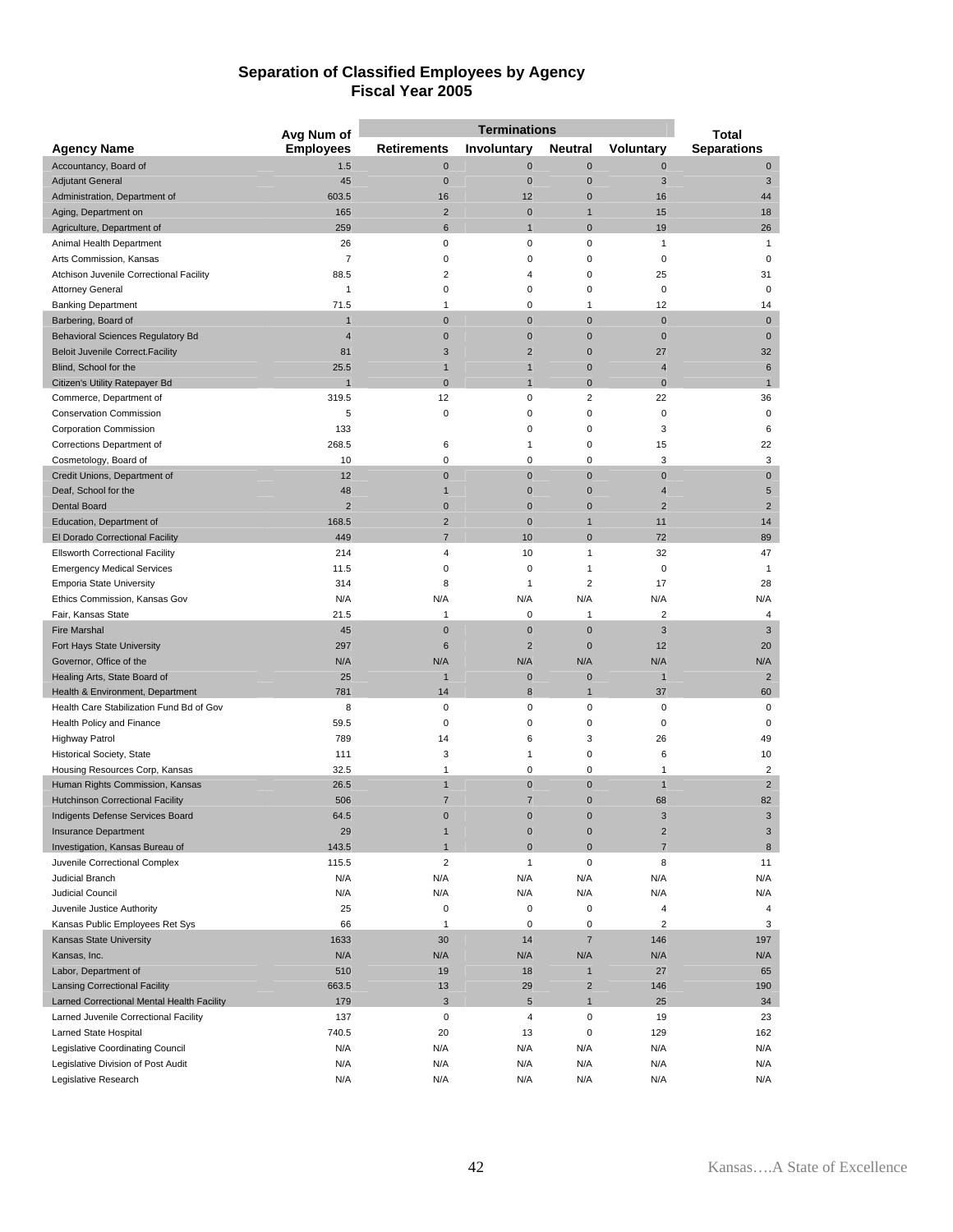#### **Separation of Classified Employees by Agency Fiscal Year 2005**

|                                                       | Avg Num of       | <b>Terminations</b>     |                |                         | <b>Total</b>    |                      |
|-------------------------------------------------------|------------------|-------------------------|----------------|-------------------------|-----------------|----------------------|
| <b>Agency Name</b>                                    | <b>Employees</b> | <b>Retirements</b>      | Involuntary    | Neutral                 | Voluntary       | <b>Separations</b>   |
| Legislature                                           | N/A              | N/A                     | N/A            | N/A                     | N/A             | N/A                  |
| Library, State                                        | 22               | $\mathbf{1}$            | $\mathbf{1}$   | $\pmb{0}$               | $\mathbf 0$     | $\overline{2}$       |
| Lieutenant Governor, Office of                        | N/A              | N/A                     | N/A            | N/A                     | N/A             | N/A                  |
| Lottery, The Kansas                                   | 40               | $\mathbf 0$             | $\pmb{0}$      | $\mathbf 0$             | 0               | $\mathbf{0}$         |
| Mortuary Arts, Board                                  | $\overline{2}$   | $\mathbf{0}$            | $\mathbf 0$    | $\mathbf 0$             | $\bf{0}$        | $\mathbf{0}$         |
| Neurological Institute, Kansas                        | 539.5            | $\overline{7}$          | 25             | 5<br>0                  | 60              | 97                   |
| Norton Correctional Facility<br>Nursing, Board of     | 253.5<br>19.5    | 4<br>1                  | 1<br>1         | 0                       | 31<br>0         | 36<br>$\overline{2}$ |
| Ombudsman for Corrections                             | N/A              | N/A                     | N/A            | N/A                     | N/A             | N/A                  |
| Optometry Board of Examiners                          | 1                | $\mathbf 0$             | 0              | 0                       | 0               | $\mathbf 0$          |
| Osawatomie State Hospital                             | 368              | $6\phantom{1}6$         | 15             | $\mathbf{1}$            | 57              | 79                   |
| Parole Board, Kansas                                  | N/A              | N/A                     | N/A            | N/A                     | N/A             | N/A                  |
| Parsons State Hospital & Trng Ctr                     | 452              | 16                      | 4              | $\mathbf{1}$            | 31              | 52                   |
| Pharmacy, Board of                                    | 6                | $\mathbf 0$             | $\pmb{0}$      | $\mathbf 0$             | 0               | $\mathbf 0$          |
| <b>Pittsburg State University</b>                     | 300              | 5                       | 3              | $\mathbf{0}$            | 16              | 24                   |
| Pooled Money Investment Board                         | 4                | $\pmb{0}$               | 0              | 0                       | $\pmb{0}$       | $\pmb{0}$            |
| Racing & Gaming Commission, Kansas                    | 40               | $\overline{\mathbf{c}}$ | 0              | 0                       | 1               | 3                    |
| Rainbow Mental Health Facility                        | 106.5            | 1<br>0                  | 3<br>0         | $\mathsf 0$<br>0        | 18<br>$\pmb{0}$ | 22<br>$\mathbf 0$    |
| Real Estate Appraisal Board<br>Real Estate Commission | 1<br>10.5        | 0                       | 0              | $\mathbf 0$             | 2               | $\overline{2}$       |
| Regents, Board of                                     | 20               | $\mathbf{1}$            | $\pmb{0}$      | $\pmb{0}$               | $\mathbf{1}$    | $\overline{2}$       |
| Revenue, Department of                                | 1001             | 19                      | $\overline{7}$ | 3                       | 53              | 82                   |
| <b>Revisor of Statutes</b>                            | N/A              | N/A                     | N/A            | N/A                     | N/A             | N/A                  |
| Secretary of State                                    | N/A              | N/A                     | N/A            | N/A                     | N/A             | N/A                  |
| Securities Commissioner, Office of the                | 18               | $\mathbf 0$             | $\mathbf 0$    | $\mathbf{0}$            | $\mathbf{1}$    | $\mathbf{1}$         |
| Sentencing Commission, Kansas                         | N/A              | N/A                     | N/A            | N/A                     | N/A             | N/A                  |
| Social & Rehabilitation Services, Dept of             | 3273             | 108                     | 25             | $\overline{\mathbf{c}}$ | 251             | 386                  |
| Tax Appeals, Board of                                 | 13               | 0                       | 0              | 0                       | 0               | $\mathbf 0$          |
| Technical Professions State Board of                  | 3                | 0                       | 0              | 0                       | 0               | $\mathbf 0$          |
|                                                       | N/A              | N/A                     | N/A            | N/A                     | N/A             | N/A                  |
| <b>Topeka Correctional Facility</b>                   | 229.5            | $\overline{2}$          | $\mathbf 2$    | $\pmb{0}$               | 19              | 23                   |
| Topeka Juvenile Correct. Facility                     | 108.5            | $\overline{2}$          | 21             | $\mathbf{0}$            | 43              | 66                   |
| Transportation, Department of                         | 3033.5           | 67                      | 24             | 9                       | 209             | 309                  |
| Treasurer, State                                      | 10               | $\mathbf 0$             | $\bf{0}$       | $\mathbf 0$             | $\pmb{0}$       | $\mathbf 0$          |
| University of Kansas                                  | 1443             | 37                      | 40             | $\overline{1}$          | 174             | 252                  |
| University of Kansas Medical Center                   | 466.5            | 15                      | 12             | 0                       | 38              | 65                   |
| Veteran Affairs, Commission on                        | 342              | 11                      | 22             | 1                       | 71              | 105                  |
| Veterinary Examiners, Board of                        | N/A              | N/A                     | N/A            | N/A                     | N/A             | N/A                  |
| Water Office, Kansas                                  | 19               | 0                       | 0              | 0                       | 0               | 0                    |
| Wichita State University                              | 650.5            | 6                       | 5              | $\mathbf{1}$            | 52              | 64                   |
| Wildlife & Parks, Department of                       | 392.5            | $\,6$                   | $\pmb{0}$      | $\mathbf{1}$            | 15              | 22                   |
| <b>Winfield Correctional Facility</b>                 | 198              | $\overline{7}$          | 5              | $\mathbf 0$             | 22              | 34                   |
| <b>Total</b>                                          | 23730.5          | 533                     | 367            | 50                      | 2143            | 3096                 |
| % of Total                                            |                  | 17.22                   | 11.85          | 1.61                    | 69.22           |                      |

**Source:** SHARP (FY 2005); Excludes unclassified, temporary and student employees. Agencies not appearing on the report have no classified employees.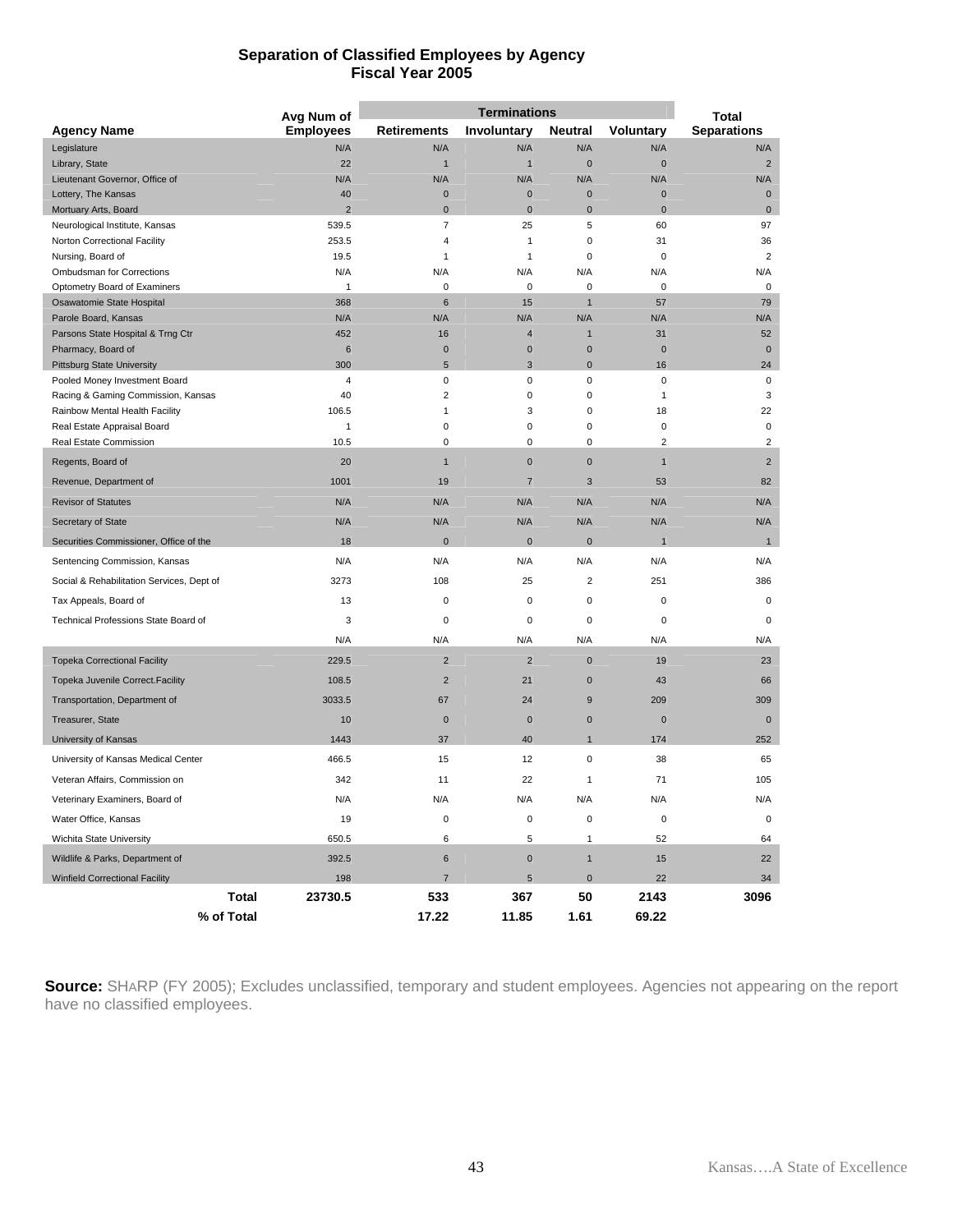#### **Classified Employees Turnover by Agency**

|                                                                                     | Avg Number                         |                  |                  |                  |                  |                  |                   |
|-------------------------------------------------------------------------------------|------------------------------------|------------------|------------------|------------------|------------------|------------------|-------------------|
|                                                                                     | οf                                 |                  |                  | Turnover Rate    |                  |                  |                   |
| <b>Agency Name</b>                                                                  | <b>Employees</b><br><b>FY 2005</b> | <b>FY 2000</b>   | FY 2001          | FY 2002          | FY 2003          | FY 2004          | FY 2005           |
| Accountancy, Board of                                                               | 1.5                                | 100.00%          | 0.00%            | 50.00%           | 0.00%            | 0.00%            | 0.00%             |
| <b>Adjutant General</b>                                                             | 45                                 | 6.19%            | 9.90%            | 0.00%            | 11.65%           | 14.89%           | 6.67%             |
| Administration, Department of                                                       | 603.5                              | 12.11%           | 9.23%            | 10.20%           | 14.79%           | 9.49%            | 7.29%             |
| Aging, Department on                                                                | 165                                | 7.78%            | 9.76%            | 10.17%           | 20.00%           | 15.24%           | 10.91%            |
| Agriculture, Department of                                                          | 259                                | 13.63%           | 9.47%            | 4.97%            | 8.03%            | 7.68%            | 10.04%            |
| Animal Health Department                                                            | 26                                 | 3.85%            | 7.69%            | 7.41%            | 7.55%            | 15.38%           | 3.85%             |
| Arts Commission, Kansas                                                             | $\overline{7}$                     | 0.00%            | 0.00%            | 30.77%           | 0.00%            | 14.29%           | 0.00%             |
| Atchison Juvenile Correctional Facility                                             | 88.5                               | 12.56%           | 15.50%           | 15.67%           | 16.51%           | 34.59%           | 35.03%            |
| <b>Attorney General</b>                                                             | $\mathbf{1}$                       | 0.00%            | 66.67%           | 0.00%            | 0.00%            | 0.00%            | 0.00%             |
| <b>Banking Department</b>                                                           | 71.5                               | 13.74%           | 15.04%           | 7.30%            | 14.09%           | 5.41%            | 19.58%            |
| Barbering, Board of                                                                 | $\overline{1}$                     | 0.00%            | 0.00%            | 0.00%            | 0.00%            | 0.00%            | 0.00%             |
| <b>Behavioral Sciences Reg Board</b>                                                | $\overline{4}$                     | 57.14%           | 54.55%           | 0.00%            | 0.00%            | 66.67%           | 0.00%             |
| <b>Beloit Juvenile Correctional Facility</b>                                        | 81                                 | 14.58%           | 19.10%           | 19.25%           | 21.18%           | 5.99%            | 39.51%            |
| Blind, School for the                                                               | 25.5<br>$\overline{1}$             | 9.09%            | 9.52%            | 3.39%<br>0.00%   | 10.53%           | 7.41%<br>0.00%   | 23.53%<br>100.00% |
| Citizens Utility Ratepayer Bd<br>Commerce, Department of                            | 319.5                              | 0.00%<br>21.74%  | 0.00%<br>18.88%  | 15.25%           | 0.00%<br>13.08%  | 5.23%            | 11.27%            |
| <b>Conservation Commission</b>                                                      | 5                                  | 0.00%            | 16.67%           | 33.33%           | 0.00%            | 18.18%           | 0.00%             |
| <b>Corporation Commission</b>                                                       | 133                                | 8.66%            | 8.59%            | 7.72%            | 5.34%            | 5.38%            | 4.51%             |
| Corrections, Department of                                                          | 268.5                              | 8.45%            | 13.47%           | 8.11%            | 10.73%           | 11.02%           | 8.19%             |
| Cosmetology, Board of                                                               | 10                                 | 10.00%           | 31.58%           | 0.00%            | 20.00%           | 10.00%           | 30.00%            |
| Credit Unions, Department of                                                        | 12                                 | 18.18%           | 9.09%            | 9.09%            | 0.00%            | 0.00%            | 0.00%             |
| Deaf, School for the                                                                | 48                                 | 14.43%           | 23.40%           | 14.29%           | 18.56%           | 14.74%           | 10.42%            |
| <b>Dental Board</b>                                                                 | $\overline{2}$                     | 100.00%          | 0.00%            | 100.00%          | 0.00%            | 0.00%            | 100.00%           |
| Education, Department of                                                            | 168.5                              | 8.31%            | 7.72%            | 7.52%            | 12.58%           | 9.50%            | 8.31%             |
| El Dorado Correctional Facility                                                     | 449                                | 21.27%           | 20.68%           | 24.61%           | 21.22%           | 26.34%           | 19.82%            |
| <b>Ellsworth Correctional Facility</b>                                              | 214                                | 11.83%           | 18.38%           | 12.87%           | 17.57%           | 20.09%           | 21.96%            |
| <b>Emergency Medical Services</b>                                                   | 11.5                               | 9.09%            | 19.05%           | 8.70%            | 17.39%           | 8.70%            | 8.70%             |
| <b>Emporia State University</b>                                                     | 314                                | 12.44%           | 10.08%           | 8.14%            | 8.67%            | 7.12%            | 8.92%             |
| Ethics Commission, Kansas Gov                                                       | N/A                                | N/A              | N/A              | N/A              | N/A              | N/A              | N/A               |
| Fair, Kansas State                                                                  | 21.5                               | 22.86%           | 10.00%           | 20.00%           | 30.00%           | 9.30%            | 18.60%            |
| <b>Fire Marshal</b>                                                                 | 45                                 | 10.39%           | 7.32%            | 2.33%            | 4.60%            | 6.98%            | 6.67%             |
| Fort Hays State University                                                          | 297                                | 10.20%           | 8.43%            | 8.70%            | 6.98%            | 6.01%            | 6.73%             |
| Governor, Office of the                                                             | N/A                                | N/A              | N/A              | N/A              | N/A              | N/A              | N/A               |
| Healing Arts, State Board of                                                        | 25                                 | 13.64%           | 14.29%           | 0.00%            | 18.18%           | 13.64%           | 8.00%             |
| Health & Environment, Department of                                                 | 781                                | 11.92%           | 9.58%<br>0.00%   | 10.73%           | 11.68%<br>0.00%  | 9.03%<br>0.00%   | 7.68%             |
| Health Care Stabilization Fund Bd of Gov<br>Health Policy and Finance               | 8<br>59.5                          | 28.57%<br>N/A    | N/A              | 0.00%<br>N/A     | N/A              | N/A              | 0.00%<br>0.00%    |
| <b>Highway Patrol</b>                                                               | 789                                | 13.67%           | 12.40%           | 11.53%           | 7.36%            | 7.89%            | 6.21%             |
| Historical Society, State                                                           | 111                                | 15.08%           | 20.08%           | 9.72%            | 13.04%           | 7.34%            | 9.01%             |
| Housing Resources Corp, Kansas                                                      | 32.5                               | <b>ND</b>        | <b>ND</b>        | <b>ND</b>        | <b>ND</b>        | 5.56%            | 6.15%             |
| Human Rights Commission, Kansas                                                     | 26.5                               | 10.17%           | 42.11%           | 21.43%           | 0.00%            | 29.09%           | 7.55%             |
| <b>Hutchinson Correctional Facility</b>                                             | 506                                | 14.72%           | 15.51%           | 16.02%           | 18.29%           | 15.00%           | 16.21%            |
| Indigents Defense Services Board                                                    | 64.5                               | 12.70%           | 16.92%           | 17.19%           | 9.60%            | 17.74%           | 4.65%             |
| <b>Insurance Department</b>                                                         | 29                                 | 2.15%            | 4.82%            | 5.48%            | 8.70%            | 19.05%           | 10.34%            |
| Investigation, Kansas Bureau of                                                     | 143.5                              | 6.32%            | 9.63%            | 5.93%            | 6.33%            | 6.12%            | 5.57%             |
| Juvenile Correctional Complex                                                       | 115.5                              | N/A              | N/A              | N/A              | N/A              | N/A              | 9.52%             |
| Judicial Branch                                                                     | N/A                                | N/A              | N/A              | N/A              | N/A              | N/A              | N/A               |
| Judicial Council                                                                    | N/A                                | N/A              | N/A              | N/A              | N/A              | N/A              | N/A               |
| Juvenile Justice Authority                                                          | 25                                 | 4.65%            | 12.50%           | 19.61%           | 15.39%           | 31.37%           | 16.00%            |
| Kansas Public Employees Ret Sys                                                     | 66                                 | 6.78%            | 6.61%            | 7.52%            | 14.93%           | 7.52%            | 4.55%             |
| Kansas State University                                                             | 1633                               | 12.39%           | 12.99%           | 10.41%           | 11.11%           | 9.19%            | 12.06%            |
| Kansas, Inc.                                                                        | N/A                                | N/A              | N/A              | N/A              | N/A              | N/A              | N/A               |
| Labor, Department of                                                                | 510                                | 10.18%           | 11.23%           | 8.32%            | 7.37%            | 9.42%            | 12.75%            |
| <b>Lansing Correctional Facility</b>                                                | 663.5                              | 19.52%           | 23.66%           | 24.24%           | 26.14%           | 26.80%           | 28.64%            |
| Larned Correctional Mental Health Facility<br>Larned Juvenile Correctional Facility | 179<br>137                         | 17.87%<br>19.01% | 19.39%<br>19.33% | 15.34%<br>17.72% | 16.81%<br>11.48% | 12.96%<br>14.39% | 18.99%<br>16.79%  |
| Larned State Hospital                                                               | 740.5                              | 13.75%           | 17.17%           | 11.82%           | 16.63%           | 17.32%           | 21.88%            |
| Legislative Coordinating Council                                                    | N/A                                | N/A              | N/A              | N/A              | N/A              | N/A              | N/A               |
| Legislative Division of Post Audit                                                  | N/A                                | N/A              | N/A              | N/A              | N/A              | N/A              | N/A               |
| Legislative Research                                                                | N/A                                | N/A              | N/A              | N/A              | N/A              | N/A              | N/A               |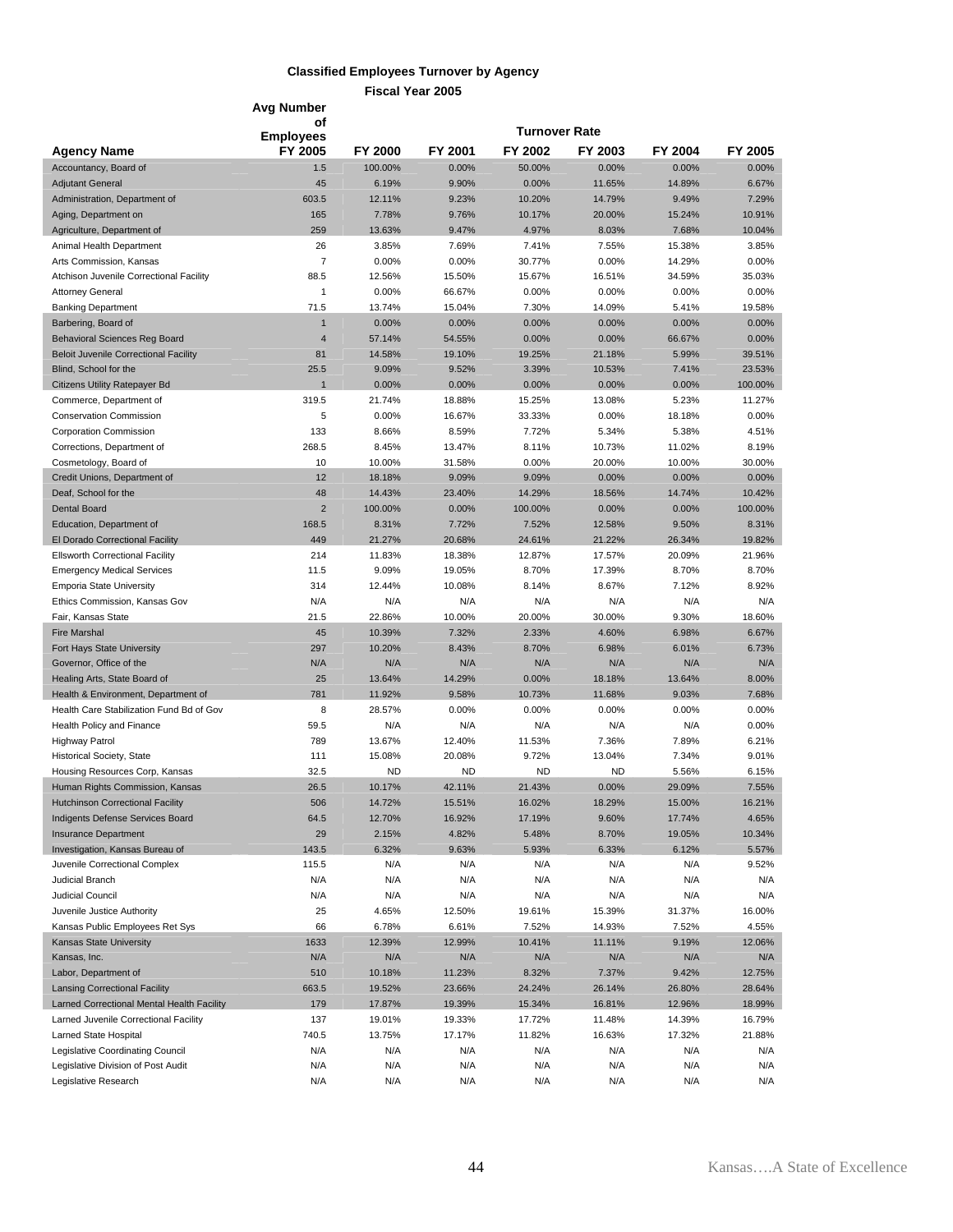#### **Classified Employees Turnover by Agency Fiscal Year 2005 Avg Number**

|                                                                                 | οf                          |         |         | <b>Turnover Rate</b> |               |          |         |
|---------------------------------------------------------------------------------|-----------------------------|---------|---------|----------------------|---------------|----------|---------|
|                                                                                 | <b>Employees</b><br>FY 2005 | FY 2000 | FY 2001 | FY 2002              | FY 2003       | FY 2004  | FY 2005 |
| <b>Agency Name</b><br>Legislature                                               | N/A                         | N/A     | N/A     | N/A                  | N/A           | N/A      | N/A     |
| Library, State                                                                  | 22                          | 21.28%  | 4.26%   | 4.17%                | 8.33%         | 8.51%    | 9.09%   |
| Lieutenant Governor, Office of                                                  | N/A                         | N/A     | N/A     | N/A                  | N/A           | N/A      | N/A     |
| Lottery, Kansas                                                                 | 40                          | 17.78%  | 2.35%   | 22.50%               | 2.53%         | 4.88%    | 0.00%   |
| Mortuary Arts, Board of                                                         | $\overline{2}$              | 0.00%   | 0.00%   | 50.00%               | 0.00%         | 0.00%    | 0.00%   |
| Neurological Institute, Kansas                                                  | 539.5                       | 11.59%  | 16.34%  | 17.13%               | 13.73%        | 13.03%   | 17.98%  |
| Norton Correctional Facility                                                    | 253.5                       | 10.94%  | 10.18%  | 9.16%                | 7.35%         | 12.70%   | 14.20%  |
| Nursing, Board of                                                               | 19.5                        | 27.59%  | 14.29%  | 24.24%               | 21.62%        | 5.26%    | 10.26%  |
| <b>Ombudsman for Corrections</b>                                                | N/A                         | 0.00%   | 0.00%   | 0.00%                | 200.00%       | N/A      | N/A     |
| Optometry Board of Examiners                                                    | $\mathbf{1}$                | 0.00%   | 200.00% | 0.00%                | 0.00%         | 0.00%    | 0.00%   |
| Osawatomie State Hospital                                                       | 368                         | 24.51%  | 25.80%  | 21.79%               | 20.33%        | 18.47%   | 21.47%  |
| Parole Board, Kansas                                                            | N/A                         | N/A     | N/A     | N/A                  | N/A           | N/A      | N/A     |
| Parsons State Hospital & Trng Cntr                                              | 452                         | 9.85%   | 10.94%  | 8.98%                | 10.88%        | 9.16%    | 11.50%  |
| Pharmacy, Board of                                                              | $6\phantom{1}6$             | 20.00%  | 40.00%  | 75.00%               | 0.00%         | 0.00%    | 0.00%   |
| <b>Pittsburg State University</b>                                               | 300                         | 8.99%   | 8.97%   | 8.91%                | 5.32%         | 6.95%    | 8.00%   |
| Pooled Money Investment Board                                                   | 4                           | N/R     | N/R     | N/R                  | 22.22%        | 0.00%    | 0.00%   |
| Racing & Gaming Commission, Kansas                                              | 40                          | 12.66%  | 20.25%  | 10.13%               | 7.60%         | 4.88%    | 7.50%   |
| Rainbow Mental Health Facility                                                  | 106.5                       | 25.37%  | 26.67%  | 17.62%               | 33.78%        | 23.36%   | 20.66%  |
| Real Estate Appraisal Board                                                     | $\mathbf{1}$                | 66.67%  | 0.00%   | 0.00%                | 0.00%         | 0.00%    | 0.00%   |
| Real Estate Commission                                                          | 10.5                        | 10.00%  | 0.00%   | 28.57%               | 0.00%         | 9.52%    | 19.05%  |
| Regents, Board of                                                               | 20                          | 9.52%   | 0.00%   | 0.00%                | 0.00%         | 16.22%   | 10.00%  |
| Revenue, Department of                                                          | 1001                        | 9.17%   | 9.89%   | 7.97%                | 6.92%         | 7.31%    | 8.19%   |
| <b>Revisor of Statutes</b>                                                      | N/A                         | N/A     | N/A     | N/A                  | N/A           | N/A      | N/A     |
| <b>Secretary of State</b>                                                       | N/A                         | N/A     | N/A     | N/A                  | N/A           | N/A      | N/A     |
| Securities Commissioner of Kansas                                               | 18                          | 14.29%  | 15.79%  | 12.12%               | 6.25%         | $0.00\%$ | 5.56%   |
|                                                                                 | N/A                         | N/A     | N/A     |                      |               | N/A      | N/A     |
| Sentencing Commission, Kansas<br>Social & Rehabilitation Services, Dept of      | 3273                        | 10.20%  | 9.85%   | N/A<br>9.10%         | N/A<br>10.60% | 8.73%    | 11.79%  |
|                                                                                 | 13                          | 24.39%  | 0.00%   | 11.11%               | 19.36%        | 7.41%    | 0.00%   |
| Tax Appeals, Board of<br>Technical Professions, Board of                        | 3                           | 0.00%   | 0.00%   | 0.00%                | 0.00%         | 0.00%    | 0.00%   |
|                                                                                 | N/A                         | N/A     | N/A     | N/A                  | N/A           | N/A      | N/A     |
| <b>Technology Enterprise Corporation</b><br><b>Topeka Correctional Facility</b> | 229.5                       | 21.40%  | 34.07%  | 16.47%               | 10.21%        | 13.51%   | 10.02%  |
| <b>Topeka Juvenile Correctional Facility</b>                                    | 108.5                       | 15.74%  | 13.18%  | 24.39%               | 19.62%        | 37.41%   | 60.83%  |
| Transportation, Kansas Department of                                            | 3033.5                      | 10.18%  | 9.27%   | 9.36%                | 9.16%         | 8.37%    | 10.19%  |
| Treasurer, State                                                                | 10                          | 23.26%  | 20.00%  | 0.00%                | 0.00%         | 8.70%    | 0.00%   |
| University of Kansas                                                            | 1443                        | 21.07%  | 21.34%  | 20.34%               | 16.88%        | 17.40%   | 17.46%  |
| University of Kansas Medical Center                                             | 466.5                       | 17.87%  | 21.48%  | 16.17%               | 20.97%        | 12.75%   | 13.93%  |
| Veteran Affairs, Commission on                                                  | 342                         | 23.24%  | 29.16%  | 55.68%               | 41.97%        | 35.42%   | 30.70%  |
|                                                                                 |                             |         |         |                      |               |          |         |
| Veterinary Examiners, Board of                                                  | N/A                         | N/A     | N/A     | N/A                  | N/A           | N/A      | N/A     |
| Water Office, Kansas                                                            | 19                          | 0.00%   | 9.52%   | 19.51%               | 5.26%         | 5.56%    | 0.00%   |
| Wichita State University                                                        | 650.5                       | 14.62%  | 12.30%  | 11.90%               | 13.56%        | 10.55%   | 9.84%   |
| Wildlife and Parks, Department of                                               | 392.5                       | 5.18%   | 6.18%   | 4.09%                | 6.11%         | 4.05%    | 5.61%   |
| <b>Winfield Correctional Facility</b>                                           | 198                         | 16.58%  | 16.00%  | 14.65%               | 13.17%        | 16.61%   | 17.17%  |
| <b>Statewide</b>                                                                | 23.731                      | 13.01%  | 13.47%  | 12.50%               | 12.69%        | 11.84%   | 13.05%  |

**Source:** SHARP (FY 2000-2005); excludes unclassified, temporary and student employees.

**Comments:** Due to the transfer of employees from the Topeka Juvenile Correctional Facility to the Juvenile Correctional Complex, numbers for these agencies may not be accurate.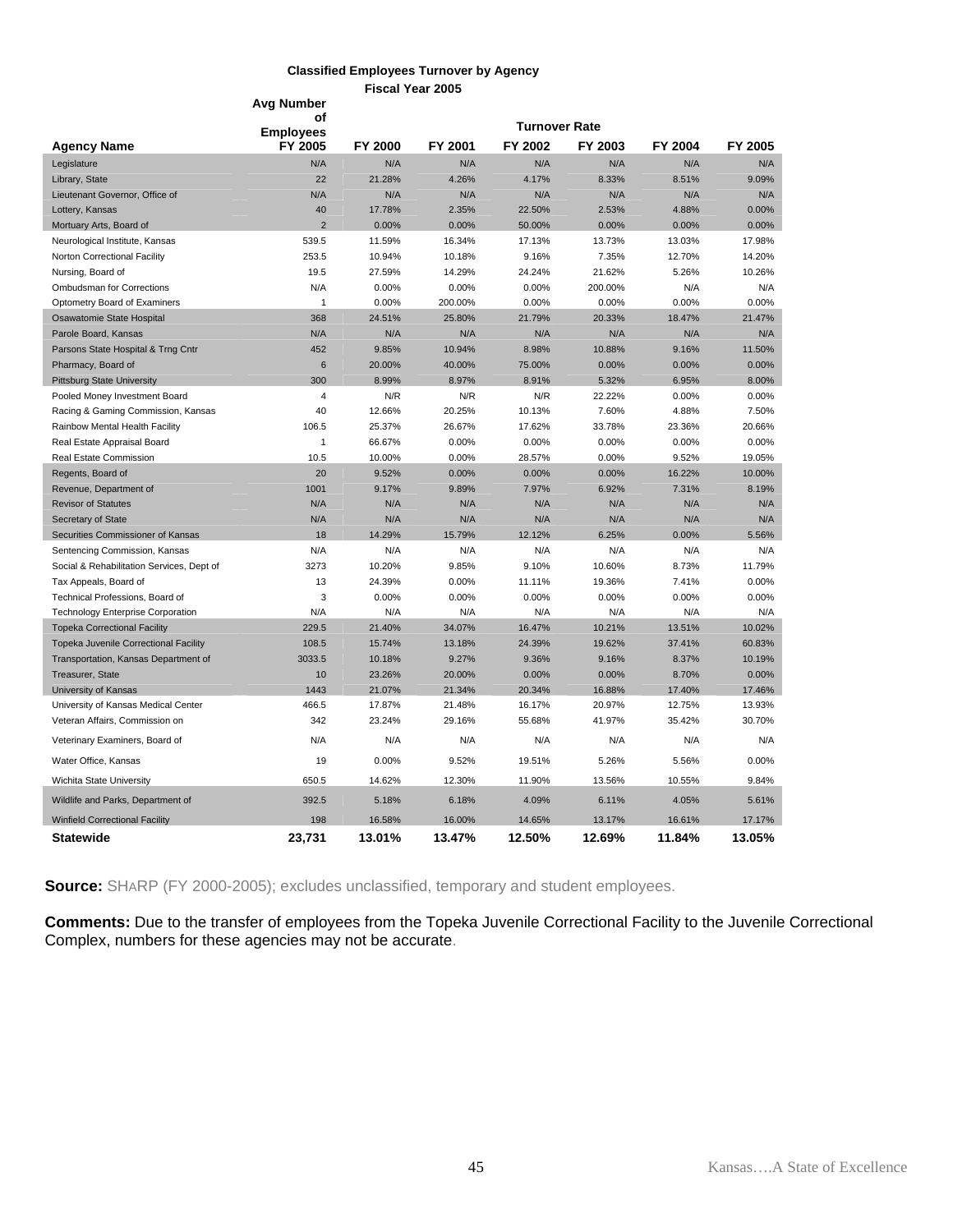### **Agencies with less than 10% Turnover**

Excludes agencies with less than an average of 100 classified employees for FY 2005.

|                                     | <b>Avg Number of</b><br><b>Classified</b> |                 |
|-------------------------------------|-------------------------------------------|-----------------|
| <b>Agency Name</b>                  | <b>Employees</b>                          | <b>Turnover</b> |
| <b>Corporation Commission</b>       | 133                                       | 4.51%           |
| Investigation, Kansas Bureau of     | 143.5                                     | 5.57%           |
| Wildlife & Parks, Department of     | 392.5                                     | 5.61%           |
| <b>Highway Patrol</b>               | 789                                       | 6.21%           |
| Fort Hays State University          | 297                                       | 6.73%           |
| Administration, Department of       | 603.5                                     | 7.29%           |
| Health & Environment, Department of | 781                                       | 7.68%           |
| <b>Pittsburg State University</b>   | 300                                       | 8.00%           |
| Corrections, Department of          | 268.5                                     | 8.19%           |
| Revenue, Department of              | 1001                                      | 8.19%           |
| Education, Department of            | 168.5                                     | 8.31%           |
| <b>Emporia State University</b>     | 314                                       | 8.92%           |
| <b>Historical Society</b>           | 111                                       | 9.01%           |
| <b>Wichita State University</b>     | 650.5                                     | 9.84%           |



**Source:** SHARP (FY 2005); Excludes unclassified, temporary and student employees.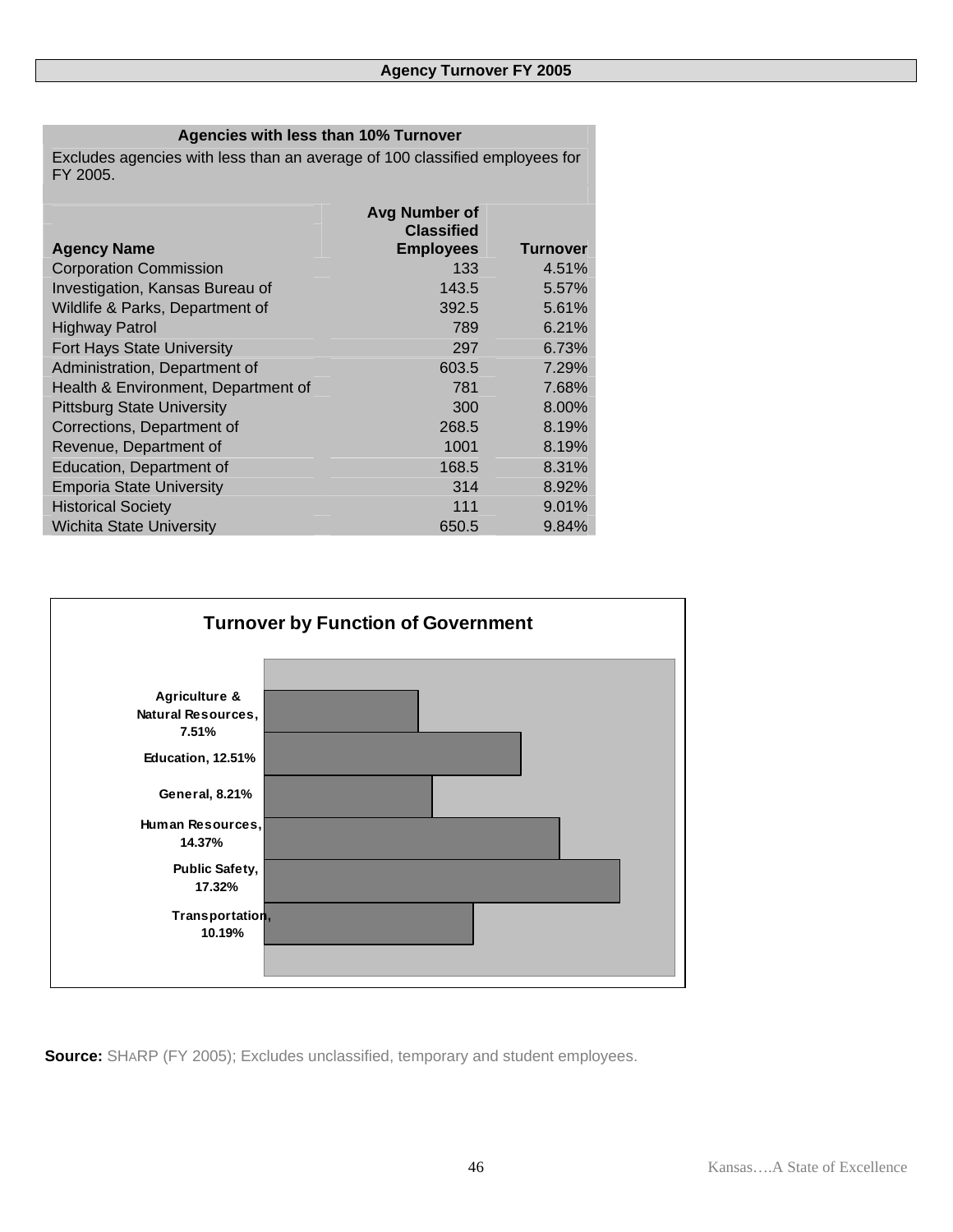

**Comments:** The number of involuntary terminations during this time is largely due to the closure of Topeka State Hospital (1997-1998) and Winfield State Hospital (1998), the Grain Inspection Department (1998), and the Wheat Commission (2001) and more widespread layoffs in FY 2002 and 2003.

**Source:** SHARP (1998-2005); Excludes unclassified, temporary and student employees.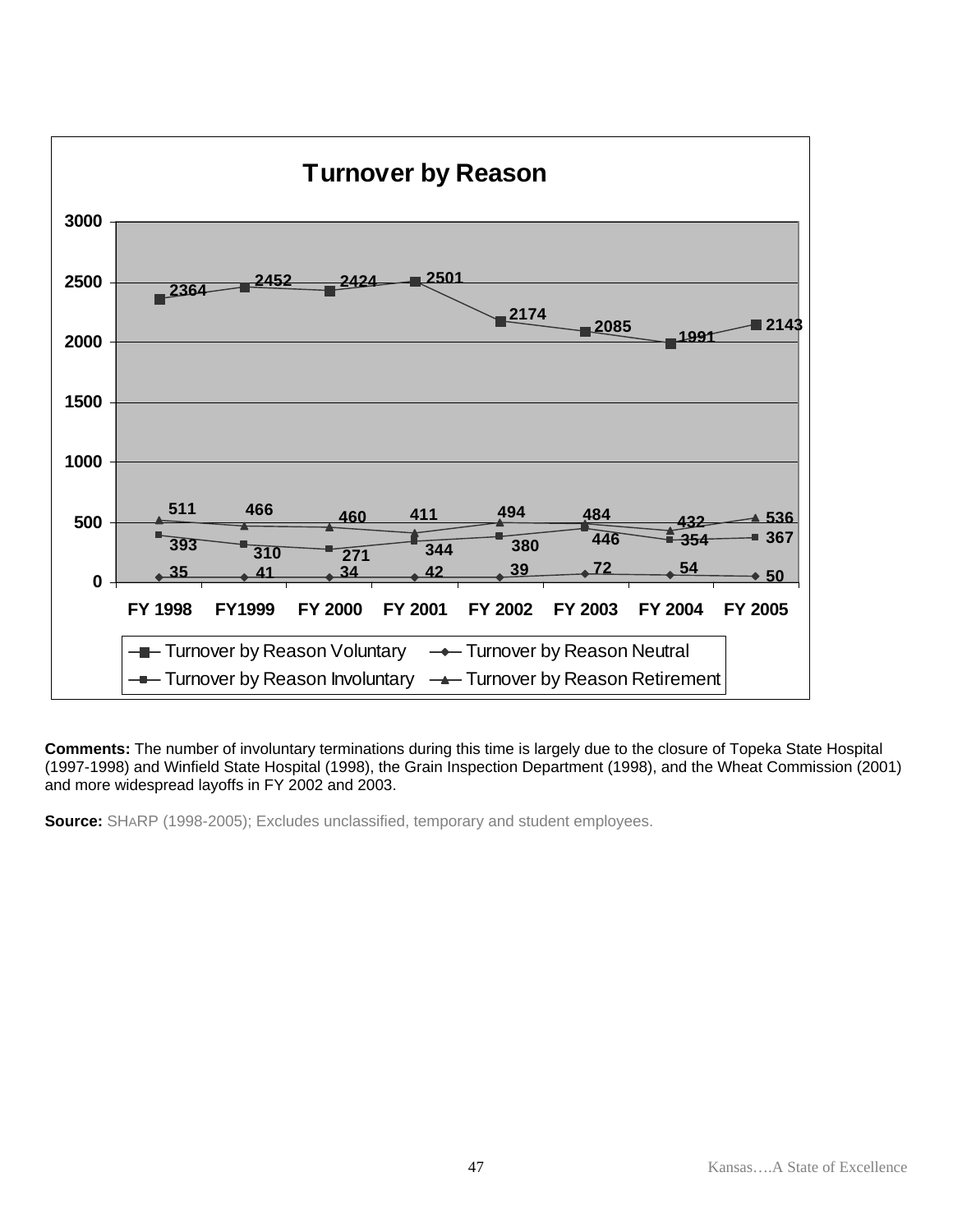#### **Turnover: Job Classes Above the FY 2005 State Average (13.05%)**

**Turnover Rate Job Class Avg Num of Employees FY 2005 FY 2000 FY 2001 FY 2002 FY 2003 FY 2004 FY2005**  Activity Therapy Technician 27.39% 21.88% 0.32 21.74% 13.04% 17.39% Administrative Assistant 1165 16.10% 17.38% 0.16 16.62% 13.56.% 14.67% Agricultural Assistant 16 9.52% 100.00% 0.31 45.16% 51.61% 29.41% Agricultural Inspector I 31 29.33% 11.59% 0.16 12.50% 22.58% 46.67% Agricultural Inspector III 19.35% 19.35% 19.00% 0.00% 0.00% 12.90% 19.35% Animal Science Technician 39 10.39% 16.67% 9.52% 21.33% 10.67% 17.95% Applications Prog/Analyst II 29.5 29.5 13.48% 14.95% 6.61% 3.33% 8.47% 33.90% Applications Prog/Analyst IV 38 6.40% 4.48% 4.20% 5.33% 6.62% 18.42% Attorney I 50.5 24% 19.80% 9.80 10.31% 6.38% 19.80% 19.80% 19.80% 50.5 24% 19.80% 19.80% 19.80% Clinical Chaplain 17 11.76% 12.12% 32.26 6.28% 23.53% 29.41% Communications Specialist I 23 51.06% 40.96% 0.33 28.99% 30.43% 63.41% Communications Specialist II 45 4.62% 24.24% 15.38% 14.12% 6.52% 17.78% Cook 95 28.72% 23.71% 0.23 12.81% 23.16% 21.84% Corrections Officer I (A) 600.5 39.93% 45.50% 0.44 45.57% 51.28% 50.62% Corrections Officer I (B) 35.68% 12.68% 11.51% 11.51% 11.36% 13.10% 10.83% 15.68% Custodial Crew Leader 34.5 6.78% 12.50% 19.72% 6.25% 6.56% 17.39% Custodial Specialist 547.5 44.19% 29.91% 0.27 22.75% 20.31% 17.53% Custodial Worker 155 21.70% 22.62% 0.26 25.67% 22.22% 21.29% Developmental Disability Tech I 196 NA NA NA NA 12.50% 29.59% Developmental Disability Tech II 38.5 NA NA NA NA 5.30% 20.78% Education Program Consultant 56.5 8.08% 6.25% 5.77% 15.93% 10.26% 14.16% Engineering Associate II 43.5 12.35% 2.33% 8.25% 17.02% 18.39% 18.39% Engineering Technician Associate 38.5 40.00% 22.22% 30.30% 17.89% 25.88% 15.58% Equipment Mechanic 60 NA NA 4.48% 9.38% 8.40% 15.00% Equipment Operator 566.5 NA NA 14.38% 9.14% 11.29% 17.48% Equipment Operator Trainee 89 3.67% 11.67% 35.15% 34.59% 36.99% 44.94% Extension Nutritional Asst I 17 14.81% 24.00% 8.89% 30.77% 5.71% 29.41% Financial Examiner 17 31.58% 42.86% 11.11% 27.03% 11.76% 17.65% Financial Examiner Principal 24.5 NA NA 3.45% 11.94% 8.00% 32.65% Financial Examiner Senior 13.33% 13.33% 15 15 NA NA 0.00% 0.00% 0.00% 13.33% Food Service Worker 50.60% 63 52.17% 56.98% 46.15% 39.31% 51.19% 50.60% 50.60%<br>General Maintenance and Repair Technician 97.5 23.48% 17.95% 25.93% 20.29% 20.10% 21.54% Graphic Designer Senior 18 18 18 NA NA 10.81% 5.00% 5.13% 16.67% Health Care Assistant 68.5 27.69% 34.41% 84.62% 69.46% 54.25% 75.91% Human Resource Prof I 36.5 12.35% 2.60% 14.29% 11.94% 5.71% 16.44% Human Services Assistant 274 NA NA NA NA 21.40% 13.50% Information Resource Spec II 29.5 5.56% 4.82% 8.25% 12.96% 3.51% 23.73% Information Resource Spec III 20.5 10.71% 3.17% 5.26% 5.26% 2.60% 14.63% Information Technology Cons II 20.5 9.23% 4.65% 5.45% 5.04% 9.92% 20.34% Information Technology Cons III 23 11.54% 5.88% 7.06% 7.50% 2.47% 34.78% Installation/Service Tech II 16.5 5.71% 5.56% 2.82% 3.08% 9.84% 30.30% Juvenile Corrections Officer I 257 22.75% 22.03% 28.86% 23.84% 40.08% 42.41% Juvenile Corrections Officer II 44 15.19% 6.82% 12.77% 12.12% 26.80% 22.73% Juvenile Corrections Officer III 30 NA NA 13.33% 3.33% 3.28% 13.33% Library Assistant I 40 19.70% 13.68% 18.87% 20.62% 11.63% 17.50% Licensed Mntl Hlth Tech I 38 10.09% 15.31% 14.20% 11.70% 10.71% 21.05% Licensed Practical Nurse 43 21.05% 49.35% 29.73% 36.62% 27.16% 39.53% Licensed Practical Nurse Senior 70 4.30% 33.01% 26.79 25.00% 27.20% 20.00% Mental Health Aide 110.5 21.76% 27.17% 13.92 22.17% 21.45% 35.29%

Mental Health Trainee 17.5 84.21% 65.88% 78.95 90.67% 50.63% 171.43%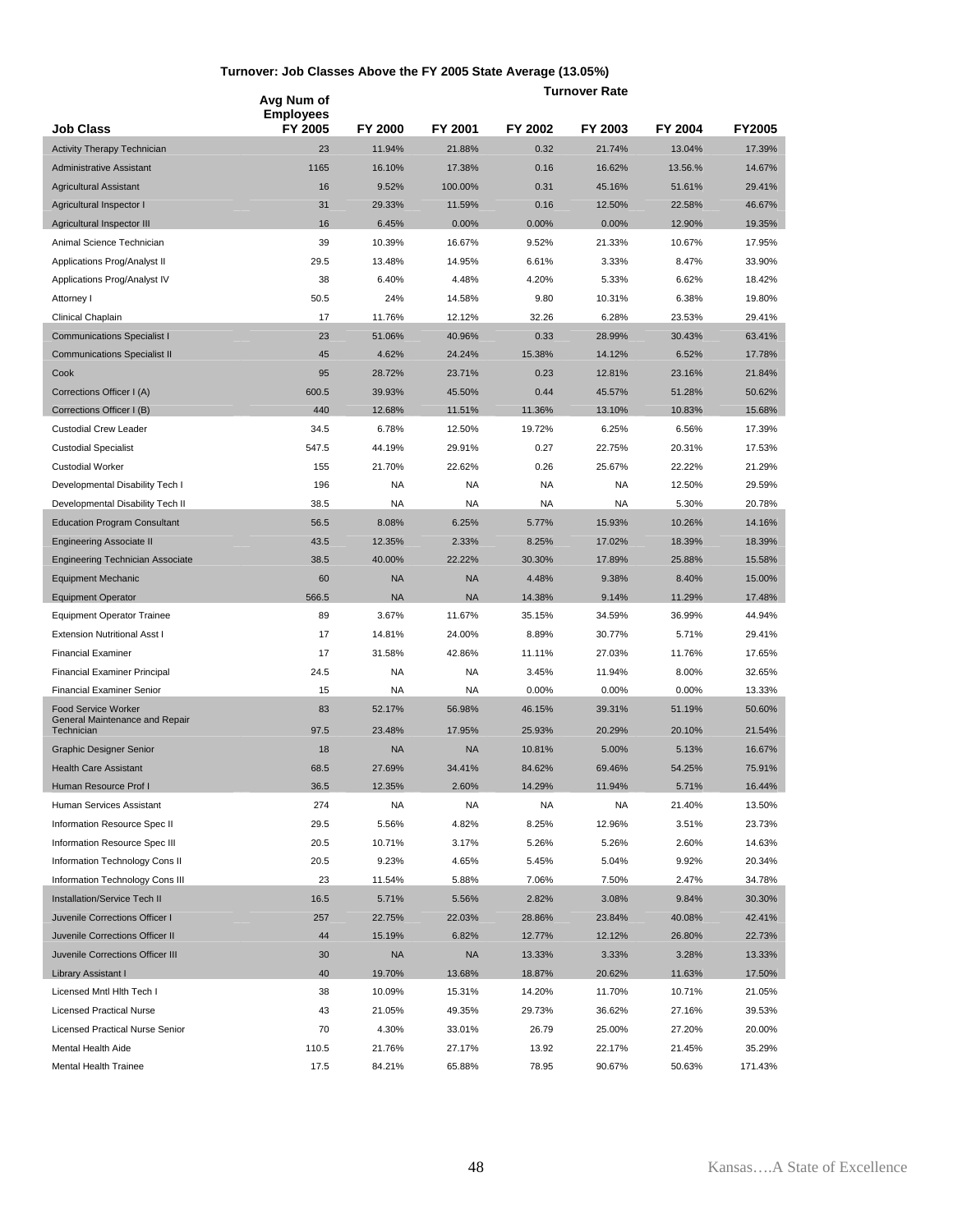#### **Turnover: Job Classes Above the FY 2005 State Average (13.05%)**

|                                       | Avg Num of<br><b>Employees</b> |           |           |           | <b>Turnover Rate</b> |          |               |
|---------------------------------------|--------------------------------|-----------|-----------|-----------|----------------------|----------|---------------|
| <b>Job Class</b>                      | FY 2005                        | FY 2000   | FY 2001   | FY 2002   | FY 2003              | FY 2004  | <b>FY2005</b> |
| <b>Mental Health Specialist</b>       | 37.5                           | <b>NA</b> | <b>NA</b> | 8.70%     | 12.05%               | 22.95%   | 66.67%        |
| Microbiologist II                     | 20                             | 4.26%     | 15.38%    | 4.55%     | 18.18%               | 13.95%   | 25.00%        |
| Microcomputer System Support Tech II  | 21.5                           | 17.32%    | 3.64%     | 6.38%     | 9.09%                | $0.00\%$ | 13.95%        |
| Microcomputer System Support Tech III | 21                             | 9.64%     | 9.09%     | 4.44%     | 4.55%                | 9.76%    | 14.29%        |
| <b>Office Assistant</b>               | 225.5                          | 18.18%    | 14.90%    | 16.01     | 23.70%               | 14.41%   | 15.52%        |
| Painter                               | 28.5                           | 12.33%    | 18.32%    | 16.22%    | 17.58%               | 8.96%    | 24.56%        |
| Petroleum Ind Reg Tech II             | 24.5                           | 8.16%     | 8.16%     | 4.00%     | 0.00%                | 8.00%    | 16.33%        |
| Physical Plant Supervisor Spec        | 15                             | <b>NA</b> | <b>NA</b> | 0.00%     | 0.00%                | 2.73%    | 13.33%        |
| Plant Science Technician I            | 21                             | 13.70%    | 14.49%    | <b>ND</b> | 7.69%                | 13.04%   | 14.29%        |
| Plumber                               | 15.5                           | 16.67%    | 25.53%    | 12.50     | 14.63%               | 31.58%   | 38.71%        |
| <b>Plumber Senior</b>                 | 53                             | <b>NA</b> | <b>NA</b> | 11.46%    | 7.41%                | 10.34%   | 15.09%        |
| Power Plant Operator Senior           | 29.5                           | 13.16%    | 16.30%    | 12.31     | 20.97%               | 30.11%   | 16.95%        |
| <b>Printer Specialist</b>             | 26                             | 7.06%     | 7.50%     | 13.70     | 5.80%                | 19.35%   | 23.08%        |
| Program Specialist I                  | 124.5                          | 15.04%    | 16.81%    | 8.73%     | 11.11%               | 13.58%   | 18.47%        |
| <b>Registered Nurse</b>               | 21                             | <b>NA</b> | <b>NA</b> | <b>NA</b> | 21.74%               | 21.28%   | 23.81%        |
| Registered Nurse Senior               | 192                            | <b>NA</b> | <b>NA</b> | <b>NA</b> | <b>NA</b>            | 22.75%   | 21.88%        |
| Revenue Customer Rep                  | 59                             | <b>NA</b> | <b>NA</b> | 3.87%     | 10.88%               | 13.85%   | 18.64%        |
| Safety and Security Officer I         | 94.5                           | 24.30%    | 20.44%    | 23.58%    | 26.18%               | 16.75%   | 14.81%        |
| Social Worker                         | 389                            | 15.14%    | 16.86%    | 8.10%     | 11.98%               | 9.25%    | 18.25%        |
| Social Work Specialist                | 28                             | 6.06%     | 19.35%    | 0.00%     | 4.44%                | 17.02%   | 21.43%        |
| Special Investigator I                | 44                             | 13.11%    | 29.27%    | 4.76%     | 6.84%                | 19.80%   | 20.45%        |
| Staff Development Special I           | 52.5                           | 8.47%     | 6.35%     | 4.65%     | 13.91%               | 7.27%    | 15.24%        |
| State Auditor I                       | 25                             | 9.16%     | 8.25%     | 23.19%    | 12.50%               | 3.70%    | 16.00%        |
| <b>University Police Officer</b>      | 68.5                           | 19.12%    | 11.85%    | 35.51%    | 14.06%               | 10.53%   | 17.52%        |
| <b>Utility Worker</b>                 | 36                             | 30.67%    | 28.57%    | 35.51%    | 30.38%               | 26.03%   | 16.67%        |
| Veterinary Technician II              | 15                             | 19.05%    | 16.00%    | 0.00%     | 0.00%                | 16.67%   | 46.67%        |
| Vin Inspector Lead                    | 19.5                           | <b>NA</b> | NA        | 23.81%    | 15.79%               | 5.26%    | 15.38%        |

**Comments**: Excludes job classes with less than an average of 15 employees and job classes with a turnover rate below the state average (13.02%). The average turnover rate in FY2000 was 13.01%, for FY2001 it was 13.47%, for FY2002 it was 12.50%, for FY2003 it was 12.69%, for FY2004 it was 11.84%.

#### NA- not applicable, class did not exist that year

**Source**: SHARP (FY 2000, 2001,2002,2003,2004, 2005); excludes unclassified, temporary and student employees.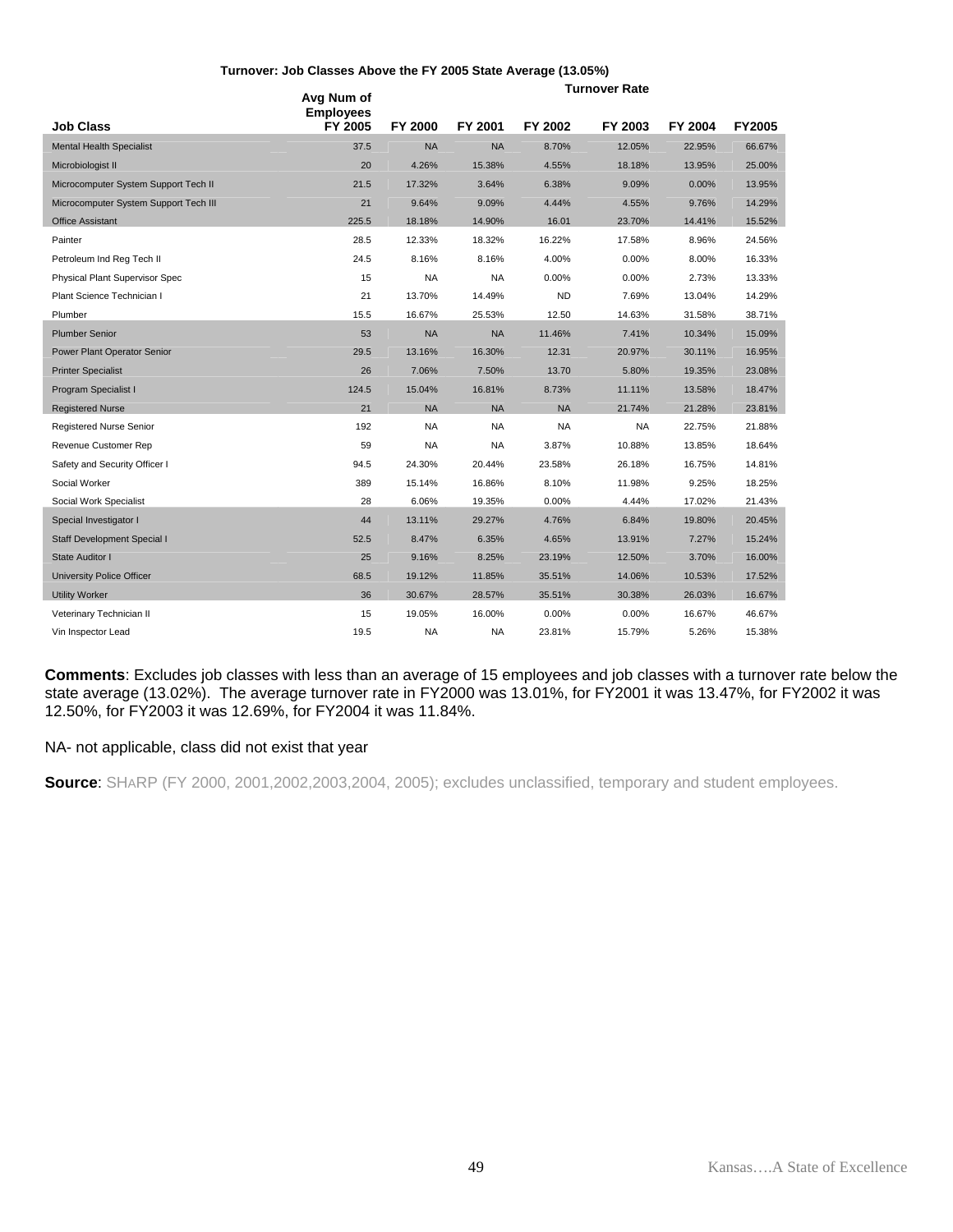| Job Classes with 0% Turnover in FY 2005                         |                                              |  |  |  |
|-----------------------------------------------------------------|----------------------------------------------|--|--|--|
| <b>Job Title</b>                                                | <b>Average Number of</b><br><b>Employees</b> |  |  |  |
| <b>Applications Developer I</b>                                 | 25.5                                         |  |  |  |
| <b>Applications Developer II</b>                                | 73.5                                         |  |  |  |
| <b>Applications Developer III</b>                               | 43.5                                         |  |  |  |
| <b>Applications Development Supv</b>                            | 15.5                                         |  |  |  |
| <b>CASP Police Officer</b>                                      | 19.5                                         |  |  |  |
| <b>Chemist II</b>                                               | 17.5                                         |  |  |  |
| <b>Computer Operator II</b>                                     | 20                                           |  |  |  |
| Electrician                                                     | 15.5                                         |  |  |  |
| <b>Environmental Scientist III</b>                              | 55                                           |  |  |  |
| <b>Fire Prevention Inspector</b>                                | 17                                           |  |  |  |
| Human Resource Prof II                                          | 53                                           |  |  |  |
| <b>Lab Educational Technician</b>                               | 15.5                                         |  |  |  |
| <b>Motor Carrier Inspector II</b>                               | 31.5                                         |  |  |  |
| Natural Resource Officer II                                     | 15.5                                         |  |  |  |
| <b>Procurement Officer II</b>                                   | 20.5                                         |  |  |  |
| <b>Professional Environ Eng II</b>                              | 16                                           |  |  |  |
| <b>Program Services Manager III</b>                             | 16                                           |  |  |  |
| <b>Property Appraiser II</b>                                    | 18.5<br>٠                                    |  |  |  |
| <b>Research Analyst I</b>                                       | 18.5<br>٠                                    |  |  |  |
| <b>System Software Analyst III</b>                              | 15                                           |  |  |  |
| <b>Technology Support Consitnt II</b>                           | 35.5                                         |  |  |  |
| <b>Technology Support Consultnt I</b>                           | 34                                           |  |  |  |
| <b>Technology Support Tech II</b>                               | 20                                           |  |  |  |
| <b>Technology Support Consitnt III</b>                          | 26                                           |  |  |  |
| <b>University Police Sergeant</b>                               | 29.5                                         |  |  |  |
| *Excludes job classes with less than an average of 15 employees |                                              |  |  |  |
| in FY 2005.                                                     |                                              |  |  |  |

| Job Classes with 20% or Higher Turnover Rates in FY 2005                   |                                |                 |                                       |                                |                 |  |  |
|----------------------------------------------------------------------------|--------------------------------|-----------------|---------------------------------------|--------------------------------|-----------------|--|--|
| <b>Job Title</b>                                                           | Avg Num of<br><b>Employees</b> | <b>Turnover</b> | <b>Job Title</b>                      | Avg Num of<br><b>Employees</b> | <b>Turnover</b> |  |  |
| <b>Mental Health Aide Trainee</b>                                          | 17.5                           | 171.43%         | <b>Clinical Chaplain</b>              | 17                             | 29.41%          |  |  |
| <b>Health Care Assistant</b>                                               | 68.5                           | 75.91%          | <b>Agricultural Assistant</b>         | 17                             | 29.41%          |  |  |
| <b>Mental Health Specialist</b>                                            | 37.5                           | 66.67%          | Microbiologist II                     | 20                             | 25.00%          |  |  |
| <b>Communications Specialist I</b>                                         | 20.5                           | 63.41%          | <b>Painter</b>                        | 28.5                           | 24.56%          |  |  |
| Corrections Officer I (A)                                                  | 600.5                          | 50.62%          | <b>Registered Nurse</b>               | 21                             | 23.81%          |  |  |
| <b>Food Service Worker</b>                                                 | 83                             | 50.60%          | <b>Information Resource Spec II</b>   | 29.5                           | 23.73%          |  |  |
| Agricultural Inspector I                                                   | 15                             | 46.67%          | <b>Printer Specialist</b>             | 26                             | 23.08%          |  |  |
| <b>Veterinary Technician II</b>                                            | 15                             | 46.67%          | Juvenile Corrections Officer II       | 44                             | 22.73%          |  |  |
| <b>Equipment Operator Trainee</b>                                          | 89                             | 44.94%          | <b>Registered Nurse Senior</b>        | 192                            | 21.88%          |  |  |
| Juvenile Corrections Officer I                                             | 257                            | 42.41%          | Cook                                  | 87                             | 21.84%          |  |  |
| <b>Licensed Practical Nurse</b>                                            | 43                             | 39.53%          | <b>Gen Maint And Repair Tech</b>      | 97.5                           | 21.54%          |  |  |
| Plumber                                                                    | 15.5                           | 38.71%          | <b>Social Worker Specialist</b>       | 28                             | 21.43%          |  |  |
| <b>Mental Health Aide</b>                                                  | 110.5                          | 35.29%          | <b>Custodial Worker</b>               | 155                            | 21.29%          |  |  |
| Information Technology Cons III                                            | 23                             | 34.78%          | Licensed Mntl Hith Tech I             | 38                             | 21.05%          |  |  |
| <b>Applications Prog/Analyst II</b>                                        | 29.5                           | 33.90%          | Developmental Disability Tech II      | 38.5                           | 20.78%          |  |  |
| <b>Financial Examiner Principal</b>                                        | 24.5                           | 32.65%          | Veterans Service Rep I                | 19.5                           | 20.51%          |  |  |
| <b>Installation/Service Tech II</b>                                        | 16.5                           | 30.30%          | Special Investigator I                | 44                             | 20.45%          |  |  |
| Developmental Disability Tech I                                            | 196                            | 29.59%          | <b>Information Technology Cons II</b> | 29.5                           | 20.34%          |  |  |
| <b>Extension Nutritional Asst I</b>                                        | 17                             | 29.41%          | <b>Licensed Practical Nurse Sr</b>    | 70                             | 20.00%          |  |  |
| *Excludes job classes with less than an average of 15 employees in FY 2005 |                                |                 |                                       |                                |                 |  |  |

**Source:** SHARP (FY 2005); Excludes unclassified, temporary and student employees.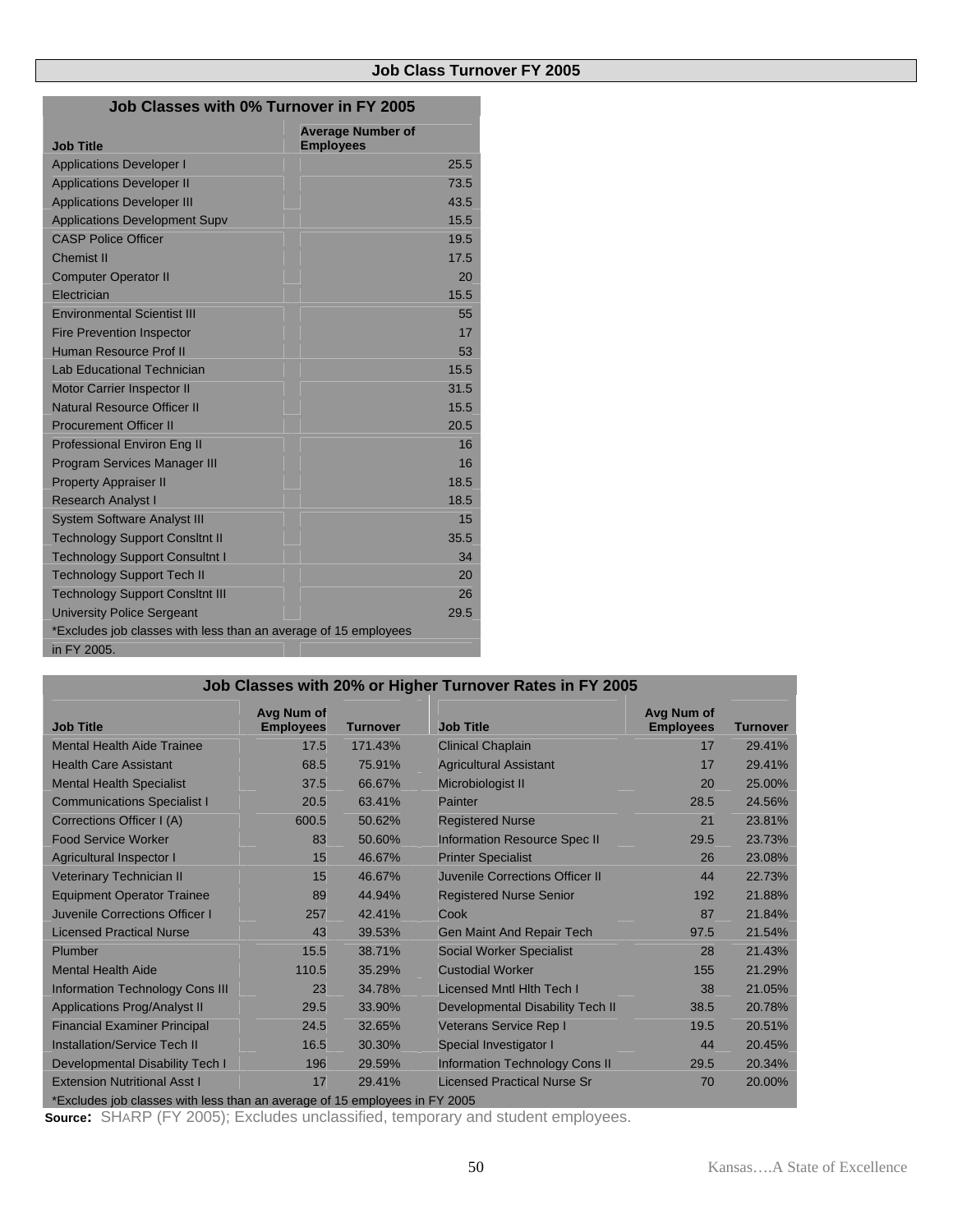

**Source:** SHARP (FY 2005); Excludes unclassified, temporary and student employees.



**Source:** SHARP (FY 2005); Excludes unclassified, temporary and student employees.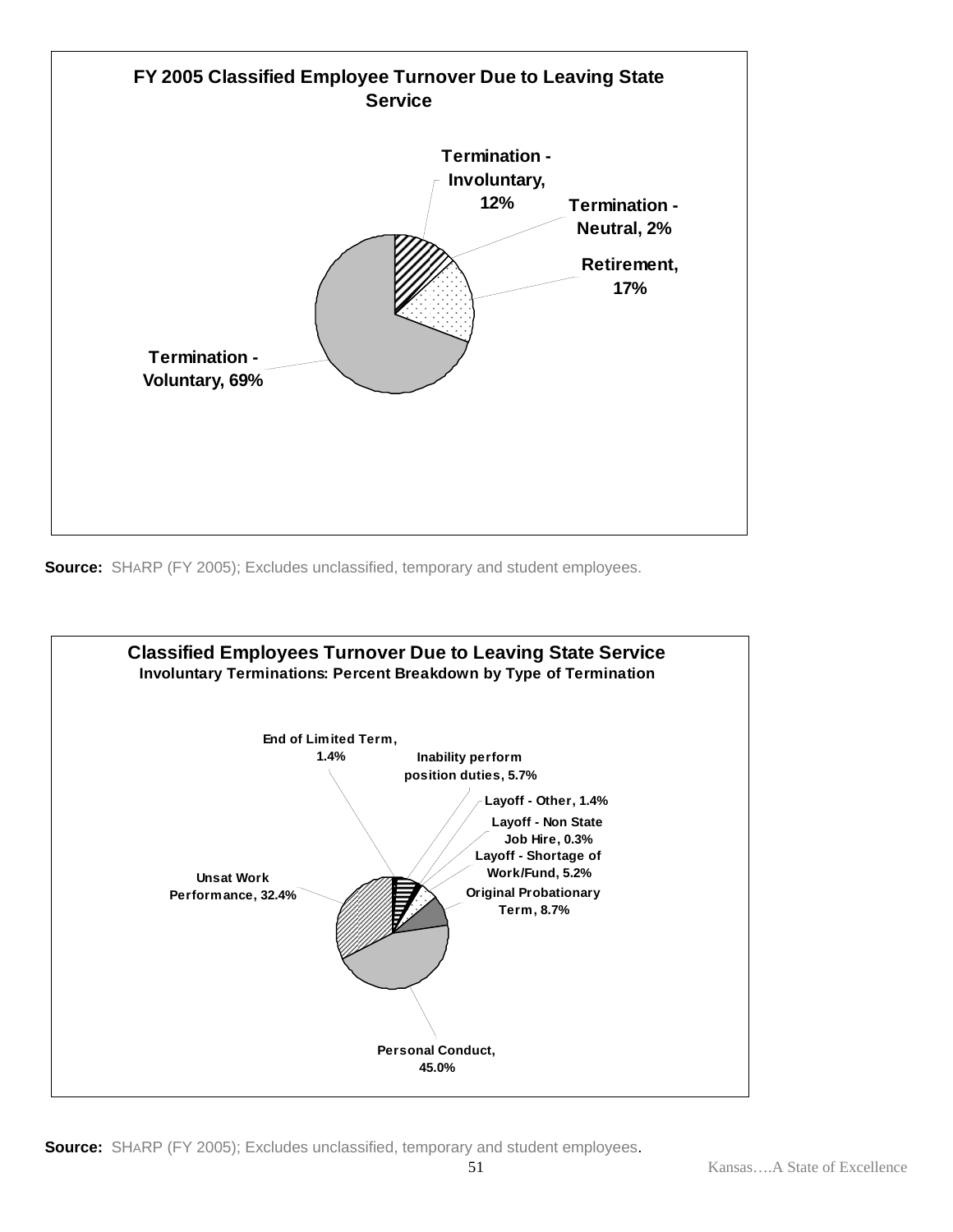





**Source:** SHARP (2005); Excludes unclassified, temporary and student employees.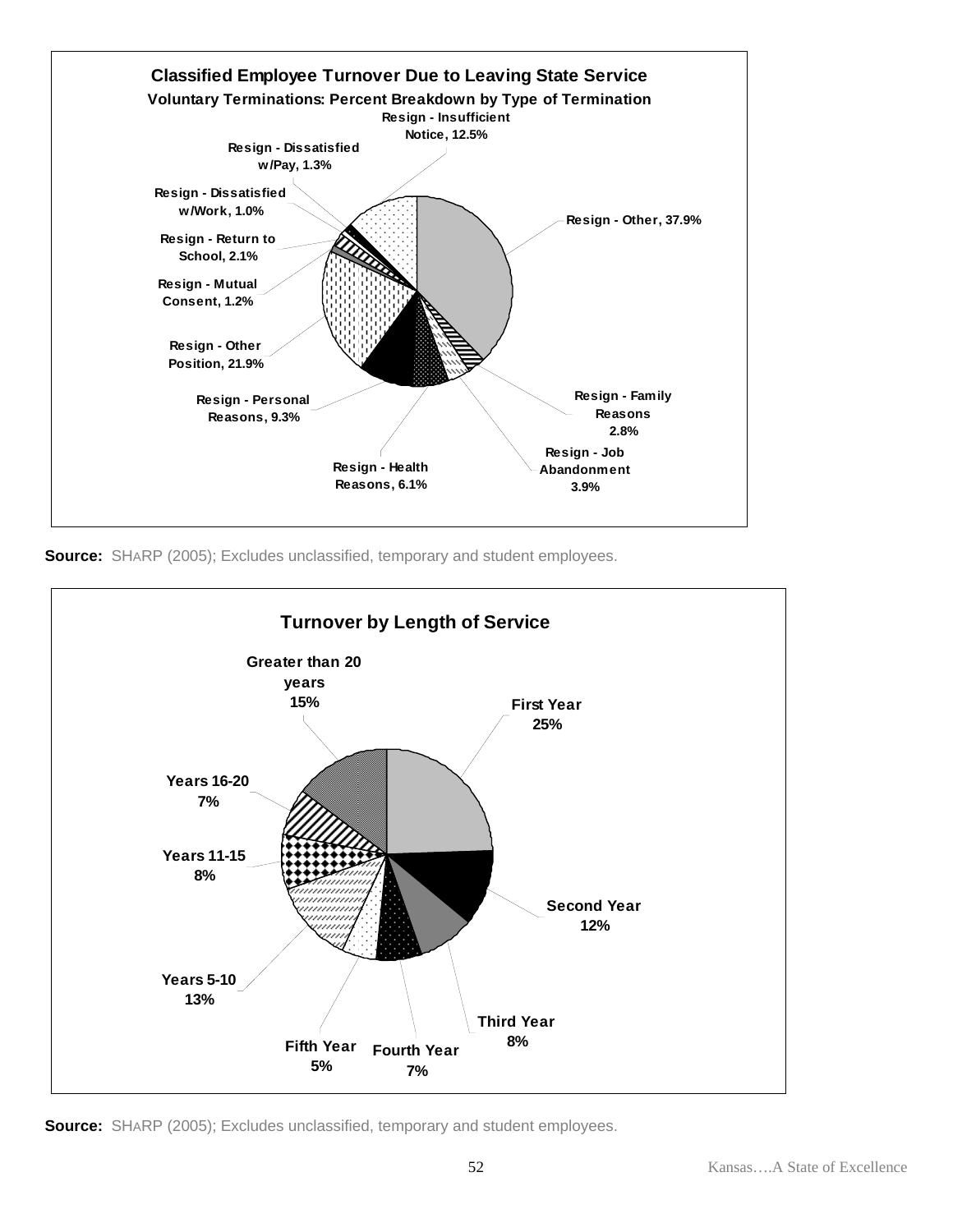

**Source:** SHARP (2005); Excludes unclassified, temporary and student employees.



**Source:** SHARP (June 2005); Excludes unclassified, temporary and student employees.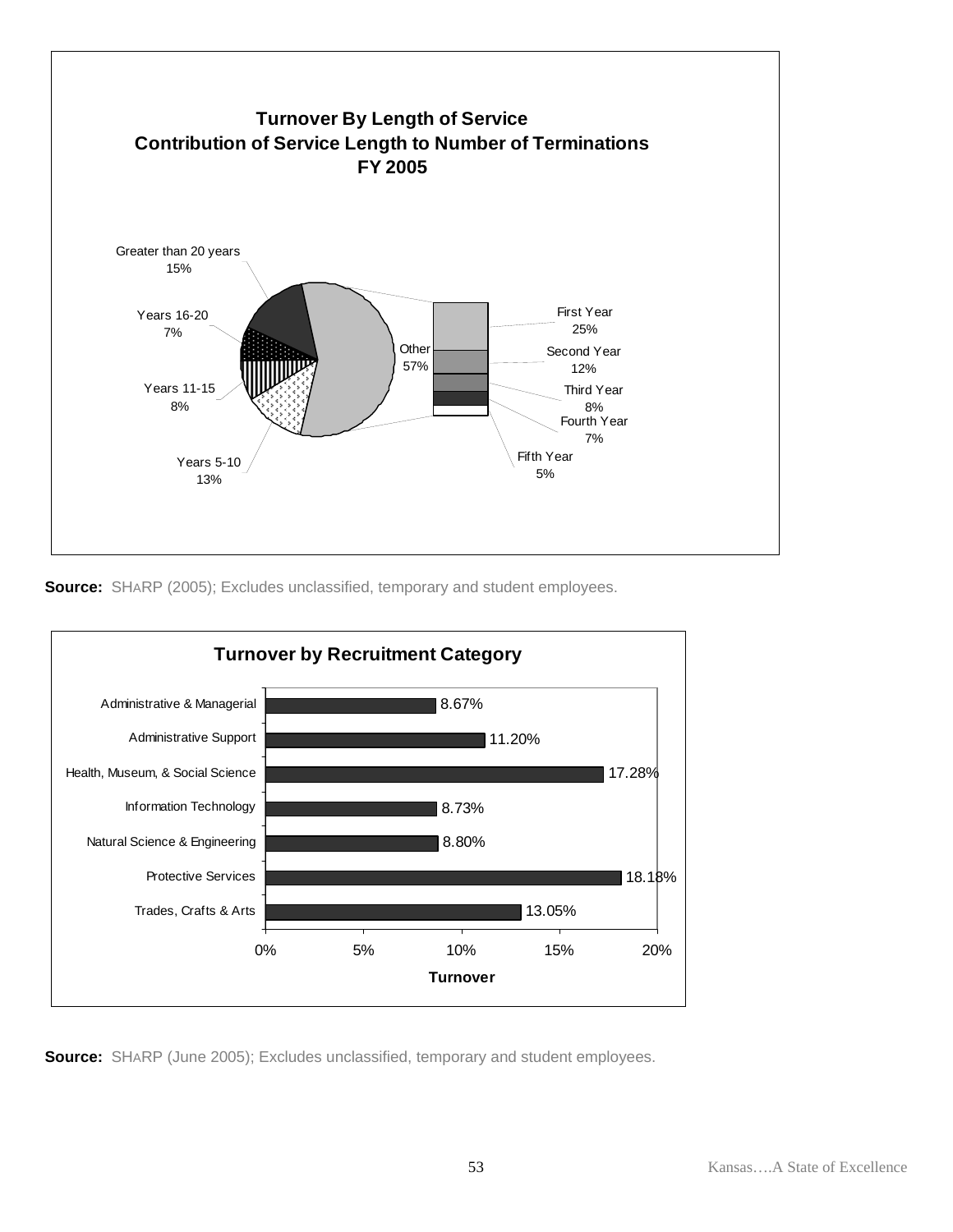### **Retirement Analysis**

#### **Criteria use for the retirement charts:**

- $\triangleright$  All data includes classified regular, unclassified regular and unclassified temporary employees.
- $\triangleright$  All retirement data includes early retirements.
- $\triangleright$  Retirement buy back options were not considered in retirement calculations.
- $\triangleright$  The data for this section was generated from SHARP as of July 1, 2005
- $\triangleright$  All retirement calculations are based on the service date and birth date as reported in SHARP. This does not account for employees who may have other KPERS eligible service.
- ¾ Employees not contributing to the Kansas Public Employees Retirement System (KPERS) are not included in this data, with the exception of counts of state employees, which includes all employees except temporary and student employees.

#### **Retirement Eligibility Criteria**

- $\triangleright$  Employees age 65 or over;
- ¾ Employees age 62 or over, with 10 years of qualifying state employment
- $\triangleright$  Employees qualifying under the "85 point" plan; OR
- ¾ Employees age 55 or over with 10 years of service (not qualifying under any of the previous three criteria) taking *early* retirement with reduced benefits.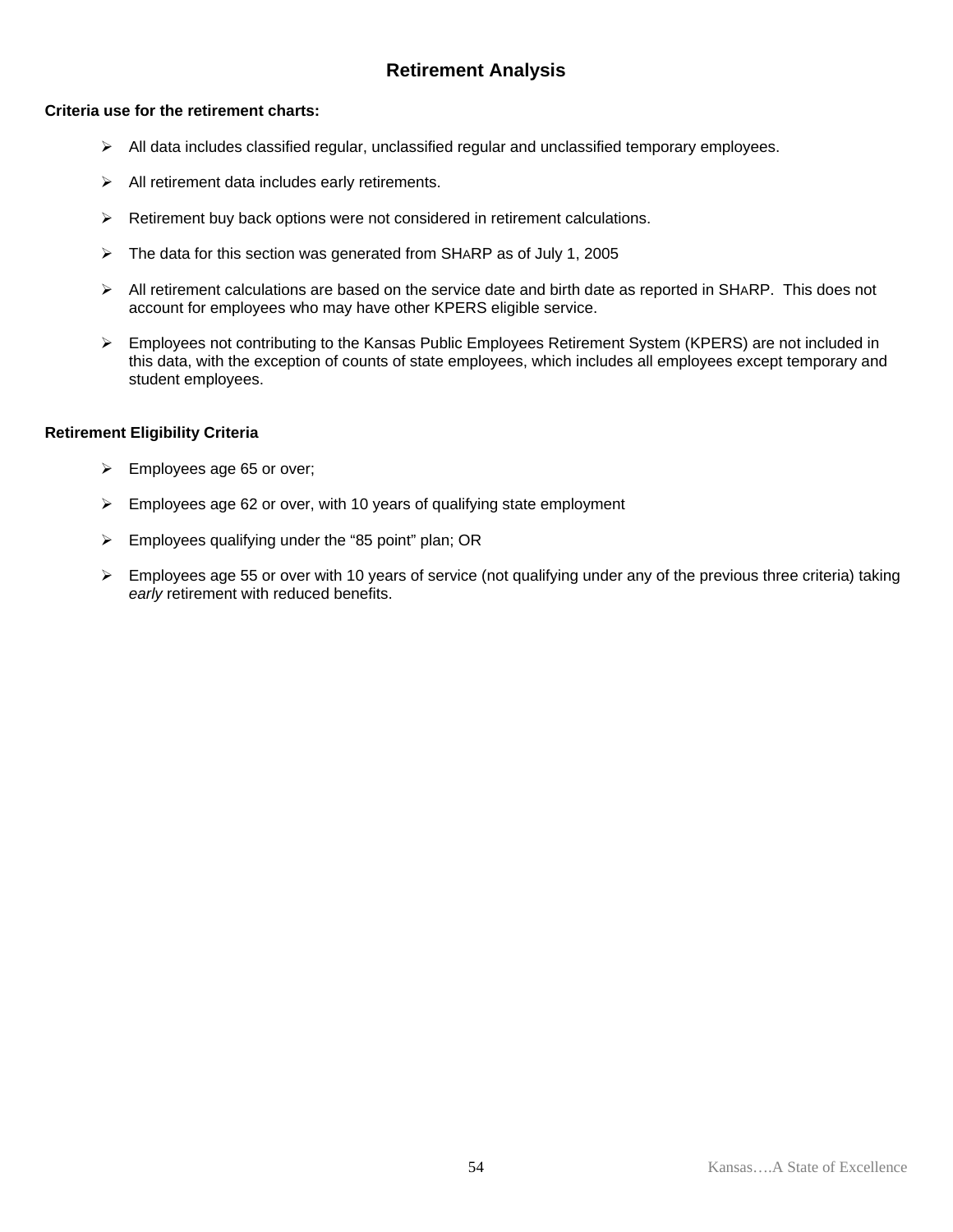# **Actual and Eligible Retirements by Agency**

|                                             |                                             | <b>Actual Retirements</b> |                       |                                             |                |                  |
|---------------------------------------------|---------------------------------------------|---------------------------|-----------------------|---------------------------------------------|----------------|------------------|
|                                             | Number of                                   |                           |                       | <b>Retirement Eligible by December 2010</b> |                |                  |
|                                             | <b>Employees</b><br><b>Fiscal Year 2005</b> | January 1996-June<br>2005 |                       | Full                                        | <b>Total</b>   | %                |
| <b>Agency Name</b><br>Accountancy, Board of | $\overline{2}$                              | $\bf{0}$                  | Early<br>$\mathbf{1}$ | $\mathbf{1}$                                | $\overline{2}$ | Eligible<br>100% |
| <b>Adjutant General</b>                     | 201                                         | 13                        | 48                    | 55                                          | 103            | 51%              |
| Administration, Department of               | 600                                         | 120                       | 71                    | 202                                         | 273            | 46%              |
|                                             | 176                                         | 25                        | 25                    | 65                                          | 90             | 51%              |
| Aging, Department on                        |                                             |                           |                       |                                             |                |                  |
| Agriculture, Department of                  | 273                                         | 38                        | 32                    | 77                                          | 109            | 40%              |
| Animal Health Department                    | 28                                          | 2                         | 4                     | 13                                          | 17             | 61%              |
| Arts Commission, Kansas                     | 8                                           | $\mathbf{1}$              | $\mathbf{1}$          | $\mathbf{1}$                                | $\overline{2}$ | 25%              |
| Atchison Juvenile Correct. Facility         | 91                                          | 14                        | 6                     | 17                                          | 23             | 25%              |
| <b>Attorney General</b>                     | 79                                          | 2                         | 12                    | 14                                          | 26             | 33%              |
| <b>Banking Department</b>                   | 81                                          | 3                         | 6                     | 10                                          | 16             | 20%              |
| Barbering Board of                          | $\overline{2}$                              | $\bf{0}$                  | $\pmb{0}$             | $\overline{2}$                              | $\overline{c}$ | 100%             |
| <b>Behavioral Sciences Regulatory Board</b> | $\overline{7}$                              | $\mathbf{1}$              | $\mathbf{1}$          | $\overline{2}$                              | 3              | 43%              |
| <b>Beloit Juvenile Correct. Facility</b>    | 77                                          | 9                         | 8                     | 20                                          | 28             | 36%              |
| Blind, School for the                       | 81                                          | 10                        | 17                    | 20                                          | 37             | 46%              |
| <b>Citizens Utility Ratepayer Board</b>     | $\overline{4}$                              | $\bf{0}$                  | $\overline{1}$        | $\overline{1}$                              | $\overline{2}$ | 50%              |
| Commerce, Department of                     | 320                                         | 23                        | 49                    | 148                                         | 197            | 62%              |
| <b>Conservation Commission</b>              | 11                                          | 1                         | 3                     | 3                                           | 6              | 55%              |
| <b>Corporation Commission</b>               | 203                                         | 21                        | 35                    | 60                                          | 95             | 47%              |
| Corrections, Department of                  | 280                                         | 24                        | 35                    | 54                                          | 89             | 32%              |
| Cosmetology, Board of                       | 11                                          | $\overline{2}$            | 0                     | $\overline{4}$                              | $\overline{4}$ | 36%              |
| Credit Unions, Department of                | 13                                          | $\mathbf{1}$              | 3                     | $\overline{7}$                              | 10             | 77%              |
| Deaf, School for the                        | 154                                         | 20                        | 20                    | 43                                          | 63             | 41%              |
| <b>Dental Board</b>                         | 3                                           | $\mathbf{1}$              | $\bf{0}$              | $\mathbf{1}$                                | $\mathbf{1}$   | 33%              |
| Education, Department of                    | 197                                         | 30                        | 25                    | 69                                          | 94             | 48%              |
| El Dorado Correctional Facility             | 444                                         | 23                        | 9                     | 9                                           | 18             | 4%               |
| <b>Ellsworth Correctional Facility</b>      | 215                                         | 10                        | 6                     | 8                                           | 14             | 7%               |
| <b>Emergency Medical Services</b>           | 12                                          | $\overline{2}$            | $\overline{4}$        | 3                                           | 7              | 58%              |
| <b>Emporia State University</b>             | N/A                                         | N/R                       | N/R                   | N/R                                         | N/R            | N/R              |
| Ethics Commission, Kansas Gov               | 9                                           | 0                         | 0                     | 5                                           | 5              | 56%              |
| Fair, Kansas State                          | 22                                          | 3                         | $\overline{2}$        | $\mathbf{1}$                                | 3              | 14%              |
| <b>Fire Marshal</b>                         | 48                                          | 5                         | 8                     | 13                                          | 21             | 44%              |
| Fort Hays State University                  | N/A                                         | N/R                       | N/R                   | N/R                                         | $\mathbf 0$    | N/R              |
| Governor, Office of the                     | 37                                          | 1                         | $\overline{1}$        | $\overline{7}$                              | 8              | 22%              |
| Healing Arts, State Board of                | 32                                          | 5                         | $\mathbf{1}$          | $\overline{7}$                              | 8              | 25%              |
| Health & Environment, Department of         | 790                                         | 98                        | 133                   | 212                                         | 345            | 44%              |
| Health Care Stabilization fund Bd of        |                                             |                           |                       |                                             |                |                  |
| Gov                                         | 15                                          | 2                         | $\mathbf{1}$          | 5                                           | 6              | 40%              |
| Health Policy and Finance                   | 123                                         | 0                         | 18                    | 31                                          | 49             | 40%              |
| <b>Highway Patrol</b>                       | 812                                         | 111                       | 29                    | 80                                          | 109            | 13%              |
| Historical Society, State                   | 112                                         | 15                        | 11                    | 35                                          | 46             | 41%              |
| Housing Resources Corp, Kansas              | 39                                          | 1                         | 5                     | 6                                           | 11             | 28%              |
| Human Rights Commission, Kansas             | 30                                          | $\overline{c}$            | $\mathbf 2$           | $\boldsymbol{9}$                            | 11             | 37%              |
| <b>Hutchinson Correctional Facility</b>     | 508                                         | 53                        | 13                    | 20                                          | 33             | 6%               |
| Indigents Defense Services Board            | 162                                         | $\overline{4}$            | 14                    | 13                                          | 27             | 17%              |
| <b>Insurance Department</b>                 | 127                                         | 14                        | 21                    | 41                                          | 62             | 49%              |
| Investigation, Kansas Bureau of             | 150                                         | 30                        | 13                    | 32                                          | 45             | 30%              |
| <b>Judicial Branch</b>                      | 1854                                        | 152                       | 217                   | 478                                         | 695            | 37%              |
| Judicial Council                            | 4                                           | 0                         | $\pmb{0}$             | $\overline{\mathbf{c}}$                     | $\sqrt{2}$     | 50%              |
| Juvenile Correctional Complex               | 228                                         | 23                        | 17                    | 38                                          | 55             | 24%              |
| Juvenile Justice Authority                  | 33                                          | 3                         | 3                     | 5                                           | 8              | 24%              |
| Kansas Inc                                  | $\overline{c}$                              | 0                         | $\mathbf{1}$          | 0                                           | 1              | 50%              |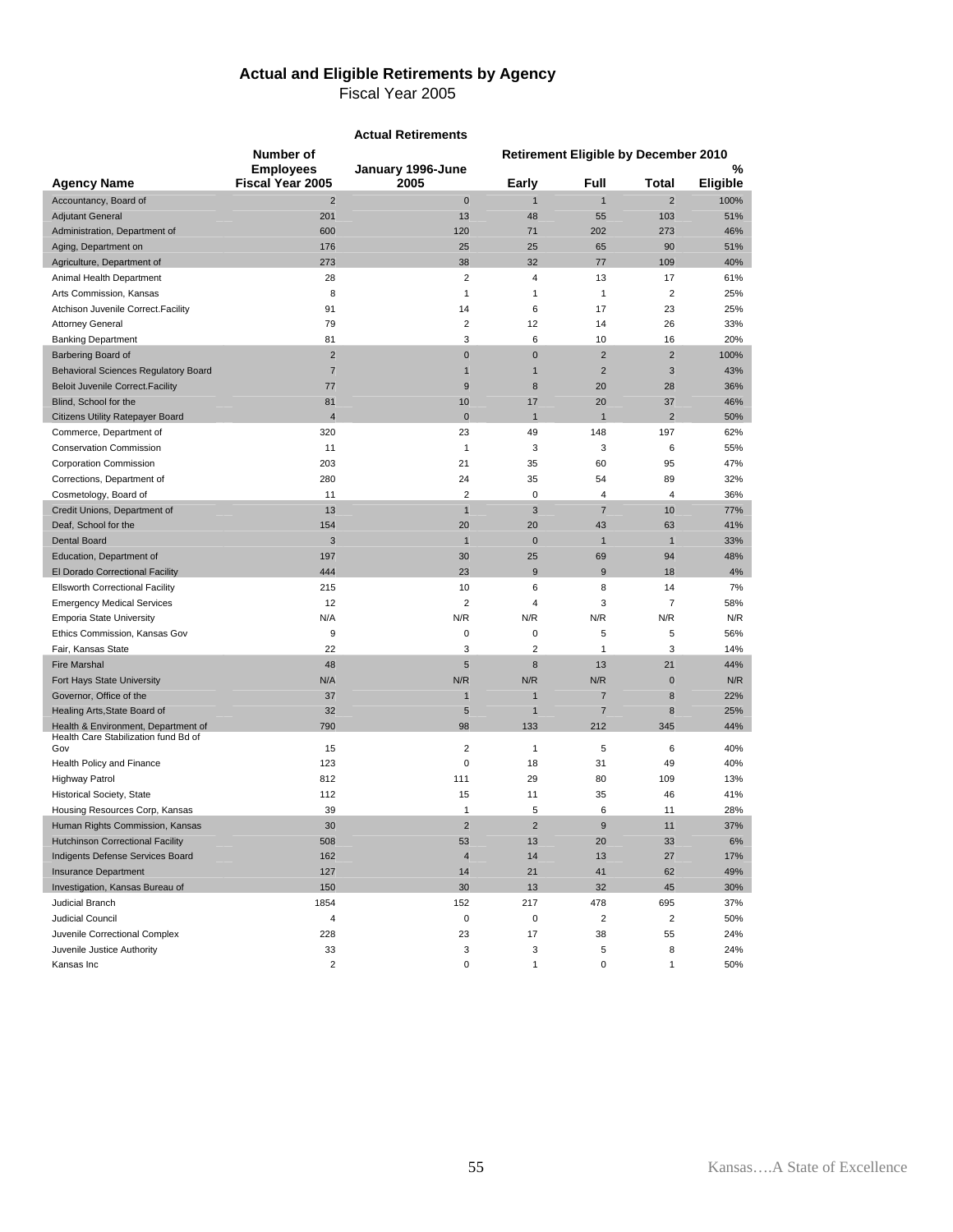### **Actual and Eligible Retirements by Agency**  Fiscal Year 2005

|                                                                         |                                             | <b>Actual Retirements</b> |                         |                          |                                             |               |
|-------------------------------------------------------------------------|---------------------------------------------|---------------------------|-------------------------|--------------------------|---------------------------------------------|---------------|
|                                                                         | Number of                                   |                           |                         |                          | <b>Retirement Eligible by December 2010</b> |               |
| <b>Agency Name</b>                                                      | <b>Employees</b><br><b>Fiscal Year 2005</b> | January 1996-June<br>2005 | Early                   | Full                     | Total                                       | %<br>Eligible |
| Kansas Public Emp Retirement Sys                                        | 80                                          | 15                        | 11                      | 25                       | 36                                          | 45%           |
| <b>Kansas State University</b>                                          | N/A                                         | N/R                       | N/R                     | N/R                      | $\mathbf 0$                                 | N/R           |
| Labor, Department of                                                    | 503                                         | 126                       | 60                      | 188                      | 248                                         | 49%           |
| <b>Lansing Correctional Facility</b>                                    | 659                                         | 73                        | $\overline{7}$          | 16                       | 23                                          | 3%            |
| Larned Correctional Mental Health Fac                                   | 178                                         | 8                         | $\overline{7}$          | $\overline{4}$           | 11                                          | 6%            |
| Larned Juvenile Correctional Facility                                   | 137                                         | 4                         | 13                      | 21                       | 34                                          | 25%           |
| Larned State Hospital                                                   | 765                                         | 113                       | 82                      | 203                      | 285                                         | 37%           |
| Legislative Coordinating Council                                        | 11                                          | 2                         | $\overline{\mathbf{c}}$ | 4                        | 6                                           | 55%           |
| Legislative Division of Post Audit                                      | 21                                          | 0                         | 2                       | 6                        | 8                                           | 38%           |
| Legislative Research Department                                         | 38                                          | 6                         | 2                       | 14                       | 16                                          | 42%           |
| Legislature                                                             | 34                                          | 18                        | 3                       | 14                       | 17                                          | 50%           |
| Library, State                                                          | 22                                          | 5                         | 6                       | 8                        | 14                                          | 64%           |
| Lieutenant Governor, Office of the                                      | $\overline{4}$                              | $\bf{0}$                  | $\mathbf{1}$            | $\mathbf{1}$             | $\overline{2}$                              | 50%           |
| Lottery, Kansas                                                         | 78                                          | 8                         | 16                      | 23                       | 39                                          | 50%           |
| Mortuary Arts, Board of                                                 | 3                                           | $\mathbf{0}$              | $\overline{1}$          | $\overline{2}$           | 3                                           | 100%          |
| Neurological Institute, Kansas                                          | 533                                         | 44                        | 52                      | 126                      | 178                                         | 33%           |
| Norton Correctional Facility                                            | 252                                         | 26                        | 3                       | 6                        | 9                                           | 4%            |
| Nursing, Board of                                                       | 21                                          | 3                         | 3                       | 4                        | 7                                           | 33%           |
| Optometry Board of Examiners                                            | 1                                           | 0                         | 0                       | $\mathbf{1}$             | 1                                           | 100%          |
| Osawatomie State Hospital                                               | 379                                         | 57                        | 41                      | 114                      | 155                                         | 41%           |
| Parole Board, Kansas                                                    | 3                                           | $\mathbf{1}$              | $\mathbf 0$             | 3                        | 3                                           | 100%          |
| Parsons State Hospital & Trng Center                                    | 457                                         | 61                        | 51                      | 99                       | 150                                         | 33%           |
| Pharmacy, Board of                                                      | $\overline{7}$                              | $\mathbf{1}$              | $\bf{0}$                | $\mathbf{1}$             | $\mathbf{1}$                                | 14%           |
| <b>Pittsburg State University</b>                                       | N/A                                         | N/R                       | N/R                     | N/R                      | $\mathbf 0$                                 | N/R           |
| Racing & Gaming Commission                                              | 56                                          | 6                         | 5                       | 15                       | 20                                          | 36%           |
| Rainbow Mental Health Facility                                          | 111                                         | 9                         | 10                      | 30                       | 40                                          | 36%           |
| Real Estate Appraisal Board                                             | 2                                           | 0                         | 0                       | $\mathbf{1}$             | 1                                           | 50%           |
| Real Estate Commission                                                  | 11                                          | 1                         | $\overline{\mathbf{c}}$ | $\overline{2}$           | $\overline{4}$                              | 36%           |
| Regents, Board of                                                       | 50                                          | 4                         | 7                       | 14                       | 21                                          | 42%           |
| Revenue, Department of                                                  | 1023                                        | 120                       | 125                     | 275                      | 400                                         | 39%           |
| <b>Revisor of Statutes</b>                                              | 27                                          | 5                         | 0                       | 13                       | 13                                          | 48%           |
| Secretary of State                                                      | 49                                          | $\overline{7}$            | $\overline{7}$          | $6\phantom{1}6$          | 13                                          | 27%           |
| Securities Commissioner, Office of the                                  | 28                                          | 3                         | 5                       | 8                        | 13                                          | 46%           |
| Sentencing Commission, Kansas<br>Social & Rehabilitation Services, Dept | $\overline{7}$                              | $\mathbf 0$               | $\overline{2}$          | $\overline{1}$           | 3                                           | 43%           |
| of                                                                      | 3195                                        | 432                       | 427                     | 969                      | 1396                                        | 44%           |
| Tax Appeals, Board of                                                   | 19                                          | 3                         | 4                       | 5                        | 9                                           | 47%           |
| Technical Professions, State Board of                                   | 5                                           | 0                         | 1                       | 4                        | 5                                           | 100%          |
| Technology Enterprise Corp, Kansas                                      | 23                                          | $\overline{2}$            | 4                       | 5                        | 9                                           | 39%           |
| <b>Topeka Correctional Facility</b>                                     | 235                                         | 33                        | $\overline{2}$          | 10                       | 12                                          | 5%            |
| Transportation, Department of                                           | 3006                                        | 348                       | 339                     | 732                      | 1071                                        | 36%           |
| Treasurer, State                                                        | 46                                          | 4                         | 7                       | 8                        | 15                                          | 33%           |
| University of Kansas                                                    | N/A                                         | N/R                       | N/R                     | N/R                      | $\pmb{0}$                                   | N/R           |
| University of Kansas Medical Center                                     | N/A                                         | N/R                       | N/R                     | N/R                      | $\pmb{0}$                                   | N/R           |
| Veterans Affairs, Commission on                                         | 337                                         | 30                        | 39                      | 66                       | 105                                         | 31%           |
| Veterinary Examiners, Board of                                          | $\mathsf 3$                                 |                           | $\overline{1}$          | $\bf 0$                  | $\mathbf{1}$                                | 33%           |
| Water Office, Kansas                                                    | 22                                          | 5                         | 4                       | $\overline{\mathcal{I}}$ | 11                                          | 50%           |
| Wichita State University                                                | N/A                                         | N/R                       | N/R                     | N/R                      | $\pmb{0}$                                   | N/R           |
| Wildlife and Parks, Department of                                       | 419                                         | 35                        | 36                      | 108                      | 144                                         | 34%           |
| <b>Winfield Correctional Facility</b>                                   | 199                                         | 15                        | 7                       | 10                       | 17                                          | 9%            |
| Total                                                                   | 21769                                       | 2551                      | 2329                    | 5122                     | 7451                                        | 34%           |

**Source**: SHARP (FY 1996 through FY 2005). Excludes temporary and student employees. "N/R" indicates the information was not reported for Regents institutions. Number of employees includes employees not participating in KPERSs.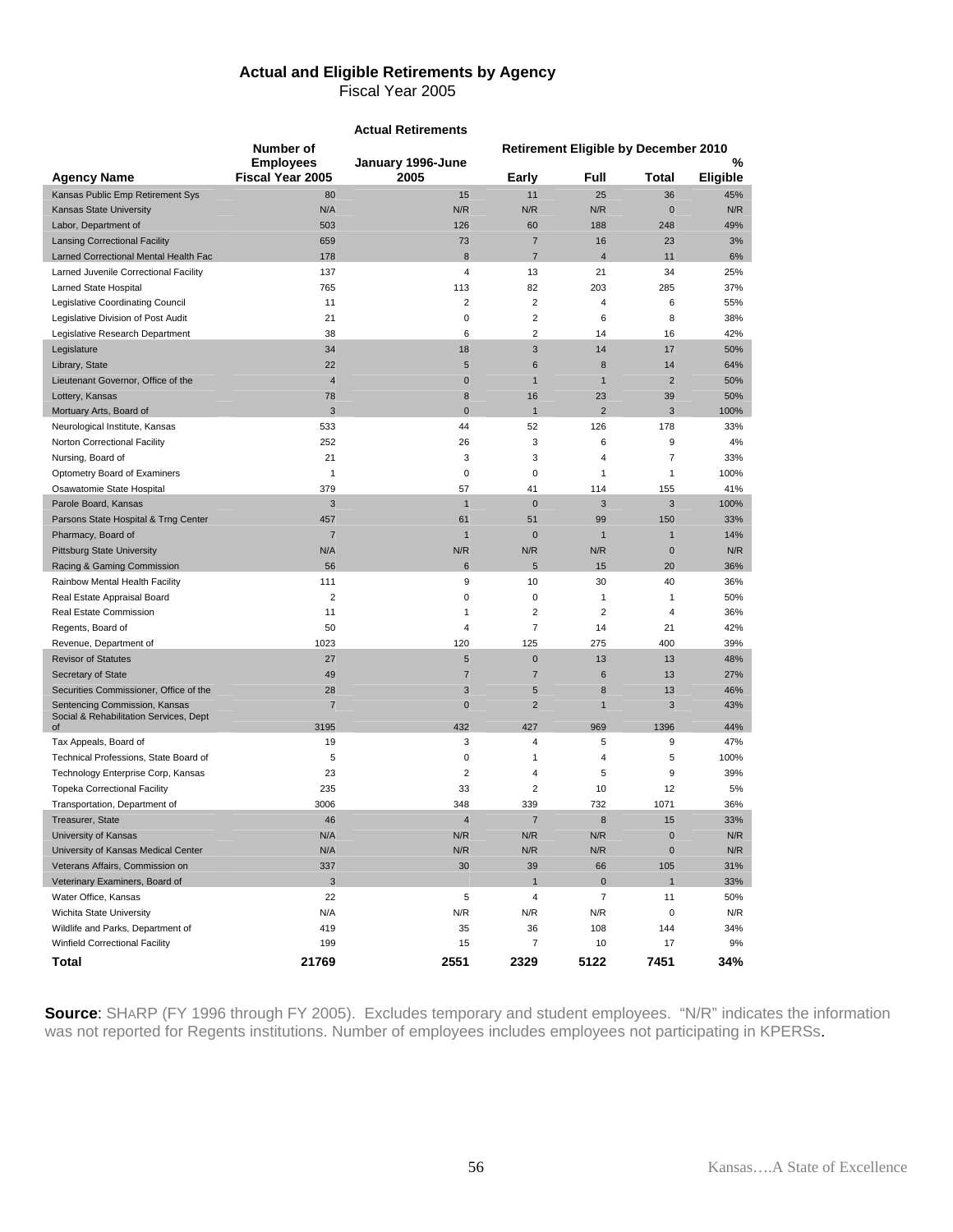#### **Agencies with 40% or more of their workforce consisting of employees that are retirement eligible by 2010**

Excludes agencies with less than 100 employees for FY 2005

| <b>Adjutant General</b>                   | 51% |
|-------------------------------------------|-----|
| Administration, Department of             | 46% |
| Aging, Department on                      | 51% |
| Agriculture, Department of                | 40% |
| Commerce, Department of                   | 62% |
| <b>Corporation Commission</b>             | 47% |
| Deaf, School for the                      | 41% |
| Education, Department of                  | 48% |
| Health & Environment, Department of       | 44% |
| <b>Health Policy and Finance</b>          | 40% |
| <b>Historical Society, State</b>          | 41% |
| <b>Insurance Department</b>               | 49% |
| Labor, Department of                      | 49% |
| Osawatomie State Hospital                 | 41% |
| Social & Rehabilitation Services, Dept of | 44% |

### **Agencies with 15% or less of their workforce consisting of employees that are retirement eligible by 2010.**

| Excludes agencies with less than 100 employees for FY2005 |     |
|-----------------------------------------------------------|-----|
| El Dorado Correctional Facility                           | 4%  |
| <b>Ellsworth Correctional Facility</b>                    | 7%  |
| <b>Highway Patrol</b>                                     | 13% |
| <b>Hutchinson Correctional Facility</b>                   | 6%  |
| <b>Lansing Correctional Facility</b>                      | 3%  |
| Larned Correctional Mental Health Fac                     | 6%  |
| <b>Norton Correctional Facility</b>                       | 4%  |
| <b>Topeka Correctional Facility</b>                       | 5%  |
| <b>Winfield Correctional Facility</b>                     | 9%  |

**Source**: SHARP (FY 1996 through FY 2005). Excludes temporary and student employees.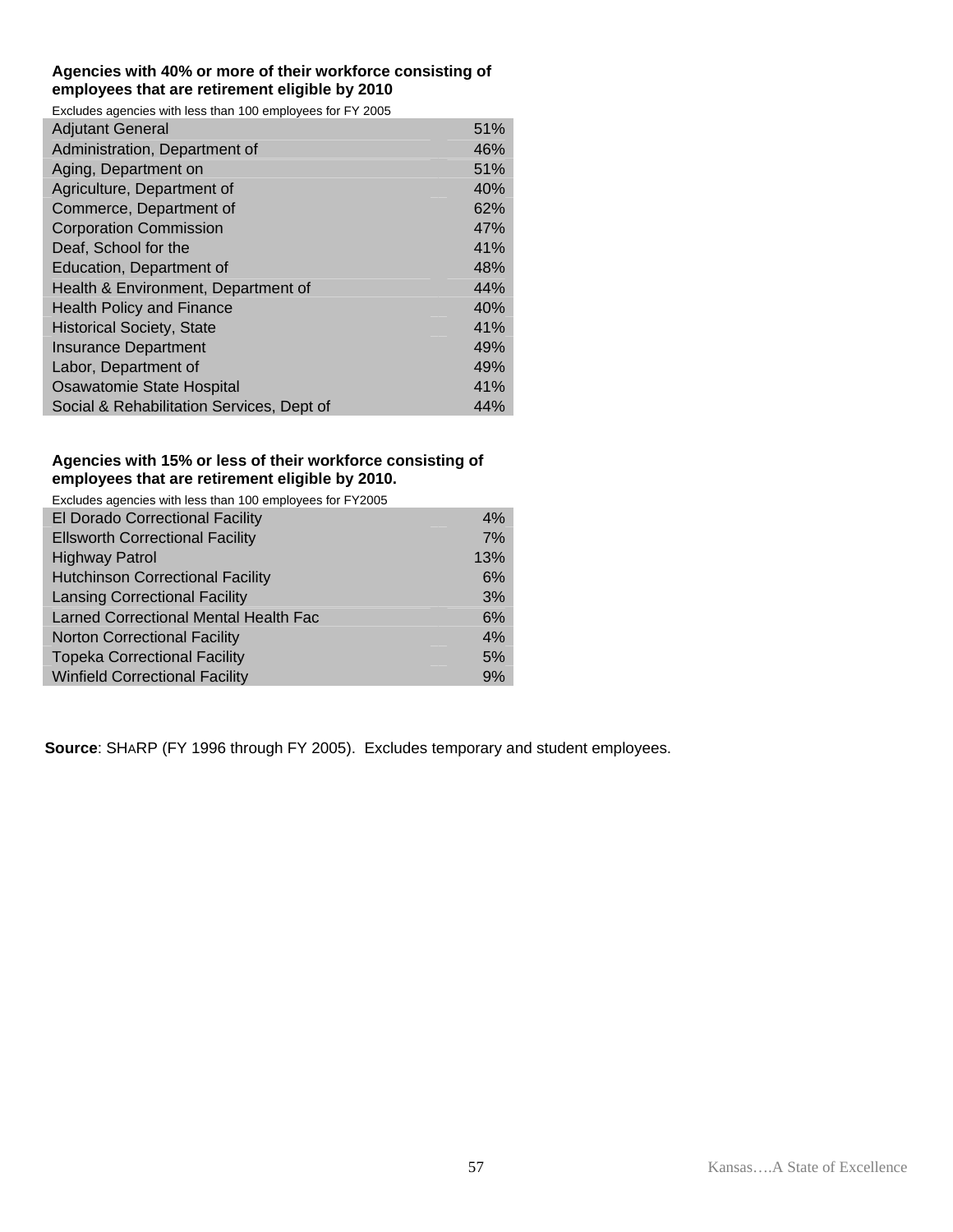# **State Compensation Comparison**

Kansas ranked 21st out of 25 states within the Central States for average classified employee salary. This is down from 16<sup>th</sup> in FY 2004.





**Source:** Prior annual reports; 2005 Central States Compensation Association. Excludes unclassified, temporary and student employees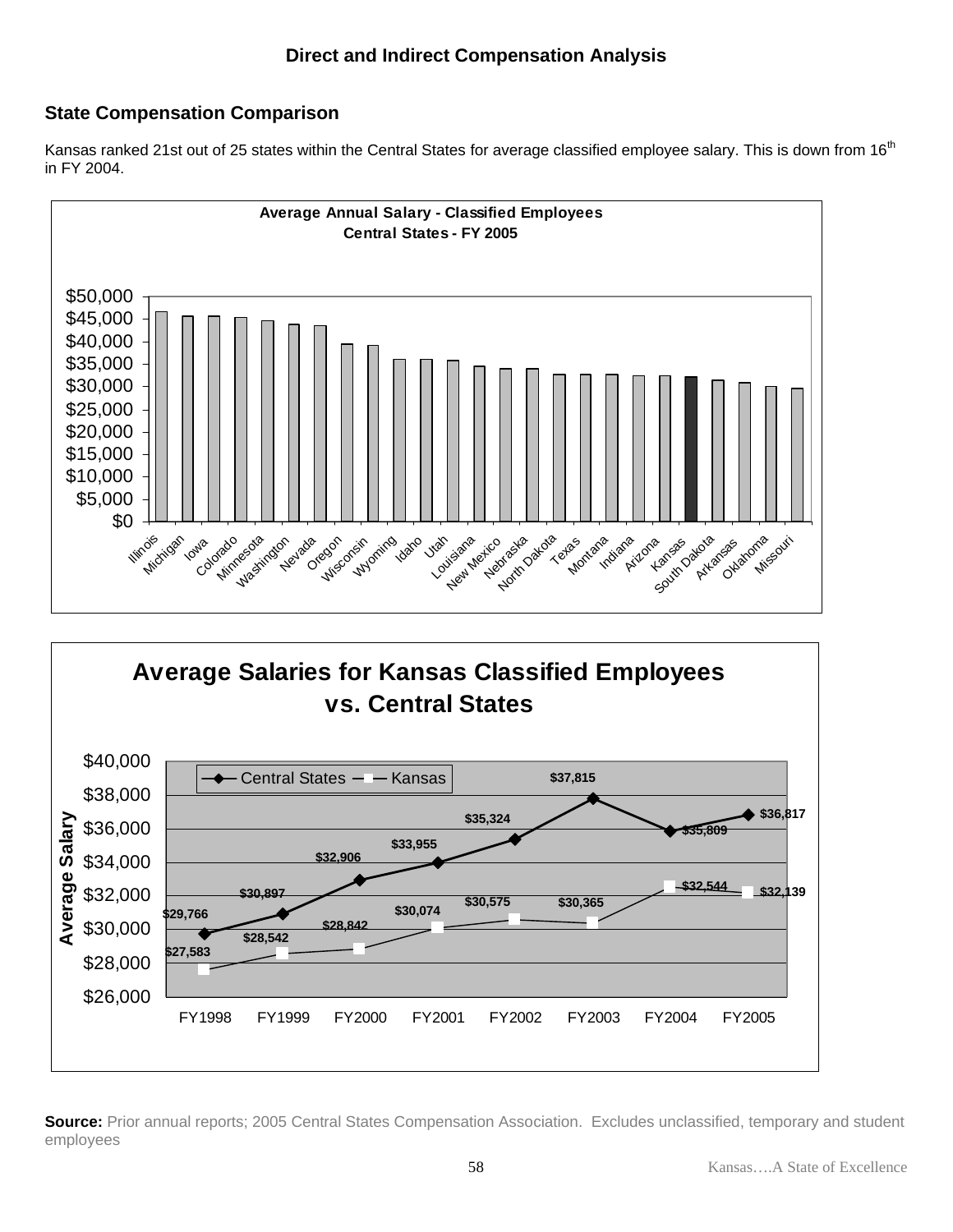#### **Classified Employee Vacation Leave Usage by Agency**

|                                                                        | Number of          |                    | <b>Agency Total</b>        |                  | <b>Average Per</b><br><b>Employee</b> |
|------------------------------------------------------------------------|--------------------|--------------------|----------------------------|------------------|---------------------------------------|
| <b>Agency Name</b>                                                     | <b>Employees</b>   | <b>Hours</b>       | <b>Dollars</b>             | <b>Hours</b>     | <b>Dollars</b>                        |
| Accountancy, Board of                                                  | $\mathbf{1}$       | 175.00             | \$1,997.13                 | 175.00           | \$1,997.13                            |
| <b>Adjutant General</b>                                                | 45                 | 5,003.75           | \$82,070.06                | 111.19           | \$1,823.78                            |
| Administration, Department of                                          | 578                | 80,121.25          | \$1,453,721.28             | 138.62           | \$2,515.09                            |
| Aging, Department on                                                   | 166                | 19,680.50          | \$380,315.36               | 118.56           | \$2,291.06                            |
| Agriculture, Department of                                             | 256                | 33,040.50          | \$632,495.74               | 129.06           | \$2,470.69                            |
| Animal Health Department                                               | 26                 | 3,138.50           | \$53,174.30                | 120.71           | \$2,045.17                            |
| Arts Commission, Kansas                                                | $\overline{7}$     | 742.75             | \$14,001.67                | 106.11           | \$2,000.24                            |
| Atchison Juvenile Correctional Fac                                     | 90                 | 9,664.25           | \$140,648.68               | 107.38           | \$1,562.76                            |
| <b>Attorney General</b>                                                | $\mathbf{1}$<br>67 | 122.50             | \$2,318.93                 | 122.50<br>114.22 | \$2,318.93                            |
| <b>Banking Department</b><br>Barbering, Board of                       | $\mathbf{1}$       | 7,652.75<br>120.00 | \$166,842.36<br>\$1,696.80 | 120.00           | \$2,490.18<br>\$1,696.80              |
| <b>Behavioral Sciences Regulatory Board</b>                            | $\overline{4}$     | 487.50             | \$7,136.42                 | 121.88           | \$1,784.11                            |
| <b>Beloit Juvenile Correctional Facility</b>                           | 76                 | 8,108.75           | \$121,951.79               | 106.69           | \$1,604.63                            |
| Blind, School for the                                                  | 25                 | 3,275.00           | \$48,228.62                | 131.00           | \$1,929.14                            |
| Citizen's Utility Ratepayer Board                                      | N/A                | N/A                | N/A                        | N/A              | N/A                                   |
| Commerce, Department of                                                | 313                | 38,834.50          | \$707,309.53               | 124.07           | \$2,259.77                            |
| <b>Conservation Commission</b>                                         | 5                  | 602.75             | \$9,502.25                 | 120.55           | \$1,900.45                            |
| <b>Corporation Commission</b>                                          | 137                | 16,535.00          | \$298,039.94               | 120.69           | \$2,175.47                            |
| Corrections, Department of                                             | 265                | 31,535.50          | \$574,247.46               | 119.00           | \$2,166.97                            |
| Cosmetology, Board of                                                  | 10                 | 1,012.25           | \$12,457.27                | 101.23           | \$1,245.73                            |
| Credit Unions, Department of                                           | 12                 | 1,542.25           | \$32,568.03                | 128.52           | \$2,714.00                            |
| Deaf, School for the                                                   | 48                 | 5,274.25           | \$66,561.60                | 109.88           | \$1,386.70                            |
| <b>Dental Board</b>                                                    | $\overline{2}$     | 168.00             | \$2,142.16                 | 84.00            | \$1,071.08                            |
| Education, Department of                                               | 169                | 19,595.00          | \$363,097.08               | 115.95           | \$2,148.50                            |
| El Dorado Correctional Facility                                        | 443                | 46,634.25          | \$686,287.70               | 105.27           | \$1,549.18                            |
| <b>Ellsworth Correctional Facility</b>                                 | 214                | 23,290.75          | \$362,555.57               | 108.84           | \$1,694.18                            |
| <b>Emergency Medical Services</b>                                      | 11                 | 1,418.50           | \$24,179.33                | 128.95           | \$2,198.12                            |
| <b>Emporia State University</b>                                        | N/A                | N/R                | N/R                        | N/R              | N/R                                   |
| Ethics Commission, Kansas Gov                                          | N/A                | N/A                | N/A                        | N/A              | N/A                                   |
| Fair, Kansas State                                                     | 21                 | 1,945.25           | \$29,626.11                | 92.63            | \$1,410.77                            |
| <b>Fire Marshal</b>                                                    | 46                 | 5,370.00           | \$105,207.17               | 116.74           | \$2,287.11                            |
| Fort Hays State University                                             | N/A                | N/R                | N/R                        | N/R              | N/R                                   |
| Governor, Office of the                                                | N/A                | N/A                | N/A                        | N/A              | N/A                                   |
| Healing Arts, State Board of                                           | 26                 | 2,705.25           | \$39,152.41                | 104.05           | \$1,505.86                            |
| Health & Environment, Department of                                    | 774<br>8           | 94,273.25          | \$1,857,242.89             | 121.80<br>133.78 | \$2,399.54                            |
| Health Care Stabilization Fund, Bd of Gov<br>Health Policy and Finance | 119                | 1,070.25<br>541.25 | \$14,396.15<br>\$10,606.50 | 4.55             | \$1,799.52<br>\$89.13                 |
| <b>Highway Patrol</b>                                                  | 798                | 94,533.50          | \$1,955,018.04             | 118.46           | \$2,449.90                            |
| Historical Society, State                                              | 111                | 13,413.25          | \$218,202.59               | 120.84           | \$1,965.79                            |
| Housing Resources Corp, Kansas                                         | 31                 | 3,544.25           | \$70,236.67                | 114.33           | \$2,265.70                            |
| Human Rights Commission, Kansas                                        | 26                 | 3,044.25           | \$48,671.39                | 117.09           | \$1,871.98                            |
| <b>Hutchinson Correctional Facility</b>                                | 507                | 53,677.50          | \$828,525.04               | 105.87           | \$1,634.17                            |
| Indigents Defense Services Board                                       | 67                 | 7,632.75           | \$102,113.66               | 113.92           | \$1,524.08                            |
| <b>Insurance Department</b>                                            | 28                 | 3,786.50           | \$47,391.57                | 135.23           | \$1,692.56                            |
| Investigation, Kansas Bureau of                                        | 143                | 15,991.00          | \$336,392.28               | 111.83           | \$2,352.39                            |
| <b>Judicial Branch</b>                                                 | N/A                | N/A                | N/A                        | N/A              | N/A                                   |
| Judicial Council                                                       | N/A                | N/A                | N/A                        | N/A              | N/A                                   |
| Juvenile Correctional Complex                                          | N/A                | N/A                | N/A                        | N/A              | N/A                                   |
| Juvenile Justice Authority                                             | 24                 | 2,733.75           | \$52,469.11                | 113.91           | \$2,186.21                            |
| Kansas Inc                                                             | N/A                | N/A                | N/A                        | N/A              | N/A                                   |
| Kansas Public Employees Retirement System                              | 66                 | 8,179.00           | \$138,602.26               | 123.92           | \$2,100.03                            |
| Kansas State University                                                | N/A                | N/R                | N/R                        | N/R              | N/R                                   |
| Labor, Department of                                                   | 478                | 64,393.25          | \$1,198,802.49             | 134.71           | \$2,507.96                            |
| <b>Lansing Correctional Facility</b>                                   | 658                | 73,069.50          | \$1,142,979.67             | 111.05           | \$1,737.05                            |
| Larned Correctional Mental Health Fac                                  | 178                | 19,582.50          | \$296,561.16               | 110.01           | \$1,666.07                            |
| Larned Juvenile Correctional Facility                                  | 135                | 14,524.00          | \$211,953.43               | 107.59           | \$1,570.03                            |
| Larned State Hospital                                                  | 745                | 79,095.25          | \$1,101,416.04             | 106.17           | \$1,478.41                            |
| Legislative Coordinating Council                                       | N/A                | N/A                | N/A                        | N/A              | N/A                                   |
| Legislative Research Department                                        | N/A                | N/A                | N/A                        | N/A              | N/A                                   |
| Legislature                                                            | N/A                | N/A                | N/A                        | N/A              | N/A                                   |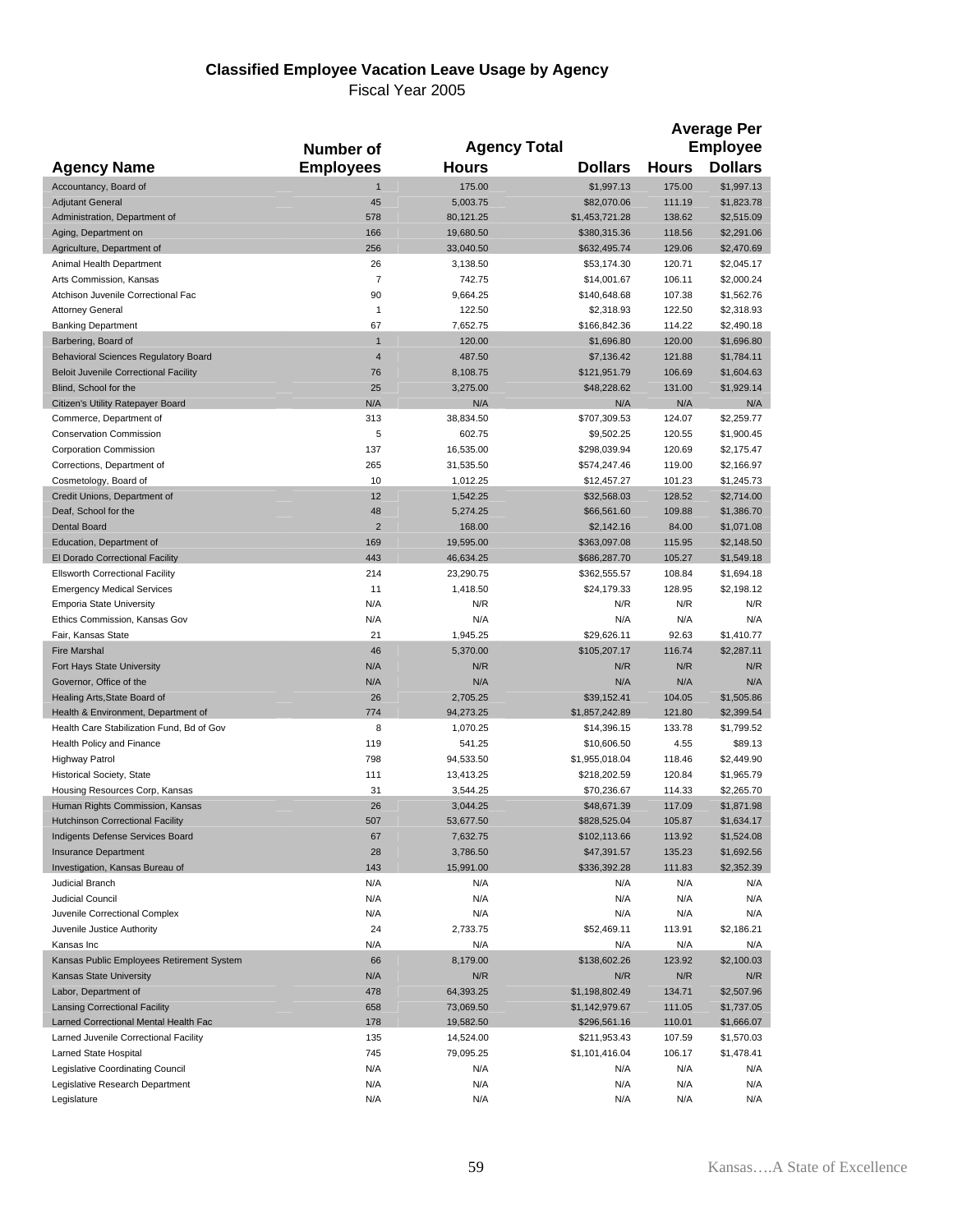### **Classified Employee Vacation Leave Usage by Agency**

Fiscal Year 2005

|                                           | <b>Average Per</b> |              |                     |              |                                   |
|-------------------------------------------|--------------------|--------------|---------------------|--------------|-----------------------------------|
|                                           | <b>Number of</b>   |              | <b>Agency Total</b> |              |                                   |
| <b>Agency Name</b>                        | <b>Employees</b>   | <b>Hours</b> | <b>Dollars</b>      | <b>Hours</b> | <b>Employee</b><br><b>Dollars</b> |
| Library, State                            | 20                 | 2,796.00     | \$44,193.19         | 139.80       | \$2,209.66                        |
| Lieutenant Governor, Office of the        | N/A                | N/A          | N/A                 | N/A          | N/A                               |
| Lottery, Kansas State                     | 39                 | 5,280.00     | \$93,130.38         | 135.38       | \$2,387.96                        |
| Mortuary Arts, Board of                   | $\overline{2}$     | 245.00       | \$3,722.37          | 122.50       | \$1,861.19                        |
| Neurological Institute, Kansas            | 530                | 66,400.25    | \$925,627.78        | 125.28       | \$1,746.47                        |
| Norton Correctional Facility              | 252                | 28,957.75    | \$440,899.10        | 114.91       | \$1,749.60                        |
| Nursing, Board of                         | 19                 | 1,895.25     | \$28,845.68         | 99.75        | \$1,518.19                        |
| Optometry Board of Examiners              | 1                  | 93.00        | \$1,760.50          | 93.00        | \$1,760.50                        |
| Osawatomie State Hospital                 | 363                | 40,128.75    | \$585,486.38        | 110.55       | \$1,612.91                        |
| Parole Board, Kansas                      | N/A                | N/A          | N/A                 | N/A          | N/A                               |
| Parsons State Hospital & Trng Center      | 450                | 56,929.50    | \$804,482.49        | 126.51       | \$1,787.74                        |
| Pharmacy, Board of                        | 6                  | 686.50       | \$14,547.85         | 114.42       | \$2,424.64                        |
| <b>Pittsburg State University</b>         | N/A                | N/R          | N/R                 | N/R          | N/R                               |
| Post Audit, Legislative Div of            | N/A                | N/A          | N/A                 | N/A          | N/A                               |
| Racing & Gaming Commission                | 38                 | 4,440.75     | \$70,733.28         | 116.86       | \$1,861.40                        |
| Rainbow Mental Health Facility            | 108                | 11,370.75    | \$182,251.11        | 105.28       | \$1,687.51                        |
| Real Estate Appraisal Board               | 1                  | 144.00       | \$3,009.60          | 144.00       | \$3,009.60                        |
| Real Estate Commission                    | 10                 | 1,233.25     | \$18,560.72         | 123.33       | \$1,856.07                        |
| Regents, Board of                         | 19                 | 2,464.75     | \$41,583.21         | 129.72       | \$2,188.59                        |
| Revenue, Department of                    | 994                | 128,262.00   | \$2,161,449.38      | 129.04       | \$2,174.50                        |
| <b>Revisor of Statutes</b>                | N/A                | N/A          | N/A                 | N/A          | N/A                               |
| Secretary of State                        | N/A                | N/A          | N/A                 | N/A          | N/A                               |
| Securities Commissioner, Office of the    | 18                 | 1,974.00     | \$40,726.02         | 109.67       | \$2,262.56                        |
| Sentencing Commission, Kansas             | N/A                | N/A          | N/A                 | N/A          | N/A                               |
| Social & Rehabilitation Services, Dept of | 3,164              | 398,099.25   | \$6,637,391.42      | 125.82       | \$2,097.78                        |
| Tax Appeals, Board of                     | 13                 | 1,834.50     | \$24,346.29         | 141.12       | \$1,872.79                        |
| Technical Professions, State Board of     | 3                  | 453.25       | \$6,118.12          | 151.08       | \$2,039.37                        |
| Technology Enterprise Corp, Kansas        | N/A                | N/A          | N/A                 | N/A          | N/A                               |
| <b>Topeka Correctional Facility</b>       | 235                | 25,295.00    | \$404,065.27        | 107.64       | \$1,719.43                        |
| Topeka Juvenile Correctional Facility     | N/A                | N/A          | N/A                 | N/A          | N/A                               |
| Transportation, Department of             | 2,997              | 376,369.00   | \$6,287,483.92      | 125.58       | \$2,097.93                        |
| Treasurer, State                          | 14                 | 2,175.75     | \$35,054.25         | 155.41       | \$2,503.88                        |
| University of Kansas                      | N/A                | N/R          | N/R                 | N/R          | N/R                               |
| University of Kansas Medical Center       | N/A                | N/R          | N/R                 | N/R          | N/R                               |
| Veterans Affairs, Commission on           | 333                | 34,344.00    | \$414,270.49        | 103.14       | \$1,244.06                        |
| Veterinary Examiners, Board of            | N/A                | N/A          | N/A                 | N/A          | N/A                               |
| Water Office, Kansas                      | 20                 | 2.560.25     | \$63,134.10         | 128.01       | \$3.156.71                        |
| Wichita State University                  | N/A                | N/R          | N/R                 | N/R          | N/R                               |
| Wildlife & Parks, Department of           | 393                | 45,314.00    | \$834,595.78        | 115.30       | \$2,123.65                        |
| Winfield Correctional Facility            | 199                | 23,854.00    | \$373,359.33        | 119.87       | \$1,876.18                        |
| Totals                                    | 18,202             | 2,184,482.00 | \$36,591,941.70     | 120.01       | \$2,010.33                        |

**Comments:** Agency Total Dollars was determined by calculating the vacation leave for each classified employee and multiplying by the employee's actual hourly rate of pay when the leave was used. Average vacation leave used per classified employee was determined by calculating the vacation leave for each agency and dividing by the total number of classified employees in the agency as of June 2005. Average dollars per employee was determined by calculating the total dollars for the agency and dividing by the total number of classified employees in the agency as of June 2005

**Source**: SHARP (FY 2005); Excludes unclassified, temporary and student employees. "N/R" indicates leave and number of employees were not reported (for Regent's institutions). "N/A" indicates the number is not relevant because there is no accurate leave data or the agency does not have classified employees. Topeka Juvenile Correctional Facility became the Juvenile Correctional Complex on June 5, 2005. The data for these two agencies was inaccurate and was excluded from this report.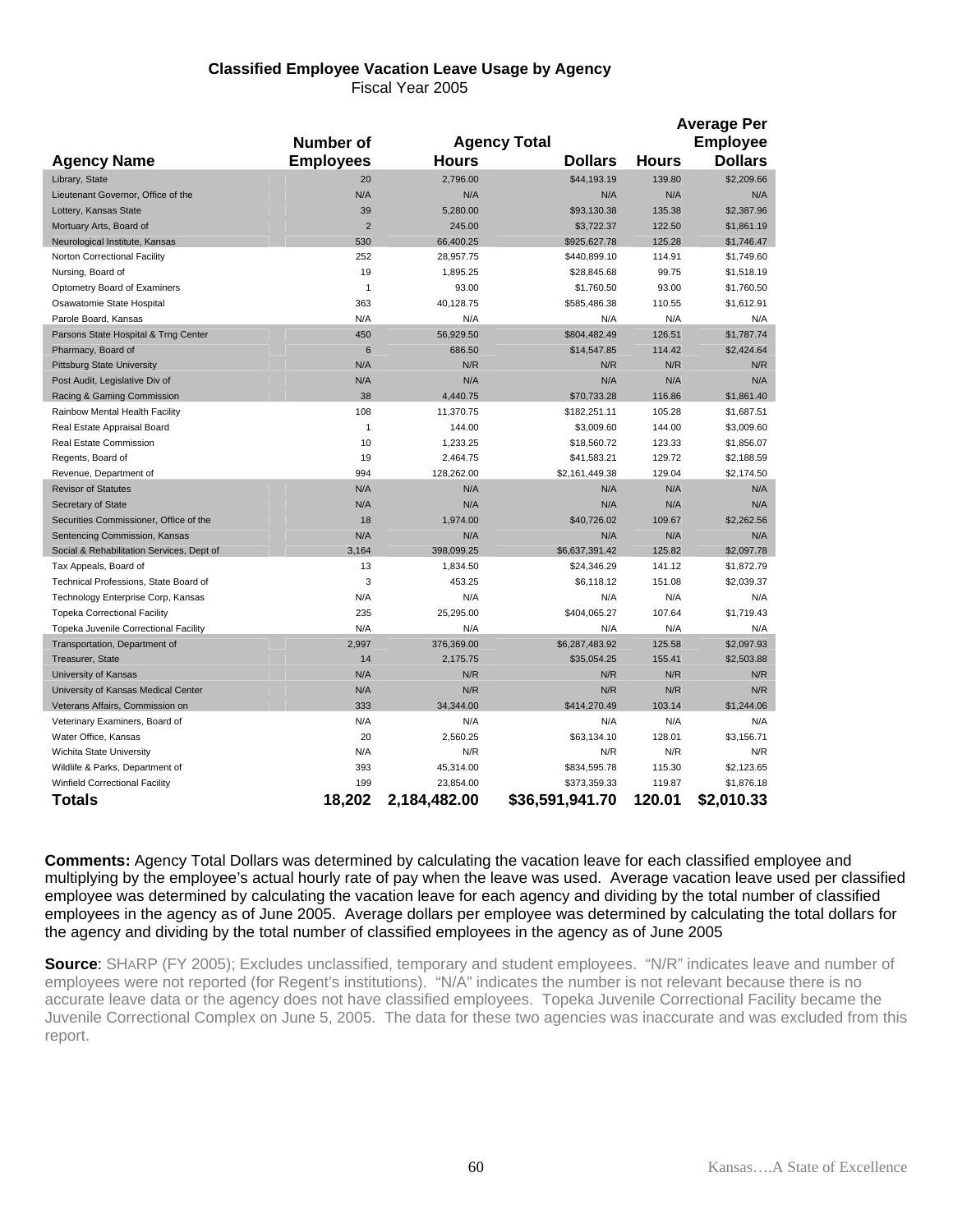#### **Unclassified Employee Vacation Leave Usage by Agency**

|                                                                     | Number of               |                | <b>Agency Total</b>         |                  | <b>Average Per</b><br><b>Employee</b> |
|---------------------------------------------------------------------|-------------------------|----------------|-----------------------------|------------------|---------------------------------------|
| <b>Agency Name</b>                                                  | <b>Employees</b>        | <b>Hours</b>   | <b>Dollars</b>              | <b>Hours</b>     | <b>Dollars</b>                        |
| Accountancy, Board of                                               | $\mathbf{1}$            | 88             | \$2,434.96                  | 88.00            | \$2,434.96                            |
| <b>Adjutant General</b>                                             | 156                     | 17,798         | \$268,223.77                | 114.09           | \$1,719.38                            |
| Administration, Department of                                       | 22                      | 3,057          | \$103,789.93                | 138.93           | \$4,717.72                            |
| Aging, Department on                                                | 10                      | 852            | \$27,220.59                 | 85.20            | \$2,722.06                            |
| Agriculture, Department of                                          | 17                      | 1,410          | \$37,070.10                 | 82.94            | \$2,180.59                            |
| Animal Health Department                                            | $\overline{2}$          | 196            | \$5,781.94                  | 98.00            | \$2,890.97                            |
| Arts Commission, Kansas                                             | $\mathbf{1}$            | 64             | \$2,199.36                  | 64.00            | \$2,199.36                            |
| Atchison Juvenile Correctional Fac<br><b>Attorney General</b>       | $\mathbf{1}$            | 140            | \$4,397.93                  | 140.00           | \$4,397.93                            |
| <b>Banking Department</b>                                           | 78<br>14                | 7,334<br>1,176 | \$159,043.65<br>\$36,728.26 | 94.03<br>84.00   | \$2,039.02<br>\$2,623.45              |
| Barbering, Board of                                                 | $\mathbf{1}$            | 184            | \$3,300.01                  | 184.00           | \$3,300.01                            |
| <b>Behavioral Sciences Regulatory Board</b>                         | $\mathbf{3}$            | 330            | \$6,294.74                  | 109.83           | \$2,098.25                            |
| <b>Beloit Juvenile Correctional Facility</b>                        | $\mathbf{1}$            | 32             | \$923.07                    | 32.00            | \$923.07                              |
| Blind, School for the                                               | 56                      | 1,173          | \$27,931.93                 | 20.95            | \$498.78                              |
| Citizen's Utility Ratepayer Board                                   | $\overline{4}$          | 268            | \$8,812.95                  | 67.00            | \$2,203.24                            |
| Commerce, Department of                                             | $\overline{7}$          | 703            | \$22,525.17                 | 100.43           | \$3,217.88                            |
| <b>Conservation Commission</b>                                      | 6                       | 727            | \$19,316.14                 | 121.13           | \$3,219.36                            |
| <b>Corporation Commission</b>                                       | 66                      | 7,512          | \$211,120.63                | 113.82           | \$3,198.80                            |
| Corrections, Department of                                          | 15                      | 1,553          | \$54,998.12                 | 103.53           | \$3,666.54                            |
| Cosmetology, Board of                                               | $\mathbf{1}$            | 139            | \$3,044.56                  | 138.50           | \$3,044.56                            |
| Credit Unions, Department of                                        | $\overline{1}$          | 132            | \$4,130.89                  | 132.00           | \$4,130.89                            |
| Deaf, School for the                                                | 106                     | 263            | \$10,501.66                 | 2.48             | \$99.07                               |
| <b>Dental Board</b>                                                 | N/A                     | N/R            | N/R                         | N/R              | N/R                                   |
| Education, Department of                                            | 28                      | 3,390          | \$117,064.44                | 121.06           | \$4,180.87                            |
| El Dorado Correctional Facility                                     | $\overline{1}$          | 160            | \$3,988.09                  | 160.00           | \$3,988.09                            |
| <b>Ellsworth Correctional Facility</b>                              | 1                       | 160            | \$4,065.72                  | 160.00           | \$4,065.72                            |
| <b>Emergency Medical Services</b>                                   | 1                       | 120            | \$3,694.07                  | 120.00           | \$3,694.07                            |
| <b>Emporia State University</b>                                     | N/A                     | N/R            | N/R                         | N/R              | N/R                                   |
| Ethics Commission, Kansas Gov                                       | 9                       | 1,149          | \$22,452.92                 | 127.67           | \$2,494.77                            |
| Fair, Kansas State                                                  | $\mathbf{1}$            | 104            | \$3,792.61                  | 104.00           | \$3,792.61                            |
| <b>Fire Marshal</b>                                                 | $\overline{2}$          | 80             | \$1,888.80                  | 40.00            | \$944.40                              |
| Fort Hays State University                                          | N/A                     | N/R            | N/R                         | N/R              | N/R                                   |
| Governor, Office of the<br>Healing Arts, State Board of             | 37<br>$\,6$             | 2,195<br>693   | \$46,396.51<br>\$20,924.32  | 59.32<br>115.42  | \$1,253.96<br>\$3,487.39              |
| Health & Environment, Department of                                 | 16                      | 1,790          | \$68,386.96                 | 111.84           | \$4,274.19                            |
| Health Care Stabilization Fund, Bd of Gov                           | $\overline{7}$          | 762            | \$22,081.43                 | 108.86           | \$3,154.49                            |
| Health Policy and Finance                                           | $\overline{4}$          | 8              | \$338.93                    | 2.00             | \$84.73                               |
| <b>Highway Patrol</b>                                               | 14                      | 606            | \$19,310.19                 | 43.27            | \$1,379.30                            |
| Historical Society, State                                           | $\mathbf{1}$            | 92             | \$3,312.60                  | 92.00            | \$3,312.60                            |
| Housing Resources Corp, Kansas                                      | 8                       | 690            | \$13,634.54                 | 86.28            | \$1,704.32                            |
| Human Rights Commission, Kansas                                     | $\overline{4}$          | 432            | \$12,933.71                 | 108.00           | \$3,233.43                            |
| <b>Hutchinson Correctional Facility</b>                             | $\mathbf{1}$            | 68             | \$1,645.41                  | 68.00            | \$1,645.41                            |
| Indigents Defense Services Board                                    | 95                      | 7,813          | \$202,506.25                | 82.24            | \$2,131.64                            |
| <b>Insurance Department</b>                                         | 99                      | 11,444         | \$271,386.33                | 115.60           | \$2,741.28                            |
| Investigation, Kansas Bureau of                                     | $\overline{7}$          | 660            | \$26,583.25                 | 94.29            | \$3,797.61                            |
| <b>Judicial Branch</b>                                              | 1,854                   | 196,134        | \$3,275,443.40              | 105.79           | \$1,766.69                            |
| Judicial Council                                                    | $\overline{\mathbf{4}}$ | 222            | \$5,298.40                  | 55.50            | \$1,324.60                            |
| Juvenile Correctional Complex                                       | N/A                     | N/A            | N/A                         | N/A              | N/A                                   |
| Juvenile Justice Authority                                          | 9                       | 1,043          | \$32,104.90                 | 115.89           | \$3,567.21                            |
| Kansas Inc                                                          | $\overline{2}$          | 284            | \$6,776.10                  | 142.00           | \$3,388.05                            |
| Kansas Public Employees Retirement System                           | 14                      | 1,813          | \$77,179.63                 | 129.46           | \$5,512.83                            |
| <b>Kansas State University</b>                                      | N/A                     | N/R            | N/R                         | N/R              | N/R                                   |
| Labor, Department of                                                | 25                      | 1,826          | \$72,965.43                 | 73.04            | \$2,918.62                            |
| <b>Lansing Correctional Facility</b>                                | $\mathbf{1}$            | 92             | \$2,003.28                  | 92.00            | \$2,003.28                            |
| Larned Correctional Mental Health Fac                               | N/A                     | N/A            | N/A                         | N/A              | N/A                                   |
| Larned Juvenile Correctional Facility                               | $\overline{2}$<br>20    | 212<br>2,054   | \$10,294.61                 | 106.00<br>102.70 | \$5,147.31                            |
| Larned State Hospital                                               | 11                      | 1,268          | \$101,589.05                | 115.25           | \$5,079.45                            |
| Legislative Coordinating Council<br>Legislative Research Department | 38                      | 3,344          | \$25,485.63<br>\$92,378.29  | 88.00            | \$2,316.88<br>\$2,431.01              |
| Legislature                                                         | 34                      | 2,687          | \$55,609.35                 | 79.01            | \$1,635.57                            |
|                                                                     |                         |                |                             |                  |                                       |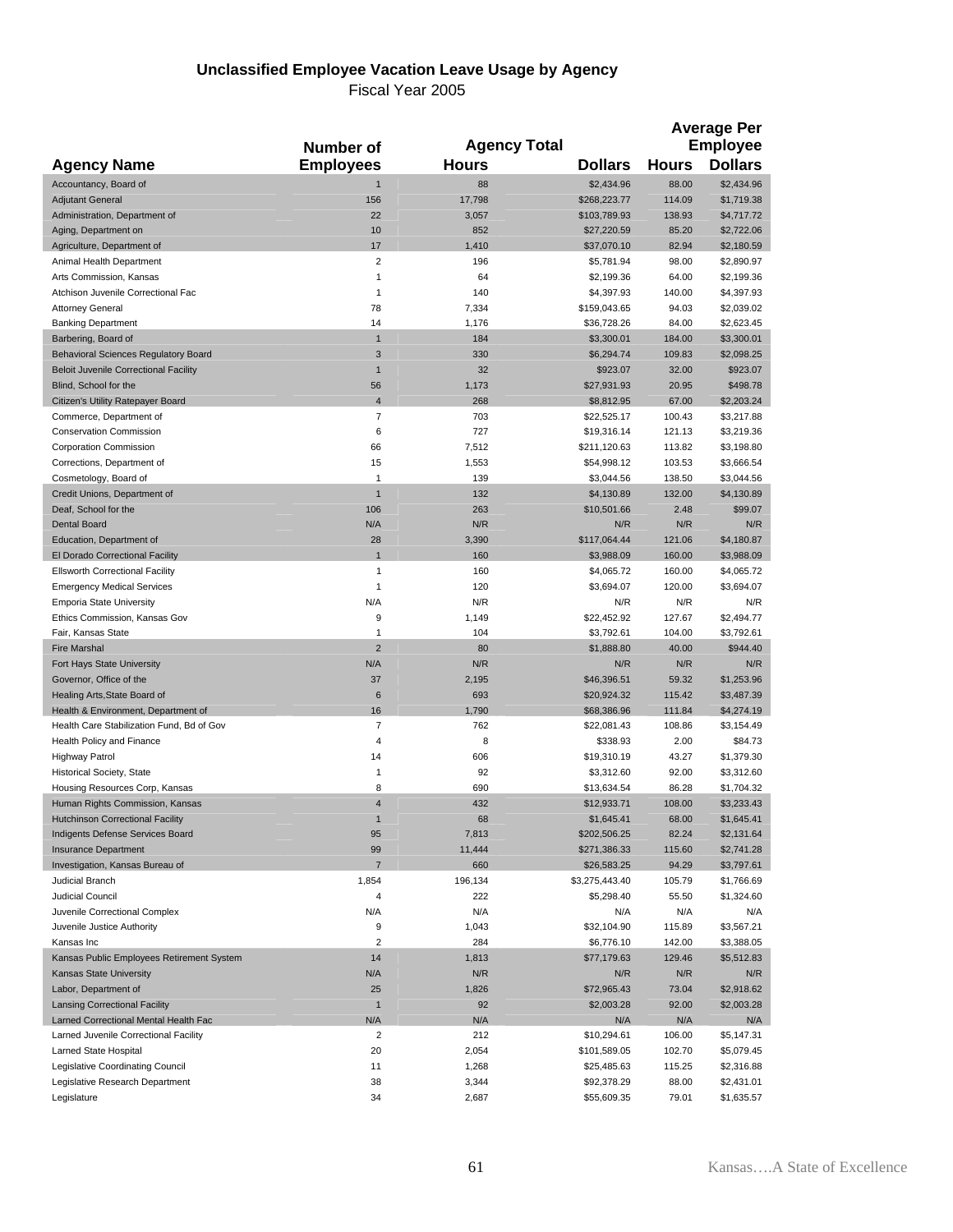#### **Unclassified Employee Vacation Leave Usage by Agency**  Fiscal Year 2005

|                                           |                         |              |                     |              | <b>Average Per</b> |
|-------------------------------------------|-------------------------|--------------|---------------------|--------------|--------------------|
|                                           | Number of               |              | <b>Agency Total</b> |              | <b>Employee</b>    |
| <b>Agency Name</b>                        | <b>Employees</b>        | <b>Hours</b> | <b>Dollars</b>      | <b>Hours</b> | <b>Dollars</b>     |
| Library, State                            | $\overline{2}$          | 180          | \$2,604.22          | 90.00        | \$1,302.11         |
| Lieutenant Governor, Office of the        | $\overline{4}$          | 113          | \$2,608.79          | 28.31        | \$652.20           |
| Lottery, Kansas State                     | 39                      | 4,322        | \$90,529.49         | 110.82       | \$2,321.27         |
| Mortuary Arts, Board of                   | $\overline{1}$          | 156          | \$4,592.85          | 156.00       | \$4,592.85         |
| Neurological Institute, Kansas            | 3                       | 392          | \$18,389.52         | 130.67       | \$6,129.84         |
| Norton Correctional Facility              | N/A                     | N/A          | N/A                 | N/A          | N/A                |
| Nursing, Board of                         | $\overline{2}$          | 268          | \$7,496.22          | 134.00       | \$3,748.11         |
| Optometry Board of Examiners              | N/A                     | N/A          | N/A                 | N/A          | N/A                |
| Osawatomie State Hospital                 | 16                      | 1,684        | \$85,464.15         | 105.27       | \$5,341.51         |
| Parole Board, Kansas                      | 3                       | 148          | \$7,324.97          | 49.33        | \$2,441.66         |
| Parsons State Hospital & Trng Center      | $\overline{7}$          | 864          | \$36,383.50         | 123.43       | \$5,197.64         |
| Pharmacy, Board of                        | $\mathbf{1}$            | 124          | \$3,492.94          | 124.00       | \$3,492.94         |
| <b>Pittsburg State University</b>         | N/A                     | N/R          | N/R                 | N/R          | N/R                |
| Post Audit, Legislative Div of            | 21                      | 2,347        | \$67,065.71         | 111.76       | \$3,193.61         |
| Racing & Gaming Commission                | 18                      | 1,778        | \$47,985.99         | 98.76        | \$2,665.89         |
| Rainbow Mental Health Facility            | 3                       | 644          | \$32,580.44         | 214.67       | \$10,860.15        |
| Real Estate Appraisal Board               | $\mathbf{1}$            | 132          | \$3,578.37          | 132.00       | \$3,578.37         |
| Real Estate Commission                    | 1                       | 132          | \$3,649.02          | 132.00       | \$3,649.02         |
| Regents, Board of                         | 31                      | 4,032        | \$133,095.86        | 130.06       | \$4,293.41         |
| Revenue, Department of                    | 29                      | 2,875        | \$92,530.95         | 99.14        | \$3,190.72         |
| <b>Revisor of Statutes</b>                | 27                      | 3,220        | \$91,608.02         | 119.26       | \$3,392.89         |
| Secretary of State                        | 49                      | 5,622        | \$104,334.33        | 114.72       | \$2,129.27         |
| Securities Commissioner, Office of the    | 10                      | 1,236        | \$40,912.70         | 123.60       | \$4,091.27         |
| Sentencing Commission, Kansas             | $\overline{7}$          | 552          | \$11,030.32         | 78.79        | \$1,575.76         |
| Social & Rehabilitation Services, Dept of | 31                      | 4,175        | \$147,663.52        | 134.68       | \$4,763.34         |
| Tax Appeals, Board of                     | 6                       | 504          | \$15,861.15         | 83.92        | \$2,643.53         |
| Technical Professions, State Board of     | $\overline{2}$          | 364          | \$9,896.54          | 182.00       | \$4,948.27         |
| Technology Enterprise Corp, Kansas        | 23                      | 2,089        | \$55,586.25         | 90.84        | \$2,416.79         |
| <b>Topeka Correctional Facility</b>       | N/A                     | N/A          | N/A                 | N/A          | N/A                |
| Topeka Juvenile Correctional Facility.    | N/A                     | N/A          | N/A                 | N/A          | N/A                |
| Transportation, Department of             | 9                       | 1,148        | \$49,714.63         | 127.50       | \$5,523.85         |
| Treasurer, State                          | 32                      | 3,440        | \$72,039.49         | 107.50       | \$2,251.23         |
| University of Kansas                      | N/A                     | N/R          | N/R                 | N/R          | N/R                |
| University of Kansas Medical Center       | N/A                     | N/R          | N/R                 | N/R          | N/R                |
| Veterans Affairs, Commission on           | $\overline{4}$          | 300          | \$8,102.36          | 75.00        | \$2,025.59         |
| Veterinary Examiners, Board of            | 3                       | 364          | \$7,180.02          | 121.42       | \$2,393.34         |
| Water Office, Kansas                      | $\overline{\mathbf{c}}$ | 280          | \$10,563.04         | 140.00       | \$5,281.52         |
| Wichita State University                  | N/A                     | N/R          | N/R                 | N/R          | N/R                |
| Wildlife & Parks, Department of           | 26                      | 1,353        | \$35,897.00         | 52.02        | \$1,380.65         |
| Winfield Correctional Facility            | N/A                     | N/A          | N/A                 | N/A          | N/A                |
| Totals                                    | 3,338                   | 333,358      | \$6,943,067.87      | 99.87        | \$2,080.01         |

**Comments:** Agency Total Dollars was determined by calculating the vacation leave for each unclassified employee and multiplying by the employee's actual hourly rate of pay when the leave was used. Average vacation leave used per unclassified employee was determined by calculating the vacation leave for each agency and dividing by the total number of unclassified employees in the agency as of June 2005. Average dollars per employee was determined by calculating the total dollars for the agency and dividing by the total number of unclassified employees in the agency as of June 2005

**Source**: SHARP (FY 2005); Excludes classified, temporary and student employees. "N/R" indicates leave and number of employees were not reported (for Regent's institutions). "N/A" indicates the number is not relevant because there is no accurate leave data or the agency does not have unclassified employees. Topeka Juvenile Correctional Facility became the Juvenile Correctional Complex on June 5, 2005. The data for these two agencies was inaccurate and was excluded from this report.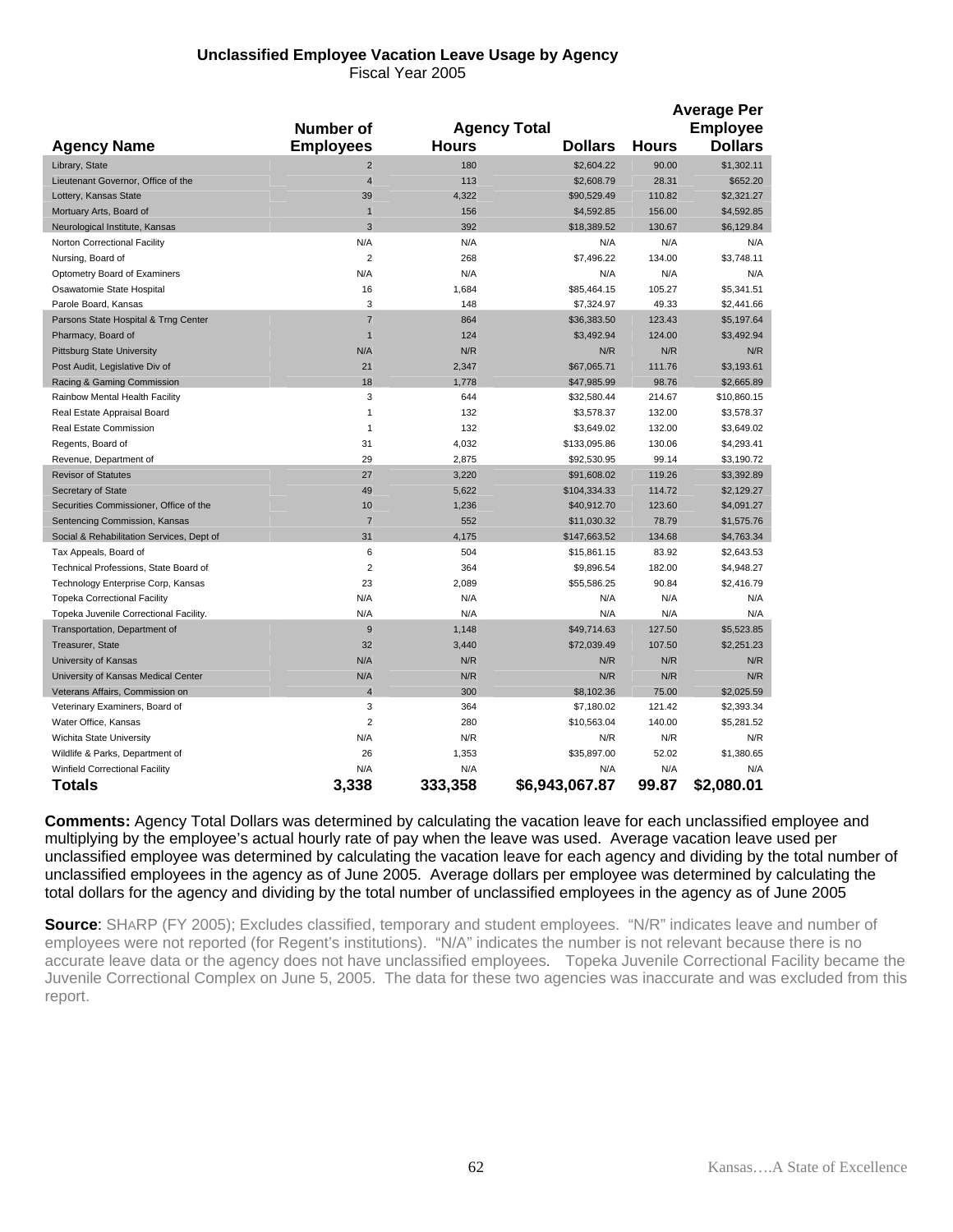# **Classified Employee Sick Leave Usage by Agency**

|                                                             |                  |                      |                             | <b>Average Per</b> |                          |  |
|-------------------------------------------------------------|------------------|----------------------|-----------------------------|--------------------|--------------------------|--|
|                                                             | <b>Number of</b> | <b>Agency Total</b>  |                             | <b>Employee</b>    |                          |  |
| <b>Agency Name</b>                                          | <b>Employees</b> | <b>Hours</b>         | <b>Dollars</b>              | <b>Hours</b>       | <b>Dollars</b>           |  |
| Accountancy, Board of                                       | 1                | 138.75               | \$1,584.49                  | 138.75             | \$1,584.49               |  |
| <b>Adjutant General</b>                                     | 45               | 3,673.00             | \$62,707.48                 | 81.62              | \$1,393.50               |  |
| Administration, Department of                               | 578              | 43,250.00            | \$732,878.24                | 74.83              | \$1,267.96               |  |
| Aging, Department on                                        | 166              | 11,944.50            | \$225,257.66                | 71.95              | \$1,356.97               |  |
| Agriculture, Department of                                  | 256              | 18,440.25            | \$334,268.58                | 72.03              | \$1,305.74               |  |
| Animal Health Department                                    | 26               | 2,442.25             | \$37,811.58                 | 93.93              | \$1,454.29               |  |
| Arts Commission, Kansas                                     | 7                | 511.00               | \$9,562.74                  | 73.00              | \$1,366.11               |  |
| Atchison Juvenile Correctional Fac                          | 90               | 8,580.25             | \$122,260.82                | 95.34              | \$1,358.45               |  |
| <b>Attorney General</b>                                     | 1                | 19.00                | \$359.67                    | 19.00              | \$359.67                 |  |
| <b>Banking Department</b>                                   | 67               | 4,961.00             | \$105,725.40                | 74.04              | \$1,577.99               |  |
| Barbering, Board of                                         | $\pmb{0}$        | 0.00                 | \$0.00                      | 0.00               | \$0.00                   |  |
| <b>Behavioral Sciences Regulatory Board</b>                 | $\overline{4}$   | 349.00               | \$4,714.62                  | 87.25              | \$1,178.66               |  |
| <b>Beloit Juvenile Correctional Facility</b>                | 76<br>25         | 3,694.25             | \$51,812.39                 | 48.61              | \$681.74                 |  |
| Blind, School for the<br>Citizen's Utility Ratepayer Board  | N/A              | 1,744.00<br>N/A      | \$24,798.78<br>N/A          | 69.76<br>N/A       | \$991.95<br>N/A          |  |
| Commerce, Department of                                     | 313              | 25,238.50            | \$446,534.54                | 80.63              | \$1,426.63               |  |
| <b>Conservation Commission</b>                              | 5                | 298.00               | \$4,377.32                  | 59.60              | \$875.46                 |  |
| <b>Corporation Commission</b>                               | 137              | 9,704.25             | \$168,405.07                | 70.83              | \$1,229.23               |  |
| Corrections, Department of                                  | 265              | 19,492.75            | \$334,328.47                | 73.56              | \$1,261.62               |  |
| Cosmetology, Board of                                       | 10               | 612.75               | \$7,335.88                  | 61.28              | \$733.59                 |  |
| Credit Unions, Department of                                | 12               | 426.00               | \$8,823.29                  | 35.50              | \$735.27                 |  |
| Deaf, School for the                                        | 48               | 3,939.50             | \$48,985.91                 | 82.07              | \$1,020.54               |  |
| <b>Dental Board</b>                                         | $\overline{2}$   | 88.00                | \$1,054.20                  | 44.00              | \$527.10                 |  |
| Education, Department of                                    | 169              | 11,605.25            | \$212,477.11                | 68.67              | \$1,257.26               |  |
| El Dorado Correctional Facility                             | 443              | 36,730.75            | \$519,403.46                | 82.91              | \$1,172.47               |  |
| <b>Ellsworth Correctional Facility</b>                      | 214              | 12,420.25            | \$178,435.73                | 58.04              | \$833.81                 |  |
| <b>Emergency Medical Services</b>                           | 11               | 1,107.75             | \$20,236.11                 | 100.70             | \$1,839.65               |  |
| <b>Emporia State University</b>                             | N/A              | N/R                  | N/R                         | N/R                | N/R                      |  |
| Ethics commission, Kansas Gov                               | N/A              | N/A                  | N/A                         | N/A                | N/A                      |  |
| Fair, Kansas State                                          | 21               | 1,031.75             | \$15,271.53                 | 49.13              | \$727.22                 |  |
| <b>Fire Marshal</b>                                         | 46               | 3,656.75             | \$70,282.32                 | 79.49              | \$1,527.88               |  |
| Fort Hays State University                                  | N/A              | N/R                  | N/R                         | N/R                | N/R                      |  |
| Governor, Office of the                                     | N/A              | N/A                  | N/A                         | N/A                | N/A                      |  |
| Healing Arts, State Board of                                | 26               | 2,016.75             | \$27,887.76                 | 77.57              | \$1,072.61               |  |
| Health & Environment, Department of                         | 774              | 57,134.50            | \$1,046,301.52              | 73.82              | \$1,351.81               |  |
| Health Care Stabilization Fund, Bd of Gov                   | 8                | 800.75               | \$9,797.18                  | 100.09             | \$1,224.65               |  |
| Health Policy and Finance                                   | 119              | 346.75               | \$6,081.63                  | 2.91               | \$51.11                  |  |
| <b>Highway Patrol</b>                                       | 798              | 45,431.50            | \$847,488.55                | 56.93              | \$1,062.02               |  |
| Historical Society, State<br>Housing Resources Corp, Kansas | 111<br>31        | 8,364.25<br>2,621.50 | \$127,616.41<br>\$50,141.57 | 75.35<br>84.56     | \$1,149.70<br>\$1,617.47 |  |
| Human Rights Commission, Kansas                             | 26               | 1,552.50             | \$22,756.85                 | 59.71              | \$875.26                 |  |
| <b>Hutchinson Correctional Facility</b>                     | 507              | 33,797.50            | \$493,093.10                | 66.66              | \$972.57                 |  |
| Indigents Defense Services Board                            | 67               | 4,895.25             | \$64,887.02                 | 73.06              | \$968.46                 |  |
| <b>Insurance Department</b>                                 | 28               | 2,547.00             | \$31,907.86                 | 90.96              | \$1,139.57               |  |
| Investigation, Kansas Bureau of                             | 143              | 7,466.50             | \$139,424.93                | 52.21              | \$975.00                 |  |
| <b>Judicial Branch</b>                                      | 0                | 0.00                 | \$0.00                      | 0.00               | \$0.00                   |  |
| Judicial Council                                            | N/A              | N/A                  | N/A                         | N/A                | N/A                      |  |
| Juvenile Correctional Complex                               | N/A              | N/A                  | N/A                         | N/A                | N/A                      |  |
| Juvenile Justice Authority                                  | 24               | 1,880.00             | \$35,191.72                 | 78.33              | \$1,466.32               |  |
| Kansas Inc                                                  | N/A              | N/A                  | N/A                         | N/A                | N/A                      |  |
| Kansas Public Employees Retirement System                   | 66               | 4,950.25             | \$78,963.09                 | 75.00              | \$1,196.41               |  |
| <b>Kansas State University</b>                              | N/A              | N/R                  | N/R                         | N/R                | N/R                      |  |
| Labor, Department of                                        | 478              | 38,693.75            | \$674,910.44                | 80.95              | \$1,411.95               |  |
| <b>Lansing Correctional Facility</b>                        | 658              | 54,835.25            | \$826,778.35                | 83.34              | \$1,256.50               |  |
| Larned Correctional Mental Health Fac                       | 178              | 11,923.75            | \$167,317.41                | 66.99              | \$939.99                 |  |
| Larned Juvenile Correctional Facility                       | 135              | 10,430.75            | \$148,546.32                | 77.26              | \$1,100.34               |  |
| Larned State Hospital                                       | 745              | 57,399.00            | \$774,800.88                | 77.05              | \$1,040.00               |  |
| Legislative Coordinating Council                            | N/A              | N/A                  | N/A                         | N/A                | N/A                      |  |
| Legislative Research Department                             | N/A              | N/A                  | N/A                         | N/A                | N/A                      |  |
| Legislature                                                 | N/A              | N/A                  | N/A                         | N/A                | N/A                      |  |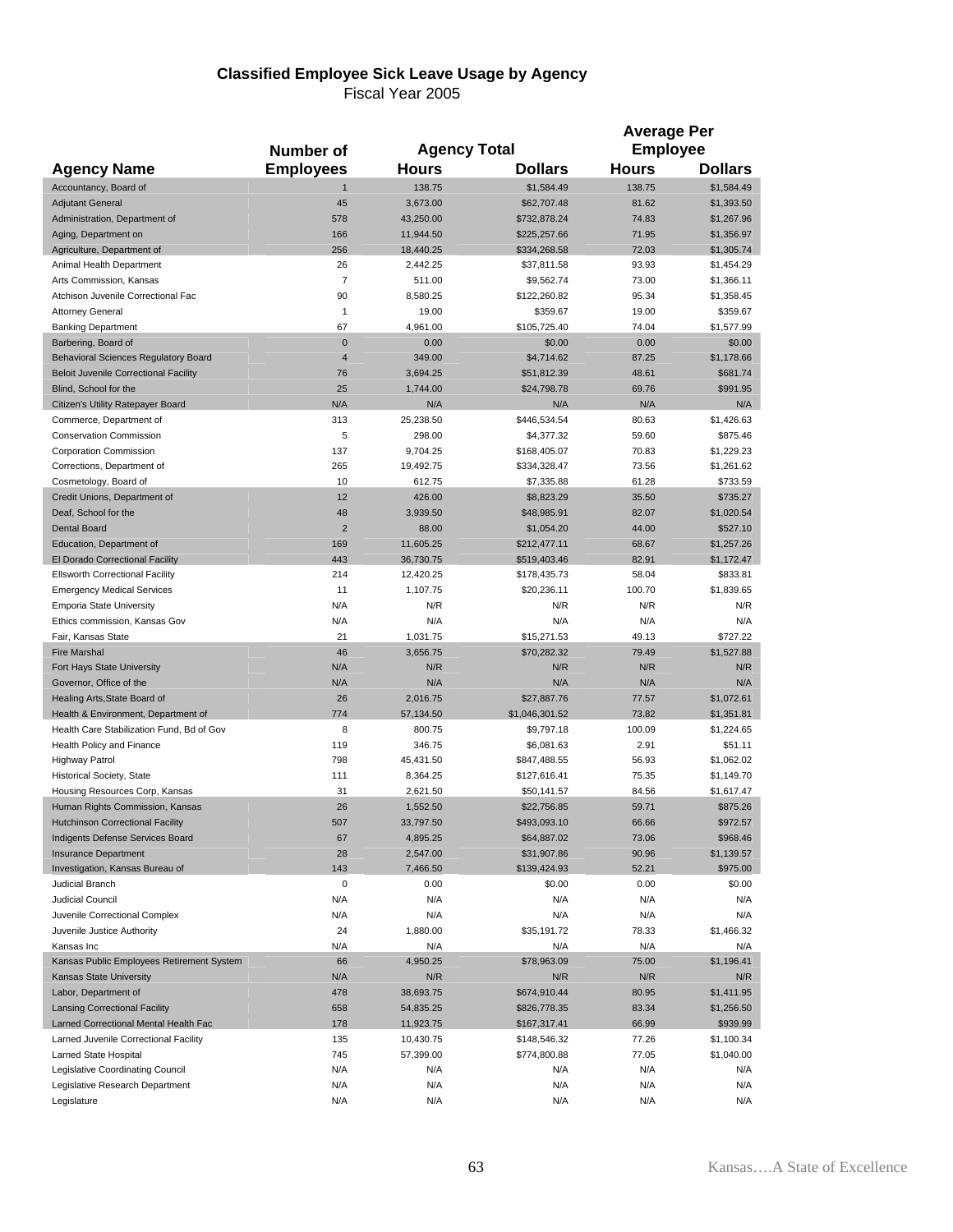#### **Classified Employee Sick Leave Usage by Agency**  Fiscal Year 2005

|                                           |                  |              |                     | <b>Average Per</b> |                 |  |
|-------------------------------------------|------------------|--------------|---------------------|--------------------|-----------------|--|
|                                           | <b>Number of</b> |              | <b>Agency Total</b> |                    | <b>Employee</b> |  |
| <b>Agency Name</b>                        | <b>Employees</b> | <b>Hours</b> | <b>Dollars</b>      | <b>Hours</b>       | <b>Dollars</b>  |  |
| Library, State                            | 20               | 1.334.00     | \$20.395.11         | 66.70              | \$1,019.76      |  |
| Lieutenant Governor, Office of the        | N/A              | N/A          | N/A                 | N/A                | N/A             |  |
| Lottery, Kansas State                     | 39               | 1,775.25     | \$26,621.61         | 45.52              | \$682.61        |  |
| Mortuary Arts, Board of                   | $\overline{2}$   | 118.25       | \$1,487.28          | 59.13              | \$743.64        |  |
| Neurological Institute, Kansas            | 530              | 39.679.50    | \$534,372.37        | 74.87              | \$1,008.25      |  |
| Norton Correctional Facility              | 252              | 18,549.50    | \$271,668.39        | 73.61              | \$1,078.05      |  |
| Nursing, Board of                         | 19               | 1,317.50     | \$18,225.03         | 69.34              | \$959.21        |  |
| Optometry Board of Examiners              | $\mathbf{1}$     | 6.00         | \$113.59            | 6.00               | \$113.59        |  |
| Osawatomie State Hospital                 | 363              | 30,827.50    | \$439,827.71        | 84.92              | \$1,211.65      |  |
| Parole Board, Kansas                      | N/A              | N/A          | N/A                 | N/A                | N/A             |  |
| Parsons State Hospital & Trng Center      | 450              | 43,990.25    | \$618,146.54        | 97.76              | \$1,373.66      |  |
| Pharmacy, Board of                        | $6\phantom{1}$   | 460.25       | \$9,198.03          | 76.71              | \$1,533.01      |  |
| <b>Pittsburg State University</b>         | N/A              | N/R          | N/R                 | N/R                | N/R             |  |
| Post Audit, Legislative Div of            | N/A              | N/A          | N/A                 | N/A                | N/A             |  |
| Racing & Gaming Commission                | 38               | 3,868.25     | \$67,858.28         | 101.80             | \$1,785.74      |  |
| Rainbow Mental Health Facility            | 108              | 7,555.25     | \$116,018.74        | 69.96              | \$1,074.25      |  |
| Real Estate Appraisal Board               | $\mathbf{1}$     | 28.00        | \$585.20            | 28.00              | \$585.20        |  |
| Real Estate Commission                    | 10               | 729.50       | \$9,904.20          | 72.95              | \$990.42        |  |
| Regents, Board of                         | 19               | 1,434.50     | \$23,143.94         | 75.50              | \$1,218.10      |  |
| Revenue, Department of                    | 994              | 81,431.25    | \$1,323,614.60      | 81.92              | \$1,331.60      |  |
| <b>Revisor of Statutes</b>                | N/A              | N/A          | N/A                 | N/A                | N/A             |  |
| Secretary of State                        | N/A              | N/A          | N/A                 | N/A                | N/A             |  |
| Securities Commissioner, Office of the    | 18               | 1,342.25     | \$28,324.73         | 74.57              | \$1,573.60      |  |
| Sentencing Commission, Kansas             | N/A              | N/A          | N/A                 | N/A                | N/A             |  |
| Social & Rehabilitation Services, Dept of | 3,164            | 238,910.25   | \$3,803,801.72      | 75.51              | \$1,202.21      |  |
| Tax Appeals, Board of                     | 13               | 1,116.00     | \$14,878.71         | 85.85              | \$1,144.52      |  |
| Technical Professions, State Board of     | 3                | 191.25       | \$2,571.26          | 63.75              | \$857.09        |  |
| Technology Enterprise Corp, Kansas        | N/A              | N/A          | N/A                 | N/A                | N/A             |  |
| <b>Topeka Correctional Facility</b>       | 235              | 16,123.25    | \$235,643.66        | 68.61              | \$1,002.74      |  |
| Topeka Juvenile Correctional Facility     | N/A              | N/A          | N/A                 | N/A                | N/A             |  |
| Transportation, Department of             | 2,997            | 220,066.00   | \$3,480,448.78      | 73.43              | \$1,161.31      |  |
| Treasurer, State                          | 14               | 651.50       | \$10,655.66         | 46.54              | \$761.12        |  |
| University of Kansas                      | N/A              | N/R          | N/R                 | N/R                | N/R             |  |
| University of Kansas Medical Center       | N/A              | N/R          | N/R                 | N/R                | N/R             |  |
| Veterans Affairs, Commission on           | 333              | 27,415.50    | \$319,327.69        | 82.33              | \$958.94        |  |
| Veterinary Examiners, Board of            | N/A              | N/A          | N/A                 | N/A                | N/A             |  |
| Water Office, Kansas                      | 20               | 1,179.00     | \$27,586.47         | 58.95              | \$1,379.32      |  |
| Wichita State University                  | N/A              | N/R          | N/R                 | N/R                | N/R             |  |
| Wildlife & Parks, Department of           | 393              | 19,153.75    | \$325,046.95        | 48.74              | \$827.09        |  |
| Winfield Correctional Facility            | 199              | 11,490.75    | \$169,116.03        | 57.74              | \$849.83        |  |
| Totals                                    | 18,201           | 1,343,931.25 | \$21,222,168.26     | 73.84              | \$1,165.99      |  |

**Comments:** Agency Total Dollars was determined by calculating the sick leave for each classified employee and multiplying by the employee's actual hourly rate of pay when the leave was used. Average sick leave used per classified employee was determined by calculating the vacation leave for each agency and dividing by the total number of classified employees in the agency as of June 2005. Average dollars per employee was determined by calculating the total dollars for the agency and dividing by the total number of classified employees in the agency as of June 2005

**Source**: SHARP (FY 2005); Excludes unclassified, temporary and student employees. "N/R" indicates leave and number of employees were not reported (for Regent's institutions). "N/A" indicates the number is not relevant because there is no accurate leave data or the agency does not have classified employees. Topeka Juvenile Correctional Facility became the Juvenile Correctional Complex on June 5, 2005. The data for these two agencies was inaccurate and was excluded from this report.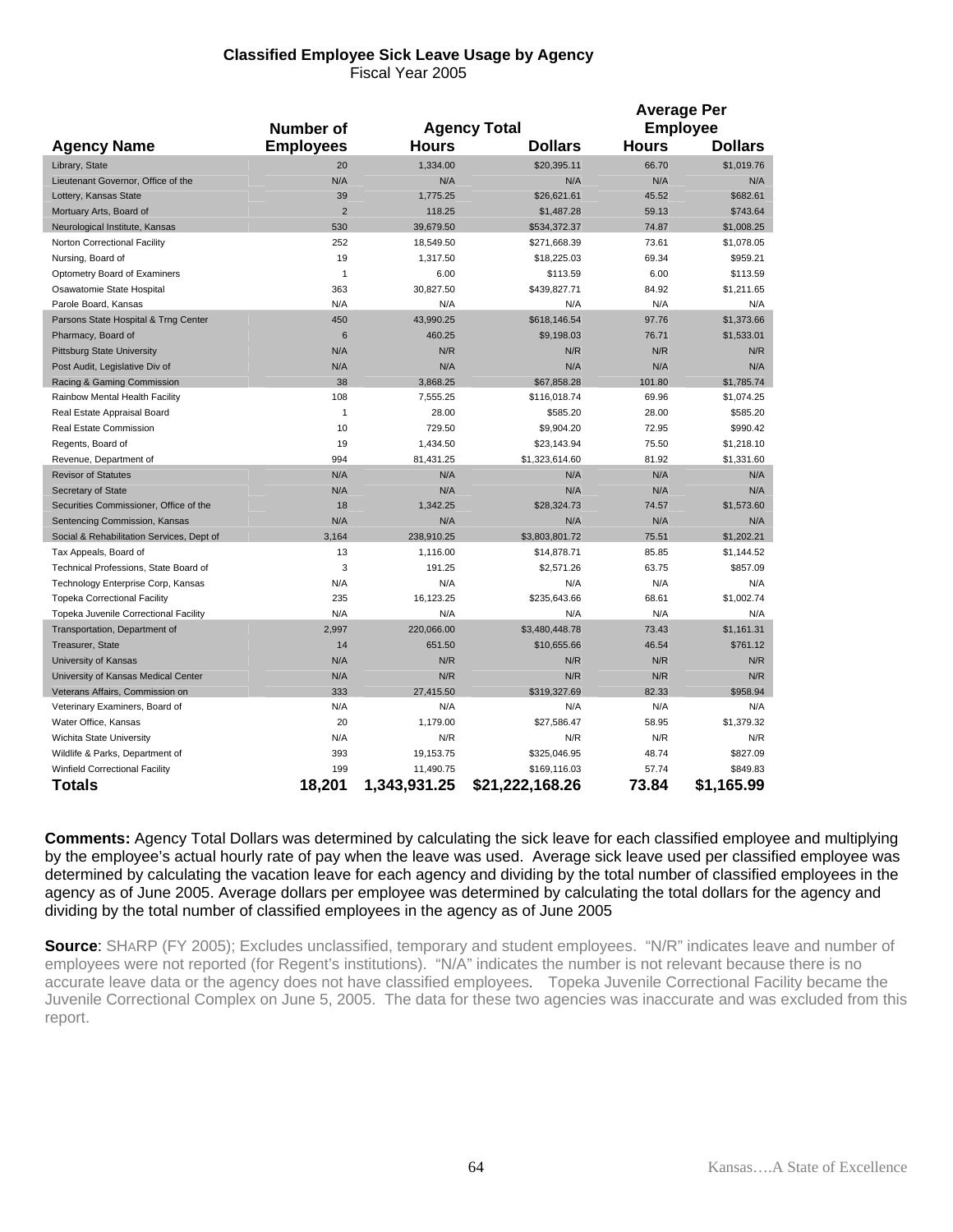#### **Unclassified Employee Sick Leave Usage by Agency**

|                                                                     | Number of          |                  | <b>Agency Total</b>        |                | <b>Average Per</b><br><b>Employee</b> |
|---------------------------------------------------------------------|--------------------|------------------|----------------------------|----------------|---------------------------------------|
| <b>Agency Name</b>                                                  | <b>Employees</b>   | Hours            | <b>Dollars</b>             | <b>Hours</b>   | <b>Dollars</b>                        |
| Accountancy, Board of                                               | $\overline{1}$     | 40.00            | \$1,106.80                 | 40.00          | \$1,106.80                            |
| <b>Adjutant General</b>                                             | 156                | 11,099.25        | \$163,528.94               | 71.15          | \$1,048.26                            |
| Administration, Department of                                       | 22                 | 979.50           | \$29,673.47                | 44.52          | \$1,348.79                            |
| Aging, Department on                                                | 10                 | 477.50           | \$14,683.28                | 47.75          | \$1,468.33                            |
| Agriculture, Department of                                          | 17                 | 747.00           | \$18,688.96                | 43.94          | \$1,099.35                            |
| Animal Health Department                                            | $\overline{2}$     | 104.00           | \$2,574.98                 | 52.00          | \$1,287.49                            |
| Arts Commission, Kansas                                             | $\mathbf{1}$       | 0.00             | \$0.00                     | 0.00           | \$0.00                                |
| Atchison Juvenile Correctional Fac                                  | $\mathbf{1}$       | 12.00            | \$376.97                   | 12.00          | \$376.97                              |
| <b>Attorney General</b>                                             | 78                 | 5,070.00         | \$103,329.27               | 65.00          | \$1,324.73                            |
| <b>Banking Department</b>                                           | 14<br>$\mathbf{1}$ | 436.00<br>16.00  | \$13,133.42                | 31.14          | \$938.10                              |
| Barbering, Board of<br><b>Behavioral Sciences Regulatory Board</b>  | 3                  | 228.00           | \$286.96<br>\$4,681.61     | 16.00<br>76.00 | \$286.96<br>\$1,560.54                |
| <b>Beloit Juvenile Correctional Facility</b>                        | $\mathbf{1}$       | 16.00            | \$461.54                   | 16.00          | \$461.54                              |
| Blind, School for the                                               | 56                 | 3,879.75         | \$69,031.21                | 69.28          | \$1,232.70                            |
| Citizen's Utility Ratepayer Board                                   | $\overline{4}$     | 204.00           | \$5,811.17                 | 51.00          | \$1,452.79                            |
| Commerce, Department of                                             | 7                  | 203.00           | \$5,578.50                 | 29.00          | \$796.93                              |
| <b>Conservation Commission</b>                                      | 6                  | 219.25           | \$4,834.56                 | 36.54          | \$805.76                              |
| <b>Corporation Commission</b>                                       | 66                 | 4,087.50         | \$111,916.13               | 61.93          | \$1,695.70                            |
| Corrections, Department of                                          | 15                 | 260.00           | \$8,723.70                 | 17.33          | \$581.58                              |
| Cosmetology, Board of                                               | 1                  | 91.00            | \$2,002.59                 | 91.00          | \$2,002.59                            |
| Credit Unions, Department of                                        | $\mathbf{1}$       | 48.00            | \$1,500.97                 | 48.00          | \$1,500.97                            |
| Deaf, School for the                                                | 106                | 5,314.25         | \$96,004.22                | 50.13          | \$905.70                              |
| <b>Dental Board</b>                                                 | $\mathbf{1}$       | 8.00             | \$217.88                   | 8.00           | \$217.88                              |
| Education, Department of                                            | 28                 | 1,402.00         | \$45,721.27                | 50.07          | \$1,632.90                            |
| El Dorado Correctional Facility                                     | $\overline{1}$     | 52.00            | \$1,295.32                 | 52.00          | \$1,295.32                            |
| <b>Ellsworth Correctional Facility</b>                              | 1                  | 32.00            | \$813.16                   | 32.00          | \$813.16                              |
| <b>Emergency Medical Services</b>                                   | $\mathbf{1}$       | 56.00            | \$1,723.90                 | 56.00          | \$1,723.90                            |
| <b>Emporia State University</b>                                     | N/A                | N/R              | N/R                        | N/R            | N/R                                   |
| Ethics Commission, Kansas Gov                                       | 9                  | 474.25           | \$8,148.36                 | 52.69          | \$905.37                              |
| Fair, Kansas State                                                  | $\mathbf{1}$       | 0.00             | \$0.00                     | 0.00           | \$0.00                                |
| <b>Fire Marshal</b>                                                 | $\overline{2}$     | 56.00            | \$1,324.52                 | 28.00          | \$662.26                              |
| Fort Hays State University                                          | N/A                | N/R              | N/R                        | N/R            | N/R                                   |
| Governor, Office of the                                             | 37<br>6            | 702.25           | \$13,696.08                | 18.98          | \$370.16                              |
| Healing Arts, State Board of<br>Health & Environment, Department of | 16                 | 486.00<br>765.50 | \$14,761.87<br>\$28,821.00 | 81.00<br>47.84 | \$2,460.31<br>\$1,801.31              |
| Health Care Stabilization Fund, Bd of Gov                           | 7                  | 404.50           | \$8,730.96                 | 57.79          | \$1,247.28                            |
| Health Policy and Finance                                           | 4                  | 0.00             | \$0.00                     | 0.00           | \$0.00                                |
| <b>Highway Patrol</b>                                               | 14                 | 383.25           | \$12,436.67                | 27.38          | \$888.33                              |
| Historical Society, State                                           | 1                  | 48.00            | \$1,545.00                 | 48.00          | \$1,545.00                            |
| Housing Resources Corp, Kansas                                      | 8                  | 653.25           | \$12,867.47                | 81.66          | \$1,608.43                            |
| Human Rights Commission, Kansas                                     | 4                  | 260.00           | \$7,278.01                 | 65.00          | \$1,819.50                            |
| <b>Hutchinson Correctional Facility</b>                             | $\mathbf{1}$       | 0.00             | \$0.00                     | 0.00           | \$0.00                                |
| Indigents Defense Services Board                                    | 95                 | 4,461.50         | \$110,542.51               | 46.96          | \$1,163.61                            |
| <b>Insurance Department</b>                                         | 99                 | 8,611.50         | \$203,795.97               | 86.98          | \$2,058.55                            |
| Investigation, Kansas Bureau of                                     | $\overline{7}$     | 140.00           | \$5,604.84                 | 20.00          | \$800.69                              |
| Judicial Branch                                                     | 1,854              | 110,031.50       | \$1,748,837.68             | 59.35          | \$943.28                              |
| <b>Judicial Council</b>                                             | 4                  | 70.50            | \$1,155.60                 | 17.63          | \$288.90                              |
| Juvenile Correctional Complex                                       | N/A                | N/R              | N/R                        | N/R            | N/R                                   |
| Juvenile Justice Authority                                          | 9                  | 582.50           | \$16,792.98                | 64.72          | \$1,865.89                            |
| Kansas Inc                                                          | $\overline{2}$     | 155.50           | \$4,022.04                 | 77.75          | \$2,011.02                            |
| Kansas Public Employees Retirement System                           | 14                 | 522.50           | \$17,330.03                | 37.32          | \$1,237.86                            |
| Kansas State University<br>Labor, Department of                     | N/A<br>25          | N/R<br>1,195.00  | N/R<br>\$34,176.20         | N/R<br>47.80   | N/R<br>\$1,367.05                     |
| <b>Lansing Correctional Facility</b>                                | $\mathbf{1}$       | 12.00            | \$253.41                   | 12.00          | \$253.41                              |
| Larned Correctional Mental Health Fac                               | N/A                | N/A              | N/A                        | N/A            | N/A                                   |
| Larned Juvenile Correctional Facility                               | 2                  | 64.00            | \$3,409.58                 | 32.00          | \$1,704.79                            |
| Larned State Hospital                                               | 20                 | 2,090.00         | \$120,453.03               | 104.50         | \$6,022.65                            |
| Legislative Coordinating Council                                    | 11                 | 551.50           | \$11,424.65                | 50.14          | \$1,038.60                            |
| Legislative Research Department                                     | 38                 | 2,080.00         | \$56,995.83                | 54.74          | \$1,499.89                            |
| Legislature                                                         | 34                 | 1,041.00         | \$21,884.56                | 30.62          | \$643.66                              |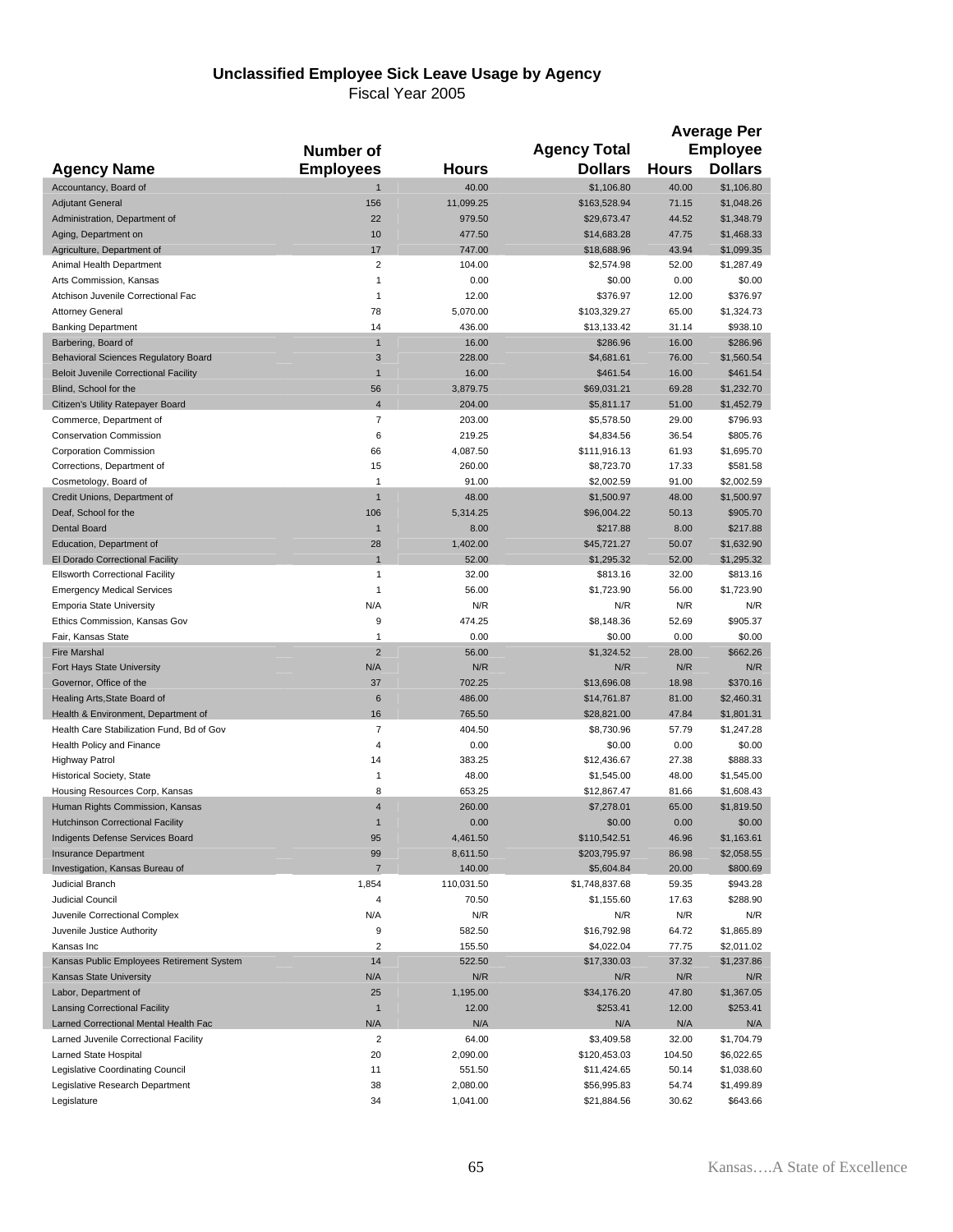# **Unclassified Employee Sick Leave Usage by Agency**

Fiscal Year 2005

|                                           |                         |              |                     |              | <b>Average Per</b> |
|-------------------------------------------|-------------------------|--------------|---------------------|--------------|--------------------|
|                                           | <b>Number of</b>        |              | <b>Agency Total</b> |              | <b>Employee</b>    |
| <b>Agency Name</b>                        | <b>Employees</b>        | <b>Hours</b> | <b>Dollars</b>      | <b>Hours</b> | <b>Dollars</b>     |
| Library, State                            | $\overline{2}$          | 111.75       | \$1,155.90          | 55.88        | \$577.95           |
| Lieutenant Governor, Office of the        | $\overline{4}$          | 14.00        | \$231.06            | 3.50         | \$57.77            |
| Lottery, Kansas State                     | 39                      | 1,622.50     | \$31,383.21         | 41.60        | \$804.70           |
| Mortuary Arts, Board of                   | $\mathbf{1}$            | 20.00        | \$588.25            | 20.00        | \$588.25           |
| Neurological Institute, Kansas            | 3                       | 116.00       | \$6,239.08          | 38.67        | \$2,079.69         |
| Norton Correctional Facility              | N/A                     | N/A          | N/A                 | N/A          | N/A                |
| Nursing, Board of                         | $\overline{2}$          | 104.00       | \$2,649.43          | 52.00        | \$1,324.72         |
| Optometry Board of Examiners              | N/A                     | N/A          | N/A                 | N/A          | N/A                |
| Osawatomie State Hospital                 | 16                      | 1,050.00     | \$47,758.13         | 65.63        | \$2,984.88         |
| Parole Board, Kansas                      | 3                       | 72.00        | \$3,603.25          | 24.00        | \$1,201.08         |
| Parsons State Hospital & Trng Center      | $\overline{7}$          | 144.00       | \$3,082.71          | 20.57        | \$440.39           |
| Pharmacy, Board of                        | $\mathbf{1}$            | 0.00         | \$0.00              | 0.00         | \$0.00             |
| <b>Pittsburg State University</b>         | N/A                     | N/R          | N/R                 | N/R          | N/R                |
| Post Audit, Legislative Div of            | 21                      | 964.50       | \$29,424.31         | 45.93        | \$1,401.16         |
| Racing & Gaming Commission                | 18                      | 937.75       | \$24,383.41         | 52.10        | \$1,354.63         |
| Rainbow Mental Health Facility            | 3                       | 120.00       | \$8,727.97          | 40.00        | \$2,909.32         |
| Real Estate Appraisal Board               | 1                       | 28.00        | \$758.48            | 28.00        | \$758.48           |
| Real Estate Commission                    | $\mathbf{1}$            | 104.00       | \$2,880.50          | 104.00       | \$2,880.50         |
| Regents, Board of                         | 31                      | 1,948.00     | \$62,311.44         | 62.84        | \$2,010.05         |
| Revenue, Department of                    | 29                      | 1,502.50     | \$47,504.70         | 51.81        | \$1,638.09         |
| <b>Revisor of Statutes</b>                | 27                      | 1,513.50     | \$39,606.14         | 56.06        | \$1,466.89         |
| Secretary of State                        | 49                      | 3,500.50     | \$58,009.31         | 71.44        | \$1,183.86         |
| Securities Commissioner, Office of the    | 10                      | 1,128.00     | \$31,740.38         | 112.80       | \$3,174.04         |
| Sentencing Commission, Kansas             | $\overline{7}$          | 417.25       | \$8,281.25          | 59.61        | \$1,183.04         |
| Social & Rehabilitation Services, Dept of | 31                      | 1,422.00     | \$48,618.73         | 45.87        | \$1,568.35         |
| Tax Appeals, Board of                     | 6                       | 192.00       | \$5,186.57          | 32.00        | \$864.43           |
| Technical Professions, State Board of     | $\overline{2}$          | 236.00       | \$6,131.31          | 118.00       | \$3,065.66         |
| Technology Enterprise Corp, Kansas        | 23                      | 1,083.25     | \$24,927.45         | 47.10        | \$1,083.80         |
| <b>Topeka Correctional Facility</b>       | N/A                     | N/A          | N/A                 | N/A          | N/A                |
| Topeka Juvenile Correctional Facility.    | N/A                     | N/A          | N/A                 | N/A          | N/A                |
| Transportation, Department of             | $9$                     | 296.00       | \$12,398.91         | 32.89        | \$1,377.66         |
| Treasurer, State                          | 32                      | 1,882.00     | \$36,455.36         | 58.81        | \$1,139.23         |
| University of Kansas                      | N/A                     | N/R          | N/R                 | N/R          | N/R                |
| University of Kansas Medical Center       | N/A                     | N/R          | N/R                 | N/R          | N/R                |
| Veterans Affairs, Commission on           | $\overline{4}$          | 84.00        | \$2,228.38          | 21.00        | \$557.10           |
| Veterinary Examiners, Board of            | 3                       | 173.50       | \$2,687.06          | 57.83        | \$895.69           |
| Water Office, Kansas                      | $\overline{\mathbf{c}}$ | 80.00        | \$2,879.61          | 40.00        | \$1,439.81         |
| Wichita State University                  | N/A                     | N/R          | N/R                 | N/R          | N/R                |
| Wildlife & Parks, Department of           | 26                      | 455.00       | \$9,773.28          | 17.50        | \$375.90           |
| Winfield Correctional Facility            | N/A                     | N/A          | N/A                 | N/A          | N/A                |
| Totals                                    | 3,339                   | 192,246.00   | \$3,735,595.20      | 57.58        | \$1,118.78         |

**Comments:** Agency Total Dollars was determined by calculating the sick leave for each unclassified employee and multiplying by the employee's actual hourly rate of pay when the leave was used. Average sick leave used per unclassified employee was determined by calculating the vacation leave for each agency and dividing by the total number of unclassified employees in the agency as of June 2005. Average dollars per employee was determined by calculating the total dollars for the agency and dividing by the total number of unclassified employees in the agency as of June 2005.

**Source**: SHARP (FY 2005); Excludes classified, temporary and student employees. "N/R" indicates leave and number of employees were not reported (for Regent's institutions). "N/A" indicates the number is not relevant because there is no accurate leave data or the agency does not have unclassified employees. Topeka Juvenile Correctional Facility became the Juvenile Correctional Complex on June 5, 2005. The data for these two agencies was inaccurate and was excluded from this report.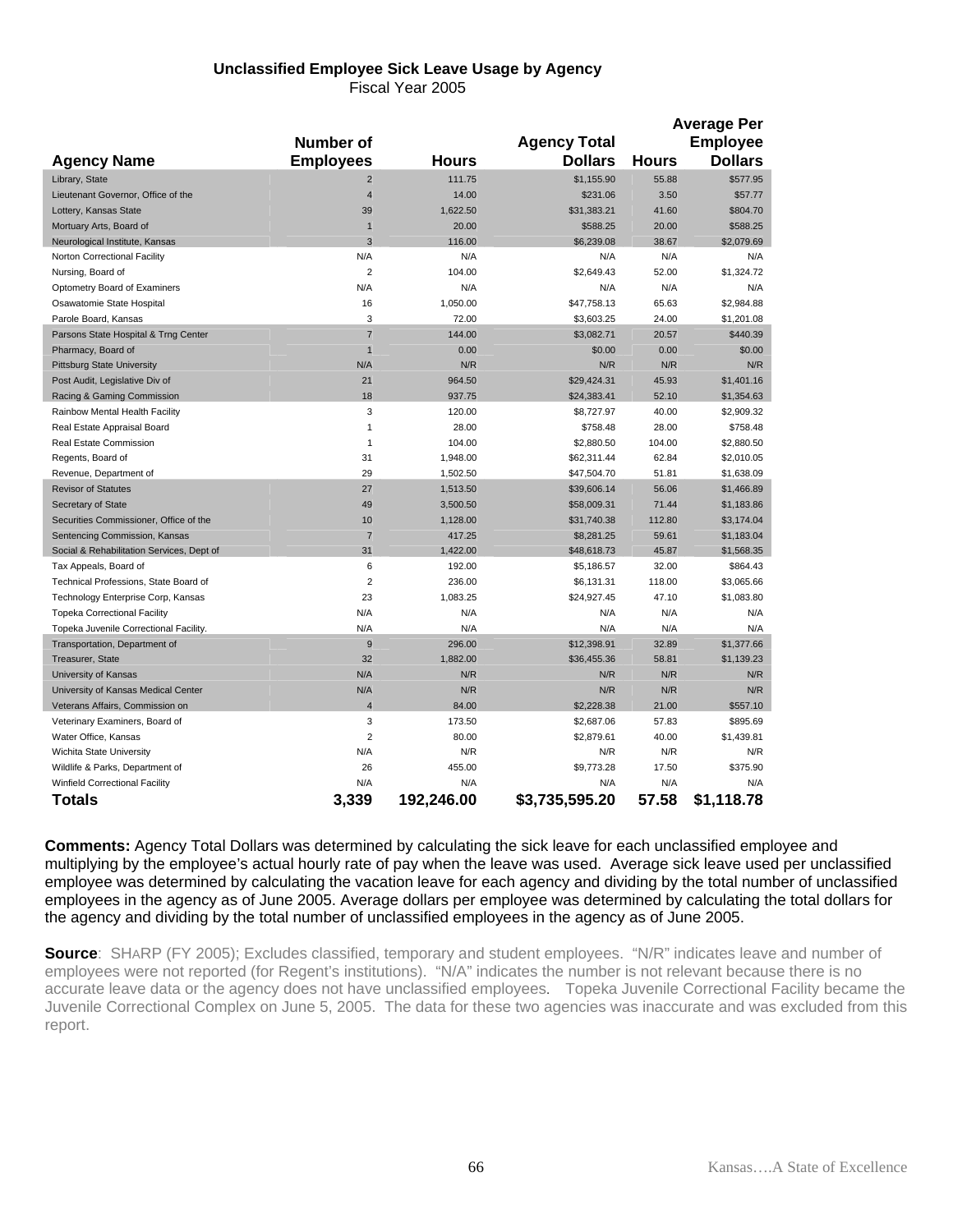## **Classification Study Crosswalk Information Technology Job Classes**

|                                              | <b>Previous Pay</b> |                                            | <b>New Pay</b> |
|----------------------------------------------|---------------------|--------------------------------------------|----------------|
| <b>Previous Classification</b>               | Grade               | <b>New Classification</b>                  | Grade          |
| Applications Programmer/Analyst I            | 25                  | <b>Applications Developer I</b>            | 27             |
| Applications Programmer/Analyst II           | 27                  | <b>Applications Developer I</b>            | 27             |
| Applications Programmer/Analyst III          | 29                  | <b>Applications Developer II</b>           | 29             |
| <b>Systems Analyst III</b>                   | 29                  | <b>Applications Developer II</b>           | 29             |
| <b>Quality Assurance Analyst</b>             | 29                  | <b>Applications Developer II</b>           | 29             |
| Applications Programmer/Analyst IV           | 31                  | <b>Applications Developer III</b>          | 31             |
| <b>Systems Analyst IV</b>                    | 31                  | <b>Applications Developer III</b>          | 31             |
| Prog. & Analysis Supervisor                  | 33                  | <b>Applications Development Supervisor</b> | 33             |
| Documentation Tech. Writer                   | 21                  | Applications Support Technician            | 21             |
| <b>Applications Programmer I</b>             | 21                  | Applications Support Technician            | 21             |
| <b>Applications Programmer II</b>            | 25                  | <b>Applications Support Technician</b>     | 21             |
| <b>Computer Operations Facility Spec</b>     | 23                  | <b>Computer Operations Facility Tech</b>   | 23             |
| <b>Computer Operations Manager</b>           | 25                  | <b>Computer Operations Manager</b>         | 25             |
| Data Proc. Oper. Mgr I w/o SS                | 28                  | <b>Computer Operations Manager</b>         | 25             |
| Data Control Tech. I                         | 12                  | <b>Computer Operator I</b>                 | 18             |
| Data Control Tech II                         | 15                  | <b>Computer Operator I</b>                 | 18             |
| Data Control Tech III                        | 18                  | <b>Computer Operator I</b>                 | 18             |
| <b>Computer Operator I</b>                   | 16                  | <b>Computer Operator I</b>                 | 18             |
| <b>Computer Operator II</b>                  | 18                  | Computer Operator I                        | 18             |
| <b>Computer Operator III</b>                 | 20                  | <b>Computer Operator II</b>                | 20             |
| Data Control Supervisor                      | 21                  | <b>Computer Operations Supervisor</b>      | 23             |
| <b>Computer Operations Supervisor</b>        | 23                  | <b>Computer Operations Supervisor</b>      | 23             |
| Database Prog./Analyst I                     | 25                  | Database Administrator I                   | 27             |
| Database Prog./Analyst II                    | 27                  | Database Administrator II                  | 29             |
| Database Prog./Analyst III                   | 31                  | Database Administrator III                 | 31             |
| <b>NEW</b>                                   |                     | Database Administration Supervisor         | 33             |
| <b>Equipment Planning Tech. I</b>            | 27                  | <b>Equipment Planning Technician I</b>     | 29             |
| <b>Equipment Planning Tech. II</b>           | 29                  | <b>Equipment Planning Technician I</b>     | 29             |
| <b>Equipment Planning Tech III</b>           | 31                  | <b>Equipment Planning Technician II</b>    | 31             |
| <b>Information Resource Manager I</b>        | 32                  | <b>Information Systems Manager I</b>       | 32             |
| <b>Telecommunications Operations</b><br>Mgr. | 32                  | <b>Information Systems Manager I</b>       | 32             |
| <b>Information Resource Manager II</b>       | 34                  | <b>Information Systems Manager II</b>      | 35             |
| Data Center Manager                          | 35                  | <b>Information Systems Manager II</b>      | 35             |
| Prog. & Analysis Mgr.                        | 35                  | <b>Information Systems Manager II</b>      | 35             |
| Systems Software Mgr.                        | 35                  | <b>Information Systems Manager II</b>      | 35             |
| Network Planning Mgr.                        | 35                  | <b>Information Systems Manager II</b>      | 35             |
| <b>NEW</b>                                   |                     | Information Tech Arch Analyst I            | 30             |
| <b>NEW</b>                                   |                     | Information Tech Arch Analyst II           | 32             |
| <b>NEW</b>                                   |                     | Information Tech Project Analyst           | 30             |
| <b>NEW</b>                                   |                     | Information Tech Project Manager           | 32             |
| <b>NEW</b>                                   |                     | <b>Information Tech Security Analyst I</b> | 30             |
| <b>NEW</b>                                   |                     | Information Tech Security Analyst II       | 32             |
| <b>NEW</b>                                   |                     | Information Tech Security Analyst III      | 34             |
| Network Control Tech. I                      | 22                  | Network Control Technician I               | 22             |
| <b>Network Control Tech. II</b>              | 25                  | Network Control Technician II              | 25             |
| <b>Network Control Tech. III</b>             | 27                  | <b>Network Control Technician III</b>      | 27             |
| <b>Network Control Supervisor</b>            | 29                  | <b>Network Control Supervisor</b>          | 29             |
|                                              |                     |                                            |                |

### **Classification Study Crosswalk**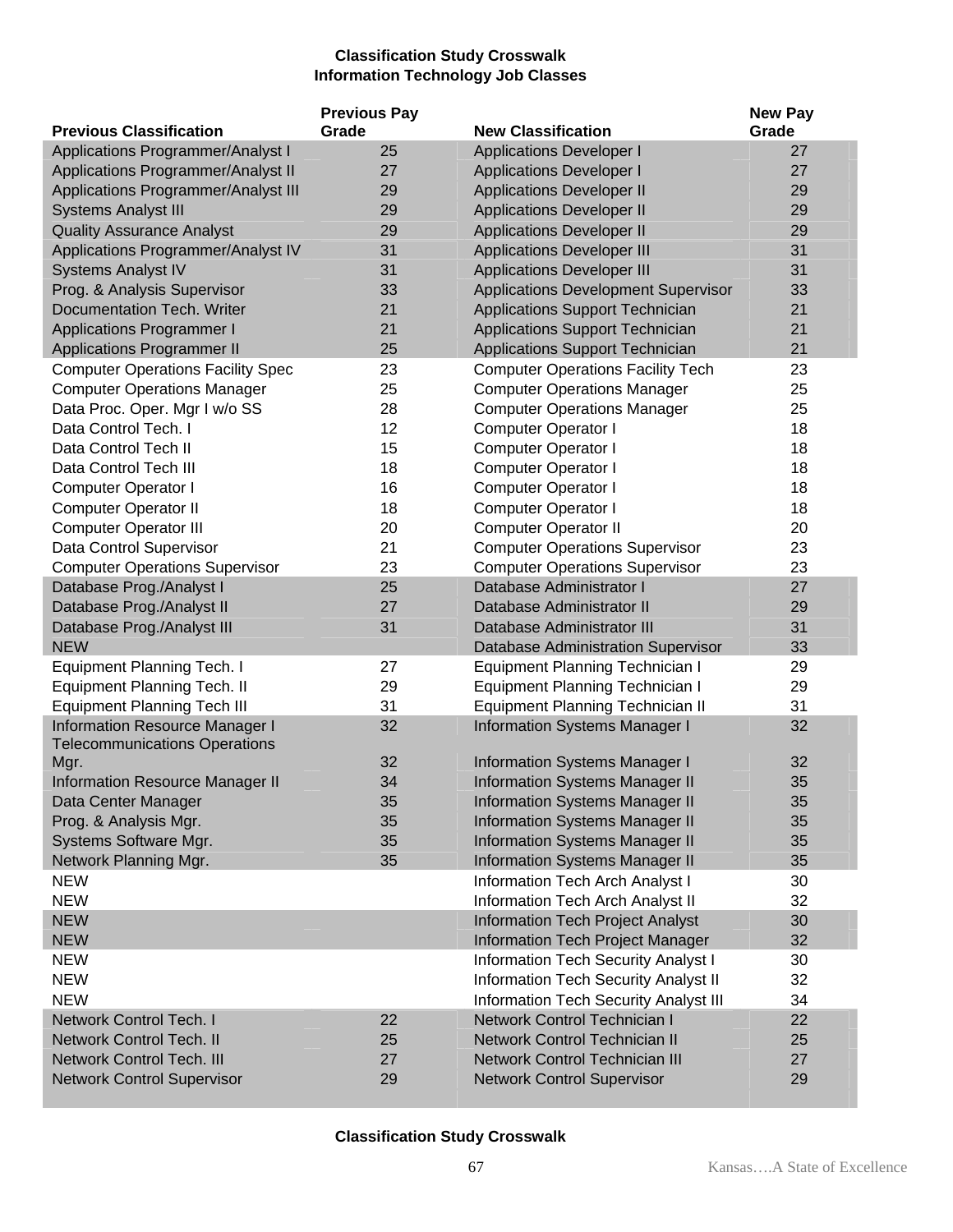### **Information Technology Job Classes**

| <b>Previous Classification</b>               | <b>Previous Pay</b><br>Grade | <b>New Classification</b>                | New Pay<br>Grade |
|----------------------------------------------|------------------------------|------------------------------------------|------------------|
| <b>Installation/Service Tech. I</b>          | 23                           | Network Service Technician I             | 23               |
| <b>Installation/Service Tech. II</b>         | 26                           | Network Service Technician II            | 26               |
| <b>Installation/Service Tech. III</b>        | 28                           | Network Service Technician III           | 28               |
| <b>Installation/Service Supervisor</b>       | 29                           | <b>Network Service Supervisor</b>        | 29               |
| Systems Software Prog/Analy. I               | 25                           | <b>Systems Software Analyst I</b>        | 27               |
| Systems Software Prog./Analyst. II           | 27                           | <b>Systems Software Analyst I</b>        | 27               |
| Systems Software Prog/Analy. III             | 29                           | <b>Systems Software Analyst II</b>       | 29               |
| Data Process Oper. Man. II w/o SS            | 31                           | <b>Systems Software Analyst III</b>      | 31               |
| Systems Software Prog./Analyst IV            | 31                           | <b>Systems Software Analyst III</b>      | 31               |
| <b>Systems Software Specialist</b>           | 33                           | <b>Systems Software Staff Cons</b>       | 33               |
| <b>Systems Software Supervisor</b>           | 33                           | <b>Systems Software Supervisor</b>       | 33               |
| <b>Information Technology Consultant I</b>   | 25                           | <b>Technology Support Consultant I</b>   | 25               |
| Microcomputer Sys Support Tech. III          | 26                           | <b>Technology Support Consultant I</b>   | 25               |
| Information Technology Consultant II         | 27                           | <b>Technology Support Consultant II</b>  | 27               |
| <b>Information Technology Consultant III</b> | 29                           | <b>Technology Support Consultant III</b> | 29               |
| Microcomputer Systems Tech. I                | 19                           | <b>Technology Support Technician I</b>   | 19               |
| Microcomputer Systems Tech. II               | 22                           | <b>Technology Support Technician II</b>  | 22               |
| Microcomputer Systems Support Mgr            | 30                           | <b>Technology Support Supervisor</b>     | 30               |
| <b>Information Center Supervisor</b>         | 31                           | <b>Technology Support Supervisor</b>     | 30               |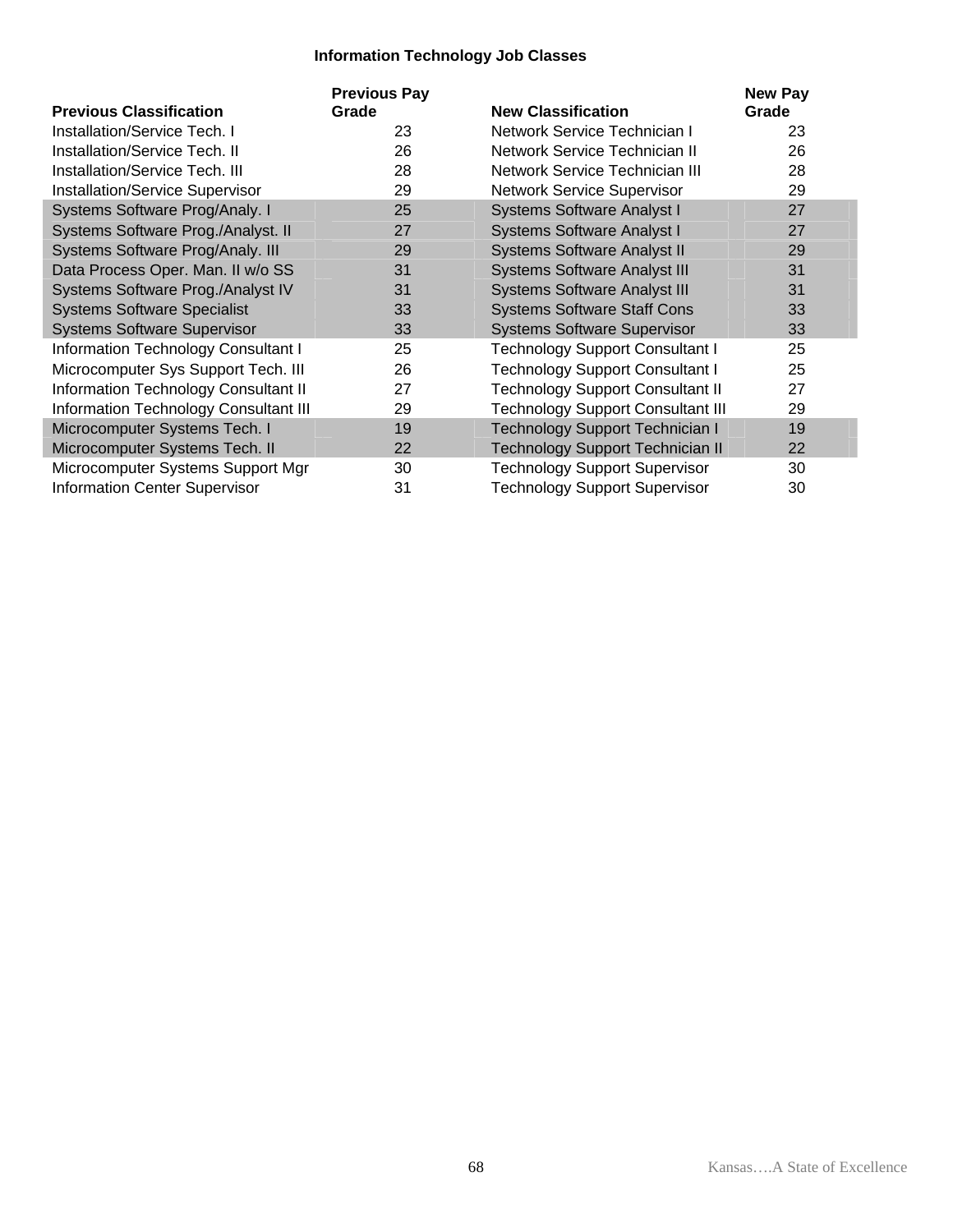#### **Classification Study Crosswalk Geologist Job Classes**

| <b>Old Class</b><br>Geologist I                    | <b>New Class</b><br>Geology Trainee    |
|----------------------------------------------------|----------------------------------------|
| Environmental Geologist I<br>Geologist II          | Geology Associate<br>Geology Associate |
| <b>Environmental Geologist II</b><br>Geologist III | <b>Professional Geologist II</b>       |
| <b>Environmental Geologist III</b><br>Geologist IV | <b>Professional Geologist III</b>      |
| <b>Environmental Geologist IV</b>                  | Professional Geologist IV              |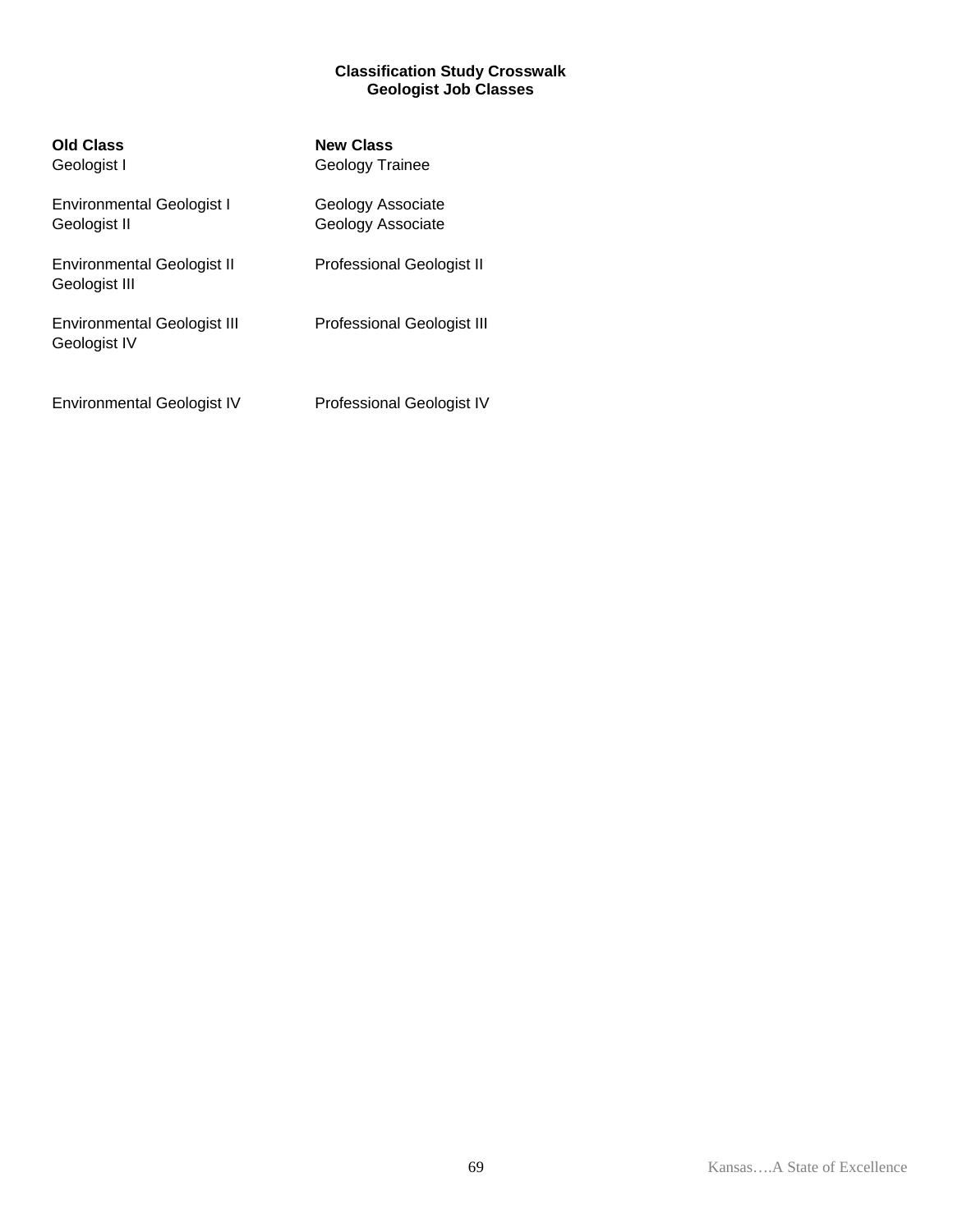#### **Glossary**

**Agency:** a unit of state government assigned a unique department identification number.

**Classified Service:** all positions in the state service, except those which are specifically placed in the unclassified service by K.S.A. 75-2935, as amended or other sections of the statutes.

**Demotion:** the involuntary movement for disciplinary purposes under K.A.R. 1-10-6 or the involuntary movement of an employee from a position in one class to a position in another class having a lower pay grade.

**Fiscal Year:** the time period from July 1, to June 30.

**Full-Time Equivalency (FTE):** a unit of measurement equivalent to one full-time position.

**K.A.R.:** Kansas Administrative Regulation

**K.S.A.:** Kansas Statutes Annotated

**Length of Service:** total time working in the classified or unclassified service with certain exclusions per K.A.R. 1-2-46.

**Pay Grade:** a salary and wage range in the pay plan prepared by the Director of Personnel Services as required by K.S.A. 75-2938.

**Promotion:** a change of employment from a position in one class to a position in another class having a higher pay grade, by an employee who meets the required selection criteria for promotion.

**SHARP:** Statewide Human Resource and Payroll system implemented in December 1995.

**Student Position**: a position filled by a student at a Regents institution.

**Temporary Position (classified service):** a position, which is limited to not more than 999 hours of employment in a 12 month period. Temporary positions do not affect the position limitation of an agency.

**Temporary Position (unclassified service):** a position filled by a person temporarily or designated by a legislative committee or commission or other competent authority to make or conduct a special inquiry, investigation, examination or installation (K.S.A. 75-2935).

**Transfer:** a change by an employee from one position with a close similarity of duties, essentially the same basic qualifications, and the same pay grade.

**Unclassified Service:** position specifically designated as unclassified by K.S.A. 75-2935, as amended or other section of the statute or as designated in the agency's enabling statute.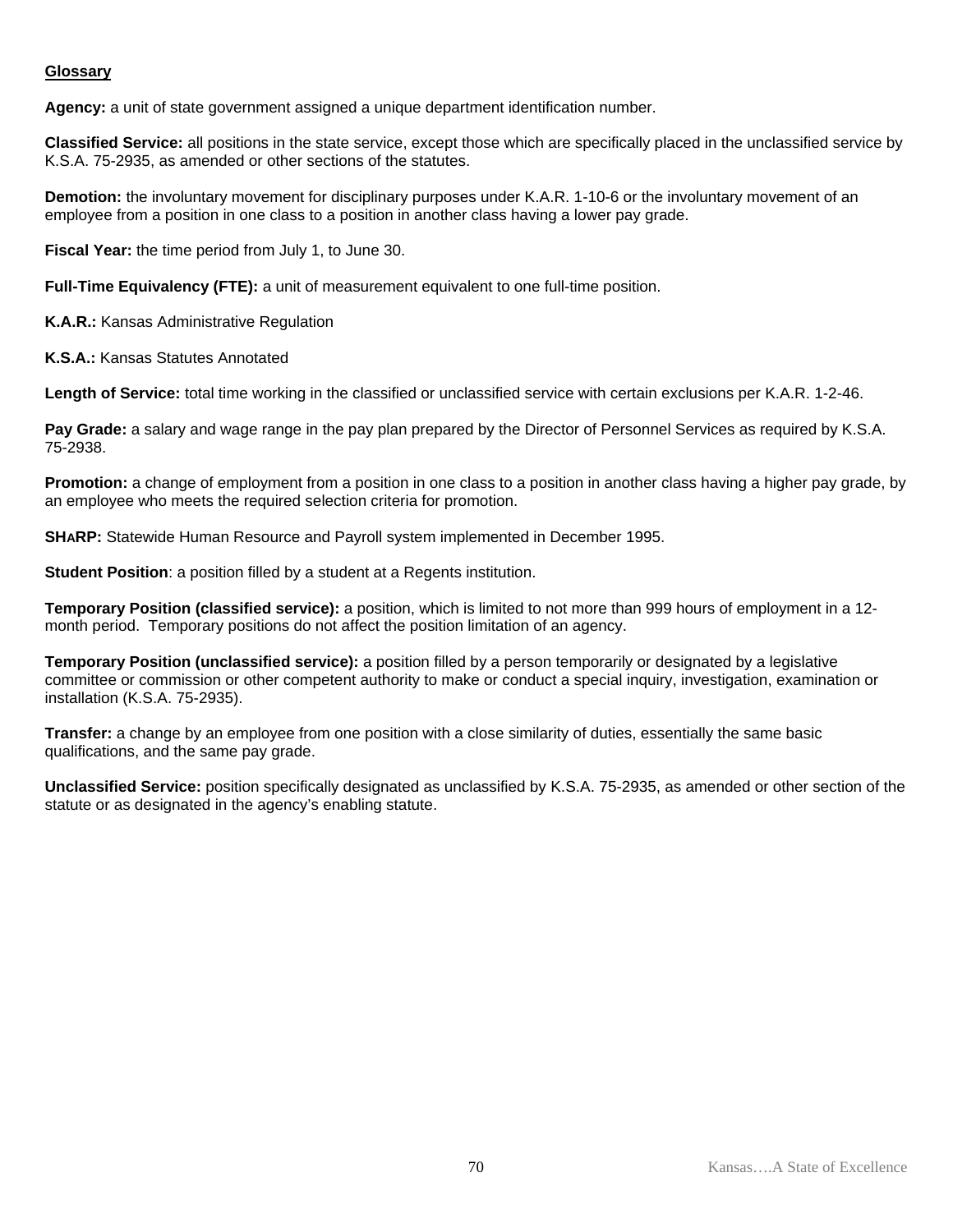## **Fiscal Years 2004-1995 Legislative Summary**

Listed below is information about the establishment and abolishment of state agencies or parts of agencies and documents where programs were transferred as a part of that reorganization. Changes in FTE should be verified with the Division of Budget.

### **Fiscal Year 2005**

- $\triangleright$  Upon approval of the Kansas Board of Regents, state universities were allowed to convert classified positions to the unclassified service beginning July 1, 2005. Employees retained all health and flexible benefits and leave and retirement benefits. The newly unclassified employees at state universities were designated as "university support staff." During FY2005, University of Kansas classified employees converted to the unclassified service.
- $\triangleright$  Effective July 1, 2005, created the Kansas Health Policy Authority within the Executive Branch and established the division of health policy and finance in the Department of Administration. Certain functions and employees were transferred from the Department of Social and Rehabilitation Services to the division of health policy and finance. These functions include the state Medicaid program, the MediKan program, and the state children's health insurance program.
- ¾ Effective June 2005, employees in the American Job Link program were transferred from the Department of Labor to the Department of Commerce.

### **Fiscal Year 2004**

- ¾ The Department of Human Resources was renamed as the Department of Labor, effective July 1, 2004. Certain functions and employees of the Department of Human Resources were also transferred to the Department of Commerce at this time. These functions include the Division of Employment and Training, labor exchange and training, including, but not limited to functions that relate to the Workforce Network of Kansas Board, Kansas Apprenticeship Council and Commission on Disability Concerns.
- ¾ Effective October 1, 2004, certain functions and employees were transferred to the Department of Agriculture from the Department of Health and Environment. These functions include the Food Service and Lodging Act (K.S.A. 36- 501 et seq.); functions related to mobile retail ice cream vendors, food service establishments in retail food stores, vending machines, food vending machine companies and food vending machine dealers. Other transferred functions include those under K.S.A. 65-688 related to retail food stores and food processing plants and functions under K.S.A 65-619 through K.S.A. 65-687.
- $\triangleright$  Effective July 1, 2004, surplus property programs and employees from the Department of Corrections were transferred to the Department of Administration.

### **Fiscal Year 2003**

- ¾ The Division of Housing was transferred from the Department of Commerce to the Kansas Development Finance Authority, effective July 1, 2003.
- ¾ The administration of the Adult Care Home Licensure Act was transferred from the Department of Health and Environment to the Department on Aging, effective July 1, 2003

- $\geq$  11 FTE positions were added to the Board of Regents
- 19 FTE positions were added to the Larned Juvenile Correctional Facility.
- ¾ 23 FTE positions were abolished from the Department of Human Resources (currently called the Department of Labor), and three of these positions were transferred to the Department of Administration for the Workplace Safety Program
- $\geq$  17.5 FTE positions were added to the Department of Education.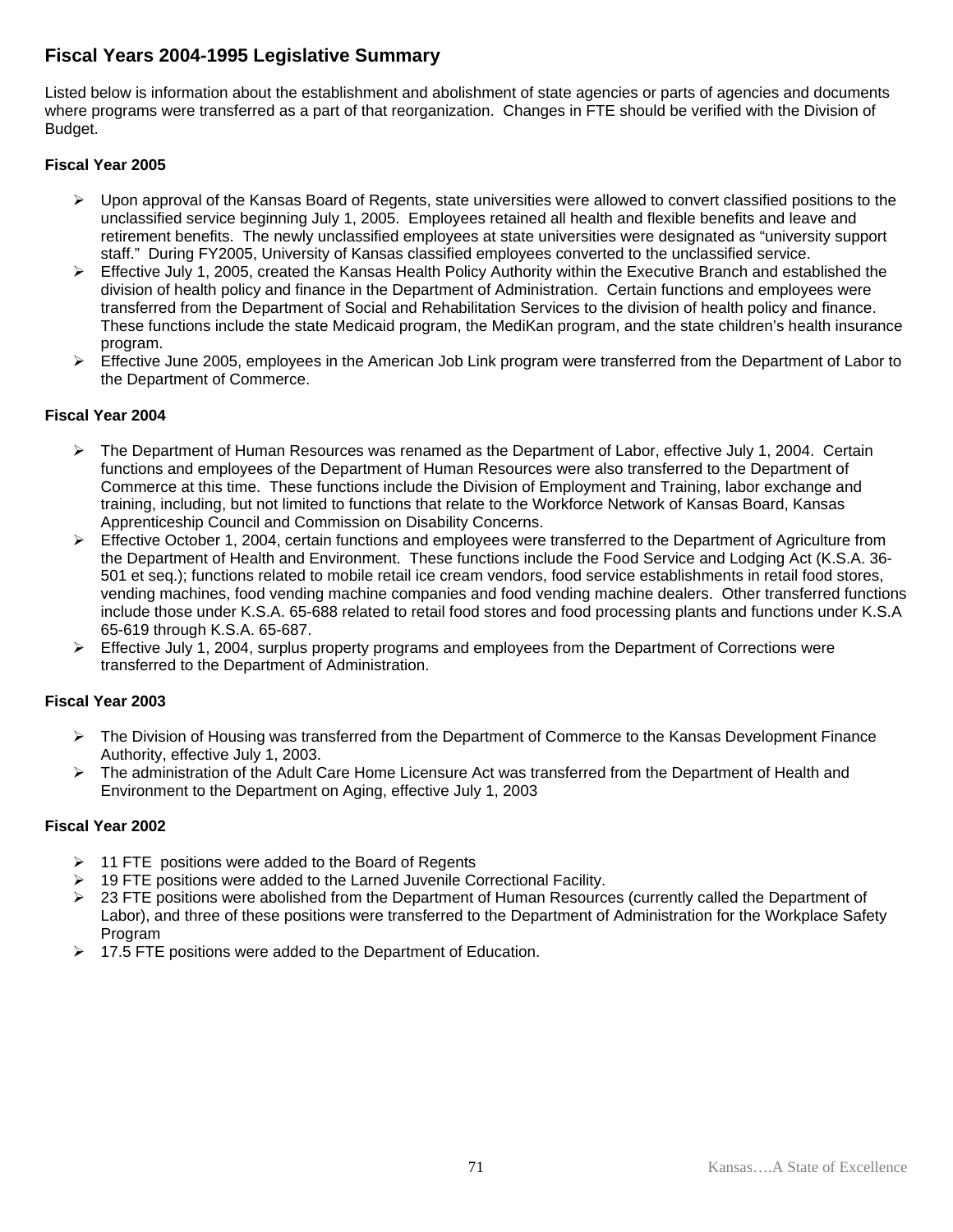### **Fiscal Year 2001**

- ¾ 137.5 FTE positions were added to the Department of Health and Environment; this includes the conversion of 141 unclassified positions to FTE positions.
- ¾ 107.6 FTE positions were added to the Department of Social and Rehabilitation Services, reflecting the conversion of unclassified positions to FTE positions.
- ¾ 92 FTE positions were added to the Commission on Veteran's Affairs for the Kansas Veteran's Home.
- $\geq$  40.5 FTE positions were added to the Ellsworth Correctional Facility to staff a new unit.
- $\triangleright$  34 FTE positions were added to the Department of Revenue to assist with collections.
- $\geq$  29 FTE positions were added to the Topeka Correctional Facility to staff a new cell house
- $\geq 13$  FTE positions were added to the Department of Commerce to administer Section 8 housing contracts.
- $\triangleright$  13 unclassified positions were added to the Kansas Bureau of Investigation to assist with backlogs in the lab.
- $\triangleright$  11 FTE positions were shifted to the Board of Regents from the Department of Education for administration of vocational education aid
- ¾ 9 FTE positions were deleted from the Kansas Racing and Gaming commission due to the closing of Camptown Race Track.
- $\triangleright$  6 FTE positions were added to the Department of Health and Environment for expanded nursing home inspections

#### **Fiscal Year 2000**

- $\triangleright$  The Legislature abolished FTE positions that had been vacant for four years or more as determined by the Director of the Budget and in consultation with the Director of Personnel Services. This resulted in the removal of 37.7 FTE positions in eight state agencies.
- ¾ An additional 28.3 FTE positions will be deleted in FY 2001 since they have been vacant for three years or longer.
- $\triangleright$  9.0 FTE positions were added to the Racing and Gaming Commission for the opening of a new racetrack.
- $\geq 12.0$  FTE positions were added to the Department of Corrections for work crew supervisors.
- ¾ 11 FTE positions were added to Larned Correctional Mental Heath Facility for security and drug treatment programs.
- $\triangleright$  60.5 FTE positions were added to El Dorado Correctional Facility for the relocation of the Reception and Diagnostic Unit.
- ¾ 16 FTE positions were added to the Kansas Highway Patrol for new troopers for the Motor Carrier Safety Assistance Program.
- $\geq$  21 FTE positions were removed from the Department of Revenue, 17 positions would be eliminated through restructuring regional tax offices and 4 would be eliminated through restructuring of the Alcoholic Beverage Control Division.
- $\geq 1.3$  FTE positions were removed from the Department of Agriculture for the privatization of the Grain Commodity Commissions.
- $\triangleright$  8 FTE positions were removed for the privatization of the Kansas Wheat Commission

- $\triangleright$  The KU Hospital portion of the KU Medical Center became a public authority and is no longer part of the state agency. Approximately half of the KUMC FTE was transferred to the public authority.
- $\geq$  23 FTE positions were added to the Sex Predator Treatment Program at Larned State Hospital.
- $\geq$  14 FTE positions were added to the Highway Patrol
- $\triangleright$  11 FTE positions were added to the Department of Environment for inspections of large swine feeding facilities
- $\geq$  10 FTE positions were added to the Judicial Department
- $\triangleright$  7 FTE positions were added to the Department of Revenue as part of the 1998 Tax Relief Act
- $\triangleright$  7 FTE positions were added to the Board of Tax Repeals
- ¾ Office of the Long-Term Care Ombudsman was transferred to the Department on Aging, to the Department of Administration, this includes 5.5 FTE positions.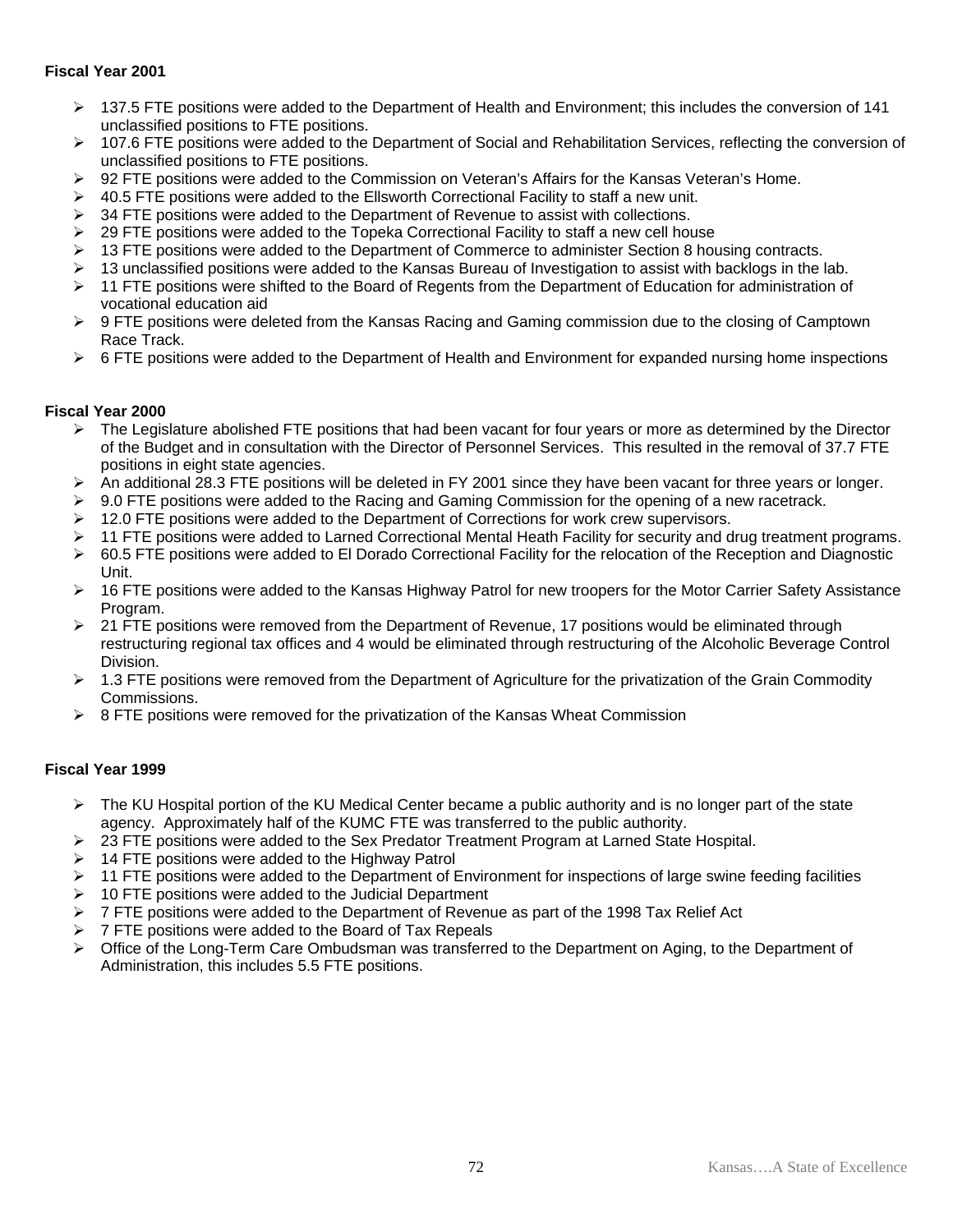### **Fiscal Year 1998**

- ¾ Long Term Care programs for the elderly were transferred from the Department of Social and Rehabilitation Services to the Department on Aging
- ¾ Winfield Veteran's Home was established on the grounds of the Winfield State Hospital and Training Center.
- $\triangleright$  Grain Inspection Department was abolished effective September 1, 1997. The grain inspection and grading component was privatized, while the warehouse program was transferred to the Department of Agriculture.
- $\triangleright$  The Juvenile Justice Authority was created to implement the Juvenile Justice Reform Act
- $\geq$  24 FTE positions were added to the Department of Administration for the operation of the Topeka State Hospital Grounds.
- $\geq$  20.5 FTE positions were transferred from the Department of Social and Rehabilitation Services to the Department of Health and Environment for the licensure inspection of family foster homes, child placement agencies, 24 hour care residential and detention facilities.
- ¾ 17.1 FTE positions were added to Pittsburg State University Technology Center

### **Fiscal Year 1997**

- ¾ Topeka State Hospital and Winfield State Hospital and Training Center were closed.
- $\triangleright$  32.4 FTE positions were added to the Attorney General's Office for Medicaid fraud and abuse
- ¾ 120 FTE positions were reduced from the Department of Corrections due to the privatization of food service in facilities.
- $\geq$  23 FTE positions were shifted from the Winfield Correctional Facility to the Lansing Correctional Facility to handle increased inmate populations.

#### **Fiscal Year 1996**

- $\triangleright$  Effective January 1, 1996, all state employees were placed on a bi-weekly pay cycle.
- $\geq 1096.2$  part time positions were converted to FTE to reflect the true size of the workforce.
- $\triangleright$  Kansas Youth Authority was authorized
- $\triangleright$  The Kansas Guardianship Program was created.
- ¾ 43 FTE positions were added at Winfield, Lansing, Topeka, El Dorado and Hutchinson Correctional Facility
- ¾ 9 FTE positions were abolished from the Kansas Corporation Commission.
- ¾ Farmer's Assistance, Counseling and Training Program (FACTS) were transferred from the Department of Agriculture to Kansas State University's Cooperative Extension Service, moving 7 positions.

## **Fiscal Year 1995**

- ¾ Established the Kansas Information Resources Council and the Office of the Chief Information Architect.
- $\geq$  10 FTE positions were added to Judiciary due to new crime legislation.
- $\triangleright$  40 FTE positions were added for the Adjutant General's Retro Europe Repair Site
- $\geq$  63 limited-term positions were added to the Youth Center at Larned
- $\triangleright$  35 FTE positions were abolished from Topeka Correctional Facility due to anticipated inmate population increases
- ¾ 9 FTE positions and 62 special project positions were added to the Department of Social and Rehabilitation Services to implement welfare reform.
- $\triangleright$  9 special project positions were added to the Youth Center at Topeka to conduct a Physical Training Program for juvenile offenders.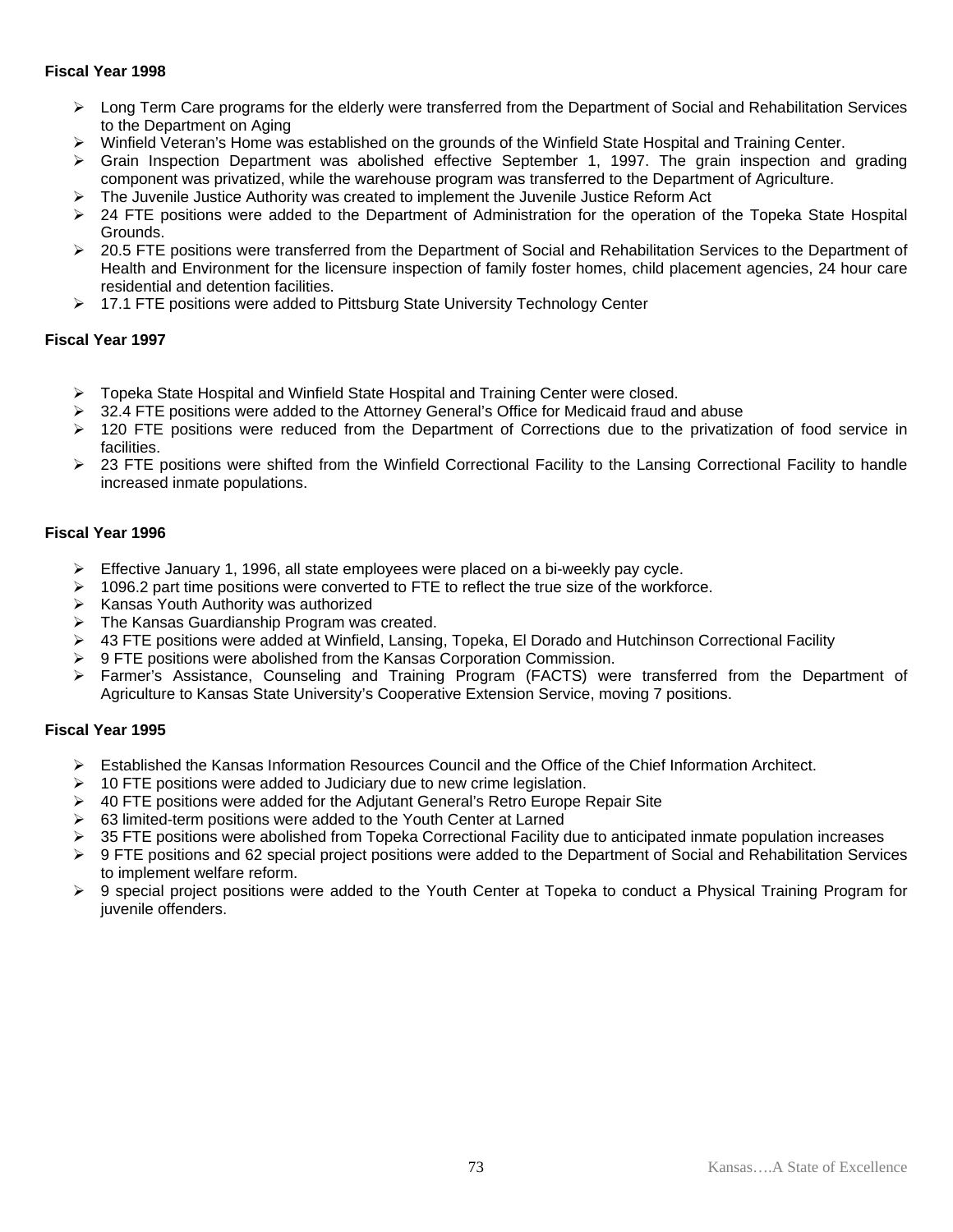# **Classified Service - Executive Branch Position Reference Table**

|                                     |                          |                                                 | <b>POSITION TYPE</b>      |                           |  |  |  |  |
|-------------------------------------|--------------------------|-------------------------------------------------|---------------------------|---------------------------|--|--|--|--|
|                                     | <b>REGULAR</b>           |                                                 | <b>TEMPORARY</b>          |                           |  |  |  |  |
|                                     | <b>FULL-TIME</b>         | <b>PART-TIME</b>                                | <b>FULL-TIME</b>          | <b>PART-TIME</b>          |  |  |  |  |
| <b>POSITION</b>                     |                          |                                                 |                           |                           |  |  |  |  |
| <b>Counts Toward FTE</b>            | Yes                      | Yes                                             | 0                         | <b>No</b>                 |  |  |  |  |
|                                     |                          |                                                 |                           |                           |  |  |  |  |
| <b>Statutory Authority</b>          | FTE Limit                | <b>FTE Limit</b>                                | N/A                       | N/A                       |  |  |  |  |
| <b>EMPLOYEE MOVEMENT</b>            |                          |                                                 |                           |                           |  |  |  |  |
|                                     |                          |                                                 |                           |                           |  |  |  |  |
| Promotion and Transfer              | Yes                      | Yes                                             | Yes                       | Yes                       |  |  |  |  |
| Suspension and<br>Demotion          | Yes                      | Yes                                             | <b>No</b>                 | <b>No</b>                 |  |  |  |  |
| Layoff Alternatives                 | Yes                      | Yes                                             | No                        | No                        |  |  |  |  |
| Dismissal                           | Yes                      | Yes                                             | Yes                       | Yes                       |  |  |  |  |
| <b>SELECTION</b>                    |                          |                                                 |                           |                           |  |  |  |  |
|                                     |                          |                                                 |                           |                           |  |  |  |  |
| <b>Selection Process</b>            |                          | Civil Service Procedure Civil Service Procedure | <b>Agency Discretion</b>  | <b>Agency Discretion</b>  |  |  |  |  |
| Meets MQ                            | Yes                      | Yes                                             | Yes                       | Yes                       |  |  |  |  |
| <b>Eligibility Pools</b>            |                          |                                                 |                           |                           |  |  |  |  |
| Considered?                         | Yes                      | Yes                                             | <b>Agency Discretion</b>  | <b>Agency Discretion</b>  |  |  |  |  |
| Compete with Others                 | Yes                      | Yes                                             | <b>Agency Discretion</b>  | <b>Agency Discretion</b>  |  |  |  |  |
| <b>COMPENSATION</b>                 |                          |                                                 |                           |                           |  |  |  |  |
| <b>Hour Limitations</b>             | None                     | <b>Below 100%</b>                               | 999 Hours in 12<br>Months | 999 Hours in 12<br>Months |  |  |  |  |
| <b>Probationary Period</b>          | Yes                      | Yes                                             | No                        | No                        |  |  |  |  |
|                                     |                          |                                                 |                           |                           |  |  |  |  |
|                                     |                          |                                                 |                           |                           |  |  |  |  |
| Pay                                 | Pay Matrix               | Pay Matrix                                      | K.A.R. 1-5-9              | K.A.R. 1-5-9              |  |  |  |  |
| <b>Step Movement</b>                | Yes                      | Yes                                             | <b>No</b>                 | No                        |  |  |  |  |
| Longevity Bonus                     | Yes                      | Yes                                             | No                        | No                        |  |  |  |  |
| Overtime Exemption                  | <b>Position Specific</b> | <b>Position Specific</b>                        | <b>Position Specific</b>  | <b>Position Specific</b>  |  |  |  |  |
| Length of Service                   | Yes                      | Yes                                             | <b>No</b>                 | <b>No</b>                 |  |  |  |  |
| <b>BENEFITS ELIGIBILITY</b>         |                          |                                                 |                           |                           |  |  |  |  |
| <b>GHI</b>                          | Yes                      | Yes <sup>1</sup>                                | No                        | No.                       |  |  |  |  |
| <b>KPERS</b> (Retirement<br>System) | Yes                      | Yes                                             | No                        | No                        |  |  |  |  |
| Sick Leave                          | Yes                      | <b>Prorated Basis</b>                           | No                        | No                        |  |  |  |  |
| Vacation Leave                      | Yes                      | <b>Prorated Basis</b>                           | No                        | No                        |  |  |  |  |
| Holiday Credit/                     |                          |                                                 |                           |                           |  |  |  |  |
| Discretionary Day                   | Yes                      | Possible Credit <sup>2</sup>                    | No                        | No                        |  |  |  |  |
| Deferred<br>Compensation/TSA        | Yes                      | Yes                                             | Yes                       | Yes                       |  |  |  |  |
| Shared Leave                        | Yes                      | Yes                                             | No                        | No                        |  |  |  |  |
| Flexible Spending<br>Account        | Yes                      | Yes                                             | No                        | No                        |  |  |  |  |
|                                     |                          |                                                 |                           |                           |  |  |  |  |